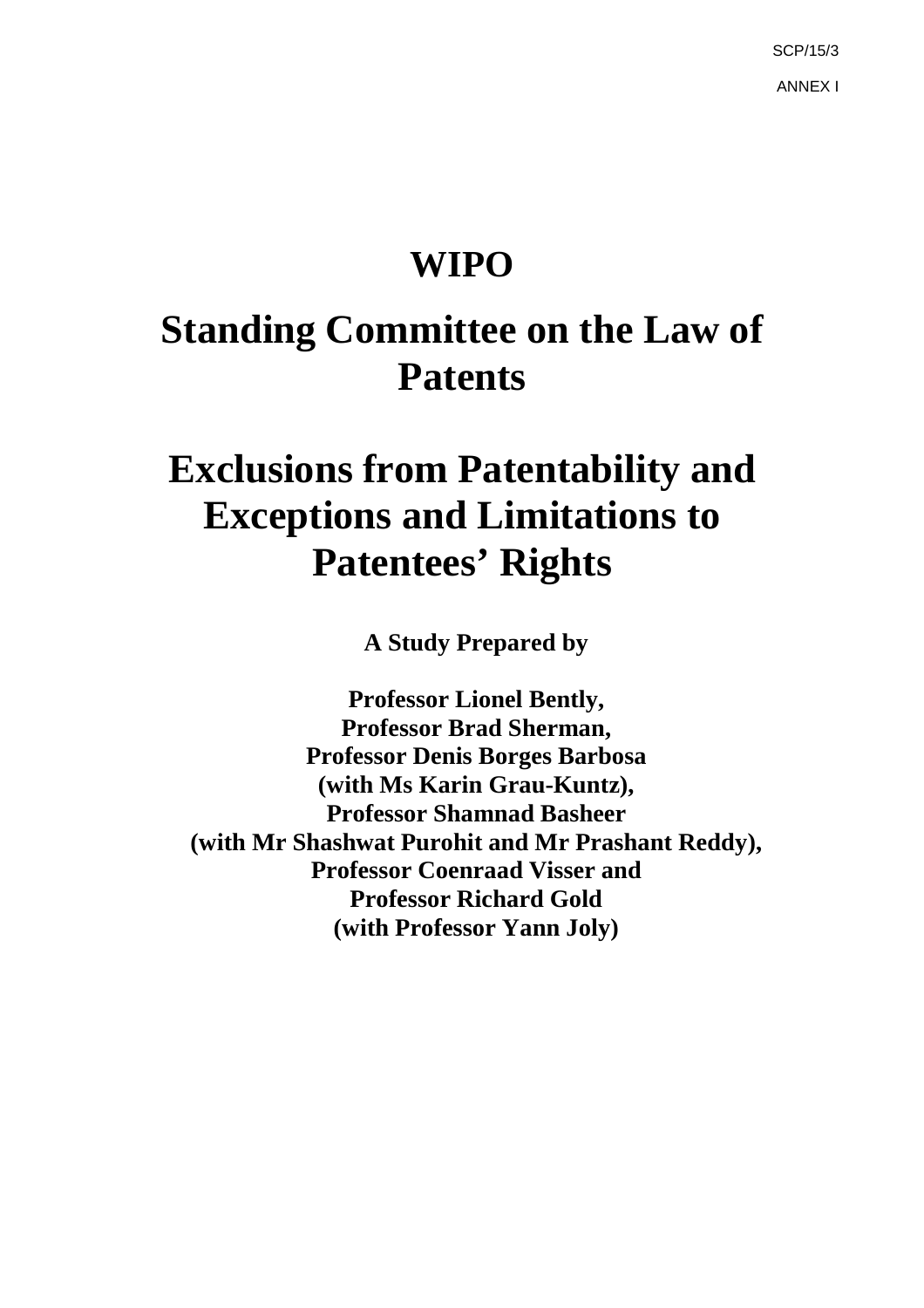### **Terms of Reference**

At the thirteenth session of the Standing Committee on the Law of Patents, held in March 2009, it was decided that the Secretariat would "commission external experts [to conduct] a study on exclusions, exceptions and limitations focused on, but not limited to, issues suggested by members, such as public health, education, research and experimentation and patentability of life-forms, including from a public policy, socio-economic development perspective, bearing in mind the level of economic development." (document SCP/13/7, para. 9(c)(i).

At the fourteenth session, held between January 25 and 29, 2010, a more elaborated terms of reference were announced as follows (SCP/14/INF/2):

"(a) The study shall be focused on, but not limited to, issues relating to public health, education, research and experimentation and patentability of life forms, including from public policy, socio-economic development perspective, bearing mind the level of economic development.

(b) The study shall include at least the following:

- (i) overview of the exclusions from patentable subject matter and exceptions and limitations of the patent rights at the international level;
- (ii) exclusions, exceptions and limitations relating to the legal conception of technology, such as patent protection of software-related inventions and life-forms;
- (iii) exclusions, exceptions and limitations where incentives through exclusive rights are unnecessary or incentives are provided by alternative protection mechanisms;
- (iv) exclusions, exceptions and limitations intended to avoid inhibiting further research and innovation;
- (v) exclusions, exceptions and limitations reflecting conflicts between patents and other social values, public policies and fundamental rights; and
- (vi) an executive summary of the study.

(c) The Study should cover, inter alia, the following subjects: (i) public health; (ii) education, research and experimentation; (iii) plants, animals and other life-forms; (iv) computer programs; and (v) biotechnology. Notwithstanding the above, the experts may agree on a different structure of, and distribution of the work relating to, the Study. In that case, the Coordinator of the study shall inform WIPO as soon as possible of the changes made.

(d) The Study shall take into account the statements made by WIPO Member States during the thirteenth session of the SCP, which are reflected in the draft Report of that session of the SCP (document SCP/13/8/Prov).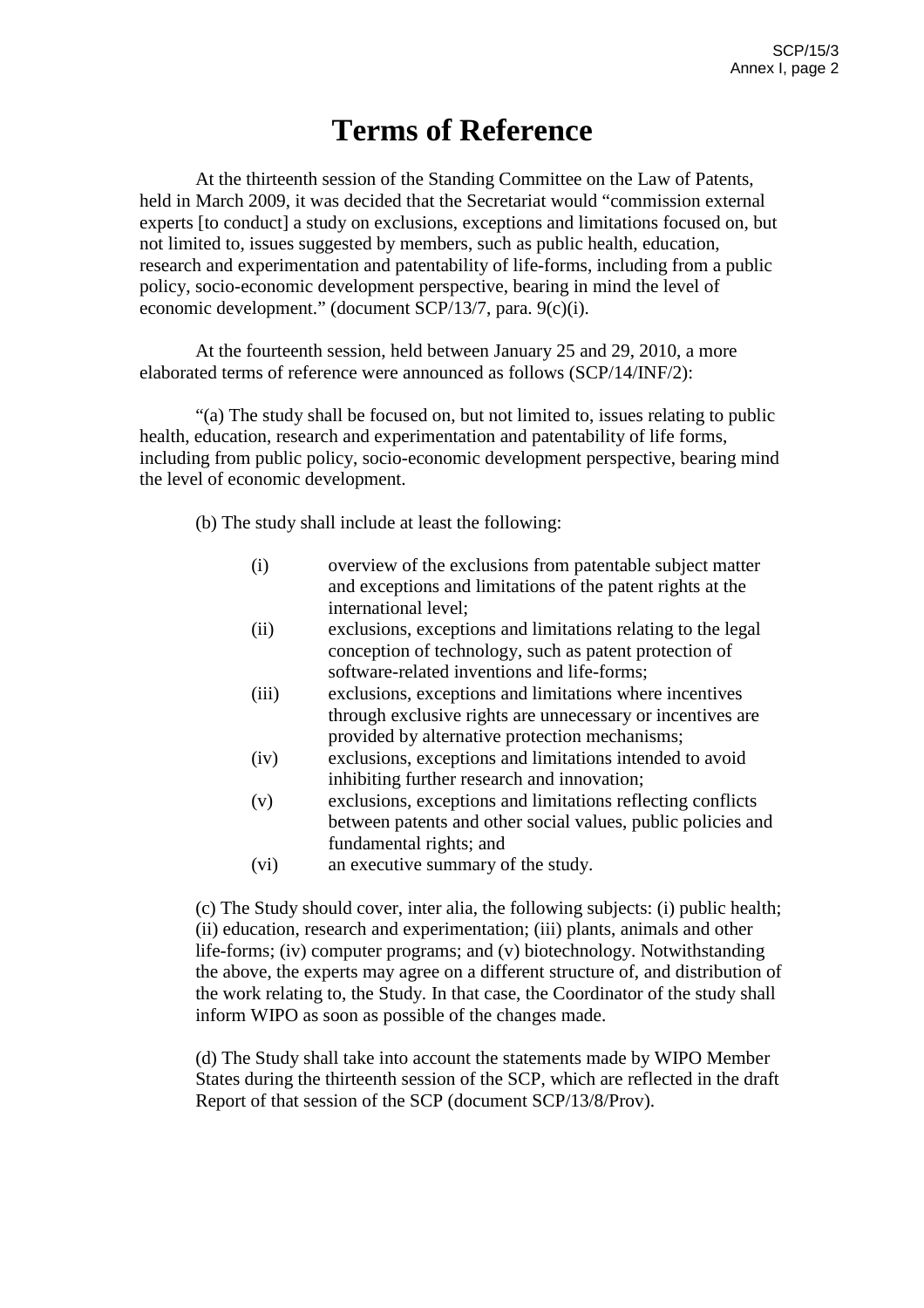#### **Table of Contents**

Terms of Reference

Executive Summary

#### **1. Introduction by Lionel Bently**

A. Preliminary Matters: Definitions, Background and Method

B. Historical Development of Exclusions and International and Regional Standardization

C. The Historical Development of and International and Regional Limitations on Exceptions

- D. Rationales for Exclusions
- E. Rationales for Exceptions and Limitations of the Rights
- F. Exclusions and Exceptions: What is at Stake?
- G. Reflections and Thoughts for the Future

#### **2. Computer Programs by Brad Sherman**

- I. Overview
	- 1. Introduction
	- 2. Justifications
	- 3. Computer Programs and Computer Implemented Inventions
	- 4. Mode of Excluding Computer Programs
	- 5. How to Distinguish Potentially Patentable from Excluded Subject Matter

#### II. Country Summary

- 1. International Treaties
- 2. Regional Treaties
- 3. Individual Countries

#### **3. Biotechnology Protection: A Precarious Convergence? by Denis Borges Barbosa and Karin Grau-Kuntz**

- I. Preliminary Considerations
- II. What Can Be Patented?

International Law

Specific Cases

- A Developmental Analysis
- III. A Regional Analysis South America Europe Australia Asia North America

#### **4. Patent Exclusions that Promote Public Health by Shamnad Basheer, Shashwat Purohit and Prashant Reddy**

- I. Introduction
- II. Methods of Treatment
- III. Ordre Public and Morality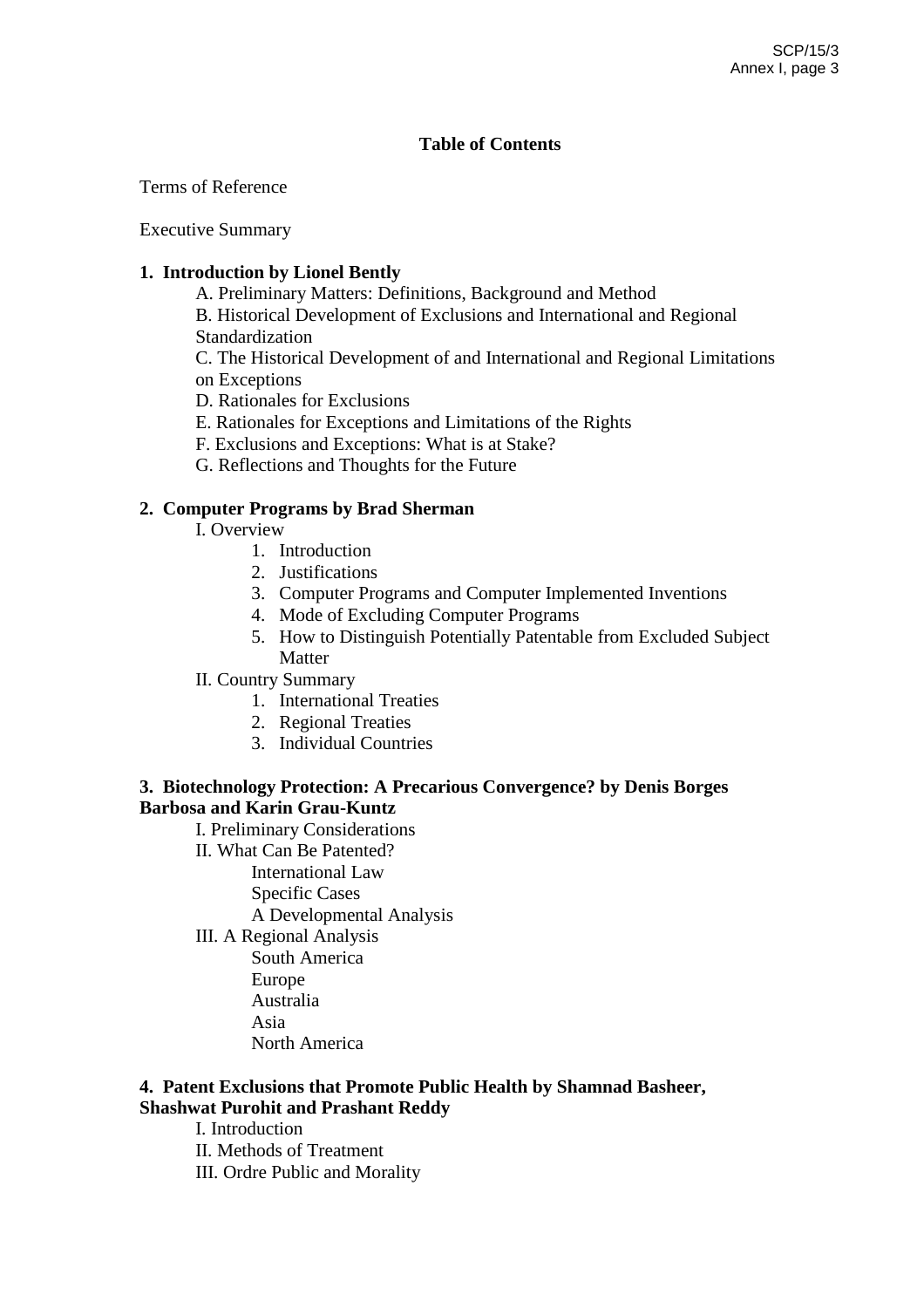#### **5. Patent Exceptions and Limitations in the Health Context by Coenraad Visser**

- 1. Human Rights Framework
- 2. Patent Exceptions and Limitations
	- 2.1 Compulsory Licences
		- 2.2 Individual Prescriptions
		- 2.3 Parallel Imports
		- 2.4 Regulatory Exception

#### **6. The Patent System and Research Freedom: A Comparative Study by Richard Gold and Yann Joly**

I. Scope and Definitions

- II. Exclusions Affecting Research
- III. Exceptions to Patentee's Rights Affecting Research

IV. Interactions Between Matters of Patentability and Exceptions to Patentee's

Rights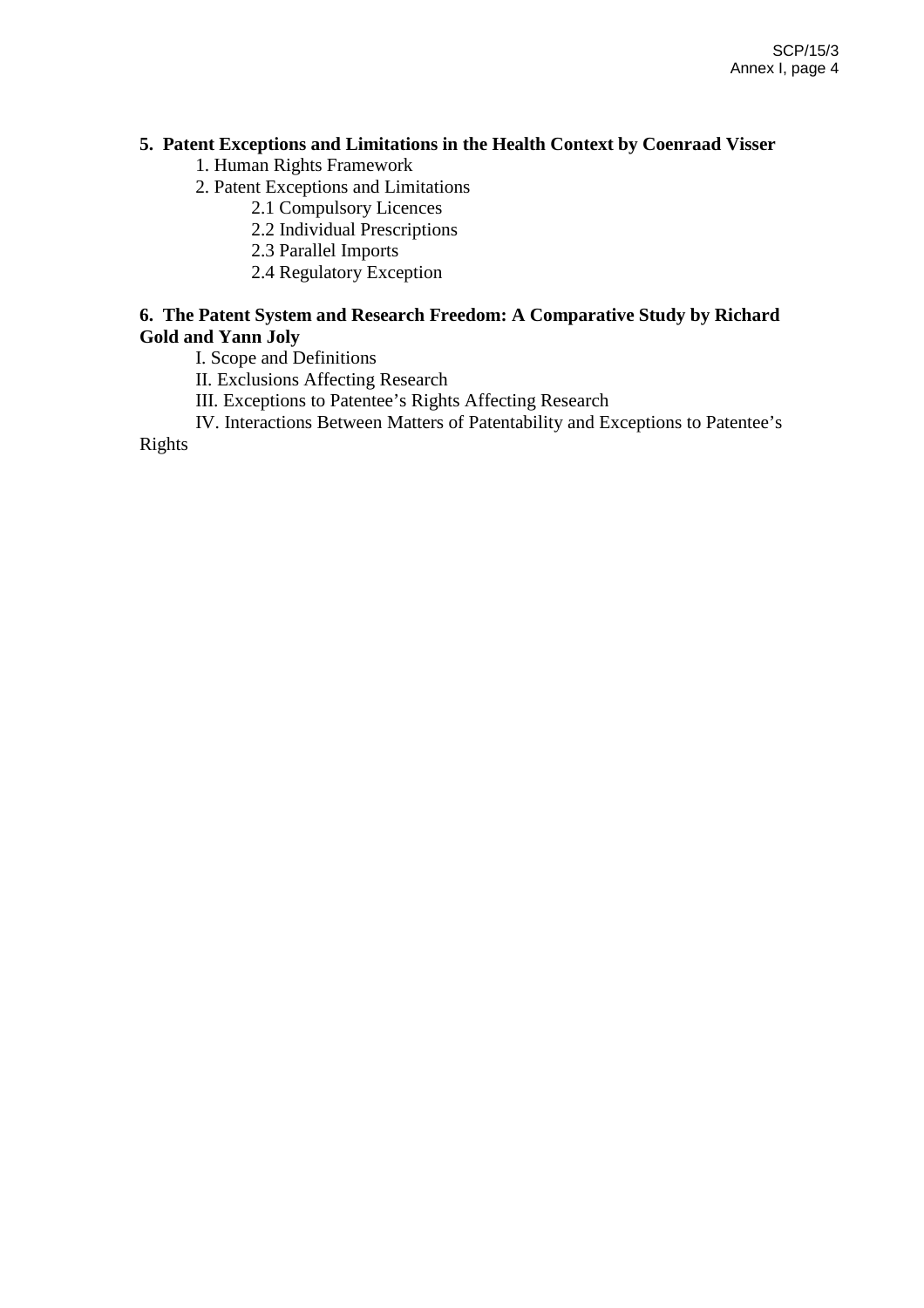#### **EXECUTIVE SUMMARY**

- 1. Nearly all patent systems contain either exclusions from patentable subject matter and limitations on the rights of patentees. This study seeks to survey such exclusions and exceptions and to explore the inter-relationship between them.
- 2. The Study was conducted in two stages. Firstly, regional experts produced reports on the relevant laws, jurisprudence and analysis by commentators in their regions. Secondly, the same experts took responsibility for synthesising the material in those reports into accounts relating to particular topics: computer programs, biotechnology, health, and research. This Study contains these latter reports.
- 3. The Introduction examines the history and rationales for various exclusions. The historical analysis suggests that while exclusions from patentability have a lengthy history, the existence of exceptions is a more recent phenomenon. The introduction also observes that there have been a growth in international norms limiting and standardising exclusions from patentability, but fewer provisions restrict exceptions.
- 4. The review of the rationales suggests a range of rationales for exclusions and exceptions. In many cases, these are of different sorts. In these cases, exclusions and exceptions do different jobs. However, in some areas, exclusions and exceptions have similar roles.
- 5. Where exclusions and exceptions are genuine alternatives, the Introduction suggests that the use of exceptions has not been fully explored. In many ways exceptions are likely to offer greater flexibility and nuance. The Introduction suggests that careful thought be given to broader use of exceptions, and counsels that efforts should be made so as to ensure international norms do not stifle this important avenue for calibrating national patent policy.
- 6. Chapter 2, authored by Professor Brad Sherman, considers exclusions relating to computer programs. He carefully explains how the different exclusions are interpreted in various regimes and the difficulties Patent Offices and courts have in finding adequate ways to differentiate between patentable and unpatentable subject matter. His survey did not identify any relevant exceptions targeted specifically at computer programs.
- 7. Chapter 3, authored by Professor Denis de Barbosa (with Kari Grau-Kuntz), examines exclusions and exceptions relating to life forms. It surveys the many exclusions for humans, animal life-forms and plants, and discusses the complex relationship between patents and plant variety rights systems (for example in relation to exceptions for farmers (the so-called 'farmer's privilege). The author is cautious about reaching any conclusions in relation to developmental dimensions, in the absence of rigorous empirical study.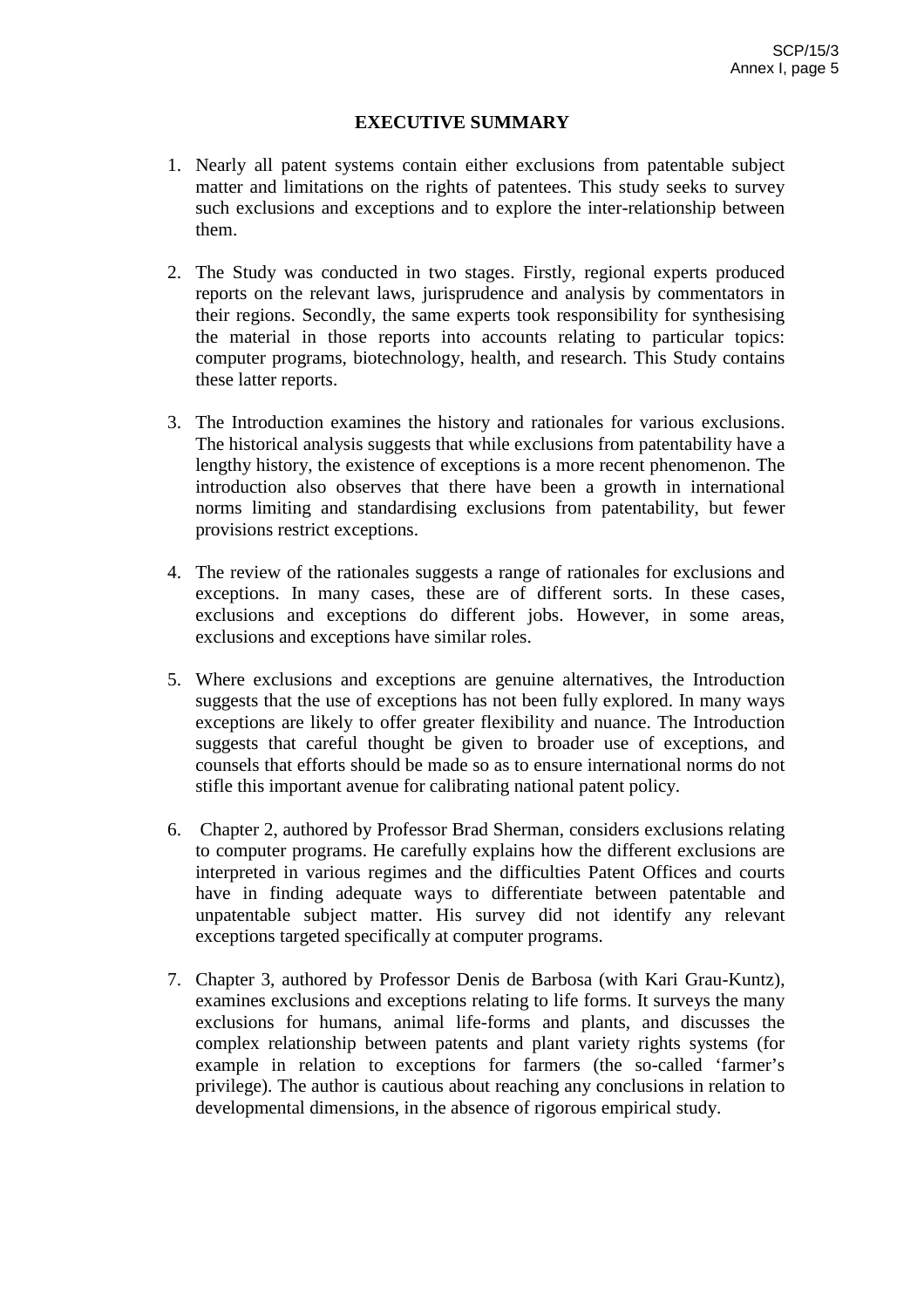- 8. Chapter 4, authored by Professor Shamnad Basheer (with Shashwat Purohit and Prashant Reddy) surveys and reflects upon the exclusions relating to medicine. Key exceptions studied include those relating to methods of treatment and morality.
- 9. Chapter 5, authored by Professor Coenraad Visser, surveys and reflects upon the exceptions and limitations relating to medicine particularly the exceptions relating to pharmaceutical preparations, parallel imports and regulatory review ('Bolar provisions') and compulsory licensing of patents for purposes of protection of public health. The bulk of the chapter is concerned with the latter topic, and encompasses both an analysis of the international limitations (Article 31 of TRIPs and the Doha Waiver), a typology of different approaches in national laws, and selected case-studies where national authorities have granted compulsory licences in relation to pharmaceuticals..
- 10. Chapter 6, written by Professors Richard Gold and Yann Joly, examines exclusions and exceptions relating to promote research and teaching. The authors take a very broad approach, and virtually all exclusions from patentability (not just discoveries, scientific theories, mathematical methods) are able to be conceived as creating a "science commons" that facilitates research. Gold and Joly go on to examine in detail the operation of various exceptions that promote research, including experimental use exceptions, Bolar exceptions and prior use rights. Finally, the authors conclude with some general observations (including some comments on the relationship between patent law provisions and economic development).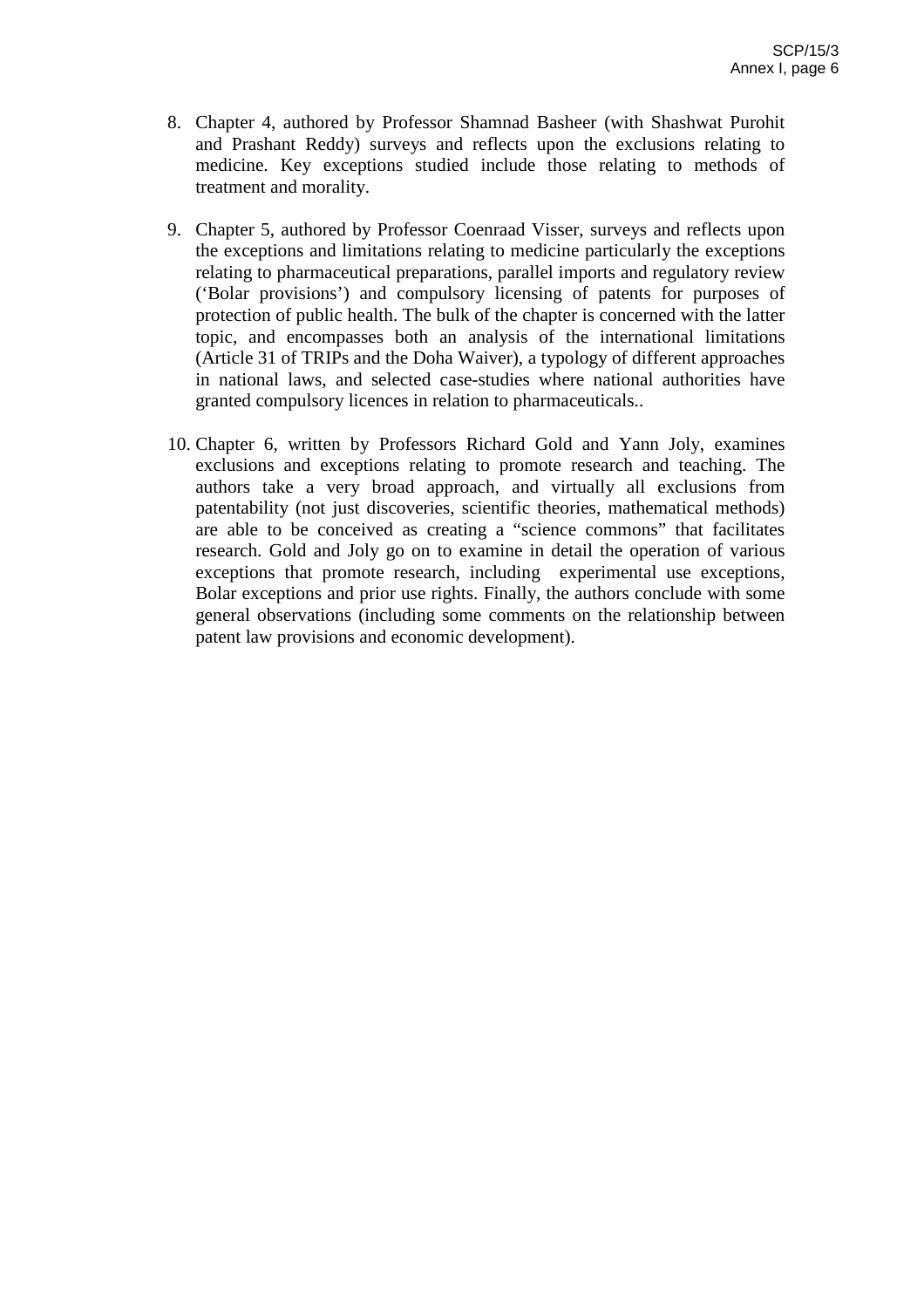### **1. INTRODUCTION**

#### Professor Lionel Bently

#### **A. PRELIMINARY MATTERS: DEFINITIONS, BACKGROUND AND METHOD**

Nearly all patent systems contain either exclusions from patentable subject matter and limitations on the rights of patentees. This study seeks to survey such exclusions and exceptions and to explore the inter-relationship between them.

Before we proceed any further it is useful to clarify our terms:<sup>1</sup>

1. By **"exclusions"** we are referring to exclusions from the subject matter or patents no matter how novel or inventive a particular example within the exclusion may be. Common examples are the exclusion of abstract theories, or discoveries, or methods of treatment. In other words we are concerned with the limits to the domain of patentability (or "statutory subject matter"): questions of whether some product or process is eligible for protection.<sup>2</sup>

> As we will see, it is not always easy to differentiate between "exclusions" from patentability, the positive requirement identified in many jurisdictions explicitly of an "invention", and the related requirement of utility or industrial applicability. Indeed, some jurisdictions contain categorical exclusions of subject matter that in other jurisdictions might be assessed (and rejected) on a case-by-case basis as lacking inventive step or providing insufficient disclosure.

2. By **"exceptions"** from patentees' rights we are referring to "limitations" on those rights. A good example is a limitation excusing from liability uses, which otherwise would violate a patentee's rights, because they are uses in research or education. These are variously referred to as "exceptions", "defences", "permitted acts", <sup>3</sup> "free uses", "restrictions", or, by some commentators, "users' rights". We also include within the concept of exceptions situations where a person can use the subject matter of a patent on payment of a fee. These are usually referred to as "compulsory licences", "non-voluntary licences" or "statutory licences".

With thanks to Yin Harn Lee, LLM (Cambridge, 2009-10) for research work; and to Brad Sherman

<sup>&</sup>lt;sup>1</sup> See, also, Basheer, ch. 4 below.<br><sup>2</sup> "The subject matter that is eligible for patent protection.": *Parker*, *Acting Commissioner of Patents and Trademarks v Flook*, 437 US 584, 588 (1978, US S Ct) (Justice Stevens); id at 600 per Justice Stewart ("subject matter patentability"). <sup>3</sup> Cook, Johnson & Roughton, *The Modern Law of Patents* (2010).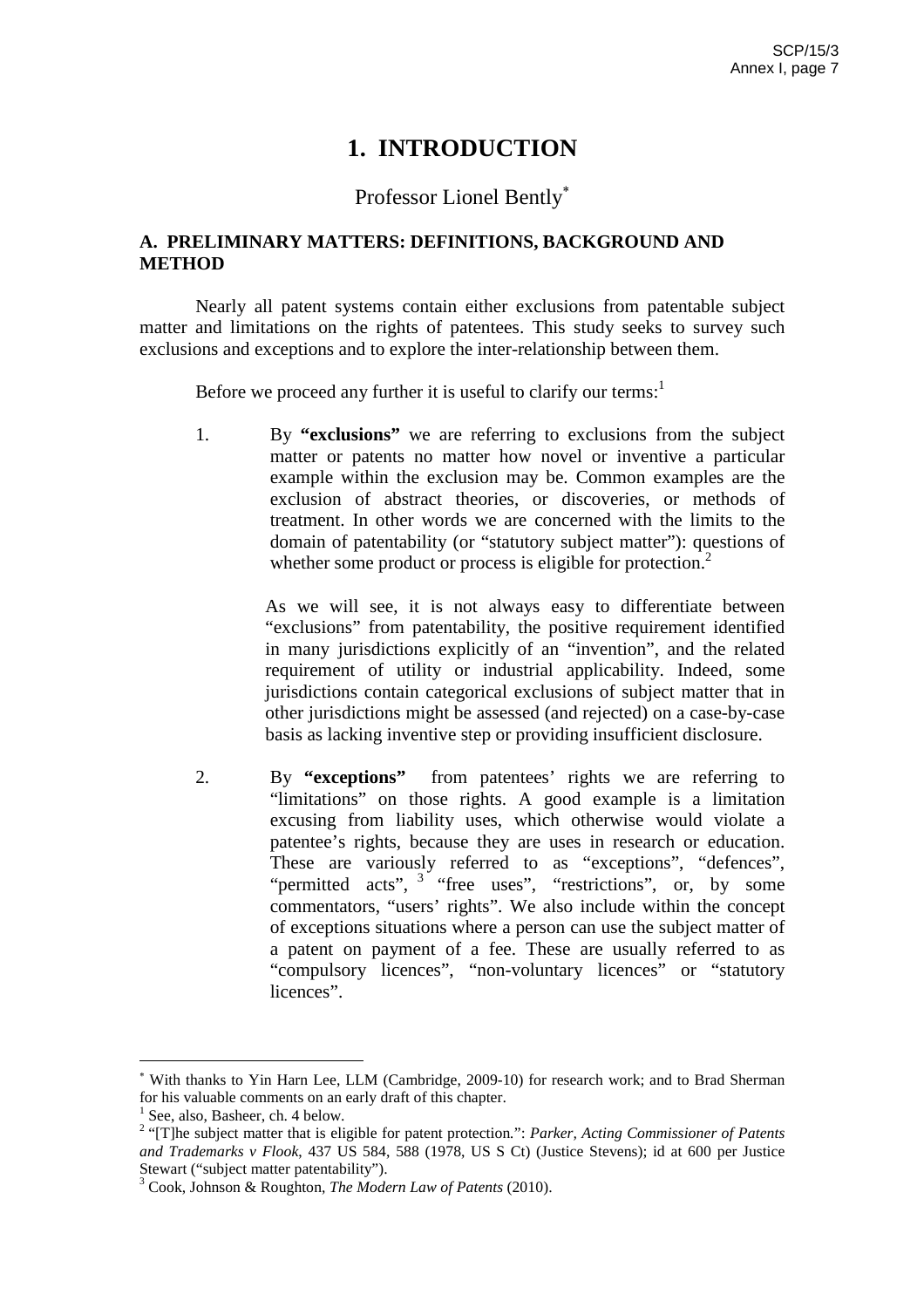The study was commissioned by WIPO in the autumn of 2009. The terms are set out above. The decision to call for a study followed the creation of a report from the Secretariat. <sup>4</sup> The Report of the Secretariat contained a very valuable collection of data on the patent laws of 98 countries and 5 regional arrangements, and we have relied on it as a valuable basis from which the build our report. Because this study has different goals, not all the information or insights provided by that Report are repeated here. We recommend therefore that this study be read in conjunction with the survey and analysis carried out by the Secretariat.

The topic of this study is an unusual one. Treatments of patent law tend to look at patent law as a whole, or to choose specific topics or sectors (for example, biotechnology). In studies of specific topics, questions of "subsistence" of rights and exceptions as to their scope are typically kept distinct. For example, WIPO has commissioned a host of studies on copyright exceptions generally,<sup>5</sup> or examining specific copyright exceptions, such as those for libraries,  $\delta$  for print disabled,  $\delta$  and education.<sup>8</sup> This study was commissioned, it appears, with a different premise. That premise is that "exclusions" and "exceptions" represent *different* mechanisms for implementing the *same* (or related) underlying policy goals. A particular jurisdiction, troubled by granting full patent rights over particular subject matter is faced with a choice: exclude that subject matter from patentability or permit patentability but address the concerns through exceptions to the rights granted to the patentee.

In order to explore this connection, we have tried to obtain information about the rationale or purpose of the exclusions and exceptions (as understood in legislative histories, commentaries and case-law). This has not always proved straightforward. Often provisions are unexplained. Sometimes, they are explained, but those explanations are multiple, shifting over time, or conflicting. That is, they are subject to very different interpretations by different tribunals. A good example of this is the divergence in the interpretation of the exclusions contained in Article 52 of the European Patent Convention. According to the EPO's Technical Board of Appeal, the exclusion relate to material which is "abstract, intellectual and lacking technicality."<sup>9</sup> They concern, in effect, the definition of invention.<sup>10</sup> In contrast, the Court of Appeal of England and Wales has expressed the view that 'the categories are disparate with

<sup>4</sup> WIPO, Report of the secretariat. <sup>5</sup> Sam Ricketson, *WIPO Study on Limitations and Exceptions of Copyright and Related Rights in the Digital Environment* (WIPO, 2003) SCCR 9/7. <sup>6</sup> Kenneth Crews, *Study on Copyright Limitations and Exceptions for Libraries and Archives* (WIPO,

<sup>2008),</sup> SCCR 17/2. <sup>7</sup> Judith Sullivan, *Study on Copyright Limitations and Exceptions for the Visually Impaired* (WIPO,

<sup>2007)</sup> SCCR 15/7. <sup>8</sup> Joseph Fometeu, *Study on Limitations and Exceptions for Copyright and Related Rights for Teaching in Africa* (WIPO, 2009) SCCR 19/5; Victor Nabhan, *Study on Limitations and Exceptions for Copyright for Educational Purposes in the Arab Countries* (WIPO, 2009) SCCR 19/6; Daniel Seng, *WIPO Study on the Copyright Exceptions for the Benefit of Educational Activities for Asia and Australia* (WIPO, 20090, SCCR 19/7; Raquel Xalabarder, *Study on Copyright Limitations and Exceptions for Educational Activities in North America, Europe, Caucasus, Central Asia and Israel*

<sup>&</sup>lt;sup>9</sup> See below: Sherman.<br><sup>10</sup> See, e.g., T154/04 *Duns Licensing* [2007] EPOR (38) 349, [29] (practical scientific applications v. intellectual achievements in general).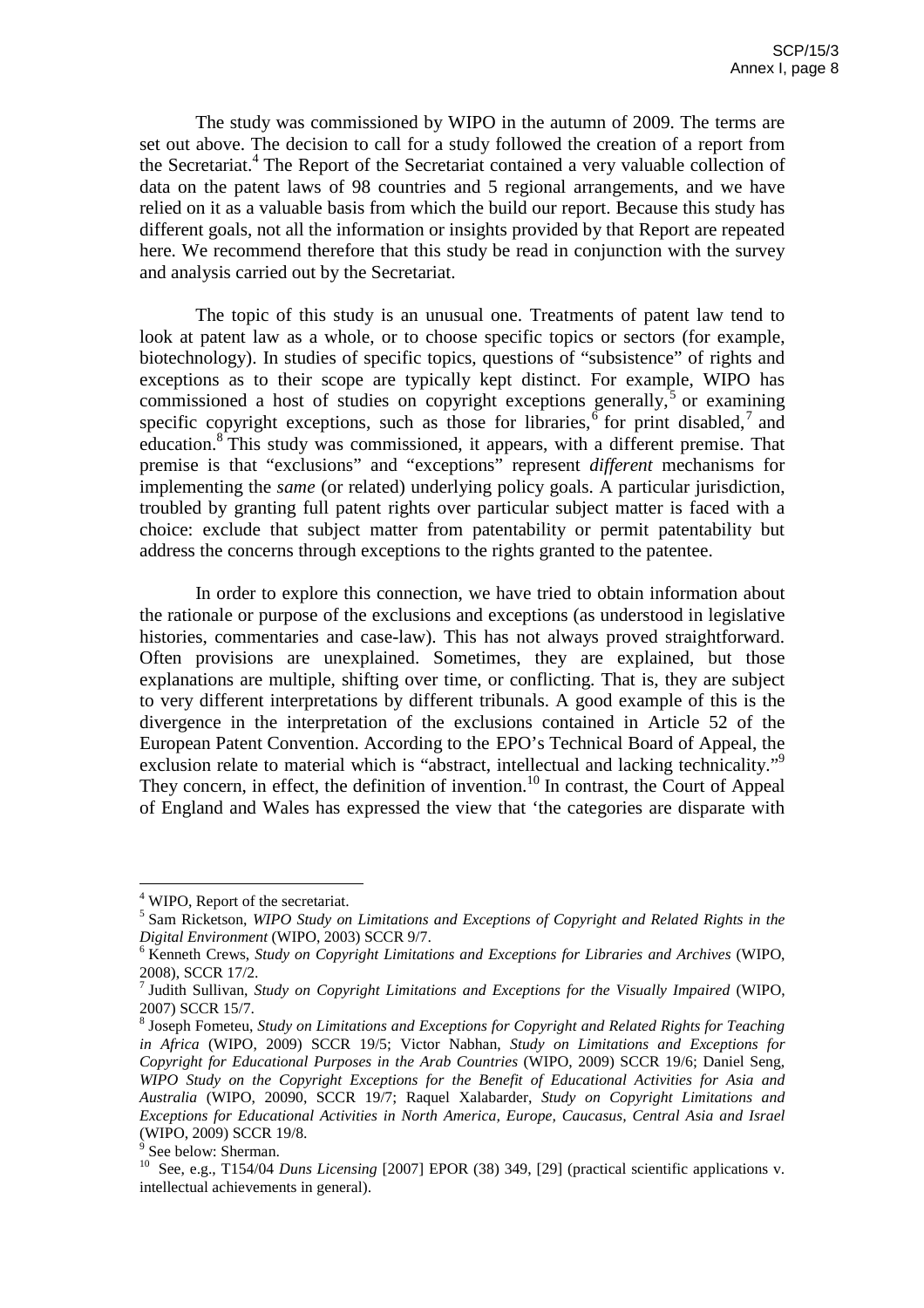differing policies behind each. There is no reason to suppose there is some common factor (particularly abstractness) linking them.<sup>11</sup>

As we will see, in some circumstances, as with "methods of treatment", the use of an exclusion may well be regarded as an alternative device to the use of a exception. So we see that, while in Europe, such subject matter is not patentable, in the United States practising doctors are protected by an exception. A similar approach has been taken in the United States to the patenting of "business methods". Once the Court of Appeal for the Federal Circuit had affirmed the validity of such patents in the *State Street Bank* case, Congress intervened to ensure that businesses were protected by way of an exception.

In other cases, as, for example, with the exclusion of computer programs from protectability in certain legal systems, there is much less evidence to suggest that the objections to patentability of computer programs are met through the provision of exceptions to patentee's rights. That said, we agree with the premise underpinning this study that much is to be learned from thinking about alternative mechanisms for effecting the same policy goal. Thus although little consideration has, as yet, been given to specific exceptions from a patentee's rights that protect the user of a computer program that itself has been, in some way or other, the subject of a patent, there might well be something to be said for such exceptions.<sup>12</sup> Users of programs who find themselves in a mesh of different intellectual property rights (copyright, patents etc), and a mesh of patents might gain significant comfort from the assurance that certain activities are never infringing.

Where "exclusions" and "exceptions" constitute *alternative* responses to the same policy goal, interesting questions arise as to which mechanism is "optimal" or, indeed, whether there are advantages to be had in using both. What are the advantages of "exclusions" over "exceptions"? What are the disadvantages? What are the advantages of exceptions over exclusions? What are the disadvantages? In answering these questions, we acknowledge that the matter is not merely an abstract one. The answer about "optimality" may reflect not just the legal and bureaucratic structures but also the socio-economic status of a particular country. What is an optimal arrangement for the US is not necessarily optimal for India or Malawi. This is true in relation to the question of the existence of a patent system at all, just as much as in relation to the details of any such system that is adopted. The appropriate emphasis may reflect a host of legal, economic and cultural considerations: the propensity of patent agents to formulate claims to avoid exclusions; the capacity of the patent offices to screen ex ante; accessibility of the legal system (for those wishing to challenge granted patents); the interpretive traditions of a particular country (such as whether exclusions are interpreted narrowly); the availability of alternative forms of

<sup>&</sup>lt;sup>11</sup> *Aerotel* [2007] RPC (7) 117 para 9; para 30.<br><sup>12</sup> Donald Chisum, The Patentability of Algorithms, (1986) 47 U Pitt L R 959, 1017-18 (recognising problems with allowing patents for software); Professors Dan Burk and Mark Lemley, for example, discussing US law, suggest that an exception be provided for reverse engineering, either through the experimental use or exhaustion: Dan Burk and Mark Lemley, *The Patent Crisis and How the Courts can Solve It* (U. Chi. Press 2009) 160-162 (noting that while historically the disclosure requirement would have made such provision superfluous, this is not the case with computer implemented inventions where it is not required that source code be disclosed).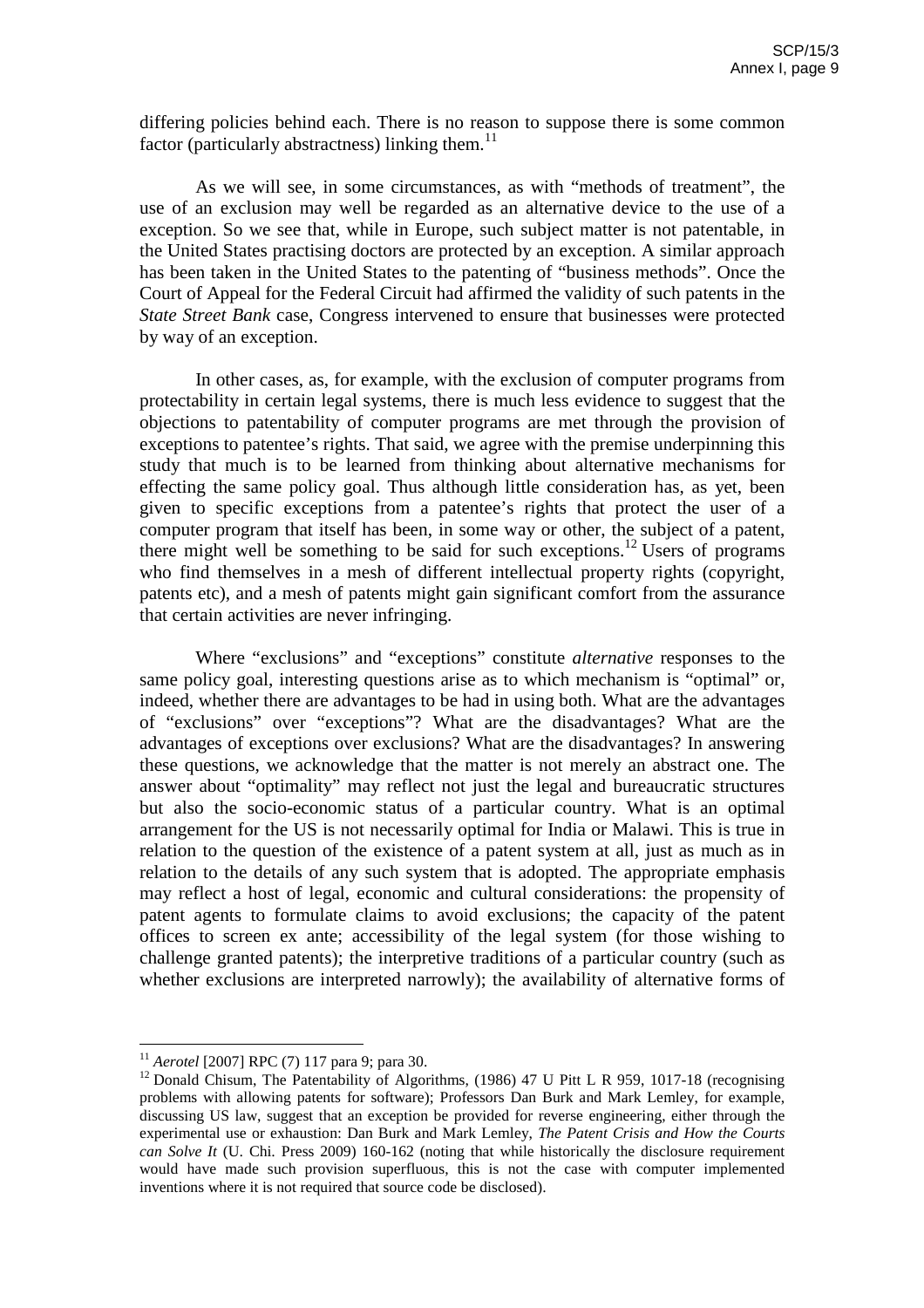protection (such as the use of trade secrets and confidentiality); the extent to which licensing is a realistic option for users, researchers; and so on.

Of course, as soon as the link is forged between "subject matter" and "exceptions", other links become immediately visible. One is that between the "thresholds" of protection and exceptions. While all countries require that inventions are "new" before they can be patented, international law provides considerable leeway for national laws to define the concept of "novelty". Different conceptions of novelty (or its opposite, "prior art") vary as regards the place, time, and nature of relevant disclosures. Where novelty is defined by reference merely to disclosures to the public, the potential exists for secret prior users to find that the continuation of what they were doing prior to a patent application may become, after grant, acts that fall within the patentee's rights. Regimes that have such standards frequently protect such prior secret users by giving them personal rights to continue their prior use. Such an exception would be unnecessary where such prior use could invalidate the patentee's grant.

Similar observations might be made in relation to other aspects of patent law. Historically, one classic example has been the varied treatment offered where a patentee fails to exploit the subject matter of the patent. In some regimes, such failure rendered the patent liable to revocation. However, under the influence of international law, in particular, today the same concerns tend to be given expression through the grant of compulsory licences allowing third parties to work the invention. <sup>13</sup> Another example relates to the definition of the patentee's rights and exceptions. Some regimes limit rights, so that there is only infringement where the use is commercial. Others provide exceptions for "private and non-commercial use." In principle, these are just two mechanisms that might be utilised to achieve the same end. In practice, however, (and depending often on the jurisprudential tradition or assumptions of the judges), the different placement of a policy within a particular legal system can have significant effects on its interpretation or application.

In short, intellectual property laws are themselves complex arrangements – to utilise a simile deployed by Professor Daniel Gervais when discussing copyright law, IP regimes are like "hydraulic systems."<sup>14</sup> Modifying one component may require adjustment of others if the components are to continue to work effectively. And the place of a particular component within the system may affect how it is able, or permitted, to operate. Moreover, as US Professors Dan Burk and Mark Lemley have articulated, different elements within the patent system comprise "policy levers" that can be adjusted to ensure the system accommodates different characteristics of invention from sector to sector.<sup>15</sup>

<sup>13</sup> Jerome Reichman With Catherine Hasenzahl, *Non-Voluntary Licensing of Patented Inventions* (U.N.

<sup>&</sup>lt;sup>14</sup> Daniel Gervais, 'The Compatability of the Skill and Labour Originality Standard with the Berne Convention and TRIPs Agreement,  $(2004) 26(2)$  EIPR 75.

 $^{15}$  Dan Burk & Mark Lemley, 'Policy Levers in Patent Law,' (2003) 89 Virg Law Rev 1575, 1642 (identifying nine such 'levers' including the exclusion of abstract ideas, utility, and the experimental use exception from patentee's rights) ; Thomas Cotter. 'A Burkean Perspective on Patent Eligibility, Part II: Reflections on the (Counter) Revolution in Patent Law (2010) 11(1) Minn. J. L. Sci & Tech 365, 379 (recognising various policy levers as additions or alternatives to patent eligibility); John F. Duffy, 'Rules and standards on the Forefront of Patentability,' (209-10) 51 Wm & Mary L. Rev. 609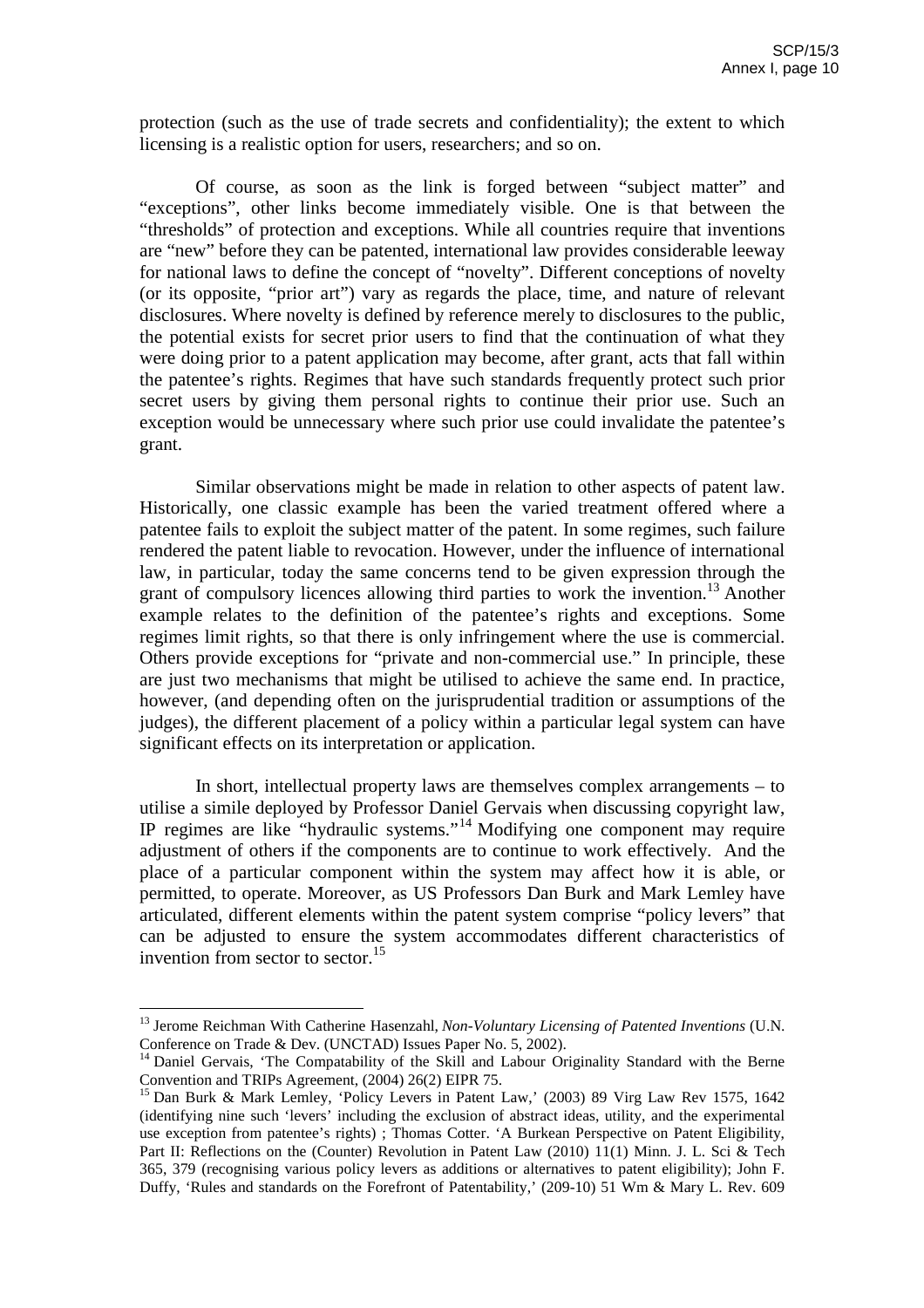The lines of this study have thus been drawn rather arbitrarily, in as much as it is only concerned with two such policy levers.<sup>16</sup> Some cutting off points are inevitable, of course, and the analysis of the inter-action "exclusions" and "exceptions" represents one of the most important questions in modern international patent law. Moreover, we believe this Study is valuable for the following reasons:

- (i) This study should provide valuable information about the state of the law over the world. It is 22 years since WIPO's Committee of Experts on Patents systematically examined the exclusions from patentability. The 1987 study, reviewed below, covered 97 countries. Today, a decade and a half after TRIPs, a different picture emerges.
- (ii) Secondly, this study provides new analysis in so far as it goes further than reporting on the positive laws to tease out policyrationales that underpin them. Little consideration has been hitherto given to a number of common exclusions from patentability, such as those relating to scientific theories. Our evidence shows that there is more to these exclusions than might have been appreciated: they play a significant role in preserving a public domain of science.
- (iii) Third, this study comes closer than any previous study to thinking about patent law in a manner which is sector specific. By examining the exclusions and exceptions as they apply to computer programs, life-forms, medicine and research, this study raises, implicitly if not explicitly, questions about whether the structural features of patent law respond, or ought to respond, to sector-specific matters.<sup>17</sup>
- (iv) Fourth, we hope that the study will provide guidance to countries considering reform. It is important to know what other countries are doing and how different countries reconcile a desire to incentive research with a concern not to stifle innovation through over-protection, a desire to maximise innovation without prejudicing public health, as well as a desire to comply with international obligations while simultaneously giving effect to local cultural, developmental and other priorities.
- (v) Fifth, this report attempts to say something about the relationship between exclusions, exceptions and socioeconomic development. A broad study of this sort does not provide room for much more than collection of existing data (on which we found very little) and informed speculation about

<sup>(</sup>discussing inter-relationship between patentability, non-obviousness, disclosure requirement and

exceptions).<br><sup>16</sup> Particularly in that we are asked to survey "patentability" but not "utility", and "prior use" but not "novelty."

<sup>&</sup>lt;sup>17</sup> These questions have been raised by US Law Professors Dan Burk and Mark Lemley: 'Policy Levers in Patent Law,' (2003) 89 Virg Law Rev 1575 (arguing that different sectors of invention require differently calibrated patent law and arguing for this tailoring to be achieved through adjustment of multiple "policy levers").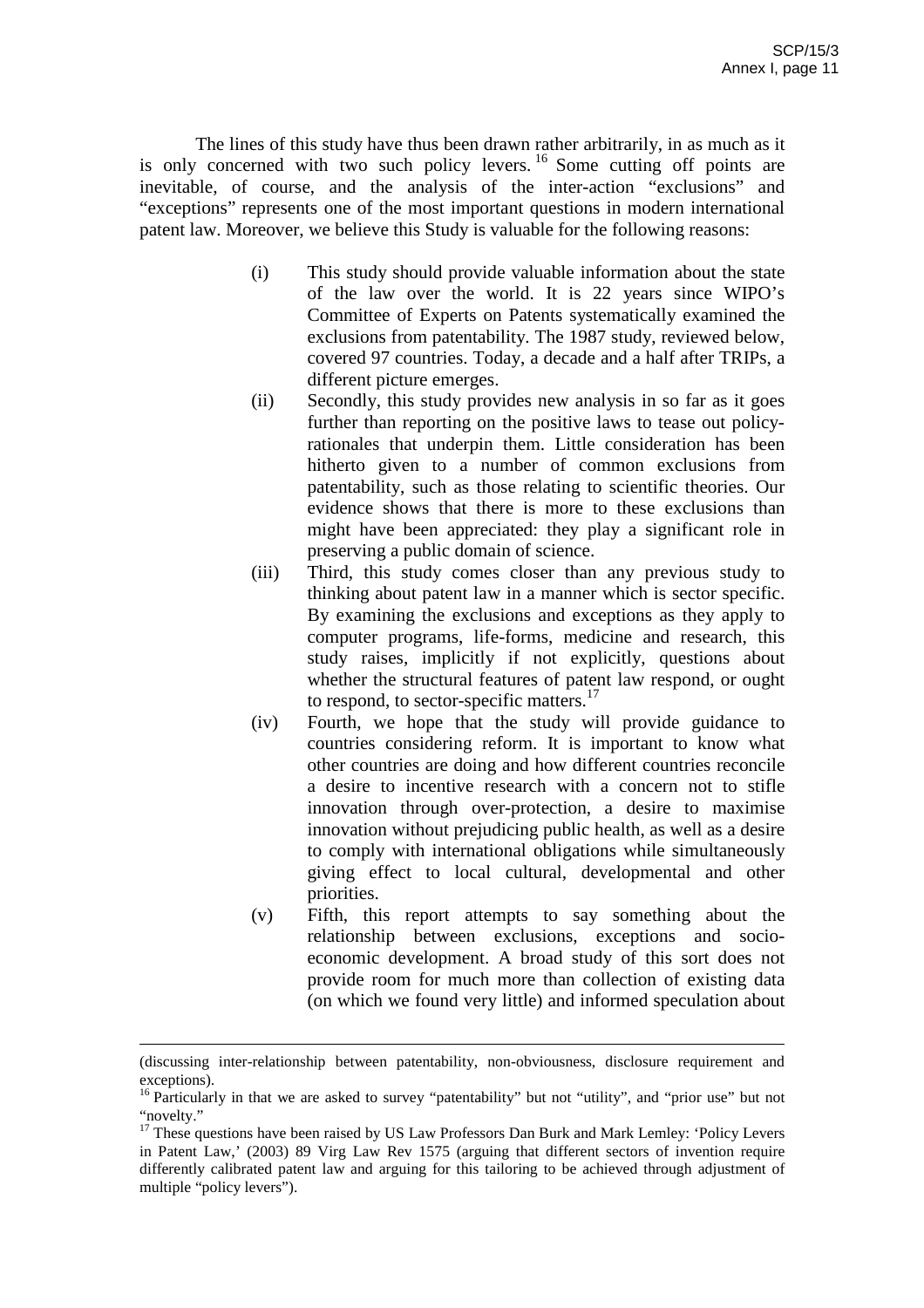what might be a desirable regime of patent law for countries at different stages of development. The arguments, are, in fact finely balanced and do not offer clear guidance as to the approach taken to any particular exclusion or exception.

(vi) Finally, we hope to highlight important considerations for those involved in treaty formulation, such as those involved in the process of generating a substantive patent law treaty. The purpose of the study, however, is not to locate a core set of standards as to exclusions and exceptions on which there is substantial agreement (though such a common core does appear to exist). Rather, the aim of this paper is to remind those involved in treaty formulation that there are, at least in relation to some policy matters, different ways in which different jurisdictions give effect to particular policies. Care should be taken not arbitrarily to limit the use of different mechanisms when formulating standards applicable to either exclusions or exceptions. Treaty-makers need to keep in mind the interaction of different parts of the system.

Chapter 2, authored by Professor Brad Sherman, considers exclusions relating to computer programs. He carefully explains how the different exclusions are interpreted in various regimes and the difficulties Patent Offices and courts have in finding adequate ways to differentiate between patentable and unpatentable subject matter. His survey did not identify any relevant exceptions targeted specifically at computer programs.

Chapter 3, authored by Professor Denis de Barbosa, examines exclusions and exceptions relating to life forms. It surveys the many exclusions for plant and animal lifeforms, as well as exceptions for farmers (the so-called 'farmer's privilege)

Chapter 4, authored by Professors Shamnad Basheer (with Shashwat Purohit) surveys and reflects upon the exclusions relating to medicine. Key exceptions studied include those relating to methods of treatment and morality.

Chapter 5, authored by Professor Coeraad Visser, surveys and reflects upon the exceptions and limitations relating to medicine particularly the exceptions relating to pharmaceutical preparations and compulsory licensing of patents fort purposes of protection of public health.

Chapter 6, written by Professor Richard Gold and Yann Joly, examines exclusions and exceptions relating to promote research and teaching. The authors take a very broad approach, and virtually all exclusions from patentability (not just discoveries, scientific theories, mathematical methods) are able to be conceived as creating a "science commons" that facilitates research. Gold and Joly go on to examine in detail the operation of various exceptions that promote research, including experimental use exceptions, Bolar exceptions and prior use rights. Finally, the authors conclude with some general observations (including some comments on the relationship between patent law provisions and economic development).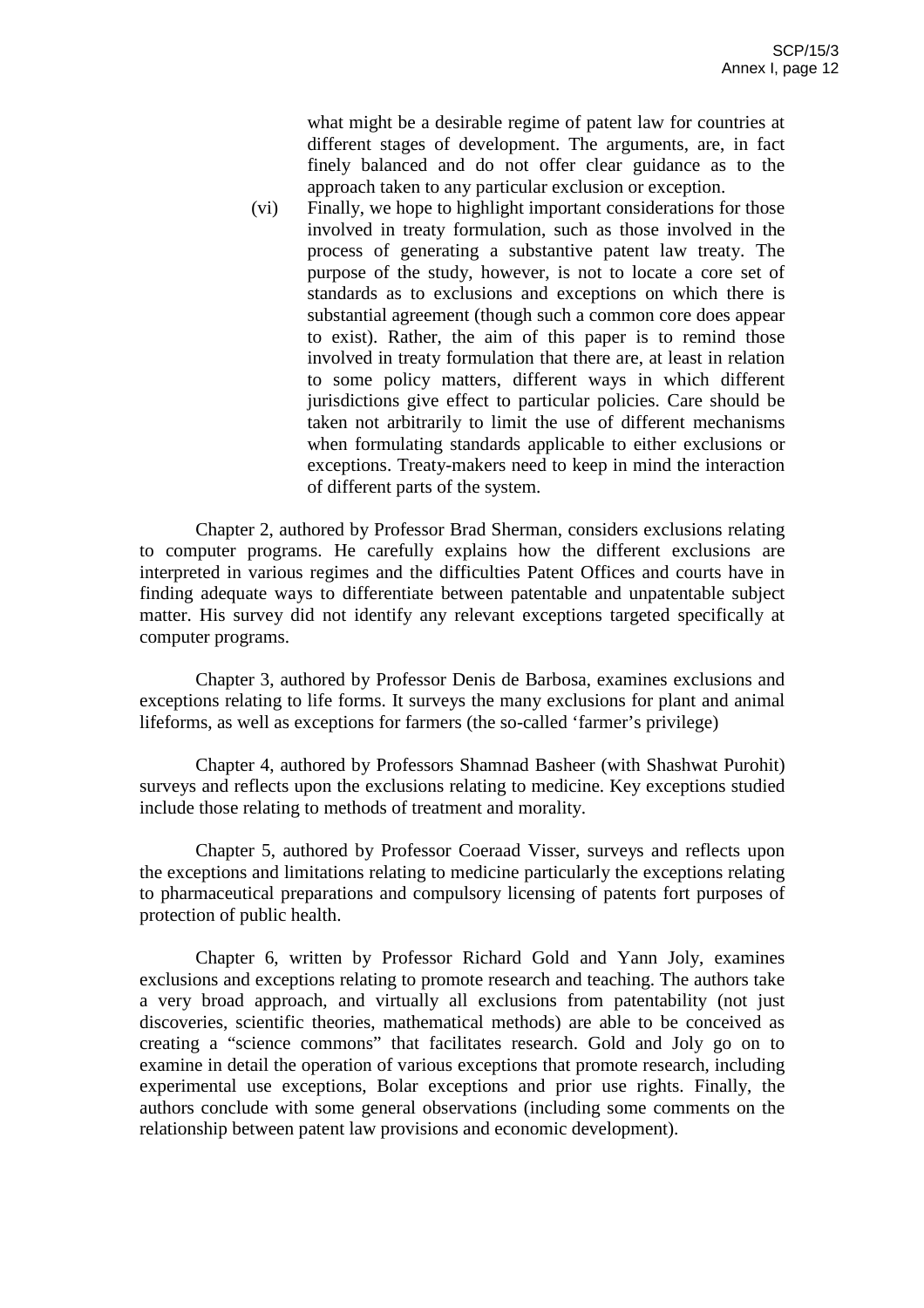There are some inevitable overlaps between the chapters. Chapters 3, 4 and 6 all of which include material on exclusions from patentability of methods of medical treatment, while Chapters 3 & 6 both deal to some extent with lifeforms.

#### **B. HISTORICAL DEVELOPMENT OF EXCLUSIONS AND INTERNATIONAL AND REGIONAL STANDARDISATION**

Exclusions from the subject matter of patents have a lengthy pedigree. The French law of 1844 excluded from protectability 'pharmaceutical compositions or medicines of all kind,' and 'schemes and combinations relating to credit and finance.' The Austrian law of August 1852, excluded from patentability 'preparations of food, beverages, and medicines', discoveries, scientific principles, or purely scientific theorems, inventions or improvements which cannot be worked for reasons of public health, morals or safety, or as being contrary to the general interest of the state, according to existing regulations. Article 6 of the Italian Patent Law of January 1864 specified that 'inventions or discoveries relating to trade which are contrary to law, morals, public safety', 'inventions or discoveries not relating to the manufacture of material objects', 'inventions or discoveries of a mere theoretical nature' and 'all kinds of medicines' were unpatentable.

Explicit exclusions have a less extensive history in the "common law countries." These countries have tended to operate with a general rubric as to patentability, which has been flexibly interpreted over the centuries. In the countries which came to be influenced by the English law, patentability has tended to turn on interpretation of the phrase "manner of new manufacture", the domain of monopoly grant preserved to the Crown by the famous Statute of Monopolies of 1623.<sup>18</sup> This phrase was interpreted by the courts, for example, from the late eighteenth century as excluding from protection "principles..."<sup>19</sup> and for a long time there was doubt that it even included processes.<sup>20</sup> It was only in the early twentieth century that a rule emerged that patents were not to be granted for methods of treatment. The Statute of Monopolies did, it should be observed, prohibit patents that would be "generally inconvenient", and the statute laws of many of Britain's nineteenth century colonies expressly provided for the annulment of patents whose operation proved contrary to the public interest (or, echoing the Statute of Monopolies, "generally inconvenient"),<sup>21</sup> and a number specifically required a demonstration of "utility".<sup>22</sup>]

<sup>&</sup>lt;sup>18</sup> "any manner of new Manufactures...so as also they be not contrary to the Law nor mischievous to

the State by raising prices of commodities at home, or hurt of trade or generally inconvenient."<br><sup>19</sup> Boulton v. Bull, (1795) 126 ER 651.For an exhaustive treatment, see Justine Pila, *The Requirement*<br>*for an Invention in* 

<sup>&</sup>lt;sup>21</sup> Act No 15 of 1859, s. 16 (India) ("mischievous to the state, or generally prejudicial to the public"); An Ordinance for Granting exclusive Privileges to Inventors, 1859, Ord. No 6, s. 25 (providing for orders that a privilege cease where "the [privilege], or the mode in which it is exercised, is mischievous to the State, or generally prejudicial to the public") (Ceylon); An Ordinance to regulate the granting of Patents in this Colony, No 13 of 1861, s. 11 ("contrary to law, or prejudicial or inconvenient to Her Majesty's subjects in general") (British Guiana); Ordinance No 3, 1879, to repeal Ordinance No 24 of 1877 and to make other provisions in lieu thereof for the issue of Letters Patent, s.18 (if proved to be "prejudicial to the public interests") (Fiji).

Act No 15 of 1859, s. 15 (India); Ordinance No 3, 1879, to repeal Ordinance No 24 of 1877 and to make other provisions in lieu thereof for the issue of Letters Patent, s.4 (Fiji).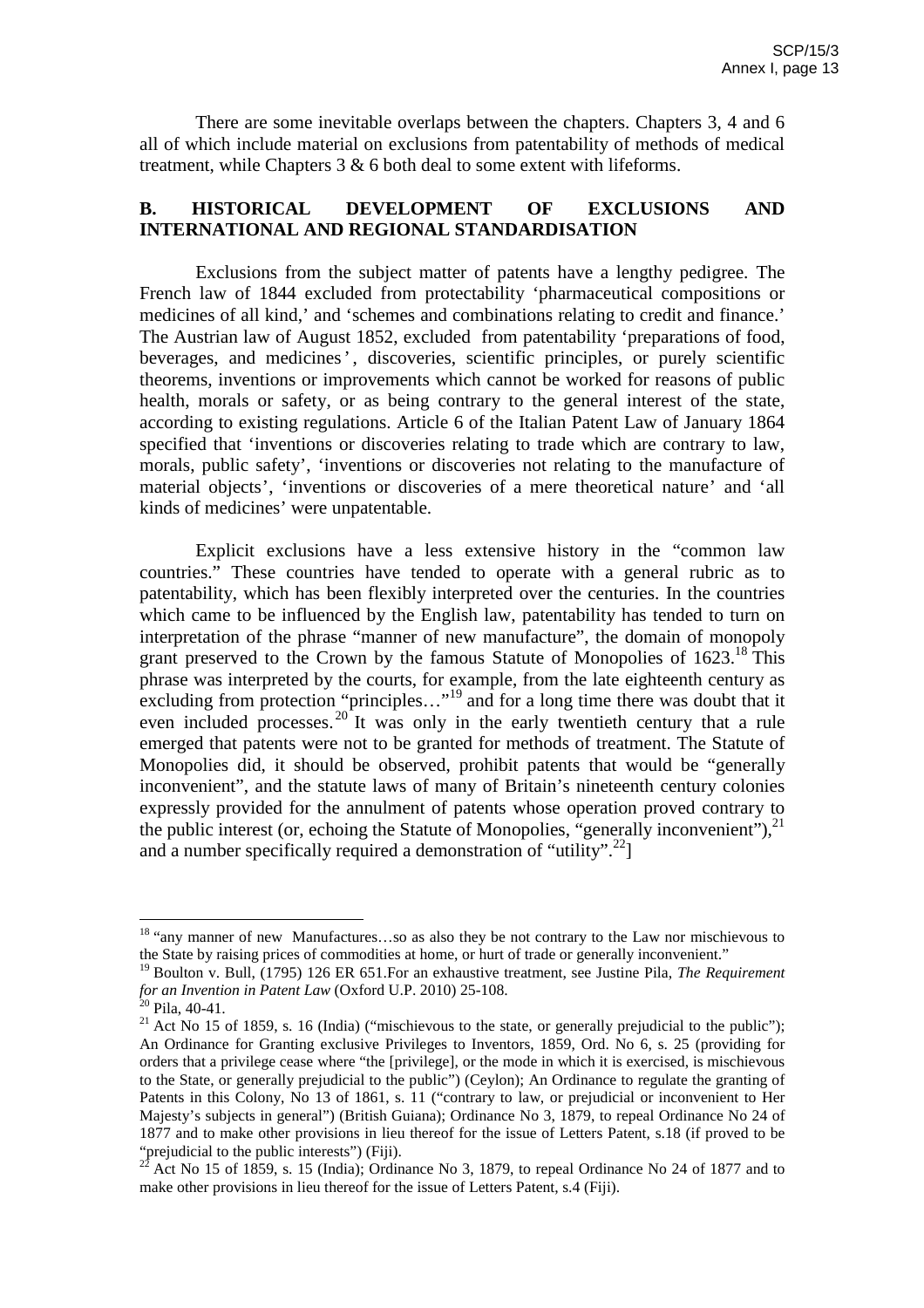The United States offered a slightly different model, but again built round a general rubric. The Patent Act of 1793, echoed in slightly different form in the Patent Act of 1870 offered patents to "any person who has invented or discovered any new and useful art, machine, manufacture or composition of matter, or any new and useful improvement thereof....".<sup>23</sup> This broad definition was, to some extent qualified by judicially developed doctrines – the so-called "moral utility doctrine",  $24$  and the exclusion from patentability of aspects of the "natural world", discoveries,  $25$  " unembodied inventions", "handiwork of nature", medical inventions, <sup>26</sup> and "business methods."<sup>27</sup> Recently it has become common in the United States to limits to three the exclusions: laws of nature, physical phenomena and abstract ideas, though this shift has not been uncontroversial. The majority of the US Supreme Court appeared to affirm this approach in its 2010 *Bilski* decision.

The statutory definition of patentability adopted in the United States was reproduced outside the United States. The Jamaican law (1857), for example, related to "some new and useful art, machine, manufacture, or composition of matter, not theretofore known or used within this Island, or some improvement in any invention or discovery"<sup>28</sup> Newfoundland, similarly, offered patents to those who discovered or made "any new and useful art, machine, manufacture or composition of matter not

 $^{23}$  Patent Act of 1793, ch 11, s. 1 (US); Patent Act of 1870, ch 230, s. 24 (US). For reviews of the US history, see Joshua D. Sarnoff, *Shaking the Foundations of Patentable Subject Matter* (2008); Oren

Bracha, *Owning Ideas*, (unpublished thesis 2005).<br><sup>24</sup> *Lowell v Lewis*, 15 F Cas 1018 (CCCD Mass 1817) ("the law will not allow the plaintiff to recover if the invention be of a mischievous or injurious tendency…All that the law requires is, that the invention should not be frivolous or injurious to the well-being, good policy, or sound morals of society. The word 'useful', therefore, is incorporated into the act in contradistinction to mischievous or immoral. For instance, a new invention to poison people or to promote debauchery, or to facilitate private assassination, is not a patentable invention." See also *Evans v. Eaton*, 16 U.S. (3 Wheat.) 454, 519 (1818) (useful means "applied to a beneficial use in society, in contradistinction to … injurious to the morals, health or good order… or frivolous or insignificant"). The proposition was qualified, if not rejected, by the US Court of Appeals for the Federal Circuit in *Juicy Whip Inc v Orange Bang Inc*, 185 F.3d 1364, 1366-67 (Fed. Cir. 1999) (application relating to drinks mixing machine designed to deceive consumers into thinking they were receiving a ready-mixed drink from the machine was acceptable.) Circuit Judge Bryson stated that "the principle that inventions are invalid if they are principally designed to serve immoral or illegal purposes has not been applied broadly in recent year."<br><sup>25</sup> *Morton v. N.Y. Eye Infirmary*, 17 F Cas 879 (CCSDNY 1862) ("In its naked ordinary sense, a

discovery is not patentable. A discovery of a new principle, force, or law operating, or which can be made to operate, on matter, will not entitle the discoverer to a patent.")<br><sup>26</sup> *Morton v. N.Y. Eye Infirmary*, 17 F Cas 879 (CCSDNY 1862) (patent for method of surgery

involving administration of sulphuric ether to the patient to render the latter unconscious was invalid, but on basis that it involved new use of known substance); *Ex p. Brinkerhoff* (1883) reprinted in 27 J.P.O. S. 797 (1945) ("methods or modes of treatment of physicians of certain diseases are not patentable"). See John F. Duffy, 'Rules and Standards on the Forefront of Patentability,' (2009-10) 51 Wm & Mary L. Rev. 609, 634-7; Anon, 'Revisiting the Compromise of 35 USC §287(c)' (2007-8) 16 Tex Int Prop <sup>L</sup> <sup>J</sup> 299, 303-4 (reviewing history). <sup>27</sup> *Ex <sup>p</sup> Abraham* (PO, 1869); *In re Patton*, <sup>127</sup> F.2d 324, 327-8 (CCPA 1942) ("It is sufficient to say

that a system of transacting business, apart from the means of carrying out such system, is not…patentable subject matter". The position was reversed famously with *State Street Bank & Trust Co v Signature Financial Group Inc*, 149 F. 3d 1368 (Fed Cir 1998). See Gerard Magliocca, 'Patenting the Curve Ball: Business Methods and Industry Norms,' (2009) Brigham Young University L.R. 875, 881-884 (reviewing history). See also, John Duffy, ibid; Giles Rich, Principles of Patentability, 28 Geo Wash L R 393, 393-4 (1960). But the exception has been rarely, if ever, invoke: Michael Fuelling, 'Manufacturing, Selling and Accounting: Patenting Business Methods, '76 JPTOS 471 (1994).

<sup>&</sup>lt;sup>28</sup> An Act for amending the Law for granting Patents for Invention,  $(1857)$ , Ch 30, Section 1, First (Jamaica).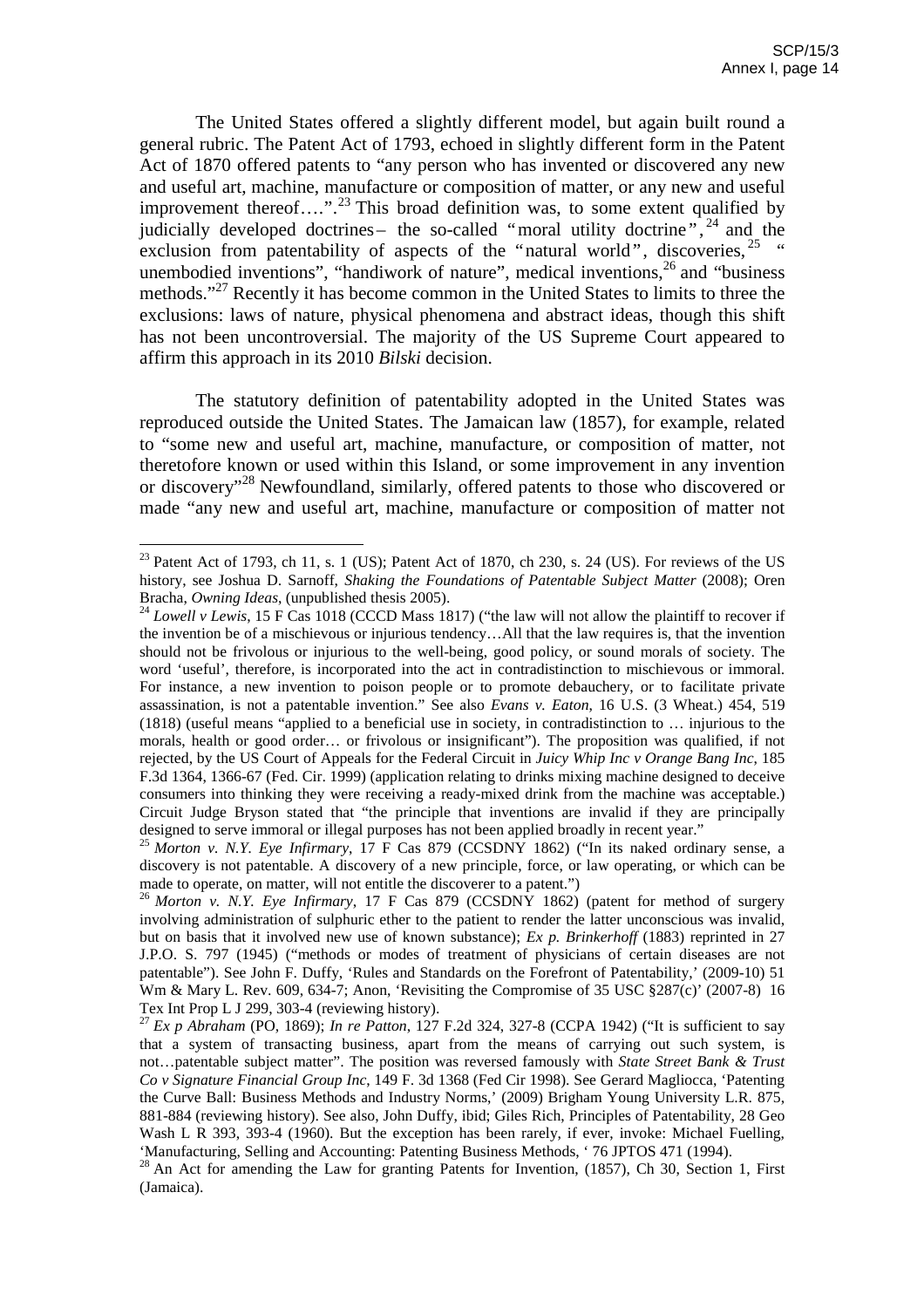theretofore known or used."<sup>29</sup> Lower and Upper Canada adopted the same definition in 1824 and 1826, and, in turn, in the Canadian Act Respecting Patents of Invention, 1869. <sup>30</sup> Nevertheless, Canadian law broke ranks, providing specific exclusions from patentability: "no patent shall issue for an invention having an illicit object in view, nor for any mere scientific principle or abstract theorem."<sup>31</sup>

The table below illustrates the relative frequency of exclusions from patentability in 1883. Five caveats are in order in relation to the table. Firstly, it is based on a sample of laws collected together in English in 1883: the original texts have not been reviewed, so something may be lost in translation. Secondly, the table is based purely on express statute law, so takes no account of those countries where exceptions are developed through case-law. This means that it understates the number of exclusions that in practice existed in common law countries – Britain, the United States, and the British & US colonies. Thirdly (and related) the table does not consider the "positive" side of the subject matter equation – that is, how the country defines "patentable subject matter"/"the invention" in the first place. An exclusion for "purely theoretical principles", for example, might well have been implicit in the positive criteria for patentability in the laws of many countries. Germany, for example, required that patent could only be granted for "new inventions which can be turned to account in trade." Fourthly, and perhaps least significant, the table combines grounds of rejection with those of annulment. Fifthly, the table fails to acknowledge overlaps between exclusions: for example, exception for "prejudicial or inconvenient" is expressed at a broader level of abstraction compared with some other exclusions, and could encompass, for example, attempts to patent financial schemes.

<sup>&</sup>lt;sup>29</sup> Title XV, Ch 54, sec 1 of the Consolidated Statutes of Newfoundland.<br><sup>30</sup> S.C. 1869, c. 11, s. 6 ("Any person ... having invented or discovered any new or useful art, machine, manufacture or composition of matter, or any new and useful improvement on any art, machine, manufacture or composition of matter...")

manufacture or composition of matterial  $\frac{31}{21}$  An Act respecting Patents of Invention, Act of  $14<sup>th</sup>$  June, 1872, 35 Vict c. 26, s. 6.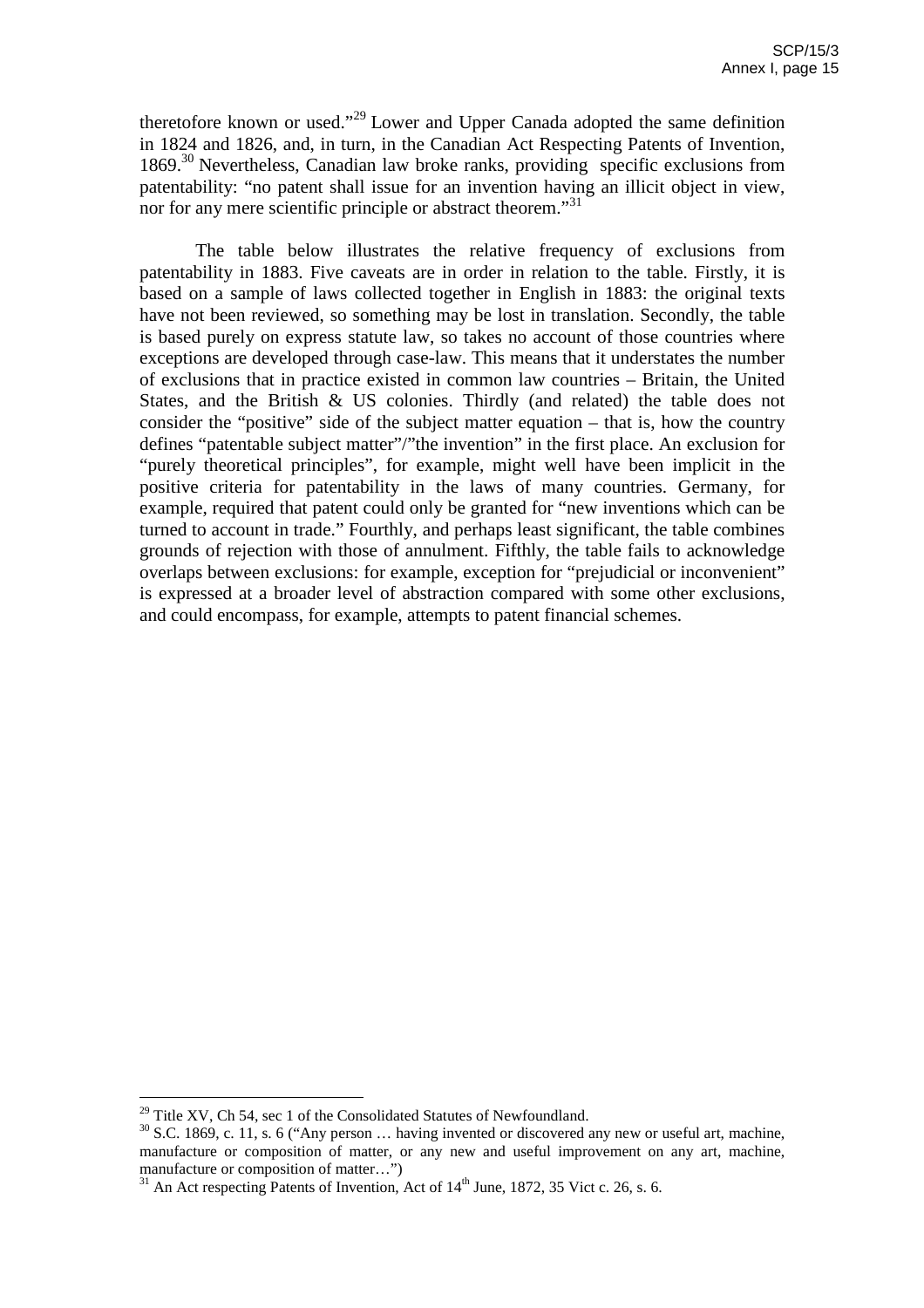| Food, beverages              | Austria; Germany; Italy (art 37); Luxembourg; Sweden               |
|------------------------------|--------------------------------------------------------------------|
| Pharmaceutical; medicines    | Argentine Republic; Austria; Finland; France; Germany;             |
|                              | Italy; Luxembourg; Spain; Sweden <sup>33</sup> ; Turkey; Venezuela |
| Substances produced<br>by    | Germany; Luxembourg                                                |
| chemical processes           |                                                                    |
| Financial schemes            | Argentine Republic; France; Mauritius; Spain; Turkey;<br>Venezuela |
| Those of<br>a<br>mere        | Argentine Republic; Brazil; France (art 30); Italy;                |
| theoretical<br>nature;       | Turkey; Venezuela; Italy; Austria; Canada (s.6) ;                  |
| Inventions not relating to   | Finland; Russia (art 80); Spain                                    |
| manufacture<br>of<br>the     |                                                                    |
| material objects; Scientific |                                                                    |
| principles or purely         |                                                                    |
| scientific theorems          |                                                                    |
| Use of natural products      | Spain                                                              |
| Contrary to morals           | Argentine Republic; Brazil; Colombia; Finland; France;             |
|                              | Italy; Luxembourg; Mexico;<br>Germany;<br>Turkey;                  |
|                              | Venezuela                                                          |
| Contrary to laws             | Argentine Republic; Austria; Brazil; British Guiana;               |
|                              | Finland:<br>France;<br>Colombia;<br>Germany;<br>Italy;             |
|                              | Luxembourg; Mexico; Portugal;<br>Sweden;<br>Turkey;                |
|                              | Venezuela                                                          |
| Contrary to public health    | Austria; Brazil; Colombia (art 8); Finland; France; Italy;         |
| or safety                    | Mexico; Portugal (art 632); Russia (art 87); Turkey;               |
|                              | Venezuela                                                          |
| "Prejudicial<br>or           | British Guiana; Ceylon (s.25); India (s. 16); Trinidad;            |
| Inconvenient"                | GB; Mauritius (s. 17); New Zealand                                 |
| Implements of war            | Russia                                                             |
| Detriment to Government      | Russia (art 87)                                                    |
| revenues                     |                                                                    |

#### **Exclusions from Patentability c. 1883**<sup>32</sup>

In 1987, WIPO's Committee of Experts on the Harmonization of Certain Provisions in Laws for the Protection of Inventions conducted a survey of laws of (then) 97 Paris parties and 9 non-Paris countries.<sup>34</sup> The survey was concerned only with "what fields of technology are excluded from patent protection",<sup>35</sup> rather than exclusions from protection more generally. It therefore offers no details e.g. as to exclusions relating to discoveries or business methods. Nevertheless, the survey does

<sup>32</sup> Based on A. & E. Carpmael's *Patent Laws of the World* (London: clowes, 1885) (surveying 51

 $33$  Art 2 (permitting patents "for special methods of" making medicines or food.

<sup>&</sup>lt;sup>34</sup>WIPO, Committee of Experts on the Harmonization of Certain Provisions in Laws for the Protection of Inventions, Fourth Session, Geneva Nov 2-6, 1987, "Exclusions from Patent Protection: Memorandum of the International Bureau of WIPO, HL/CE/IV/INF1 Rev.1 reproduced in (1988) *Industrial Property* <sup>192</sup> <sup>35</sup> para. 2.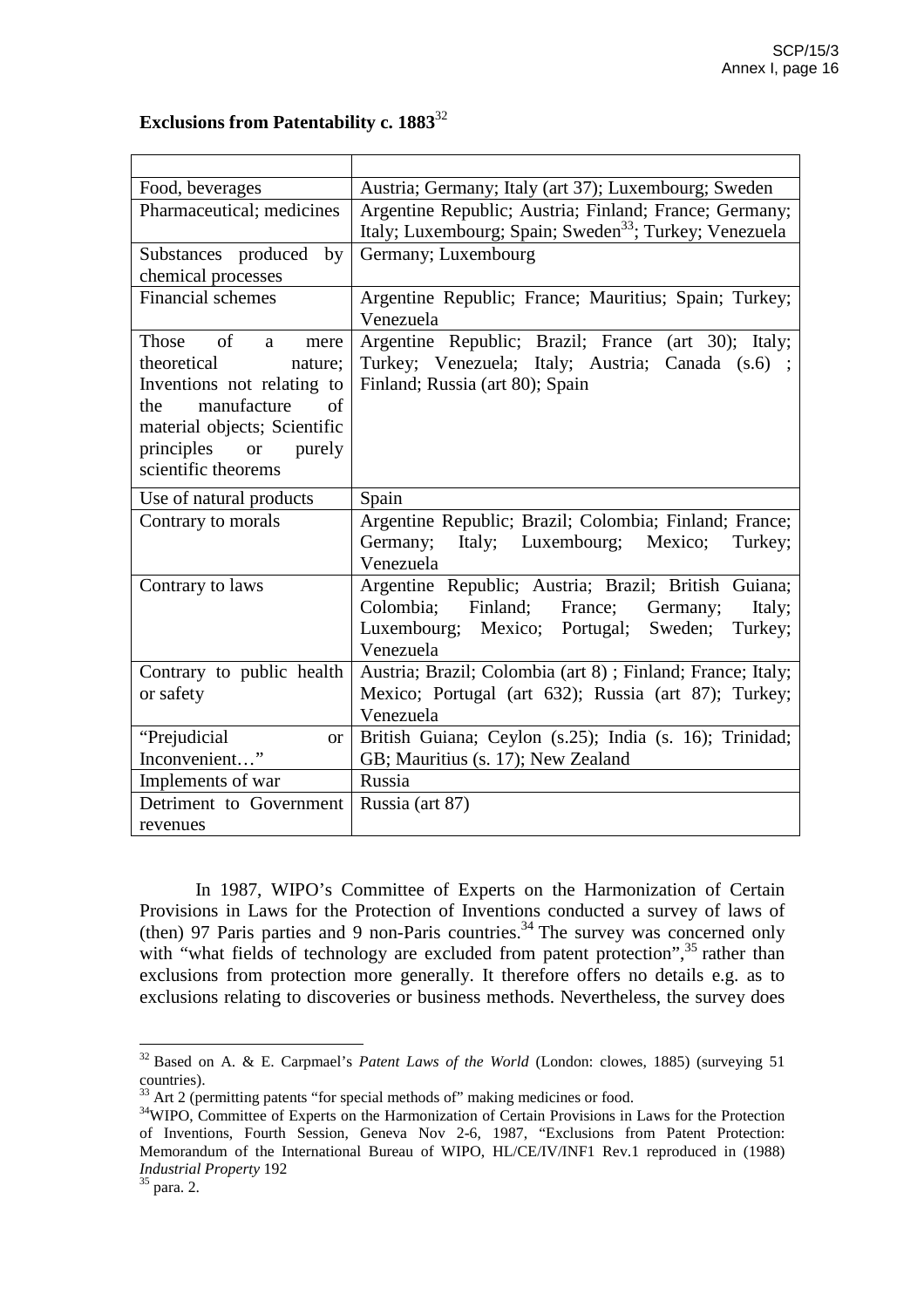offer an indication as to the relative prevalence of certain forms of exclusion at the time.

| <b>Pharmaceutical Products</b>          | 49                              |
|-----------------------------------------|---------------------------------|
| <b>Pharmaceutical Processes</b>         | 10                              |
| Animal species                          | 45                              |
| <b>Methods of Treatment</b>             | 44                              |
| <b>Plant Varieties</b>                  | 44                              |
| Biological Processes for the Production | 42                              |
| of Animals or Plants                    |                                 |
| <b>Food Products</b>                    | 35                              |
| <b>Food Processes</b>                   | 10                              |
| <b>Computer Programs</b>                | 32                              |
| <b>Chemical Products</b>                | 22                              |
| <b>Nuclear Inventions</b>               | 14                              |
| Micro-organisms                         | 9                               |
| Cosmetics                               | 2 (Bulgaria, Republic of Korea) |
| Fertilizers                             | 2 (Mexico, Yugoslavia)          |
| <b>Agricultural Machines</b>            | 1 (Thailand)                    |
| Methods of Agriculture                  | $1$ (India)                     |
|                                         |                                 |

#### **Exclusions from Patentability c. 1987**

The most obvious change over the century is the proliferation of exclusions. More specifically, by 1987 many countries have exclusions for

- (i) methods of treatment
- (ii) animal varieties
- (iii) plant varieties
- (iv) biological processes
- (v) nuclear technologies
- (vi) computer programs.

A number of explanations can be offered for this expansion of the number of exclusions (and the standardisation of the menu of exclusions and the language in which they are couched). Some of these are social and some legal.

The most important social shift that occurred over the century may well have been in terms of what might be conceived as falling within the scope of patent law. It is, after all, only when matter might be regarded as "patentable" that exclusions from patentability become necessary. Although it is not easy to get to grips precisely with the nature of shifts in the perception of what might be patentable, it seems uncontroversial to suggest that a host of factors – some religious, some economic, some technological – which prompted the formulation of these exclusions.

Changing religious perspectives affect the domain of patentable subject matter in so far as they define understandings of how and where human intervention comes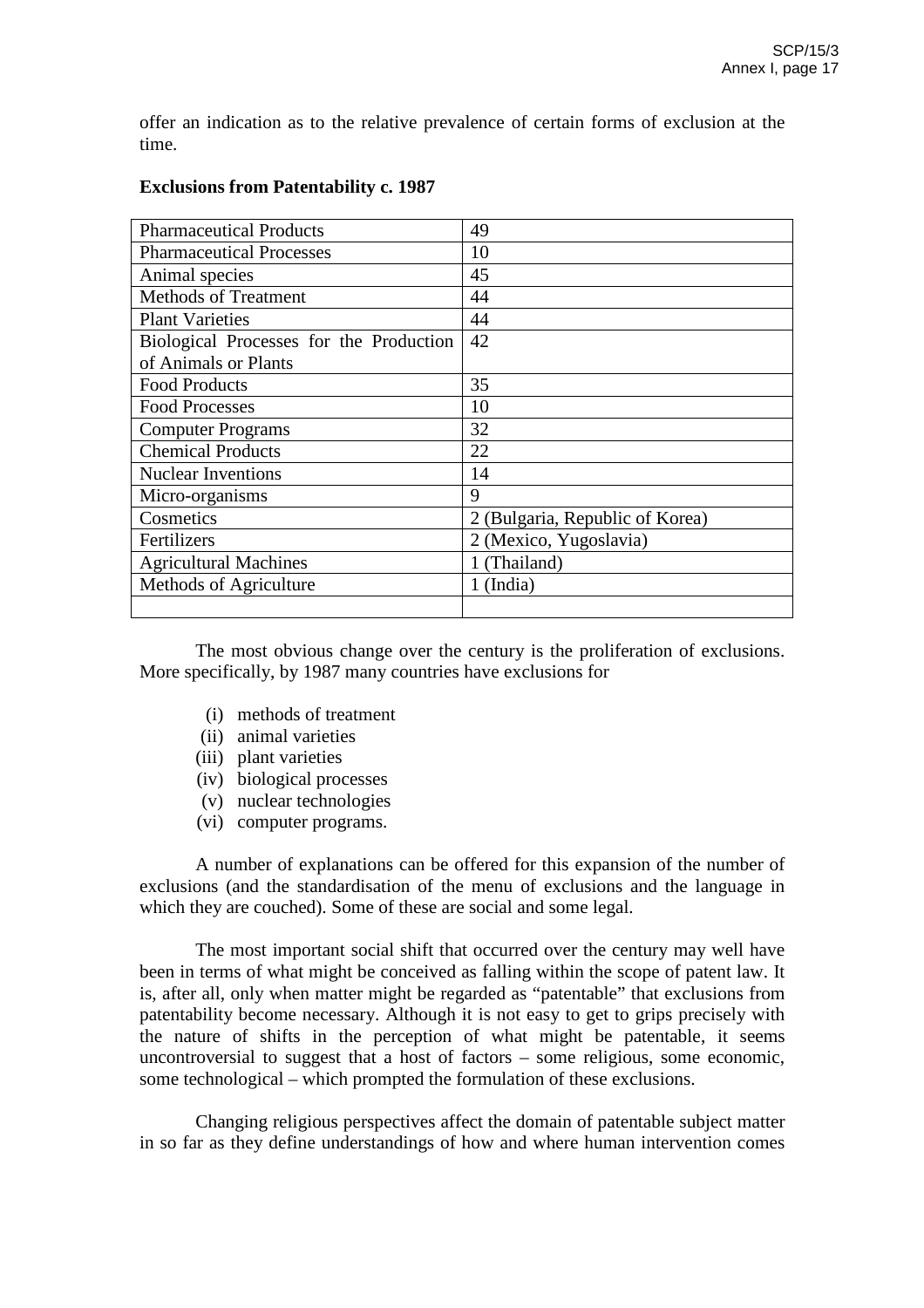to produce changes in the physical environment.<sup>36</sup> Areas such as agriculture and biology, once purely the domain of religion and providence have over the last few centuries increasingly been seen as areas over which human beings have control. As the capacity to intervene and control has become more widely recognised and accepted, so too has the idea that there are human "inventions". Nevertheless, the impact of religious beliefs on patent law and practice can still be seen in approaches taken, particularly under notions of "ordre public" and morality, to patentability of contraceptives, abortifactants and inventions that involve the use of human embryos for industrial or commercial purposes.<sup>37</sup> In fact, some laws, such as that of Indonesia specifically leave open the possibility of excluding from patentability inventions contrary to "religious morality."

The growing acceptance and changing nature of economic reasoning has similarly affected attitudes as to what can and should be patentable. There is now widespread recognition of the significance of technological innovation to wealth creation, and thus many economists accept the long-term dynamic benefits of shortterm interference with the free-market. The resistance to patenting that was exhibited in the name of economic liberalism and free trade in the nineteenth century has given way to a much wider acceptance of the benefits of patenting. However, limits to patenting emerged in relation to activities that were not regarded as "economic" or which countries sought to insulate from market mechanisms. One explanation offered widely for the exclusion of "methods of treatment" from patentability was that medical provision was, or ought to be, outside the economic system.<sup>38</sup>

But perhaps the most obvious non legal explanation for the expansion of exclusions is changes in "technology" itself. The century since 1887 witnessed huge shifts in technological capacity following breakthrough inventions and discoveries, most obviously in the fields of atomic energy, computing and biology. While each of these new fields has generated a whole host of new patentable subject matters, each has generated its own concerns and its own exclusions from patentability. So, for example, it was only with the development of genetic engineering that the possibility of "creating" or "inventing" new animals (and with that possibility concomitant social concerns). Many of the exclusions thus reflect reactions to changes in the technological possibilities that are foreseen.

Four legal considerations may also be said to have influenced these developments. The first was the Paris Convention which, while providing a critical framework for international patenting, imposed no significant limitations on what must be regarded as patentable or what can be excluded. As long as there is nodiscrimination on grounds of nationality, the Paris Convention gave members of the Union freedom to adopt the exceptions they considered appropriate in national law. Article 4 quarter contains only one notable limitation on subject matter:

<sup>&</sup>lt;sup>36</sup> Sarnoff, Shaking the Foundations of Patentable Subject Matter, cited in Henrik Holzapfel & Joshua<br>D. Sarnoff, A Cross-Atlantic Dialog on Experimental Use and Research Tools, 48 IDEA 123 (2008).

 $37$  Perhaps most obviously, the provision in the EC Biotechnology DirectiveArt. 6(2)(c); .EPC Rule 23d(c), Implementing Regulations to the EPC (introduced by (1999) *OJEPO* 437). <sup>38</sup> See Basheer et al.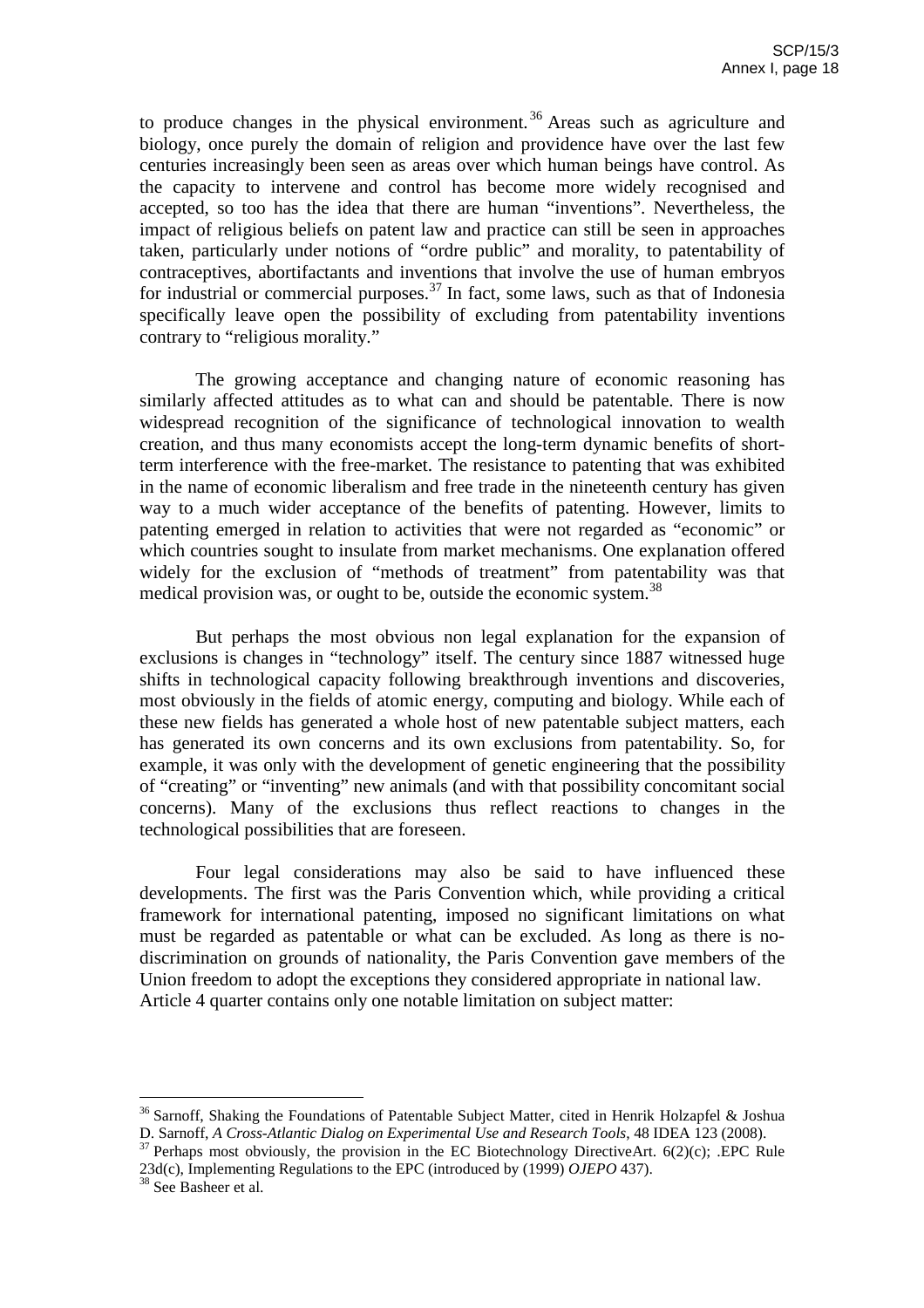"The grant of a patent shall not be refused and a patent shall not be invalidated on the ground that the sale of the patented product or of a product obtained by means of a patented process is subject to restrictions or limitations resulting from domestic law."

As Professor Straus has observed, " …for over 100 years the Paris Convention left it to the discretion of its member states to provide for patents for inventions in all fields of technology or to exclude certain fields..."<sup>39</sup> The decision as to exclusions has tended to occur via systems of influence and copying, rather than on the basis of "first principles" in each particular territory. Thus, as in the field of copyright, networks of influence that reflected historical links (and particularly traditions of colonisation) continue to inform the adoption and adaptation of particular aspects of patent law.

A second factor in the standardisation of a menu of exceptions adopted is, bizarrely perhaps, the Patent Co-operation Treaty. Although the Treaty established a system for the international application for national patents, and thus did not require substantive harmonization of national laws, indirectly the Treaty appears to have standardised a bundle of exclusions. This is because Rule 39.1 of the Patent Cooperation Treaty declares that International Search Authority is not required to search an international application if its subject matter falls within any of 6 categories:

- (i) scientific and mathematical theories;
- (ii) plant or animal varieties or essentially biological processes for the production of plants and animals, other than microbiological processes and the products of such processes;
- (iii) schemes, rules or methods of doing business, performing purely mental acts or playing games;
- (iv) methods of treatment of the human or animal body by surgery or therapy, as well as diagnostic methods;
- (v) mere presentations of information;
- (vi) computer programs to the extent that the International Search Authority is not equipped to search prior art concerning such programs.

Given that ISA's are not required to search in these areas, a number of countries appear to have taken the view that patents should not be granted under their national laws in the fields. Dr Justine Pila of Oxford University has recently provided useful insights into the way in which the PCT, though procedural in orientation, influenced the development of substantive law.<sup>40</sup>

The third factor in the proliferation and standardisation of exceptions in this period was the process of development and expansion of the EPC. Indeed, as Dr Pila has indicated, the processes of formulating the EPC exerted a significant influence on the formulation of PCT. The EPC 1973 distinguished three sorts of exclusion: those which were not to be regarded as inventions, contained in a non-exhaustive list in Article 52 (and including discoveries, scientific theories, mathematical methods, methods of performing a mental act, playing a game or doing business, aesthetic

<sup>39</sup> *From GATT to TRIPs*, Straus 171. <sup>40</sup> Justine Pila, *The Requirement for an Invention in Patent Law* (Oxford U.P. 010) 117-121.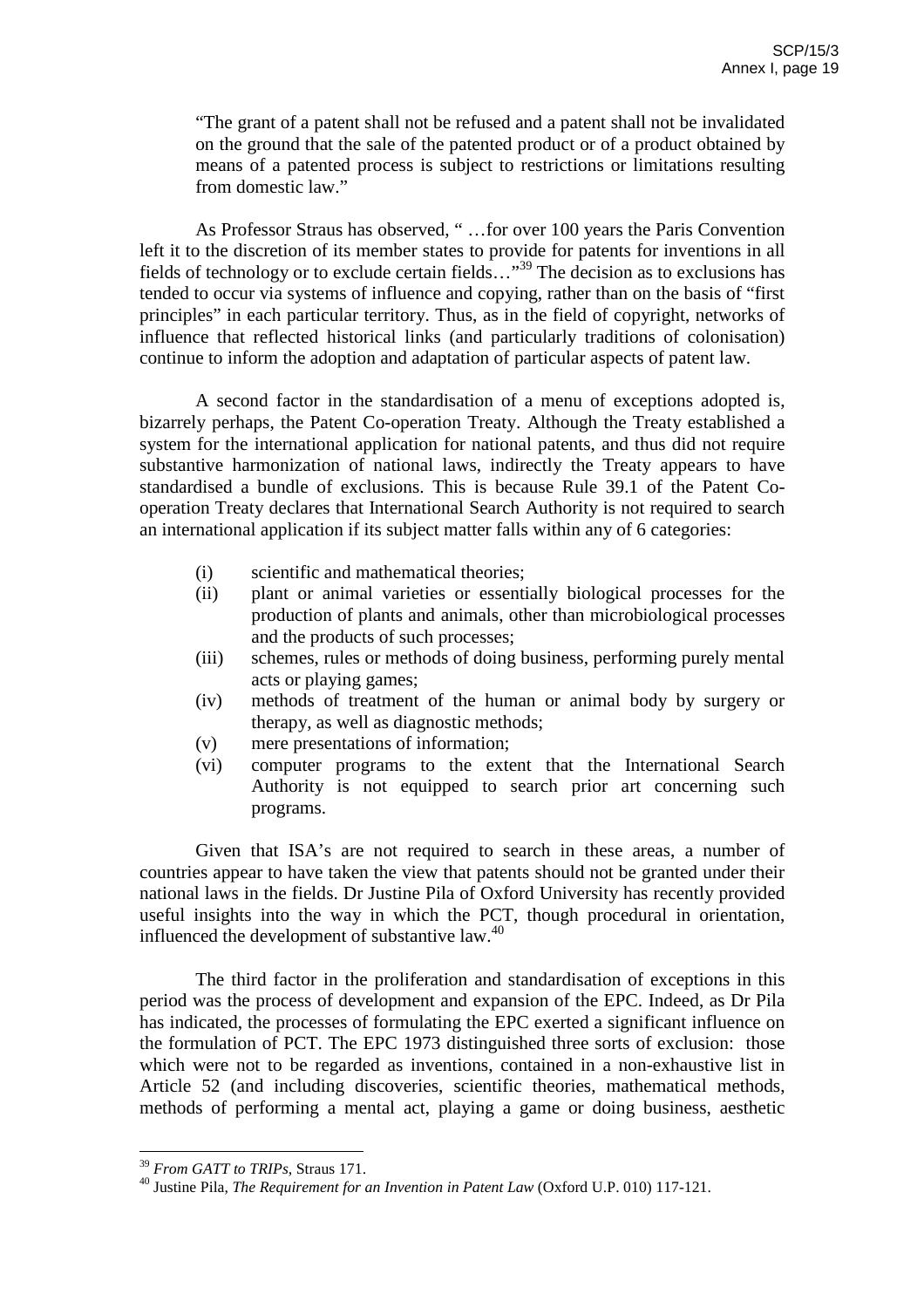creations, presentations of information and computer programs); those relating to biological subject matter and immorality, contained in Article 53; and that in Article 54, excluding methods of treatment from patentability as a result of their being deemed not "industrially applicability".

The fourth factor has been the activity of WIPO itself. In particular, from 1979 the WIPO model law for developing countries has had a degree of influence.<sup>41</sup> Article 112 of the model law states

- (1) For the purposes of this Law, "invention" means an idea of an inventor which permits in practice the solution to a specific problem in the field of technology.
- (2) An invention may be, or may relate to, a product or process.
- (3) The following, even if they are inventions within the meaning of subsection (1), shall be excluded from patent protection:
	- (i) discoveries, scientific theories and mathematical methods;
	- (ii) plant or animal varieties or essentially biological processes for the production of plants or animals, other than microbiological processes and the products of such processes;
	- (iii) schemes, rules or methods for doing business, performing purely mental acts or playing games;
	- (iv) methods for treatment of the human or animal body by surgery or therapy, as well as diagnostic methods practised on the human or animal body; this provision shall not apply to products for use in any of those methods.

Section 118 allowed for governmental authority to add temporary exclusions.

As will be evident, these standards overlap considerably. Consequently, it is not always easy to identify which of these influences – the PCT, the EPC or WIPO's Model Law – were most important. Nevertheless some laws bear "tell-tale" signs. Laws which exclude "methods of treatment" on the basis that they lack industrial applicability seem to have been influenced by the EPC. Those that exclude certain matter "even if they are inventions", seem to have adopted the approach of the WIPO Model law.

#### **1987-2010: PROGRESSIVE LIMITATION OF EXCLUSIONS**

By 2010 the table of exclusions appears as follows. Once again some caveats are in order. First, the table is based on the WIPO Secretariat's survey. That survey includes some "common law" exclusions, that is, exclusions articulated by the courts. Second, in some jurisdictions the list of excluded matter is non-exhaustive, and the list does not represent that. Third, even though some jurisdictions (such as the EPC) list exceptions to patentability, the way in which patentability criteria are interpreted and applied may mean that they rarely constitute threshold exclusions but rather inform the inventive step assessment. Fourth, the categories deployed are at various levels of abstraction: thus it may be that one country would exclude subject matter specified at a low level of abstraction within an exclusion couched differently (or at a

<sup>41</sup> WIPO, *WIPO Model Law for Developing Countries on Inventions* (Geneva, 1979).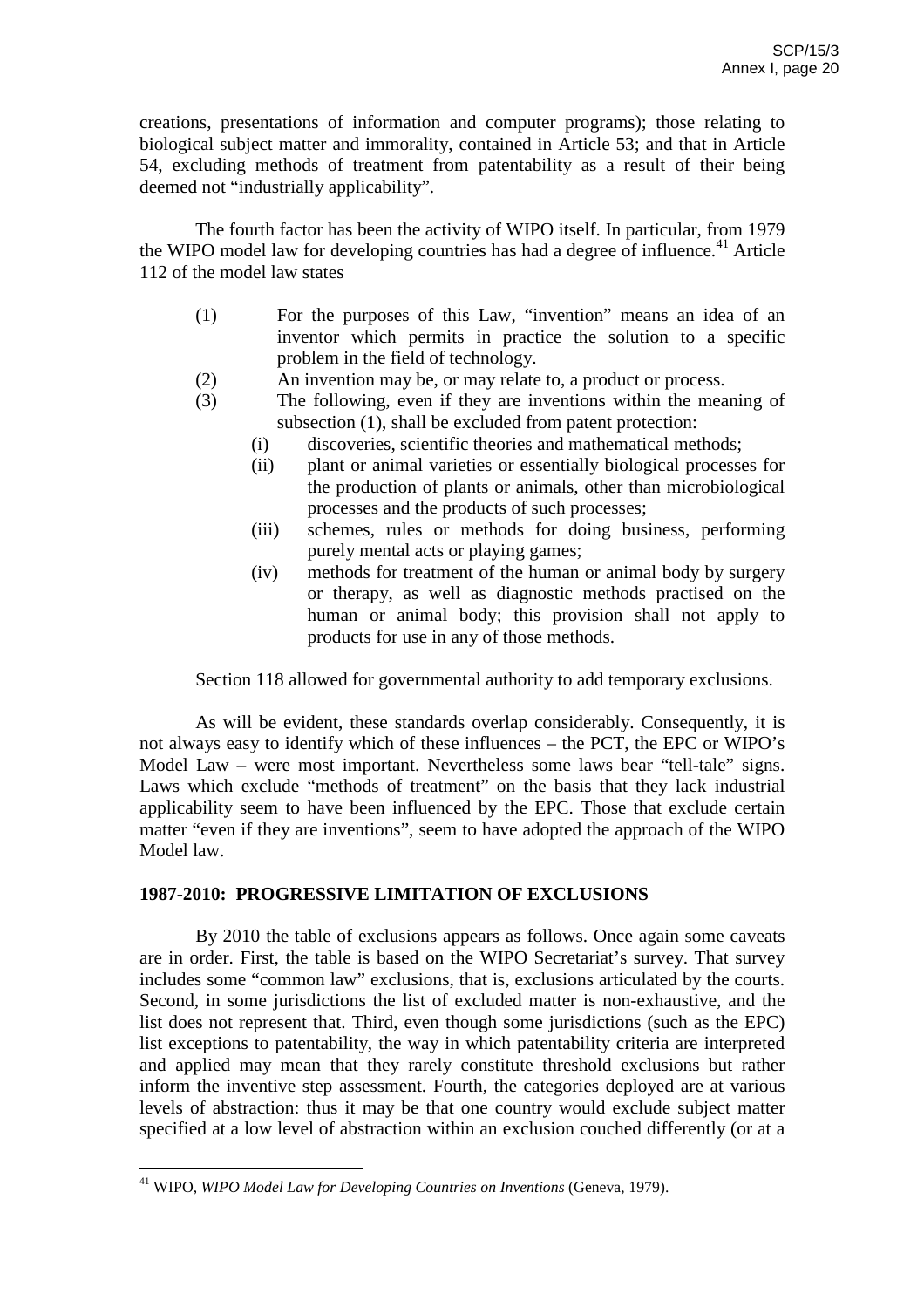higher level). Thus "aesthetic creations" (one category) might include "ornamental works" (another), while "mathematical methods" might include "algorithms". Mostly the categories in the table reflect the terms deployed in national law (though there is no scrupulous adherence to linguistic identity). Fifth, and related, a particular subject matter in one legal system might be excluded under one heading, whereas the same subject matter might be excluded elsewhere in a different legal system. In the United States, for example, there is no business methods exclusion nor method of treatment exclusion, but case-law indicates that some business methods and methods of treatment are excluded from patentability where they are, for example, abstract processes.

| Inventions contrary to law, public order, public policy, public               | 84             |
|-------------------------------------------------------------------------------|----------------|
| interest and/or morality                                                      |                |
| Theories or principles                                                        | 84             |
| <b>Mathematical Methods</b>                                                   | 80             |
| Therapeutic, surgical and diagnostic methods for treating                     | 79             |
| humans or animals                                                             |                |
| Schemes, rules, methods etc for performing mental acts and/or                 | 75             |
| Plant and animal varieties                                                    | 70             |
| Schemes, rules, methods etc for playing games                                 | 69             |
| Schemes, rules, methods etc for doing business<br>and/or<br>economic activity | 69             |
| Computer programs and/or software                                             | 64             |
| <b>Aesthetic Creations</b>                                                    | 59             |
| Presentation of information                                                   | 57             |
| Essentially biological processes for the production of plants                 | 57             |
| and/or animals                                                                |                |
| Inventions detrimental to human, animal or plant life or health               | 22             |
| and/or the environment                                                        |                |
| Works commonly protected by copyright                                         | 22             |
| Materials occurring in nature                                                 | 18             |
| The human body and processes related to it                                    | 15             |
| Organisational and management methods                                         | 10             |
| Processes for modifying the genetic identity of animals which                 | 9              |
| are likely to cause them suffering without any substantial                    |                |
| medical benefit, and animals resulting from such processes                    |                |
| Algorithms                                                                    | 9              |
| Topographies of integrated circuits                                           | 8              |
| Plans etc for buildings and land development                                  | 6              |
| Nuclear substances and/or processes                                           | 6              |
| New uses                                                                      | 6              |
| Combinations or alterations of known products which do not                    | 6              |
| function separately or produce a non-obvious result                           |                |
| Symbols, schedules and rules                                                  | 5              |
| Inventions for the protection of human, animal or plant health                | $\overline{4}$ |
| or life or the preservation of the environment                                |                |
| Designs                                                                       | 3              |

#### **Exclusions from Patentable Subject Matter**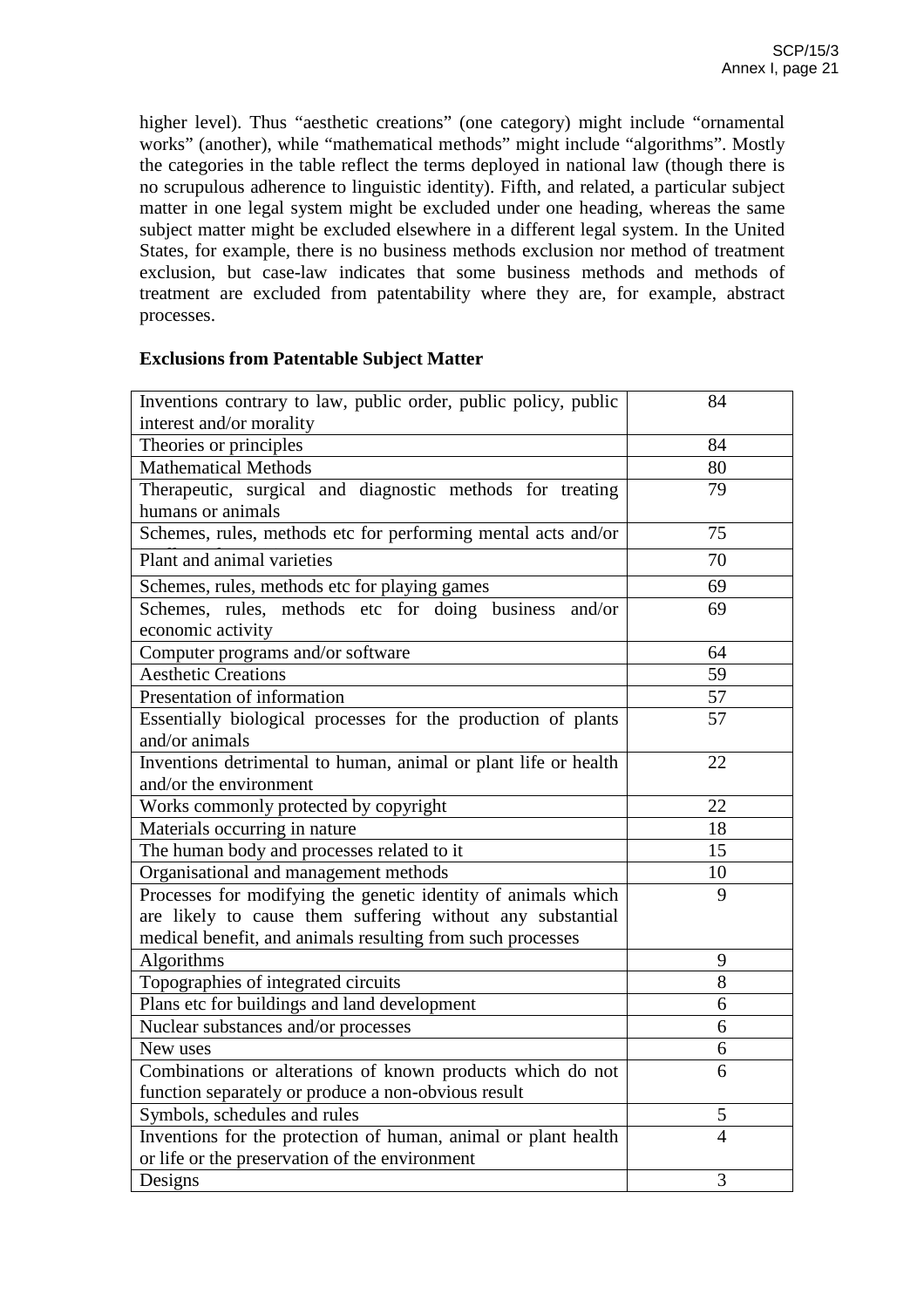| Abstract ideas, natural phenomena, laws of nature                |                             |
|------------------------------------------------------------------|-----------------------------|
| Contrary to Sharia law                                           | 2                           |
| <b>Inventions Contrary to Laws of Nature</b>                     | $\mathfrak{D}$              |
| Ornamental works                                                 | $\mathcal{D}_{\mathcal{A}}$ |
| Plant products                                                   |                             |
| Invention which, in effect, is traditional knowledge or which is |                             |
| an aggregation or duplication of known properties or             |                             |
| traditionally known component(s)                                 |                             |
| Agricultural and horticultural methods                           |                             |
| Biotechnological inventions which can be used solely for one     |                             |
| particular plant or animal variety                               |                             |
| Patents for pharmaceutical products and processes requiring the  |                             |
| prior consent of the national agency                             |                             |

The period between 1987 and 2010 is characterised by a progressive restriction on exceptions. Once again, there are legal and non-legal explanations.

Changes in technology have also affected the areas regarded as suitable for patenting, or at least made old distinctions appear more arbitrary and difficult to justify. Even if there is a lengthy history of the exclusion of business methods from patentability, the capacity to automate many business methods and other schemes has made it difficult to say is precisely the justification for keeping such matters unpatentable. Even where formal exclusions remain on the "legal books", Patent Offices find them increasingly difficult to police. Similarly, technology has altered the nature of the practices of doctors. Diagnosis is not just a matter of looking and talking to a patient, and frequently involves practices which in fact feel very technological: the use of magnetic resonance imagery, administration of colouring agents, the use of genetic testing kits. These technological development have changed medical practice, both by placing the practice of medicine in a much more obviously commerciallyinfluenced context and raising real questions as to what (if anything) method of treatment exclusions should cover.

At the same time the widespread acceptance of economic liberalism (and neoliberalism), particularly during the 1980s and 1990s and amongst US legal scholars and judges, has prompted serious expressions of doubt over the traditional exclusions from patentability. If the economic argument is correct, that patents incentiviseinvestment in research and development, why have restrictions on patenting of computer programs or methods of medical treatment? Indeed, some commentators go so far as to say everything that reaches a relevant threshold of novelty and inventiveness should be patentable – and some courts, particularly the US Supreme Court in Diamond v Chakrabarty – have come pretty close to adopting that view.42 Moreover, new strands of economic theory (sometimes dubbed neo-liberal) point towards the economic benefits of propertization of almost all ideas in order to optimise their exploitation. Chicago-economist Edmund Kitch's famous "prospect theory" has spawned widespread belief that patents (and intellectual property rights more generally) should represent a default position – and thus that even inventions (orperhaps, really "discoveries") that are not "industrially applicable" should be subject to private appropriation.

<sup>42</sup> Michael Risch, 'Everything is Patentable,' 75 Ten L R 591, 658 (2008).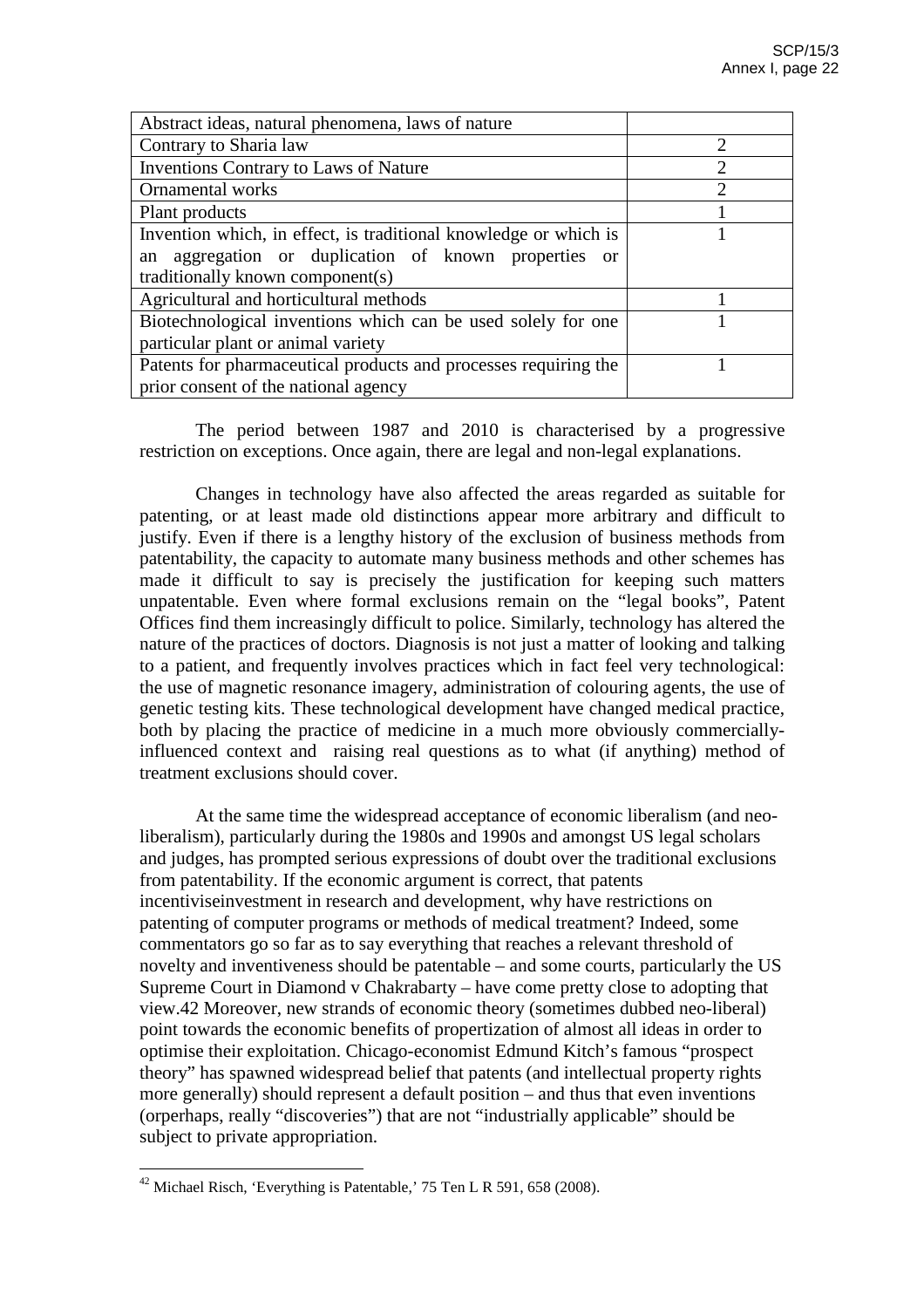#### **INTERNATIONAL LIMITATIONS ON PATENTABILITY AFTER 1999: TRIPs AND ITS FLEXIBILITIES**

These views of course fed into the TRIPs Agreement, and subsequently informed regional trading blocs. Here the key provisions is Article 27 of TRIPs.

Subject to the provisions of paras  $2 \& 3$ , patents shall be available for any inventions, whether products or processes, in all fields of technology, provided that they are new, involve an inventive step and are capable of industrial application. Subject to para 4 of Art 65, para 8 of Art 70 and para 3 of this Article, patents shall be available and patent rights enjoyable without discrimination as to the place of invention, the field of technology and whether products are imported or locally produced.

Professor Straus referred to the TRIPs developments as producing "a veritable revolution in patent protection at a universal level."<sup>43</sup> Central to that revolution was the substantive harmonization of patent subject matter requirement, through the principle that – with one or two exceptions – patents should be available "in all fields of technology." In particular, the aim was to ensure that countries no longer excluded pharmaceutical products and processes from patent eligibility. 44 The effect, not surprisingly, was to dramatically alter the number and nature of the exclusions from patentability.

That said, the provisions in TRIPs contain explicit and implicit flexibilities, and it should be clear from the table that these are widely adopted. The most obvious implicit flexibility is that while Article 27 contains an obligation to make patents available in all fields of "technology", the Agreement does not define "technology". Thus, it seems, contracting parties have considerable wiggle room to exclude subject matter from patentability on the basis that it does not constitute an invention (or a invention in a field of technology).<sup>45</sup> So, it appears that parties can exclude from patentability discoveries, scientific theories, mathematical methods, aesthetic creations, methods of performing mental acts and methods of doing business on the basis that such subject matter as "technological", "technical" or "inventions." As Stoll et al have observed

" While the current provisions remain silent on this issue, the historical background arguably implies that the Members may still define what they deem to be a patentable invention and what not. With this in mind, Members have indeed considerable leeway in defining these criteria..."<sup>46</sup>

<sup>43</sup> J. Straus, in F-K Beier & G. Schricker, *From GATT to TRIPs* (VCH, 1996) 178. <sup>44</sup>

C. Correa, *TRIPs: A Commentary* (OUP, 2007) 271 ("from the outset of the Round…the extension of patentability, particularly to pharmaceuticals…was a major objective of the proponents….The very existence of the TRIPs Agreement can probably be attributed to the active lobbying of the pharmaceutical industry…")<br><sup>45</sup> Correa, ibid.,271-2 ("Members have been left room to define 'invention' within their legal systems,

in good faith…") <sup>46</sup> P-T Stoll, J. Busche & K. Arend, *WTO: Trade Related Aspects of Intellectual Property Rights*

<sup>(2006),</sup> 479 ( "Taking into account the diverse national approaches of Members concerning the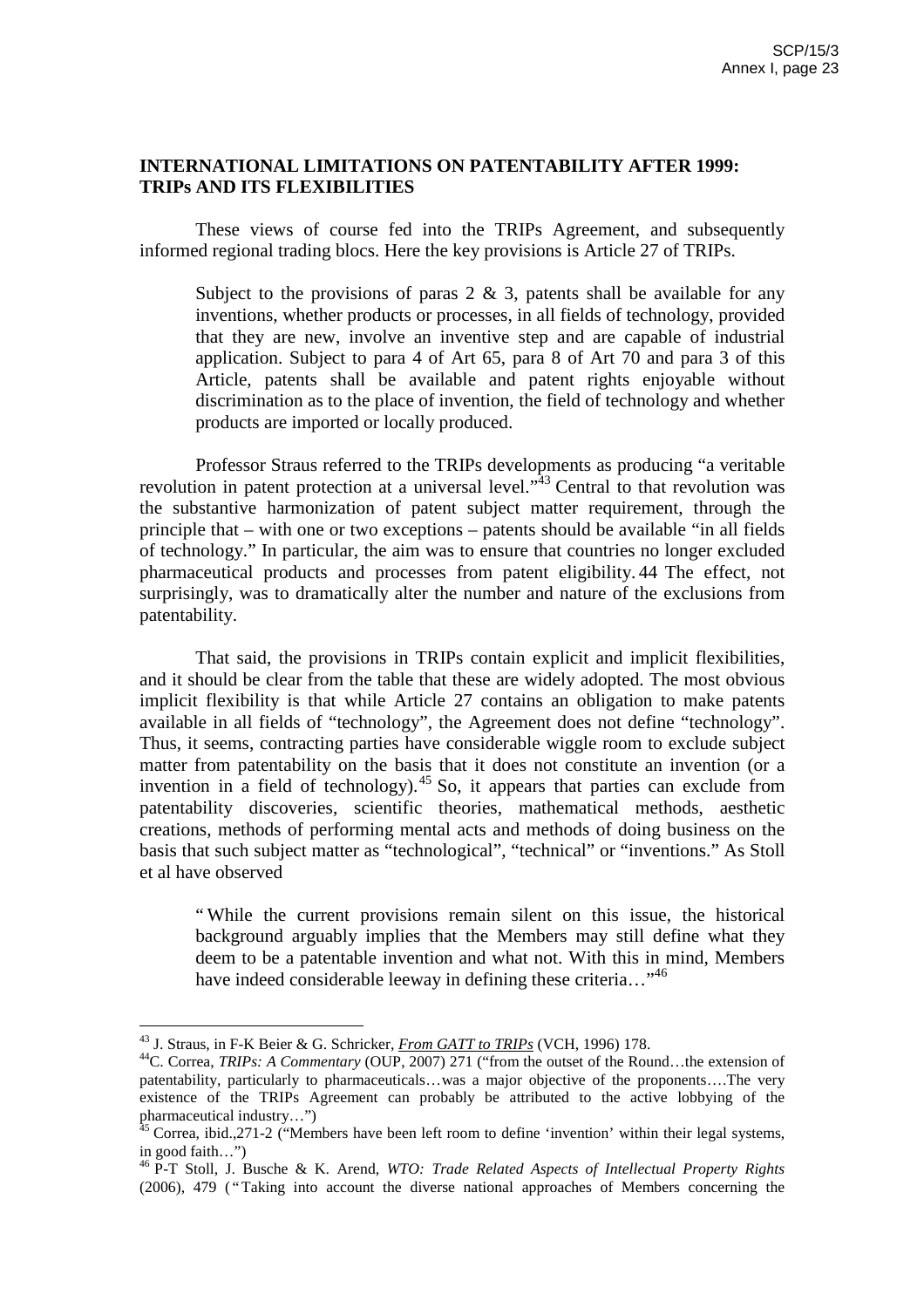In fact, given that the question of what constitutes technology is an evolving one, and one that is in many cases controversial, the better view must be that the requirement should not preclude an exclusion in national or regional law unless and until there is substantial international consensus on what is "technology". For the moment, there could not be said to be such agreement that computer programs or animals or higher life-forms or isolated genes or cells fall within the definition of technology. In these fields, the WTO should offer a wide margin of discretion to define patentability in line with their own conceptions of technology.

Nevertheless, important questions about Article 27(1) remain unresolved. While the laws of many countries (such as those parties to the EPC or influenced by it) exclude subject matter such as "discoveries" or "scientific theories" on the basis that these are "not inventions", the laws of many other countries exclude subject matter irrespective of whether the subject matter amounts to an invention. For example, the laws of Antigua and Barbuda and Sri Lanka, exclude such material from protection *notwithstanding* the fact that they are inventions, placing the exclusion of discoveries and scientific principles on a par with exclusion of methods of treatment, plant varieties and the like. <sup>47</sup> Yet other countries exclude such matters "*irrespective*" of whether they constitute inventions or not.<sup>48</sup> Indeed section 112(4) of the 1979 WIPO model law recommended just such an approach, excluding such matters "even if they are inventions within the meaning of subsection (1)", shall be excluded from patent protection. These laws, on their face, purport to exclude material which amounts to an invention and thus (presumably) falls within a "field of technology". Are they therefore incompatible with Article 27(1) of TRIPs? The better view must be that they are not. The interpretation of TRIPs should be a matter of substance rather than form, and if such an exception is in fact permitted where a country categories it as a non-invention, so also it should be permissible where there is no explanation within national law (and indeed where the exclusion purports to apply irrespective of whether the subject matter is technology).

If Article 27(1) offer some flexibility, Article 27(2) and (3) contain explicit exceptions for morality, methods of treatment, as well as certain biological inventions. The languages of these paragraphs suggest they were informed by the provisions of Articles 53 and 54 of the EPC 1973. More specifically, Article 27(2) provides that:

"Members may exclude from patentability inventions, the prevention within their territory of the commercial exploitation of which is necessary to protect ordre public or morality, including to protect human, animal or plant life or health or to avoid serious prejudice to the environment, provided that such exclusion is not made merely because the exploitation is prohibited by their law."

Article 27(3) adds that

interpretation of the concept of discovery, it cannot be ruled out that discoveries may be classified as inventions within the meaning of Article 27.")<br><sup>47</sup> Act No 23 of 2003, s.2(2) (Antigua & Barbuda); Code of IP Law 2000, s. 59(3) (Sri Lanka).<br><sup>48</sup> Barbados Patents Act 2001 (No. 18), s.11; Belize: Patents, Act (Ch. 253), 2

 $s.12(1)$ .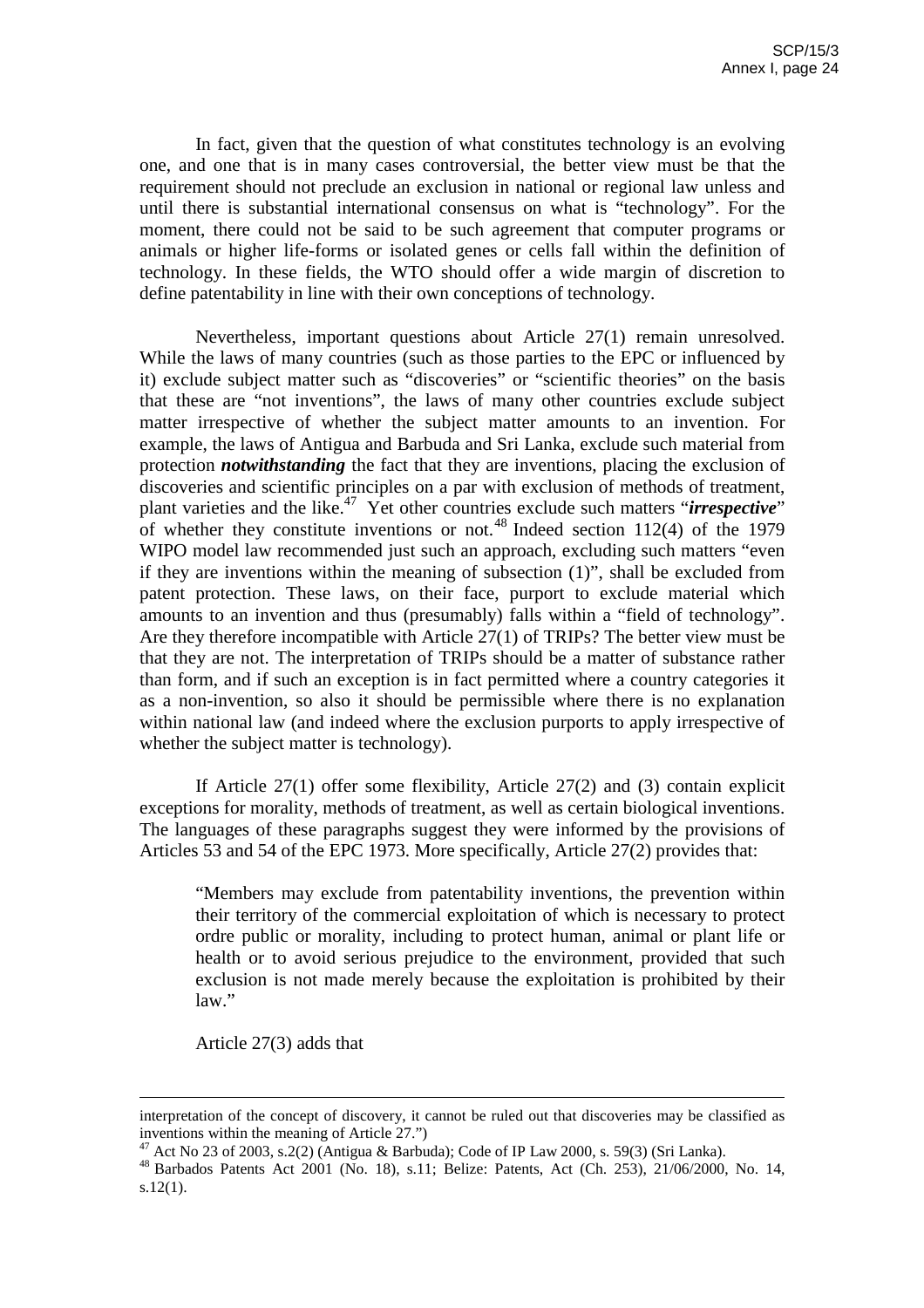"Members may also exclude from patentability:

(a) diagnostic, therapeutic and surgical methods for the treatment of humans or animals;

(b) plants and animals other than micro-organisms, and essentially biological processes for the production of plants or animals other than non- biological or microbiological processes. However, Members shall provide for the protection of plant varieties either by patents or by an effective sui generis system or by any combination thereof."

A further provision of TRIPs, Article 73, leaves open the possibility of national laws providing for exclusions of patentability in the field of armaments and nuclear technology. It states

"Nothing in this Agreement shall be construed to prevent a Member from taking any action which it considers necessary for the protection of its essential interests;

–(i) relating to fissionable materials or the materials from which they are derived;

 $-(ii)$  relating to the traffic in arms, ammunition and implements of war

–(iii) taken in time of war or other emergency in international relations…"

Taking advantage of this, the laws of Albania, Brazil, China, India, Mocambique and Portugal all include exclusions relating to the patenting of nuclear methods and/or products.

Overall, while TRIPS contains some flexibilities, its impact on the exclusions in national laws has been profound. Few laws now contain exceptions relating to food or medicines, while many laws take advantage of the flexibilities that are left. The effect has been one of general standardisation. That said, some tribunals have shown a willingness to interpret Article 27 narrowly. In *Classen Immunotherapies Inc v. Biogen Idec, GlaxoSmithKline and Merck & Co, Inc*, <sup>49</sup> Sweet DJ:

"Article 8.1 and 27.3 of TRIPs permit governments to incorporate public health concerns into their intellectual property laws and to exclude from patentability diagnostic, therapeutic or surgical methods as well as particular inventions on the grounds of public interest. As a result, invalidation of the patents in suit [which related to isolated DNA sequences] would constitute neither a constitutional violation nor a conflict with the United States' treaty obligations."

#### **REGIONAL STANDARDIZATION POST-TRIPS**

In the period after TRIPs a number of regional arrangements have emerged governing patenting, and these largely have increased standardisation (while mostly taking advantage of the flexibilities left by TRIPs).

<sup>49</sup> *Classen Immunotherapies Inc v. Biogen Idec, GlaxoSmithKline and Merck & Co, Inc* (USCAFC, 2006).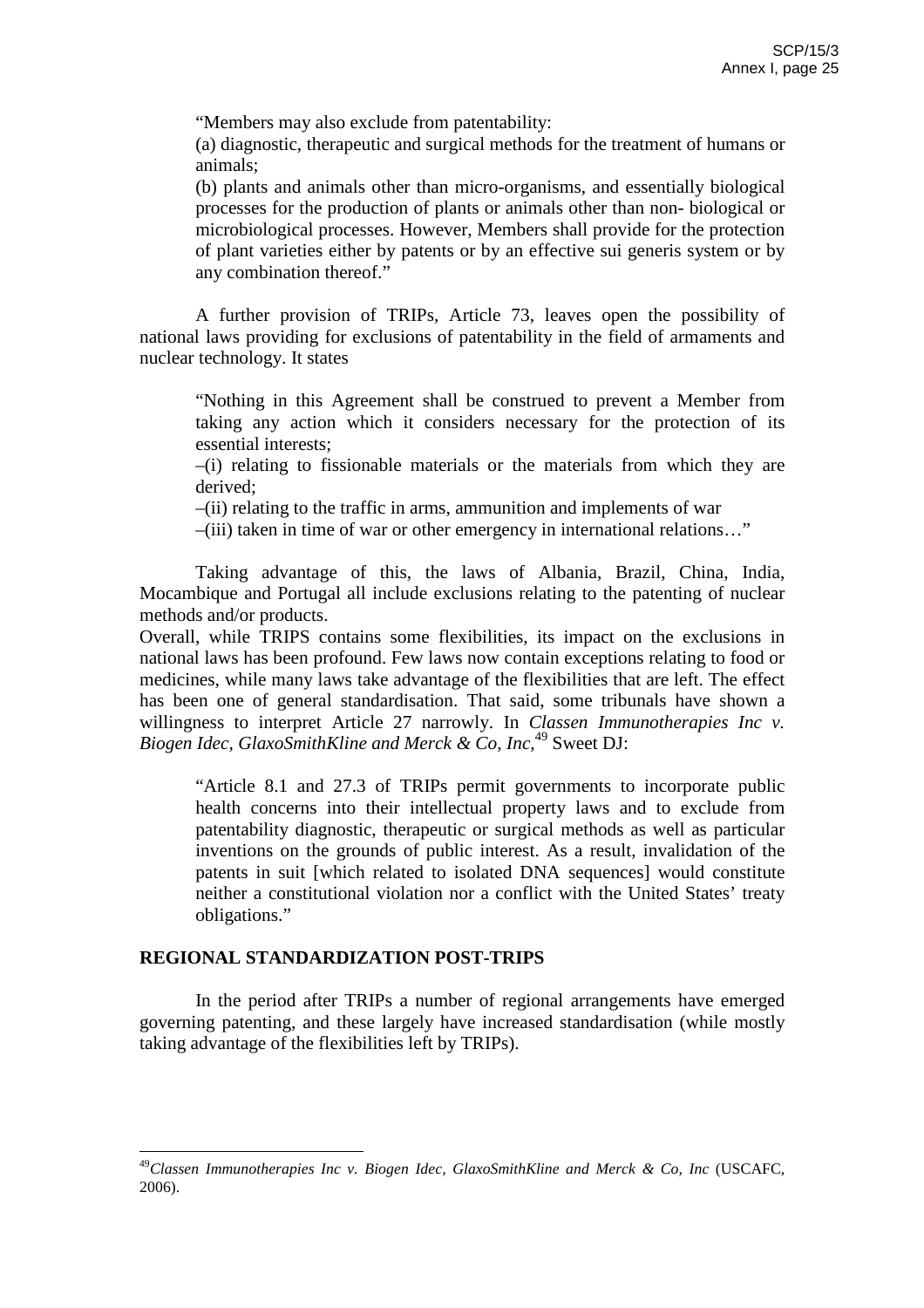#### **Eurasian Patent Convention (1994)**

The Eurasian Patent Convention, concluded in September 1994, reinforced the continued standardisation of certain exclusions.<sup>50</sup> Article 3 of the Regulations implementing the Convention replicates many of the exclusions in the EPC (discoveries, scientific theories and mathematical methods for performing mental acts, computer programs, presentations of information) but augments and recasts some others, for example " methods of economic organization and management", "symbols, schedules and rules", "algorithms"; "topographies of integrated circuits" and "projects and plans for structures and buildings and for land development" and "solutions concerning solely the outward appearance of manufactured goods and aimed at satisfying aesthetic requirements." Article 4 of the Regulations also excludes plant varieties and animal breeds, as well as "inventions, the commercial use of which it is essential to prevent, for the purposes of protecting public order or morality, including the protection of the life and health of people and animals or the protection of plants, or in order to prevent serious damage being caused to the environment. Interestingly, there does not seem to be an exclusion of methods of treatment.

#### **The Andean Agreement**

Article 15 of *Decision 486* of the *Andean Agreements* excludes from patentability as non-inventions

a) discoveries, scientific theories, and mathematical methods;

b) any living thing, either complete or partial, as found in nature, natural biological processes, and biological material, as existing in nature, or able to be separated, including the genome or germ plasm of any living thing;

c) literary and artistic works or any other aesthetic creation protected by copyright;

d) plans, rules, and methods for the pursuit of intellectual activities, playing of games, or economic and business activities;

e) computer programs and software, as such; and,

f) methods for presenting information. 51

The most distinctive feature is the broad exclusion of living matter. In addition, Article 20 declares that certain inventions are not patentable (taking advantage of the flexibilities in TRIPs art 27(2) and (3)):

a) inventions, the prevention of the commercial exploitation which is necessary to protect public order or morality;

b) inventions, the prevention of the commercial exploitation within the respective Member Country of the commercial exploitation is necessary to protect human or animal life or health or to avoid serious prejudice to plant life and the environment;

c) plants, animals, and essentially biological processes for the production of plants or animals other than non-biological or microbiological processes;

<sup>&</sup>lt;sup>50</sup> The Convention entered into force in August 1995. The parties to the Agreement were the Republic of Azerbaijan, the Republic of Armenia, the Republic of Belarus, Georgia, the Republic of Kazakhstan, the Kyrgyz Republic, the Republic of Moldova, the Russian Federation, the Republic of Tajikistan and Turkmenistan. See http://www.eapo.org/eng/ea/about/members.html. <sup>51</sup> *Ibid.*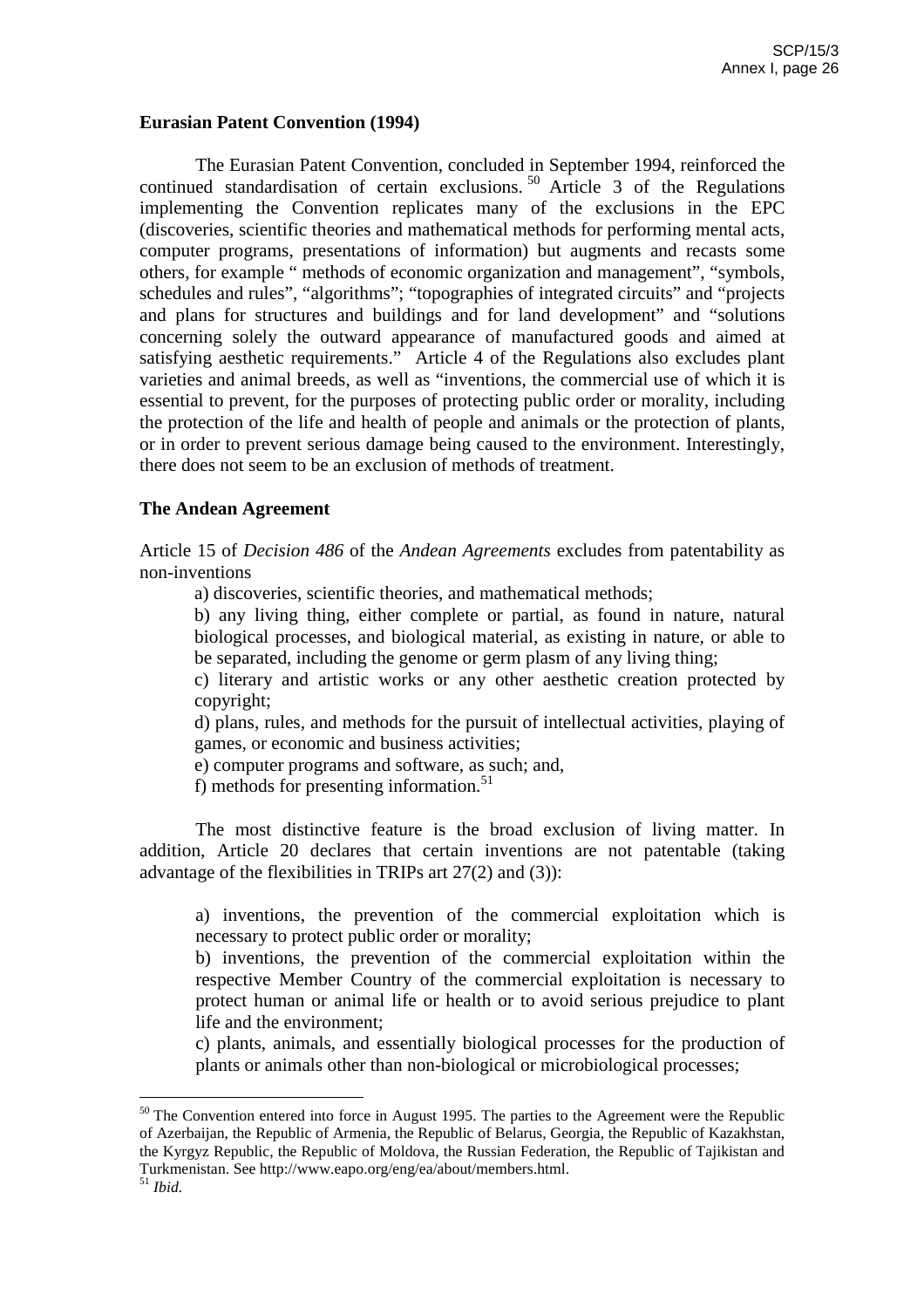d) diagnostic, therapeutic, and surgical methods for the treatment of humans or animals.

In addition, Article 21 specifies that products or processes already patented may not be the subject of new patents on the sole ground of having been put to a use different from that originally contemplated by the initial patent.

#### **Cooperation Council for the Arab States of the Gulf (GCC) (1998)**

The Patent Office of the Cooperation Council for the Arab States of the Gulf (GCC) was established in 1998. It excludes from patentability

a) Discoveries, scientific theories, mathematical methods, and computer programs.

b) Schemes, rules, and methods for doing business, performing purely mental acts, or playing games.

c) Plant varieties and species of animals, and biological processes for the production of plants or animals, other than microbiological processes and products.

d) Methods of surgical or therapeutic treatment of the human or animal body and methods of diagnosis applied to the human or animal body with the exception of products used in any of these methods.

e) Inventions necessary to safeguard public order or morality, including the protection of human or animal or plant life and health, or to avoid serious damage to the environment.

f) Inventions contrary to the laws of Islamic Shariya.

Most of these exclusion correspond to those under the WIPO Model Law and EPC, though the "ordre public/morality" exclusion is more elaborate and the exclusion of inventions contrary to Sharia law is distinctive.

#### **Bangui Agreement (1999)**

Patent law for the sixteen countries in the African Intellectual Property Organisation (OAPI) is governed by the Bangui Accord.52 Article 1 of Annex 1 to the Bangui Accord provides that 'invention means an idea that permits a specific problem in the field of technology to be solved in practice'. <sup>53</sup> This is qualified by Article 6 which provides for the following catalogue of exclusions:

- (a) Inventions contrary to public policy or morality.
- (b) Discoveries, scientific theories and mathematical methods.

(c) Plant varieties, animal species and essentially biological processes for breeding plants or animals, other than microbiological processes and products.

<sup>52</sup> The African Intellectual Property Organization (OAPI) was formed by the adoption of a new convention signed in Bangui on 2nd March 1977. The OAPI consists of sixteen west and Central African countries, namely; Benin, Burkina Faso, Cameroon, Central African Republic, Chad Congo, Cote d'Ivoire, Equatorial Guinea, Gabon, Guinea, Guinea Bissau, Mali, Mauritania, Niger, Senegal and Togo. Patent law under the OAPI is dealt with under the Bangui Accord. <sup>53</sup> Article <sup>1</sup> Annex 1: Patents, Agreement Revising the Bangui Agreement of March 2, 1977, on the

Creation of an African Intellectual Property Organization (Bangui (Central African Republic) 24 February 1999.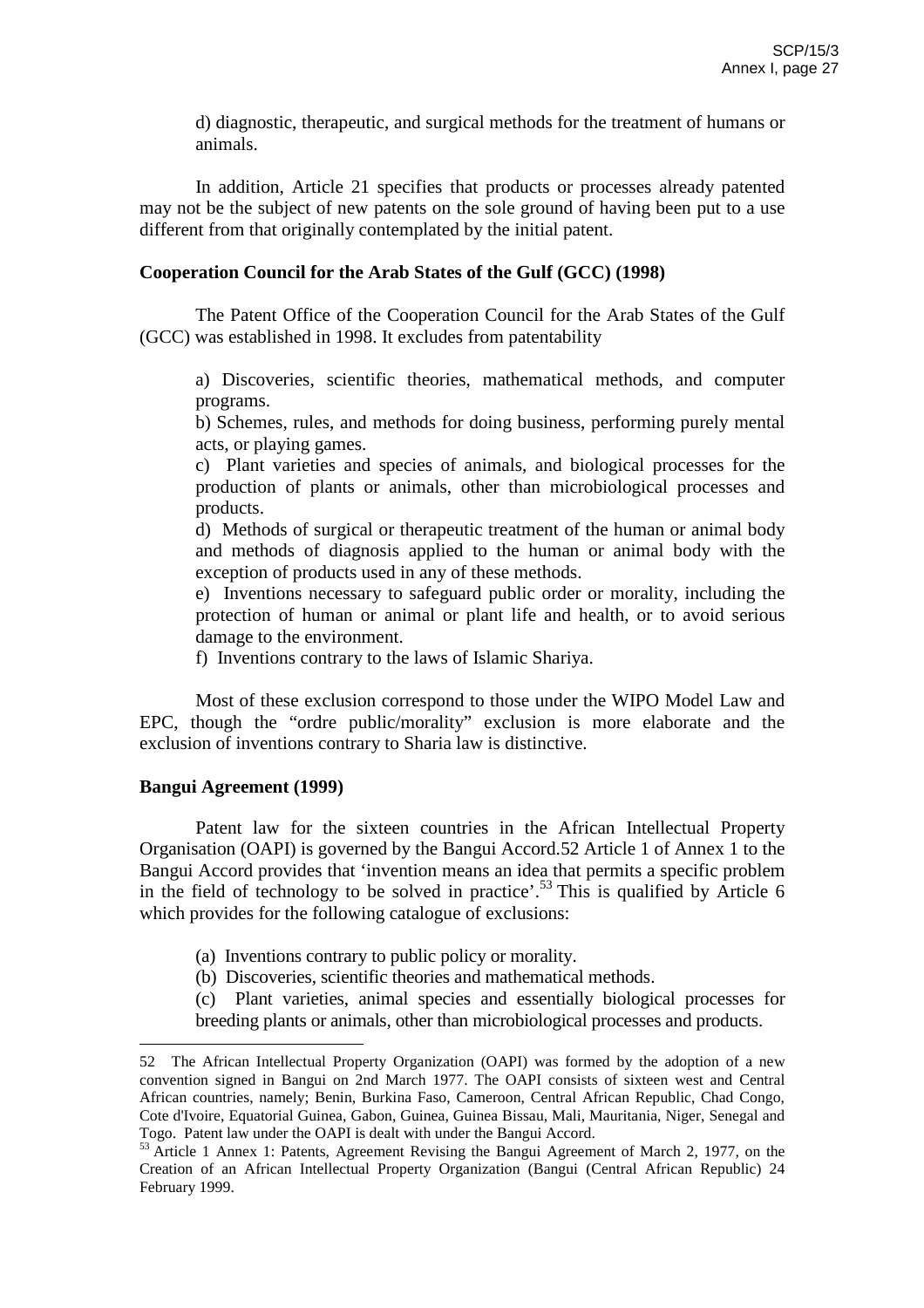(d) Schemes, rules and methods for doing business, performing mental acts or playing games.

(e) Therapeutic, surgical and diagnostic methods for treating humans or animals.

(f) Presentation of information.

(g) Computer programs.

(h) Ornamental works

(i) Literary, architectural and artistic works and all other aesthetic creations.

#### **Free Trade Agreements**

Some further standardisation (this time by limitation of exclusions) can be attributed to the post-TRIPs deployment of bilateral treaties, particularly Free Trade Agreements, setting "TRIPs-plus" standards. The major players in promoting such arrangements have been the United States, the European Union and Japan. US FTAs have sought, where possible, to limit exclusions from patentability. These FTAs ritually reaffirm the obligation to provide for patents to inventions in all field of technology,<sup>54</sup> and in many require that plants are not excluded from patentability.<sup>55</sup> In some cases, the treaties remove the possibility (available under TRIPs) of exclusions for animals,<sup>56</sup> while others specifically require recognition of new medical use patents.<sup>57</sup> Moreover, some set a maximum standard for the industrial applicability requirement (reflecting the US notion of "specific, substantial and credible" utility.") 58

#### **C. THE HISTORICAL DEVELOPMENT OF AND INTERNATIONAL AND REGIONAL LIMITATION ON EXCEPTIONS**

Exceptions to patentee's rights have a less impressive history. The "experimental use" defence in U.S. law has been dated to Justice Story's famous judgment in 1813 in *Whittemore v. Cutter*. <sup>59</sup> There he famously declared…

"it could never have been the intention of the legislature to punish a man, who constructed such a machine for purely philosophical experiments, or for the purpose of ascertaining the sufficiency of the machine to produce its described effects."

The table below illustrates the relative frequency of exclusions from patentability in 1883. Three caveats are in order in relation to the table. Firstly, it is based on a sample of laws collected together in English in 1883: the original texts have not been reviewed, so something may be lost in translation. Secondly, the table is based purely on express statute law, so takes no account of those countries where

<sup>54</sup> US-CAFTA-DR, Art 15.9(1)l US-Chile FTA, Art 17.1; US-Jordan, art 4.17; US-Peru FTA Art 16.9;

US-Singapore, Art 16.7.<br><sup>55</sup> US-Bahrain, Art 14.8(2); US-Chile FTA, Art 17.9 (2); US-CAFTA-DR, Art 15.9(2); US-Jordan Art<br>4.17 (implicitly); US-Morocco, Art 15.9(2); US-Oman FTA, Art 15.8; US-Peru FTA Art 16.9(2).

<sup>&</sup>lt;sup>56</sup> US-Morocco FTA, Art 15.9(2).<br><sup>57</sup> US-Bahrain, Art 14.8(2); US-Oman, Art 15.8(1).<br><sup>58</sup> US-CAFTA-DR Art 15.9; US Peru, Art 16.9(11).<br><sup>58</sup> 29 F. Cas. 1120 (D Mass 1813) (No 17,600). See also *Sawin v. Guild* 21 F. Cas 5 1813) (No 12 391) (in order to infringe a defendant 's actions must be undertaken "with an intent to infringe the patent-right, and deprive the owner of the lawful rewards of his discovery." *Poppenhausen v. Falke*, 19 Fed Cas 1048, No 11279 (CCSDNY 1861); *Poppenhausen v New York Gutta Percha Comp Co* 19 Fed Cas 1059, No 11283 (CCSDNY 1858).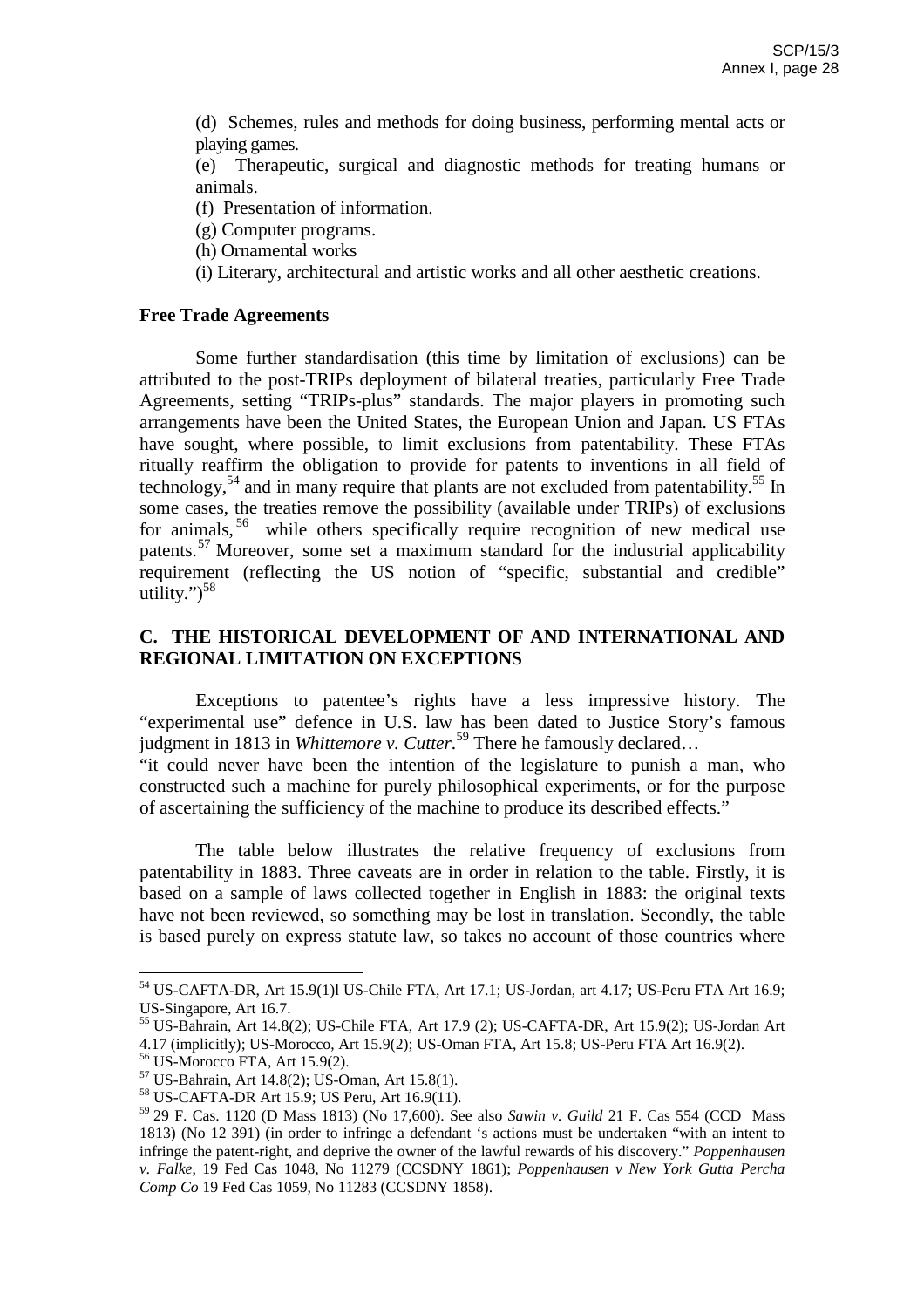exceptions are developed through case-law. Thirdly (and related) the table does not consider the "positive" side of the scope of right equation – that is, how the country defines infringing acts in the first place.

| Foreign Vessels         | British Guiana, British Honduras; Cape of Good Hope;     |  |
|-------------------------|----------------------------------------------------------|--|
|                         | Germany (Art 5); Great Britain (s. 43); Leeward Islands; |  |
|                         | Luxembourg (Locomotive engines); Natal; New Zealand;     |  |
|                         | South Australia; Tasmania; Victoria                      |  |
| Prior use               | Canada (s.7, foreign patents); Germany (Art 5);          |  |
|                         | Luxembourg (art 5); Mauritius (s. 26); Sweden (art 16);  |  |
|                         | US (?) (s.4899)                                          |  |
| Government Use          | Germany (Art 5); Luxembourg; South Australia (s.36)      |  |
| Compulsory Licences for | GB(s.22)                                                 |  |
| Non-working             |                                                          |  |
| Exhaustion              | Italy (art $8, c.3$ )                                    |  |

#### **Exceptions from Patentee's Rights, c. 1883**

#### **Forfeiture for Non-Working, c. 1883**

| One Year from Grant        | Austria; Belgium; Colombia; Denmark; Italy*              |
|----------------------------|----------------------------------------------------------|
| Two Years from grant       | Argentine Republic: Canada; Finland; France (Art 32);    |
|                            | Italy; Jamaica; Newfoundland; New Zealand; Portugal;     |
|                            | Spain; Turkey                                            |
| Three Years from grant     | Barbados; Brazil; Germany; Liberia; Luxembourg (art      |
|                            | 18); South Australia (s.48); Sweden                      |
| Within first quarter<br>of | Russia                                                   |
| term (variable)            |                                                          |
| One year interruption      | Brazil; Colombia; Finland                                |
| Two year interruption      | Argentine Republic; Austria; Turkey Canada; France (Art) |
|                            | 32); Italy; Portugal                                     |
| Importation                | Turkey                                                   |
| <b>Refusal to License</b>  | Germany (Art 11.2); Luxembourg                           |
| Failure to supply Govt     | New Zealand $(s.23(3))$                                  |
| <b>Public Good</b>         | Portugal (art 618)                                       |

Today, a very different picture emerges. A number of the statutory exceptions have become more common. For example, "exhaustion" in some form or other, and 'prior use' now appear explicitly in the laws of many countries. But other exceptions, such as experimental use, not articulated in the statutory law of any of the patent systems we examined for 1883, is now the most widespread exception.

#### **Exceptions in 2010 (Not Including Compulsory Licences)**

| Experimental/Educational Use                                          |    |
|-----------------------------------------------------------------------|----|
| Prior Use                                                             |    |
| Acts on or concerning foreign means of transport which temporarily or | 80 |

For short term patent.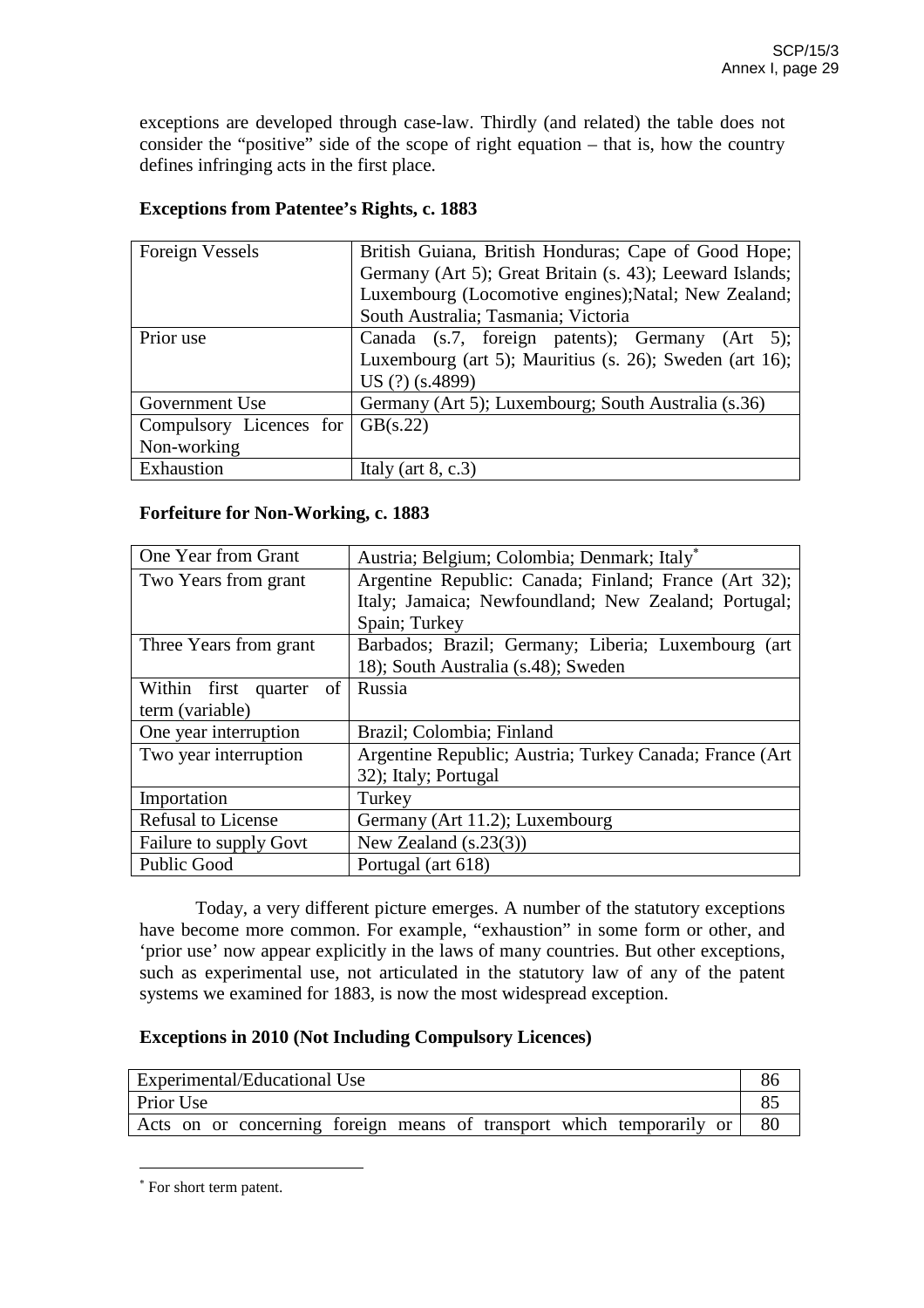| accidentally enter national territory                                              |                |
|------------------------------------------------------------------------------------|----------------|
| Exhaustion                                                                         | 73             |
| Acts for non-commercial/non-profit making purposes                                 | 71             |
| Preparation of prescribed drugs, and related acts                                  | 54             |
| Exploitation and/or expropriation by or authorised by the government for           | 44             |
| national purposes                                                                  |                |
| <b>Bolar Exception</b>                                                             | 27             |
| Biological material put on the market by the patent holder, other than for         | 14             |
| propagation purposes                                                               |                |
| Use by farmers of reproductive material for own agricultural activity              | 9              |
| Exploitation authorised to counter anti-competitive practices                      | 9              |
| Non-repeated use of biological material to obtain viable new material              | 6              |
| Use in exceptional circumstances or <i>force majeure</i>                           | 6              |
| Use of an essential element of the invention by a person unaware that it was for   | $\overline{4}$ |
| that purpose                                                                       |                |
| Use of biological material for the purpose of breeding new varieties               | 3              |
| Objects and goods in transit through national territory                            | 3              |
| Products existing in the country before the filing date (priority date).           | 3              |
| Acts not prejudicial to normal exploitation of the patent, or the interests of     | $\overline{2}$ |
| patent owner and third parties                                                     |                |
| Indirect uses of production processes to obtain other products                     | $\overline{2}$ |
| Other limited exceptions introduced at the reasoned request of a competent         | 1              |
| authority                                                                          |                |
| A person who, after the lapse of a patent, has used the invention, or has made     | 1              |
| the necessary preparation for such use, may continue to use the invention in the   |                |
| same volume after the renewal of the patent                                        |                |
| Use or sale of products obtained from a legitimate source but made and sold        | 1              |
| without authorisation of patent owner                                              |                |
| Objects to be launched into space from French national territory                   | 1              |
| Non-commercial use of living material as an initial source of variation or         | 1              |
| propagation                                                                        |                |
| Acts committed before patent grant unless the application was already              |                |
| published, or the person concerned knew, or had been informed in writing, that     |                |
| the application had been filed                                                     |                |
| Variants or mutants of living forms or replicable living matter which are          | 1              |
| distinctively different from the patented original and deserve a separate patent   |                |
| Acts in good faith by public authorities related to enforcement of intellectual    | 1              |
| property laws                                                                      |                |
| Use of biological material already existing in nature which is not necessary for   | 1              |
| the industrial application specified in the patent                                 |                |
| Exploitation by any person in the public interest, after three years from patent   | 1              |
| grant, where the supply to home market is of inadequate quality or quantity or     |                |
| excessively expensive.                                                             |                |
| Exploitation in good faith or taking real and effective steps towards exploiting   | $\mathbf{1}$   |
| the invention by third parties in the interval between the patent owner's loss of  |                |
| rights and the reinstatement of the patent                                         |                |
| Exploitation by third parties of the invention or part of the invention in respect | 1              |
| of which protection has been renounced                                             |                |
|                                                                                    |                |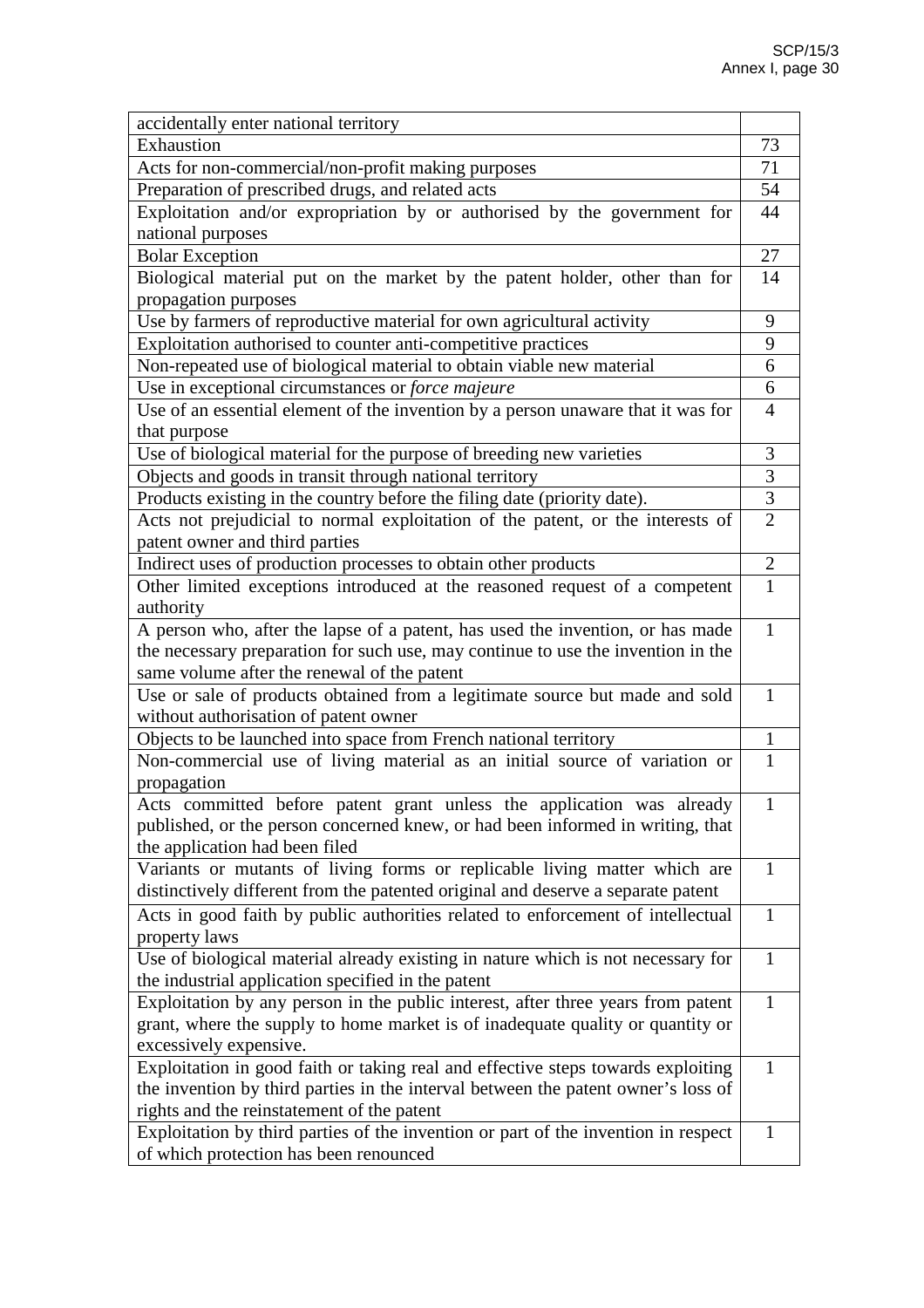| Biological material obtained in the field of agriculture by chance or through an |  |
|----------------------------------------------------------------------------------|--|
| unavoidable technical process                                                    |  |
| Importation or entry of small quantities of non-commercial goods in personal     |  |
| effects of passengers or sent in small packages                                  |  |

Various influences can be said to have prompted this proliferation in exceptions. Once again, some are non-legal, some are legal.

#### **Changes in Science, Technology and Society**

Some commentators have attributed growing importance of exceptions to changes in the scientific, technological and economic environment. It is widely stated that changes in the nature of basic science have rendered more "basic science" patentable than previously was the case. The effect of this is to prompt an inquiry into whether the parameters of exclusions should be strengthened (so, for example, that the exclusion of discoveries is made more robust), or whether instead some of the desirable effects of keeping basic science free can be accommodated through exclusions. As a result, then, of the perceived change in "the nature of science," many countries have sought to introduce or strengthen private use and experimental use exceptions so as to ensure access to the basic building blocks of science that formerly fell outside the patent regime.

Another "cultural" shift that has had an important impact on patent policy is the changed practices of research and education institutions in the developed world. Although patenting is usually thought of as the domain of industry, following the US lead, for at least the last few decades universities and research institutes have increased their involvement in patenting. Thus many universities now patent "basic research" and seek to license it, often through start-up and spin-off businesses.

#### **Exceptions that Respond to New Subject Matter**

Clearly, the growth in the number and types of exclusion in part reflects shifts in what counts as patentable subject matter. Medicines, chemicals, food are no longer eligible for exclusion from patentable subject matter, as a consequence in particular of the TRIPs Agreement. This has led, in part, to a migration to exceptions, most obviously the introduction of provisions allowing use of such materials during patent term to obtain regulatory approval (so-called "Bolar" exceptions), and compulsory licensing provisions (most notably regarding the supply of pharmaceuticals to developing world countries).

Other exceptions have developed where countries, such as the United States, have abandoned exclusions for methods of medical treatment and business methods. Although the exception is not a common one, section 287(c) of the United States Patent Act is of particular interest to this project. The provision indicates that a patent is unenforceable against a medical practitioner (or a related health care entity) where the infringement occurs during "a medical practitioner's performance of medical activity." The provision was introduced in 1997, and was largely a response to controversy that arose from the case of *Pallin v Singer*, <sup>60</sup> in which a surgeon had

<sup>60</sup> *Pallin v Singer*, 36 USPQ 2d 1050 (D Vt, May 1, 1995)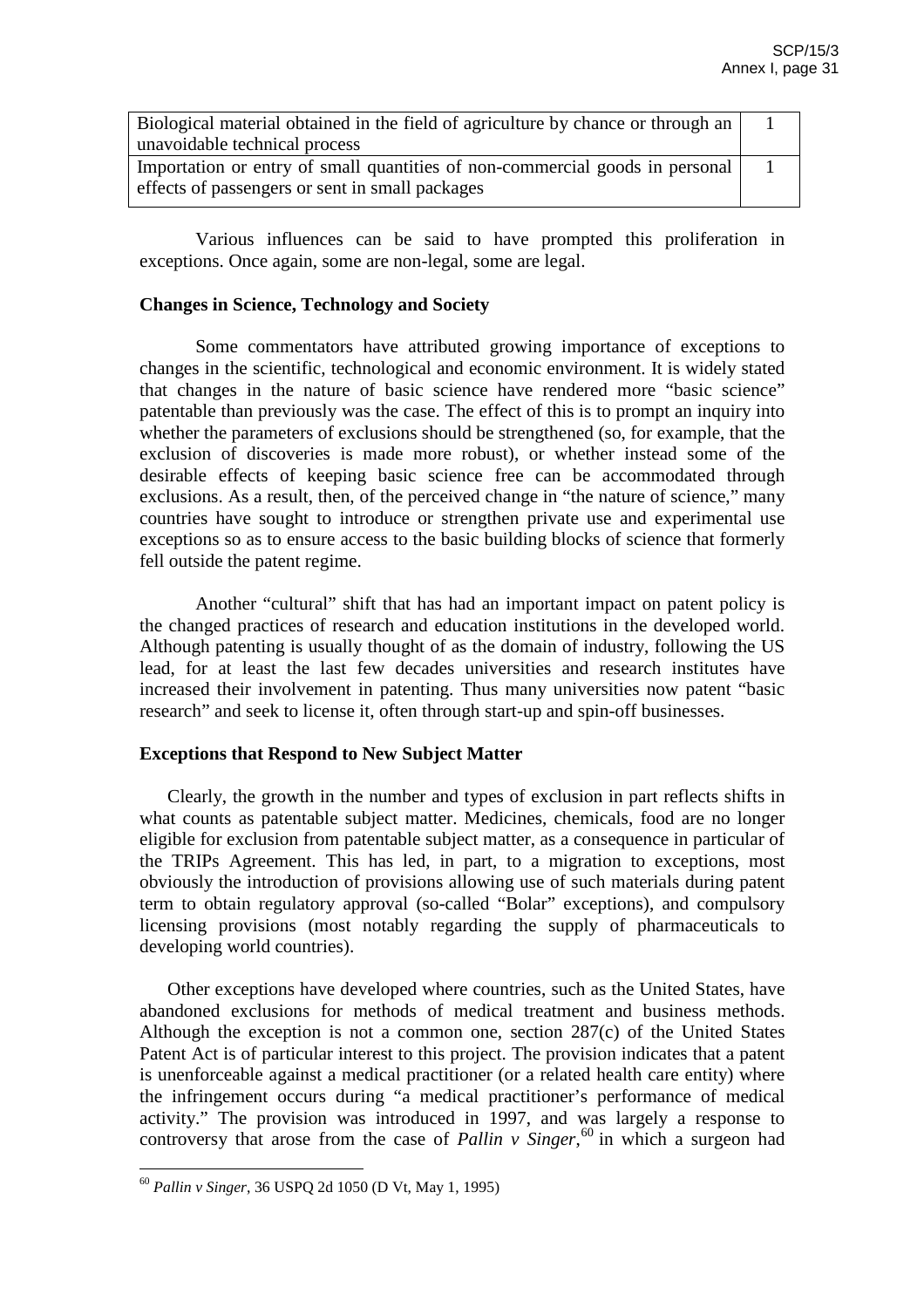sought to enforce a patent he had obtained for a particular method of performing eye surgery characterised by making a particular shaped incision in a specific point of the eye. Following the controversy it was proposed to introduce an exception from patentability for medical treatment, but this was opposed by the biotechnology industry. Senator Bill Frist came up with the idea of utilising an exception instead and, despite objections the compromise was accepted.<sup>61</sup>

Section 273 of the US Patent Act (as amended by the First Inventor Defense Act of 1999) offers a defence to infringement of business method patents where the defendant can show it had used the business method at least one year before the application was filed. Dan Burk and McDonnell describe the provision as "opaque ad nearly incomprehensible."<sup>62</sup> And there do not appear to have been any reported cases on the Act.

A similar migration is anticipated by commentators on patenting of computer implemented inventions. As some of the consequences of patenting such works become clear, commentators argue, it may be necessary to broaden existing exceptions (perhaps introducing a fair use concept) particularly to give full effect to fundamental rights of free speech.<sup>63</sup>

#### **Exceptions as responses to New Practices and New Subject Matter**

The combination of "new practices" and "new subject matter" goes a long way to account for the "Bolar exception." The "new practice" is the increasing use of regulatory approval mechanisms to protect the health of the public: requiring, for example, that pharmaceuticals be demonstrated to be safe and effective before marketing it permitted. These mechanisms have meant that the time from a decision to develop a particular product to its actual marketing can in many cases be substantial. Coupled with the expansion of patenting to cover fields such as food and medicine, the existence of such regulatory requirements raised the question whether a person can utilise a patented invention during the patent term in order to provide information to meet regulatory approval.

Some countries laws almost certainly could have been relied upon by a third party in order to gain regulatory approval during the term of a patent with a view to marketing the product once the patent lapsed. But the narrowness of the US experimental use defence would not do so, and famously prompted the creation of a specific defence relating to persons experimenting on a patented invention in order to acquire data needed to gain regulatory approval. These exceptions came to be named

<sup>&</sup>lt;sup>61</sup> Omnibus Consolidated Appropriations Act, 1997, Limitation on Patent Infringements Relating to a Medical Practitioner Performance of a Medical Activity, Pub L No 104-208, 110 State 3009, s. 616 (codified as 35 USC s. 287(c)). See, Weldon Havins, Immunizing the Medical Practitioner "Process" Infringer: Greasing the Squeaky Wheel, Good Public Policy or What? (1999) 77 U Det Mercy L Rev 51; Anon, 'Revisiting the Compromise of 35 USC  $\S 287(c)$ ' (2007-8) 16 Tex Int Prop L J 299 (reviewing history).<br><sup>62</sup> Dan Burk and Brett McDonnell, 'Patents, Tax Shelters and the Firm,' 26 Va Tax Rev 981, 1003

<sup>(2007).</sup> <sup>63</sup> Dan Burk, 'Patenting Speech', <sup>79</sup> Tex <sup>L</sup> Rev <sup>99</sup> (2000) (noting that computer software has been characterised as speech and considering the implications for the expansion of exceptions to patentee's rights).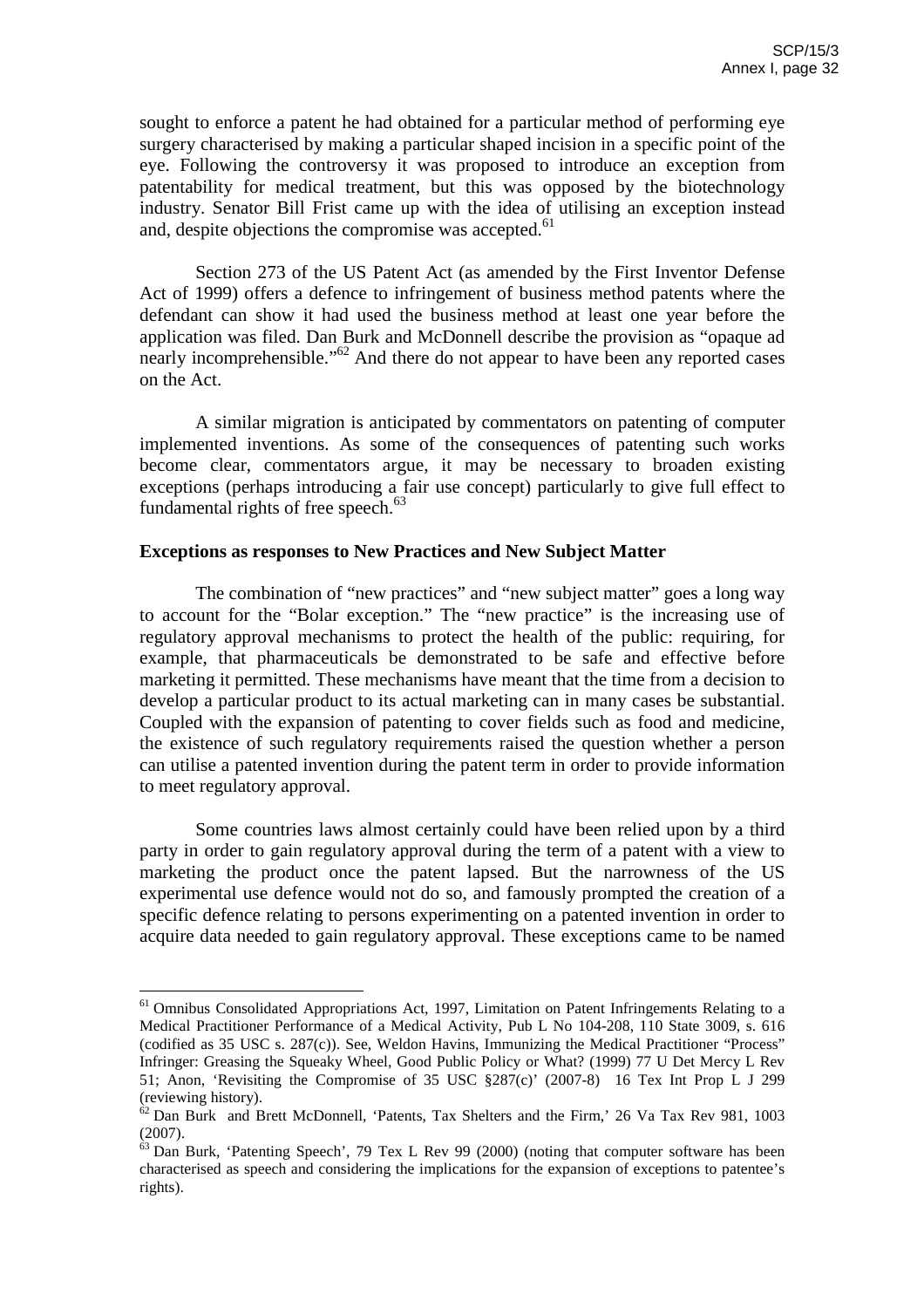"Bolar exceptions" after the case that prompted the intervention of Congress.<sup>64</sup> Section  $271(e)(1)$  states that

"It shall not be an act of infringement to make, use, offer to sell, or sell within the United States or import into the United States a patented invention…solely for uses reasonably related to the development and submission of information under a Federal law which regulates the manufacture, use, or sale of drugs…"

Similar "Bolar exemptions" now exist in many countries,<sup>65</sup> though in various forms. Some (like that in the United States) are confined to pharmaceuticals only,<sup>66</sup> while others are broader. The Canadian,  $67$  Egyptian,  $68$  Indian,  $69$  Israeli,  $70$  and Japanese exceptions, $^{71}$  Jordan, $^{72}$  for example, are not industry specific.

#### **International and Regional Norms**

The proliferation of exceptions has occurred in an environment of relatively limited international norms. Just as the Paris Convention did not control the exclusions from patentability, it also set no requirements positively as to the scope of protection a patent would afford or - negatively – on exceptions. The Convention did – and still does – contain limits on national laws of forfeiture and on compulsory licensing: Article 5A (which is directed at the "prevention of abuse" of patents). The latter are discussed in detail in Professor Visser's chapter (Ch 5). But, these provisions apart, national laws were left with unlimited freedom to provide limitations on rights.

In fact, two provisions of international law even required recognition exceptions in relation to vehicles that enter foreign territory where their use or repair might amount to an infringement of patent rights in that state. Art 5ter of the Paris Convention provides two such exceptions.<sup>73</sup> One applies to ships, the other to aircraft or land vehicles, and in both cases the exceptions apply only where the vessel, vehicle or aircraft is temporarily or accidentally visiting a country. According to the ships exception, the use of devices in the body of the vessel, in the machinery, tackle, gear or other accessories is not to be considered infringing, provided that such devices are used there exclusively for the needs of the vessel. As regards vehicles and aircraft, it

<sup>64</sup> *Roche Products Inc. v Bolar Pharmaceuticals Co* 733 F. 2d 858 (Fed Cir 1984) (relating to use of a patented sleeping pill to gain regulatory approval from the Food and Drug Administration).<br><sup>65</sup> Christopher Heath, 'The Patent Exemption for "Experimental Use" in Clinical Trials, Germany,

Japan and the US Compared,' (1997) 22 AIPPI J 267.<br><sup>66</sup> See e.g. the European Union Directive 2004/27/EC of March 31, 2004 (regulatory approval).<br><sup>67</sup> Acts of obtaining required regulatory approval for manufacture, constr

 $^{68}$  Egypt (Acts for obtaining a licence to market a product after patent expiration).<br><sup>69</sup> Act of making, constructing, using, selling or importing a patented invention solely for uses reasonably related to the development or submission of information required under any law that regulates the manufacture, construction, use, sale or importation of any product.

 $^{70}$  Israel ("Experimental acts for obtaining a marketing license after patent expiration")<br><sup>71</sup> Patent Law, Law No 121 of 1959, amended by Law No 220 of Dec 22, 1999, art 69(1) ("The effects of the patent right shall not extend to the working of the patent right for the purpose of experiment or research.")<br><sup>72</sup> Jordan ("Use for scientific research, development and obtaining marketing permits.")<br><sup>73</sup> See Bodenhausen, Guide to the Paris Convention, 82-3; Roughton (et al), The Modern Law of

Patents, 284-8.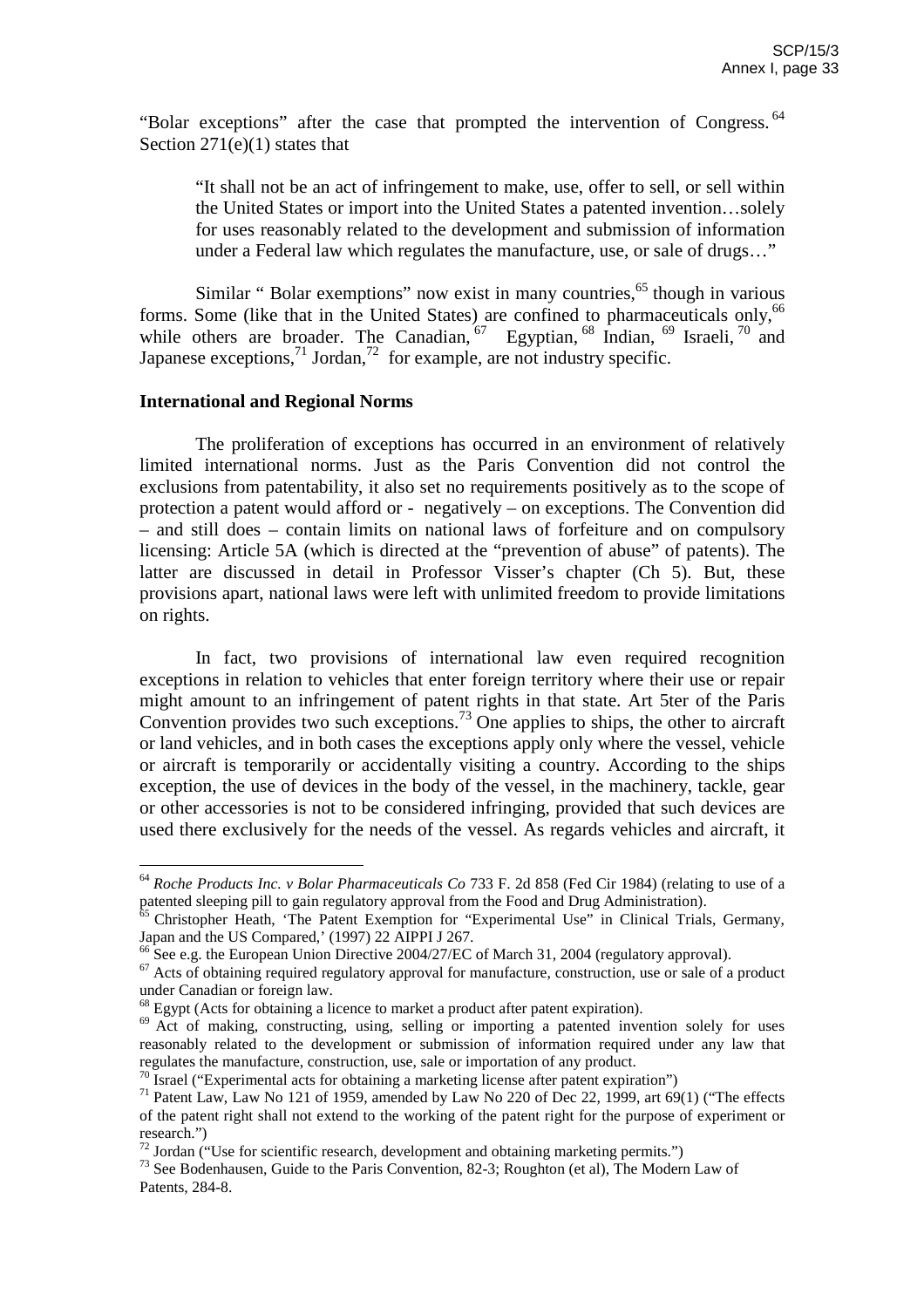is no infringement to use patented devices in the construction or operation of aircraft or land vehicles or of accessories to such vehicles.

The second exception derives from Convention on International Civil Aviation of 7 December 1944 (with some 190 parties), and is only applicable to aircraft that have "authorized entry" into the territory. Article 27 prohibits any claim for patent infringement being made against the owner or operator of such an aircraft on the basis that the "construction, mechanism, parts, accessories or operation of the aircraft" or the storage or use of spare parts is an infringement of any patent.

#### **The Community Patent Convention**

Moreover, regional mechanisms did less to standardise exceptions than exclusions. We have already seen how the menu of exclusions embodied in the European Patent Convention directly limited the options of members of the EPC, and associated territories, and came indirectly to have wide influence via the PCT, TRIPs and bilateral agreements. But the EPC contains no provisions on exceptions – because it is a treaty concerned only with the regulation of the grant of rights.

That is not to say that regional standardisation of exceptions has not occurred in Europe. Rather curiously, there has been some via the Community Patent Convention, even though the Convention (in two forms from 1975 and 1989) never made it into force. Nevertheless, the Convention provided a model for European countries that was widely adopted.

Article 27(b) of the Community Patent Convention 1979/Article 31 of CPC 1975 Limitation on the Effects of the Community Patent

"the rights conferred by a Community patent shall not extend to:

(a) acts done privately and for non-commercial purposes;

(b) acts done for experimental purposes relating to the subject matter of the patented invention…

(c) the extemporaneous preparation for individual cases in a pharmacy of a medicine in accordance with a medical prescription nor acts concerning the medicine so prepared

(d) the use on board vessels of the countries of the Union of Paris for the Protection of Industrial Property, other than the Contracting States, of the patented invention, in the body of the vessel, in the machinery, tackle, gear and other accessories, when such vessels temporarily or accidentally enter the waters of Contracting States, provided that the invention is used there exclusively for the needs of the vessel;

(e) the use of the patented invention in the construction or operation of aircraft or land vehicles of countries of the Union of Paris for the Protection of Industrial Property, other than the Contracting States, or of accessories to such aircraft or land vehicles, when these temporarily or accidentally enter the territory of Contracting States

(f) the acts specified in Article 27 of the Convention on International Civil Aviation of 7 December 1944, where these acts concern the aircraft of a State, other than the Contracting States, benefiting from the provisions of that Article.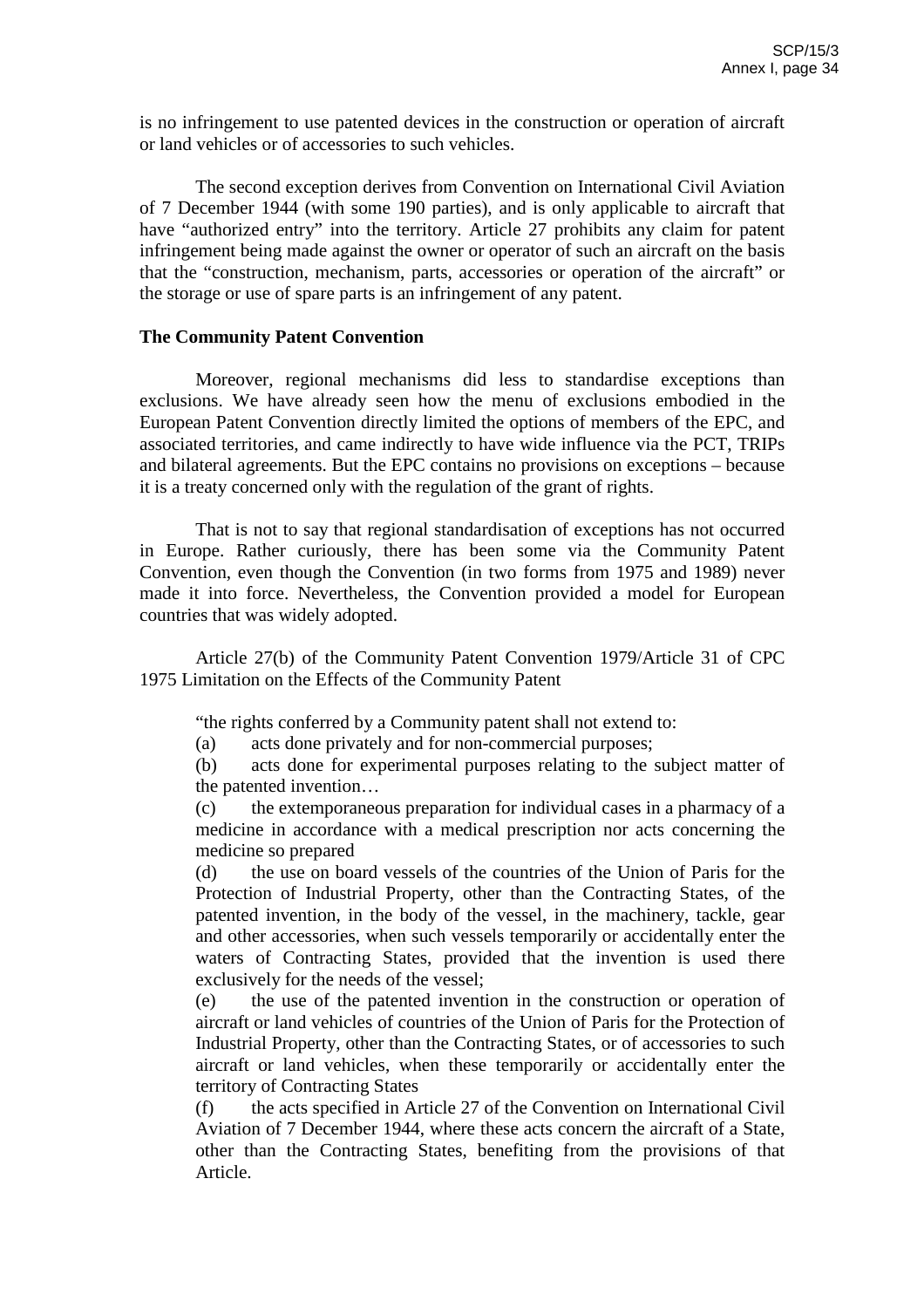Article 28 dealt with exhaustion.

The rights conferred by a Community patent shall not extend to acts concerning a product covered by that patent which are done within the territories of the Contracting States after that product has been put on the market in one of these States by the proprietor of the patent or with his express consent, unless there are grounds which, under Community law, would justify the extension to such acts of the rights conferred by the patent"

Article 37 also made provision for "prior users" to retain personal rights.

(1) Any person who, if a national patent had been granted in respect of an invention, would have had, in one of the Contracting States, a right based on prior use of that invention or a right of personal possession of that invention, shall enjoy, in that State, the same rights in respect of a Community patent for the same invention

(2) The rights conferred by a Community patent shall not extend to acts concerning a product covered by that patent which are done within the territory of the State concerned after that product has been put on the market in that State by the person referred to in paragraph 1, in so far as the national law of that State makes provision to the same effect in respect of national patents.

Most European countries (apart from Austria) incorporated these provisions into national law in anticipation of the Convention coming in to force.<sup>74</sup> For various reasons, this never in fact occurred. The latest, Revised proposal for a Council Regulation on the Community Patent includes and almost identical menu in Article 9, though it is supplemented by additional provisions on farmed saved seed, animal breeding and computer programs.<sup>75</sup> Article 10 deals with exhaustion and Article 12 prior use rights.

The CPC has not, however, had the same standardising influence on exceptions outside the Community as the EPC has in relation to exclusions. In part, this is because it was not adopted within the TRIPs Agreement.

#### **WIPO Model Law**

The WIPO Model Law of 1979 did, of course, contribute a certain level of standardisation. Section 136 set out the basic limitations, and section 137 a prior user right:

> (1) The rights under the patent shall extend only to acts done for industrial or commercial purposes and in particular not to acts done only for scientific research.

> (2) The rights under the patent shall not extend to acts in respect of products which have been put on the market in the country:

> > (i) by the owner of the patent;…

<sup>&</sup>lt;sup>74</sup> Holzapfel & J. Sarnoff, 'A Cross-Atlantic Dialogue,' <sup>75</sup> Council Regulation on the Community <sup>75</sup> Council of the European Union, Revised Proposal for a Council Regulation on the Community Patent, 13706/09 (September 29, 2009).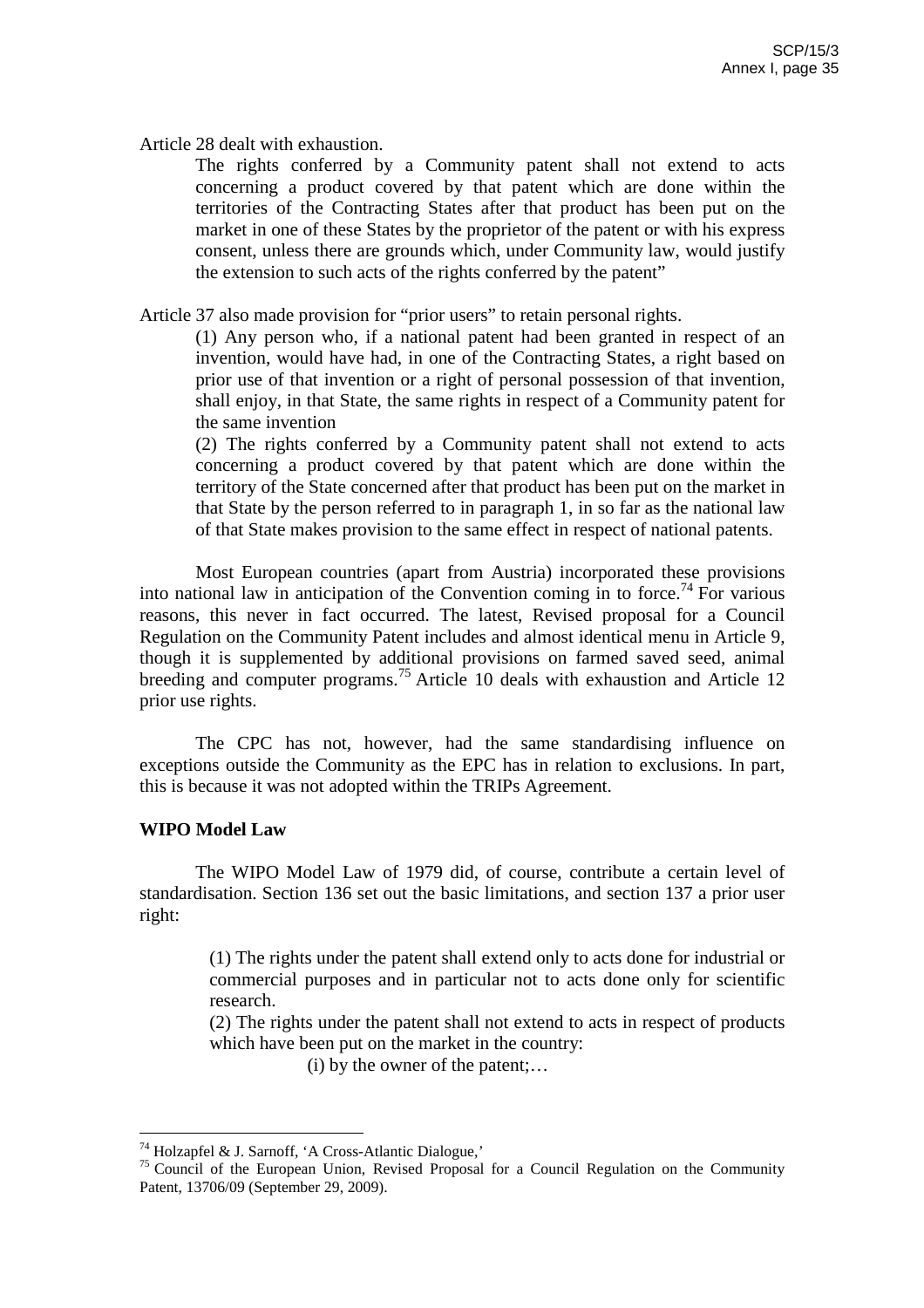(3) The rights under the patent shall not extend to the use of the patented invention on any foreign vessel, aircraft, spacecraft or land vehicle which temporarily or accidentally enters the waters, airspace or land of the country, provided that the patented invention is used exclusively for the needs of the vessel or in the construction or operation of the aircraft, spacecraft or land vehicle."

Section 135 added:

Where a person, at the filing or, where appropriate, priority date of the patent application and in the country,

(i) was making the product or using the process which is the subject of the invention claimed in that application, or

(ii) had made serious preparations toward the making or using referred to in item (i), that person shall have the right, despite the grant of the patent, to exploit the patented invention, provided that the product in question is made, or the process in question is used, in the country by the said person, and provided that he can prove that his knowledge of the invention was not by reason or in consequence of acts committed by the owner of the patent or his predecessor in title or of an abuse committed with regard to the owner of the patent or predecessor in title. Such right cannot be assigned or transferred by succession except as part of the establishment of the said person.

#### **TRIPs**

The TRIPs Agreement introduced the first significant limitations on the exceptions that a Member State can maintain, both via Article 30 and indirectly through the principle of non-discrimination as to the field of technology. Nevertheless, as we will see, that leaves considerable room.

#### Article 30 states that

"Members may provide limited exceptions to the exclusive rights conferred by a patent, provided that such exceptions do not unreasonably conflict with the normal exploitation of the patent and do not unreasonably prejudice the legitimate interests of the patent owner, taking into account the legitimate interests of third parties."

This has become know as the "three-step test", echoing Article 9(2) of the Berne Convention and Article 13 of TRIPs itself.<sup>76</sup> It has three requirements: the exception must be "limited"; it must not "unreasonably conflict with the normal exploitation of the patent"; and it must not "unreasonably prejudice the legitimate interests of the patent owner, taking account of the legitimate interests of third parties."

The meaning of Article 30 was considered by the WTO Panel in WTO Canada- Pharmaceutical Products, (2000) WT/DS114/R. This case concerned two

 $76$  The initial, "Anell", draft would have allowed "limited exceptions" with illustrative list – private use, scientific use, prior use etc. The Panel in WT/DS114/R para 7.70 states that "the negotiating records of the TRIPs agreement give no explanation of the reason for this decision." However, commentators suggest that the United States wanted to restrict the scope of the Article whereas the EC favoured a catalogue. See P-T Stoll et al, *WTO-TRIPS* (2006) 537.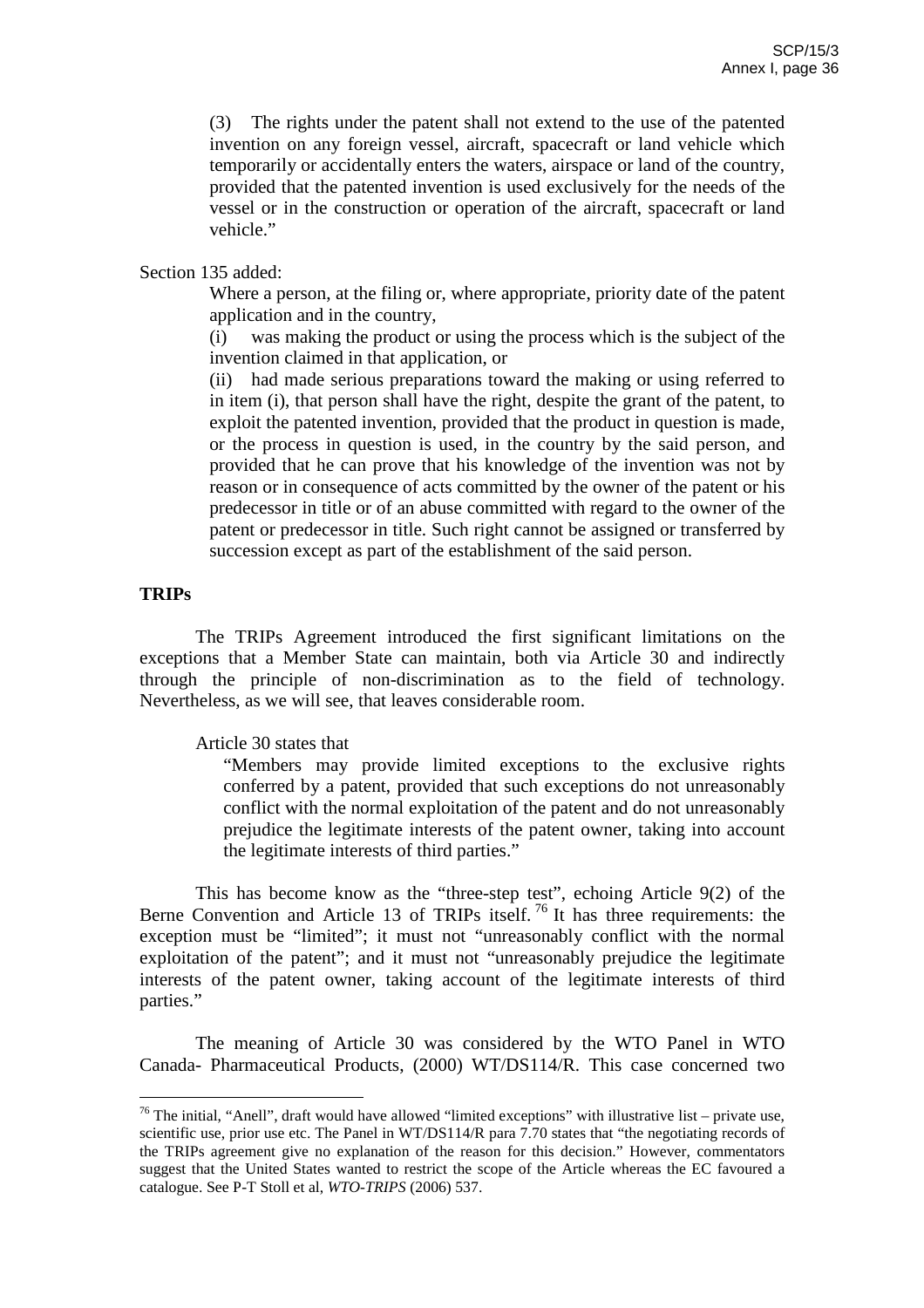exceptions in Canadian patent law: the so-called "regulatory review" exception and the "stockpiling" exception. The former exception stated that

"s. 55.2(1). It is not an infringement of a patent for any person to make, construct, use or sell the patented invention solely for uses reasonably related to the development and submission of information required under any law of Canada, a province or county other than Canada that regulates the manufacture, construction, use or sale of any product"

In effect this was a broad Bolar exemption, which enabled a competitor to make all necessary preparations to compete with the patentee as soon as the patent lapsed. Absent such an exception, a patentee would have been able, practically speaking, to extend its monopoly beyond the patent term. This was because third parties would have to wait until the patent lapsed, then make the necessary tests and await regulatory approval. That would take months if not years, extending the patentee's exclusivity accordingly. With the exemption, the competitor would not have to wait for regulatory approval, so could start competing sooner.

The second exception – the "stockpiling exception" was more unusual. Here the Canadian law stated

"It is not an infringement of a patent for any person who makes, constructs, uses or sells a patented invention in accordance with subsection (1) to make, construct or use the invention, during the applicable period provided for by the regulations, for the manufacture and storage of articles intended for sale after the date on which the term of the patent expires."

The Manufacturing and Storage of Patented Medicines Regulations 1993 set period as 6 months for patented medicines. The effect of this was that a competitor could actually manufacture a drug in advance of the lapse of the patent, and as soon as it lapsed would be able to exploit the market. The WTO Panel held that the Regulatory Review exception was acceptable under Article 30, but the stockpiling exception was not. The Panel discussed each of the three elements.

With respect to the requirement that an exception be "limited", the Panel explained that "limited" has narrow meaning. The Panel observed that the term qualifies "exception" which by itself connotes a "limited derogation". It thus reasoned that a limited exception implied a narrow exception – "one which makes only a small diminution of the rights in question."<sup>77</sup>Moreover, in assessing whether an exception is "limited" the question is not the "economic impact" but impact on "rights".<sup>78</sup> Nor was the assessment a matter of "counting" how many rights (Make, sell, import) were affected.<sup>79</sup> Applying this reasoning to the Canadian laws, the Panel concluded that the "Stockpiling exception" abrogated the patentee's rights to make and use the invention entirely during the 6 months, and thus could not be described as "limited" (para

 $^{77}$  WT/DS 114/R, para 7.30; also para. 7.44.<br> $^{78}$  Ibid, para 7.48. But cf. 7.35 (scope of rights includes post-patent market effects for "months" after expiry)<br><sup>79</sup> Ibid para. 7.32. Nor, the Panel observed, is there a "hierarchy of rights" (eg sale being most

important) (para 7.35).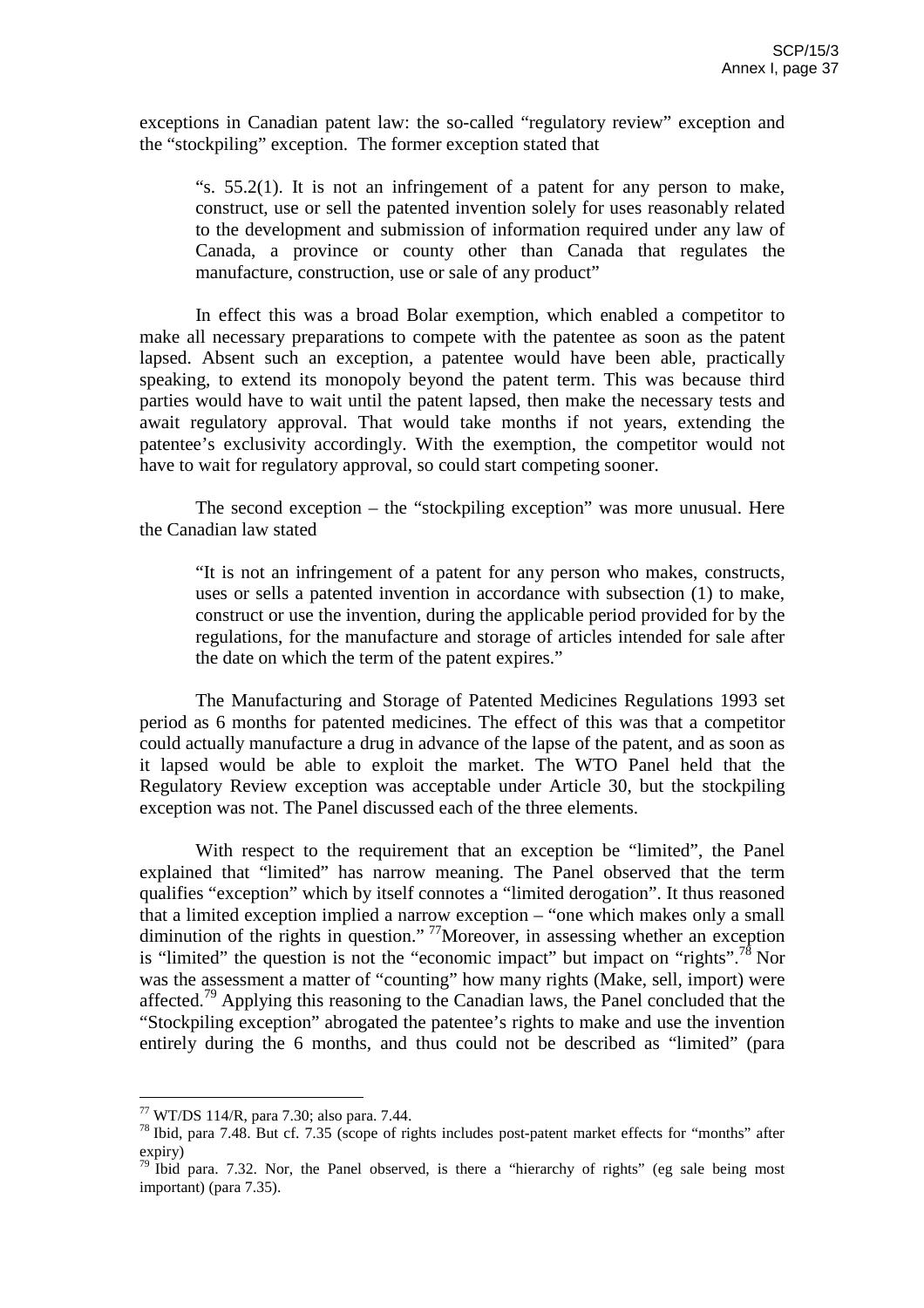7.35)<sup>80</sup> In contrast the "regulatory review" exception was limited (para 7.45): "the extent of the acts unauthorized by the right holder that are permitted by it will be small and narrowly bounded."<sup>81</sup> As far as the issue of "unreasonable conflict" with the "normal exploitation" of the patent, the Panel examined the concepts of "normal" and "exploitation." Firstly, it defined "exploitation" as "commercial activity by which patent owners employ their exclusive patent rights to extract economic value from their patent".<sup>82</sup> The Panel stated that the notion of "normality" involved both "an empirical conclusion about what is common…[and] a normative standard of entitlement." Importantly, "normal exploitation" included the period of factual exclusivity after expiry (para 7.56), but not the exclusivity that a patentee might hope for as a result of the need for competitors to obtain regulatory approval. Not surprisingly therefore, the regulatory review exception did not conflict with normal exploitation. The stockpiling exception would have done, presumably, as the Panel had concluded that the natural period of de facto "exclusivity" following lapse of a patent that existed while competitors geared themselves up to compete was part of the "normal exploitation" of the patent.

Finally, the Panel considered the "legitimate interests" of the patentee and third parties. The EC, in its submissions, had claimed that "legitimate interests" meant "legal interests". The WTO Panel rejected this.<sup>83</sup> Instead, the Panel suggested that "legitimate" meant "'justifiable' in the sense that they are supported by relevant public policies or other social norms."<sup>84</sup> Having so found, the key question for the "regulatory review exception" was whether the post-term benefits which would accrue to a patentee as a consequence of the delay involved in a third party having to seek regulatory review were "justified" for example, as compensation for the patentee's own loss of capacity to take advantage of patent because it had had to do experiments and await regulatory review? Not surprisingly, the patentees would argue that as they lost valuable exclusivity during the patent when they were unable to exploit the invention, they had a legitimate interest in requiring third parties to wait until the patent lapsed before conducting its experiments to gain regulatory review. The problem, however, with this argument lay in the fact the sort of Bolar legislative deal (allowing experiments during the patent term, but giving the possibility to extend the exclusivity to compensate the patentee for its own "lost exclusivity") had hardly become an international standard.

The Panel concluded the legitimacy of post-patent exclusivity was "a matter of unresolved political debate. On balance, the Panel stated,

"the interest claimed on behalf of patent owners whose effective period of market exclusivity had been reduced by delays in marketing approval was neither so compelling nor so widely recognised that it could be regarded as a 'legitimate interest'…"

Although the Panel decision has been criticised by some, and doubtless needs to be read in the light of further developments within TRIPs (in particular the

<sup>80</sup> para 7.35.<br>
<sup>81</sup> para. 7.45.<br>
<sup>82</sup> para. 7.54.<br>
<sup>83</sup> para. 7.68.<br>
<sup>84</sup> para 7.69.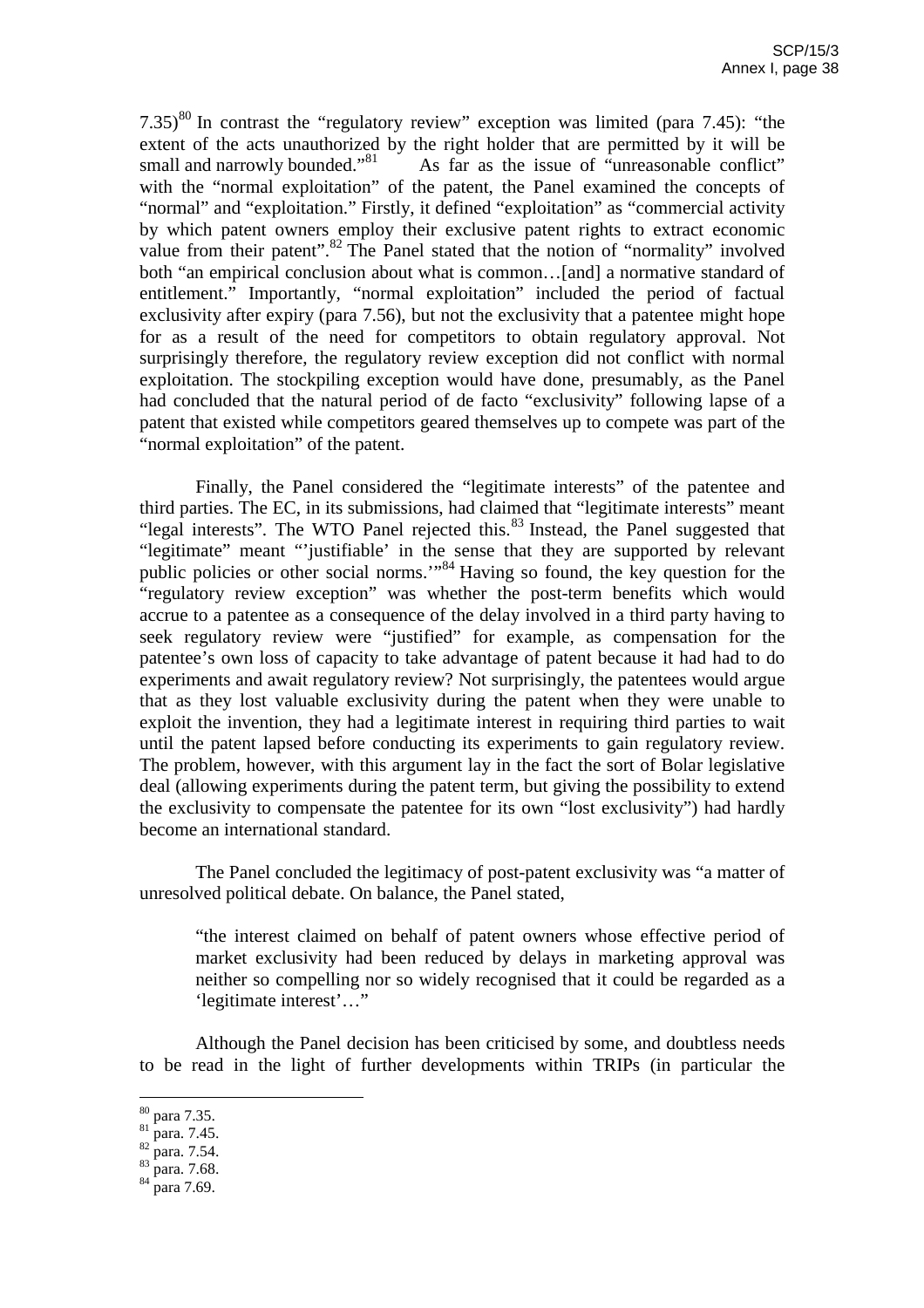emphasis on public health in the Doha Declaration),<sup>85</sup> it seems to suggest a reasonable degree of flexibility to Member States in devising exceptions to patentees rights.

The Panel hinted that "experimental use" exceptions would be regarded as "limited exceptions." Many countries operate some form of "experimental use" defence. <sup>86</sup> These tend to be defined – more or less broadly by reference to three parameters: the meaning of "experiment"; whether the exception extends to invention "with" or only "on" the patented invention; and whether the exception is available for commercial (as opposed to non-commercial) experimental activity.

The first question concerns what is covered by the "experimental use" exception. A number of variations present themselves: experimental use, "scientific research", <sup>87</sup> "experiment or research", <sup>88</sup> "research or development", <sup>89</sup> "experimentation, teaching or scientific or academic research", <sup>90</sup> " education, research, experiment or analysis",<sup>91</sup> "research or scientific experimentation purposes and manufacture, experimentation and testing of prototypes,"<sup>92</sup> and, perhaps most elaborately, "private or academic scientific or technological research for non-profit making experimental, testing or teaching purposes.<sup>93</sup>

The second key distinction is between experimental use exceptions which permit experiment with the invention,<sup>94</sup> rather than those which limit the exception to experiments "on" the invention.<sup>95</sup> Most countries, it should be said, take the more restrictive approach, but some – most famously Belgium – allow experiment with the invention.<sup>96</sup> As for those common law countries where the exception is not in statutory form, we finds that some, such as the United States, does not draw the

<sup>85</sup> Declaration on the TRIPS Agreement and Public Health (WT/MIN(01)/DEC/2), 14 November 2001 <sup>86</sup> See D. Gilat, *Experimental Use and Patents* (1995), 25. The US courts have occasionally employed

the principle of *de minimis non curat lex.* See e.g. *Finney v. United States* 188 USPQ 33 (CCTD 1975).<br><sup>87</sup> Barbados Patents Act 2001 (No. 18), s. 6(1)(a) "the use of the invention for scientific research only".<br><sup>87</sup> Alb

effects of the patent rights shall not extend to the working of the patent right for the purposes of experiment or research.") See Richard Jahn, 'Experimental Use Exceptions: Changes in Research Tool Patent Protection in the United States and a Comparison to Japan,' (2005) 30 Delaware Jo of Corporate L 925; Jennifer Johnson, 'The Experimental Use Exception in Japan: A Model for US Patent Law?'<br>(2003) 12 Pac Rim L & Pol'y J 499.

<sup>&</sup>lt;sup>89</sup> Bulgaria; Croatia.<br><sup>90</sup> Bolivia ("Acts for experimentation, teaching or scientific or academic research.")<br><sup>91</sup> Indonesia ("Use for purposes of education, research, experiment or analysis not prejudicial to the<br>paten

<sup>&</sup>lt;sup>93</sup> Argentina ("Private or academic scientific or technological research for non-profit making experimental, testing or teaching purposes"); Brazil ("Experimental acts for scientific or technological

<sup>&</sup>lt;sup>94</sup> Barbados Patents Act 2001 (No. 18), s.  $6(1)(a)$  "the use of the invention for scientific research only". Japanese Patent Law No 121 of 1959, art 69 ("The effects of the patent rights shall not extend to the working of the patent right for the purposes of experiment or research.")

 $^{95}$  Community Patent Convention. Costa Rica ("Acts done for experimental purposes relating to the subject-matter of the patented invention" and "Acts done exclusively for the purpose of teaching or scientific or academic investigation with respect to the subject-matter of the patented invention.") <sup>96</sup> Belgian Patent Act, art  $28(1)(b)$  (enacted on April 25, 2005), discussed by G. van Overwalle, 'The

Implementation of the Biotechnology Directive in Belgium and its After Effects,' (2006) 37 IIC 860, 906 ff.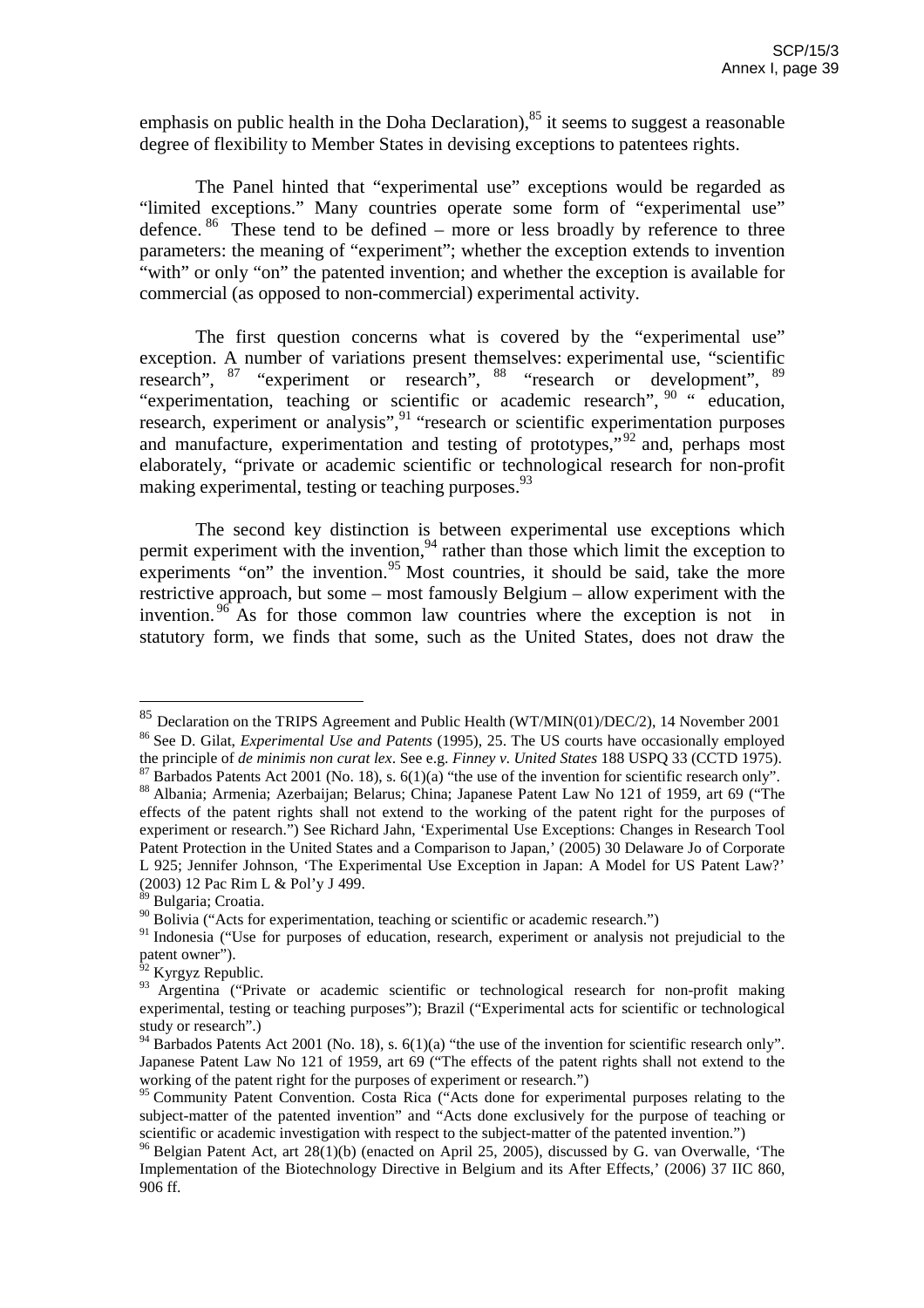distinction between experimentation on and experimentation with, while others – such as its neighbour, Canada  $-$  do.<sup>97</sup>

Another key distinction is between those countries that permit experimental use even though there is a commercial purpose, and those that see experiment and commerce as contradictions in terms. The United States falls into the latter category, with its famously narrow research exception. In *Madey v Duke Univ*, <sup>98</sup> Madey, a patentee of free electron laser technology and former Duke Professsor (until 1998), sued Duke University for using equipment which he had patented. Madey's case was dismissed by the District Court who granted Duke summary judgment, but the decision was overturned by the US Court of Appeal for the Federal Circuit which remitted the case back to the District Judge. In so doing, the CAFC indicated that the exception for experimental use was "very narrow and strictly defined". It encompasses acts performed "for amusement, to satisfy idle curiosity, or for strictly philosophical inquiry" and would not include experiment with a "definite, cognisable and not insubstantial commercial" purpose. Moreover, even where the user does not have commercial gain in mind, the exception would not apply if the act was "in furtherance of the alleged infringer's legitimate business."<sup>99</sup>

It is certainly not clear that the broadest exceptions – defined along these three dimensions – would meet the Article 30 standard. At least one commentator has argued that the Belgian provision on experimental use, that allows experiment with as well as on the patented invention, might violate Article 30 on the basis that it does not constitute a "limited" exception.<sup>100</sup>

### **TRIPs, Non Discrimination and Exceptions**

As already explained, the TRIPs agreement introduced into international patent law the principle of non-discrimination as to the field of technology. This principle is established in Article 27 TRIPs both in a specific provision on patenting but also in a more general form in the second sentence:

Subject to para 4 of Art 65, para 8 of Art 70 and para 3 of this Article, patents shall be available and patent rights enjoyable without discrimination as to the place of invention, the field of technology and whether products are imported or locally produced

To what extent does Article 27, sentence 2, limit the permissible types of exceptions to patentees' rights? And how does the principle interact with other provisions within TRIPs?

<sup>97</sup> *Micro-Chems Ltd v Smith Kline & Frech Inter-American Corp* [1972] SCR 506, 519-20; *Dableh v.*

<sup>&</sup>lt;sup>98</sup> 307 F.3d 1351 (Fed Cir 2002).<br><sup>99</sup> Ibid, 1362. 100 Wolrad Prinz zu Waldeck und Pyrmont, 'Special Legislation for Genetic Inventions – A Violation of Article 27(1) TRIPs,' in M. Adelman, R. Brauneis,J. Drexl, R. Nack, & Wolrad Prinz, *Patents and Technological Progress in a Globalized World : Liber Amicorum Josef Straus* (Springer, 2008) 289, 304, (suggesting the Belgian provision could hardly be regarded as a "limited exception.")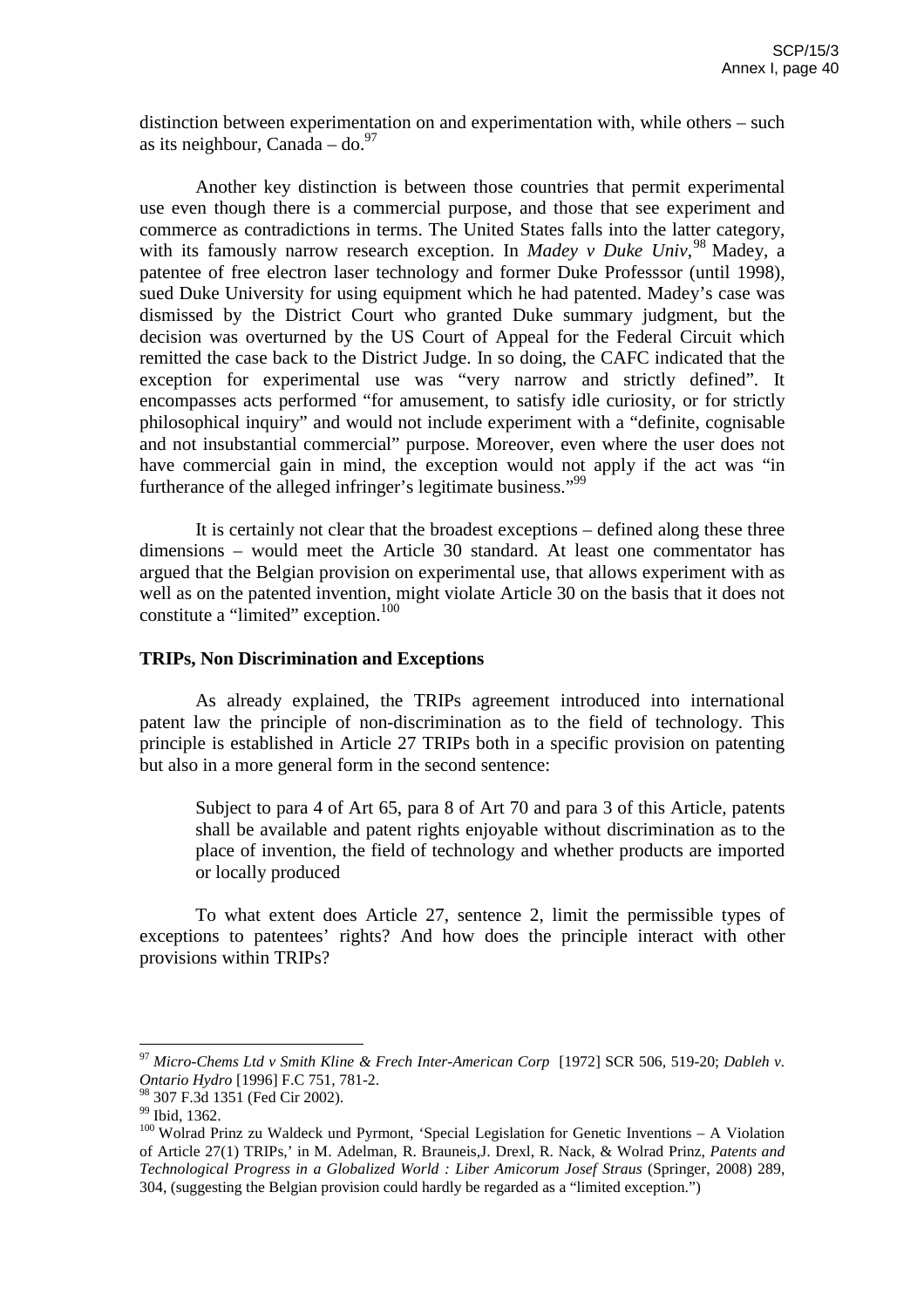Commentators have observed that there are at least two concepts of "discrimination." At its broadest, "discrimination" might simply mean to "differentiate or make a distinction between". If this were right, any exception that applied to one field of technology but not another would be impermissible. Alternatively, "discrimination" might to treat differently "on a basis other than merit." According to the latter definition, exceptions would be permissible even if confined to (or targeted at) particular technological fields, where there was some "merit-based" reason to do so. The WTO Dispute Panel in its Report in the Canadian Pharmaceutical Products case adopted an approach akin to the latter:

"It [Discrimination] certainly extends beyond the concept of differential treatment. It is a normative term, pejorative in connotation, referring to the results of the unjustified imposition of differentially disadvantageous treatment."<sup>101</sup>

Although, doubtless, a WTO Panel would scrutinise reasons offered for imposing a limitation confined to a particular field of technology, the better view appears to be that a wide margin of discretion should be offered to Member States. Exceptions should only be regarded as breaching the non-discrimination principle where it is evident, from the circumstances in which they were adopted or their inevitable effects, that they amount to illegitimate attempts to undermine the protection of particular subject matter that a country is obliged to provide.

There is precious little articulation of the relationship between these provisions. The second sentence of Article 27(1) states that it operates without prejudice to Article 27(3), which permits exclusions "from patentability" relating to methods of treatment, plant and animal varieties. Can we deduce anything from this derogation about the legitimacy of exceptions relating to medical treatment or plants? The US Patent Act, s. 287(c):(c) (1), contains an exclusion permitting use of patented medical methods. This specifies that

With respect to a medical practitioner's performance of a medical activity that constitutes an infringement under section 271 (a) or (b) of this title, [no remedy should be available] against the medical practitioner or against a related health care entity with respect to such medical activity.

(2) …(A) the term "medical activity" means the performance of a medical or surgical procedure on a body, but shall not include

(i) the use of a patented machine, manufacture, or composition of matter in violation of such patent,

(ii) the practice of a patented use of a composition of matter in violation of such patent, or

(iii) the practice of a process in violation of a biotechnology patent.

The US Government was concerned that this was impermissible, in the light of the rule on non-discrimination as to the field of technology. The USTR argued that it was a violation, <sup>102</sup> while others took the view that in the light of the provision allowing exclusions of "methods of treatment" from patentability, it must be

<sup>&</sup>lt;sup>101</sup> WT/DS114/R (Mar 17, 2000) para 7.94.<br><sup>102</sup> John Duffy, 'Harmony and Diversity in Global Patent Law', (2002) 17 Berk Tech LJ 685, at 722 (quoting USTR).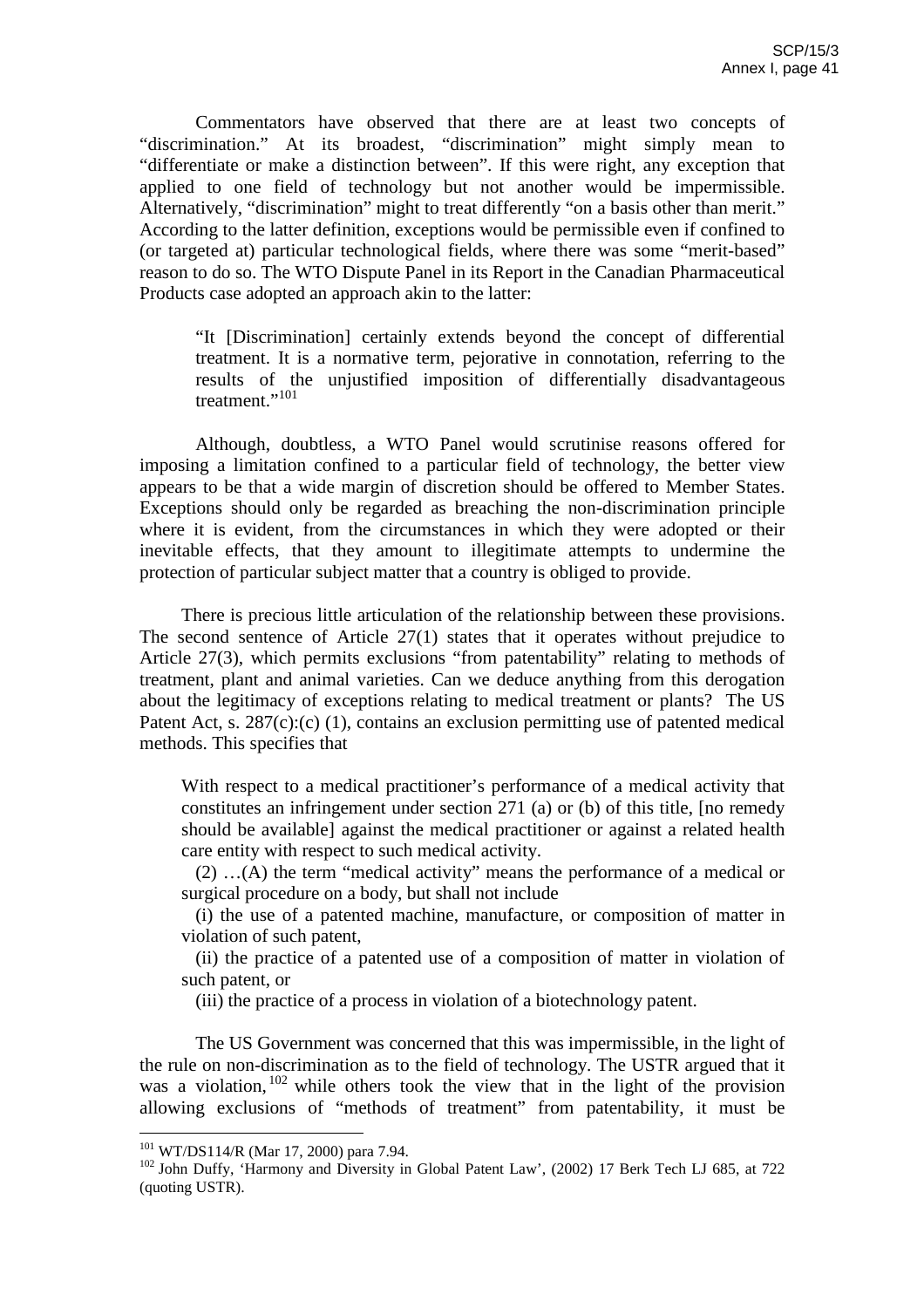permissible to protect such subject matter but provide a specific exception in similar terms. The latter view in fact seems the more attractive.

### **TRIPs and Exhaustion**

TRIPs also leaves Member States free to decide on the precise form of "exhaustion" Article 6 specifies that provisions in the agreement do not extend to exhaustion of rights (except for articles 3 and 4 that deal with discrimination based on citizenship). In some countries exhaustion is "international" extending to articles placed on the market "in any country." <sup>103</sup> Others apply regional or national exhaustion. 104

#### **TRIPs and Competition**

A final observation on TRIPs that is worth making at this stage is that it leaves scope for Member States to adopt "consistently with the other provisions of this Agreement, appropriate measures to prevent or control" the abuse of intellectual property rights which have an adverse effect on competition. A number of countries expressly include exceptions permitting the exploitation of the patent by an authorized third party to counter anti-competitive practices, often conditioned on payment of remuneration. 105

# **POST-TRIPS REGIONAL ARRANGEMENTS**

Several post TRIPs regional agreements have added a degree of standardisation to the exceptions, establishing a common menu of: private use, experimental use, prior use, exhaustion, as well as those relating to "transportation means".

## **Eurasian Patent Convention**

The Regulations under the Eurasian Patent Convention contain a series of exceptions to the rights conferred by a patent.<sup>106</sup> Under Article 19 the following are non-infringing:

1. Certain uses in relation to means of transportation that temporarily or accidentally enter the territory of an EAPO Member State.

- 2. Use for scientific research and experimental purposes.
- 3. Preparation of prescribed medicines in pharmacies.
- 4. Private use for non-profit making purposes.

5. Use of products put on to the market of a Contracting State by, or with consent, of the patent owner.

<sup>&</sup>lt;sup>103</sup> Andean Pact, Art 54; Antigua, s.  $11(4)(1)(a)$ .<br><sup>104</sup> The countries of the European Union, for example, apply regional exhaustion.<br><sup>105</sup> See, in particular, the laws of Argentina, Australia, Barbados, Belize, Dominica

<sup>&</sup>lt;sup>106</sup> Eurasian Patent Convention, September 9 1994, rule 20.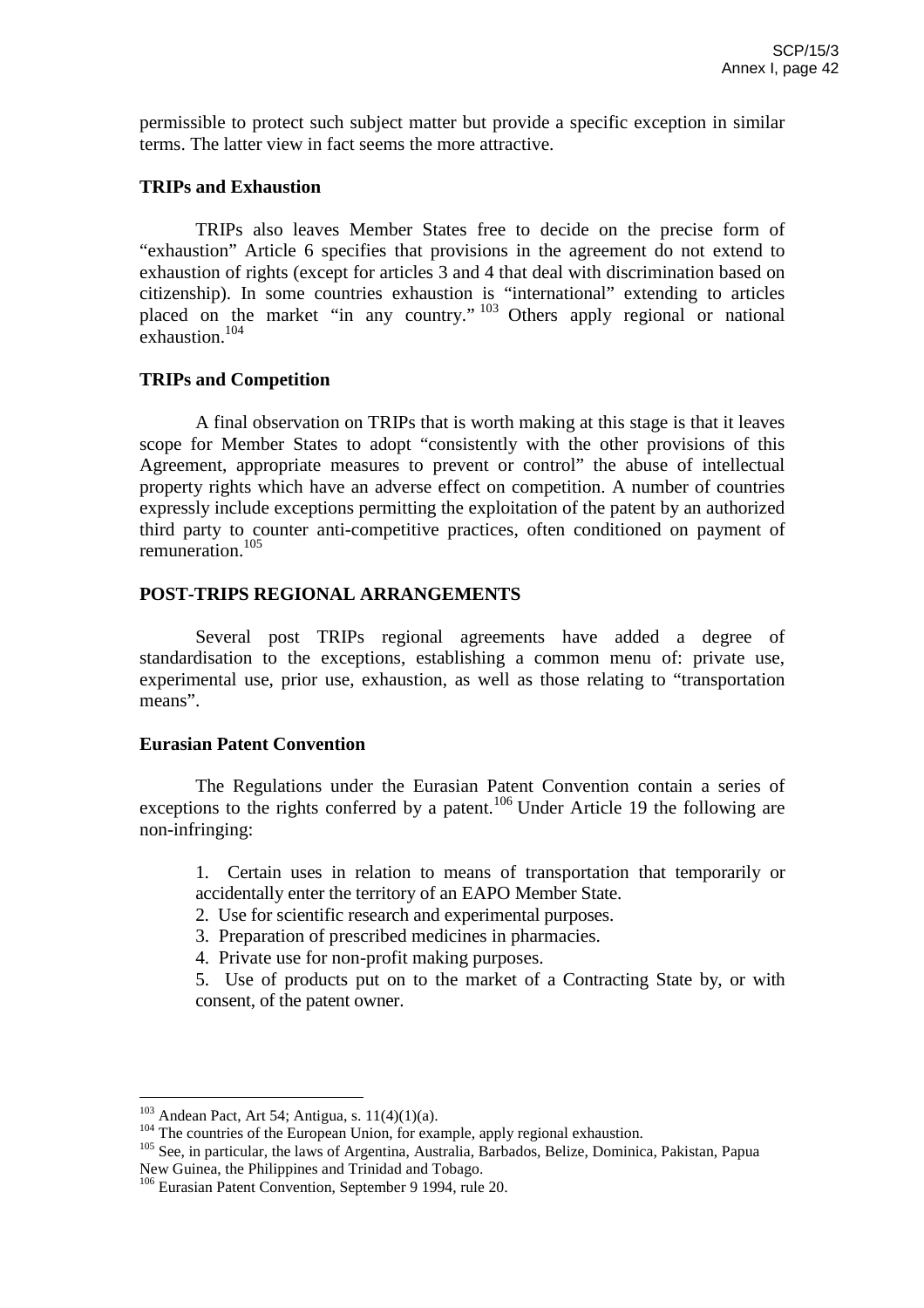Article 20 provides a "prior use" exception, and a similar exception for persons who used or made preparations to use an invention at a time when rights in the patent had lapsed.

### **Andean Pact**

Article 53 of Decision 486 on Common Intellectual Property of 2000 provides the following exceptions to the rights of patentees:  $107$ 

a) acts carried out in a private circle and for non-commercial purposes;

b) acts carried out exclusively to experiment with the subject matter of the patented invention;

c) acts carried out exclusively for the purposes of teaching or scientific or academic research;

d) the acts referred to in article 5bis of the Paris Convention for the Protection of Industrial Property;

e) where the patent protects biological material that is capable of being reproduced, except for plants, using that material as a basis for obtaining a viable new material, except where the patented material must be used repeatedly to obtain the new material.

Further exceptions are provided relating to "international exhaustion of rights" in Article 54 and "prior use" in Article 55.

#### **Bangui Agreement**

As already noted the Bangui Agreement of 1999, applicable in the countries parties to the OAPI, provides for a number of exceptions to the rights given to patentees.<sup>108</sup> Article 8 provides for the following exceptions:

1. Acts in relation to products put on to the market in an OAPI Member State by, or with consent, of the patent owner.

2. Use of objects on board foreign aircraft, land vehicles or ships that temporarily or accidentally enter the territory of an OAPI Member State.

3. Acts for experimental purposes in scientific and technical research.

4. Continued prior use by a person who in good faith, before the filing date (priority date), had exploited the invention in an OAPI Member State, or made effective and genuine preparations for that purpose.

Other provisions provide that the exploitation, by an administration or organization authorized by the Minister of the Member State concerned, for the purposes of vital economic interest, public health, defense or the country's needs, subject to remuneration.

<sup>&</sup>lt;sup>107</sup> Decision 486, *art* 53.<br><sup>108</sup> Bangui Agreement, Annex I (1999).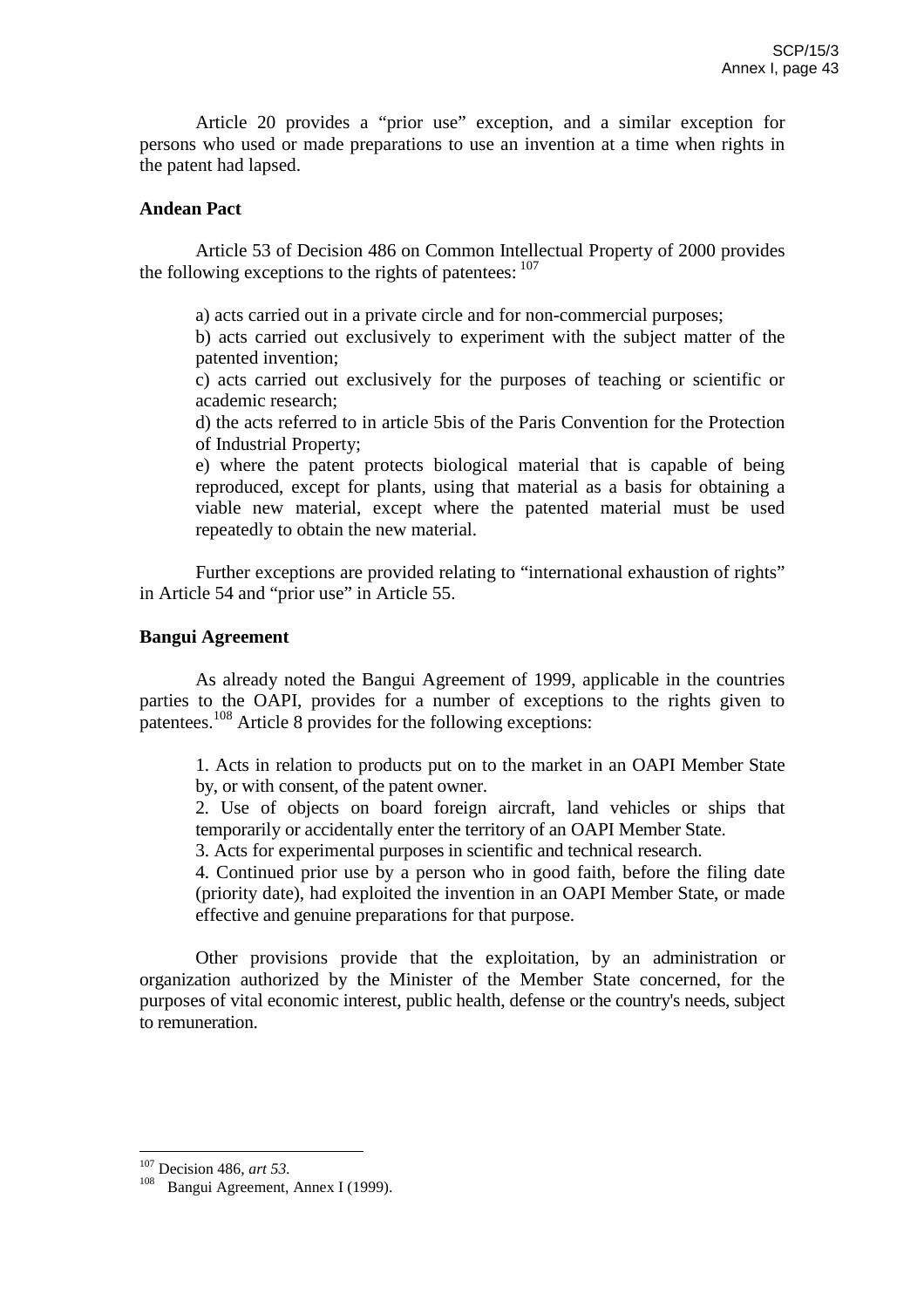# **GCC**

Patents Granted by the Patent Office of the Cooperation Council for the Arab States of the Gulf are subject to three significant exceptions

1. Continued prior use by a person who in good faith before the filing date (priority date), had manufactured, used the invention, or made serious preparations for that purpose.

2. Acts carried for scientific research purposes.

3. Certain uses in relation to means of transportation that temporarily or accidentally enter the territories of the Council States.

# **Free Trade Agreements**

It does not appear that Free Trade Agreements have altered the landscape significantly. The US FTAs do in many cases include one limitation on the scope of the regulatory approval. Typically, this requires the party to limit the exploitation of products made legitimately under the regulatory review exception.

# **D. RATIONALES FOR EXCLUSIONS**

In order to get to grips with the inter-relationship between exclusions and exceptions, it is clearly important to understand the rationales for each. This is not always an easy task. Laws, particularly statutes, rarely provide clear or detailed explanations as to what their provisions are intended to achieve. Instead this material tends to be located in the preparatory documents, commentaries and (particularly in common law countries) in the opinions of the courts interpreting and applying the doctrinal rules. In many cases we have found very little material to explain exclusions from patentability or exceptions to patentees' rights. Indeed, as the law of patents has become more globalized and underpinned by increasingly detailed international norms, it seems that less and less thought is given to the justification for individual legal provisions, and more and more to questions of adequate compliance. Perhaps not surprisingly therefore, discussion of rationales for particular rules seems most prevalent in those countries which appear to have had the largest roles in shaping the development of international norms.

The rationales that we have identified will, of course, not be regarded universally as persuasive. As the Board of Appeal of the European Patent Office noted (in relation to exclusions from patentability under the European Patent Convention):

"The categories of exclusions and exceptions may, depending on one's moral, social or other point of view, appear acceptable or unacceptable, quixotic or outdated, liberal or conservative..."<sup>109</sup>

In particular, controversy surrounds the exclusions from patentability of methods of treatment, business methods and computer programs.

<sup>109</sup> T 315/03, *Oncomouse*, para 4.4: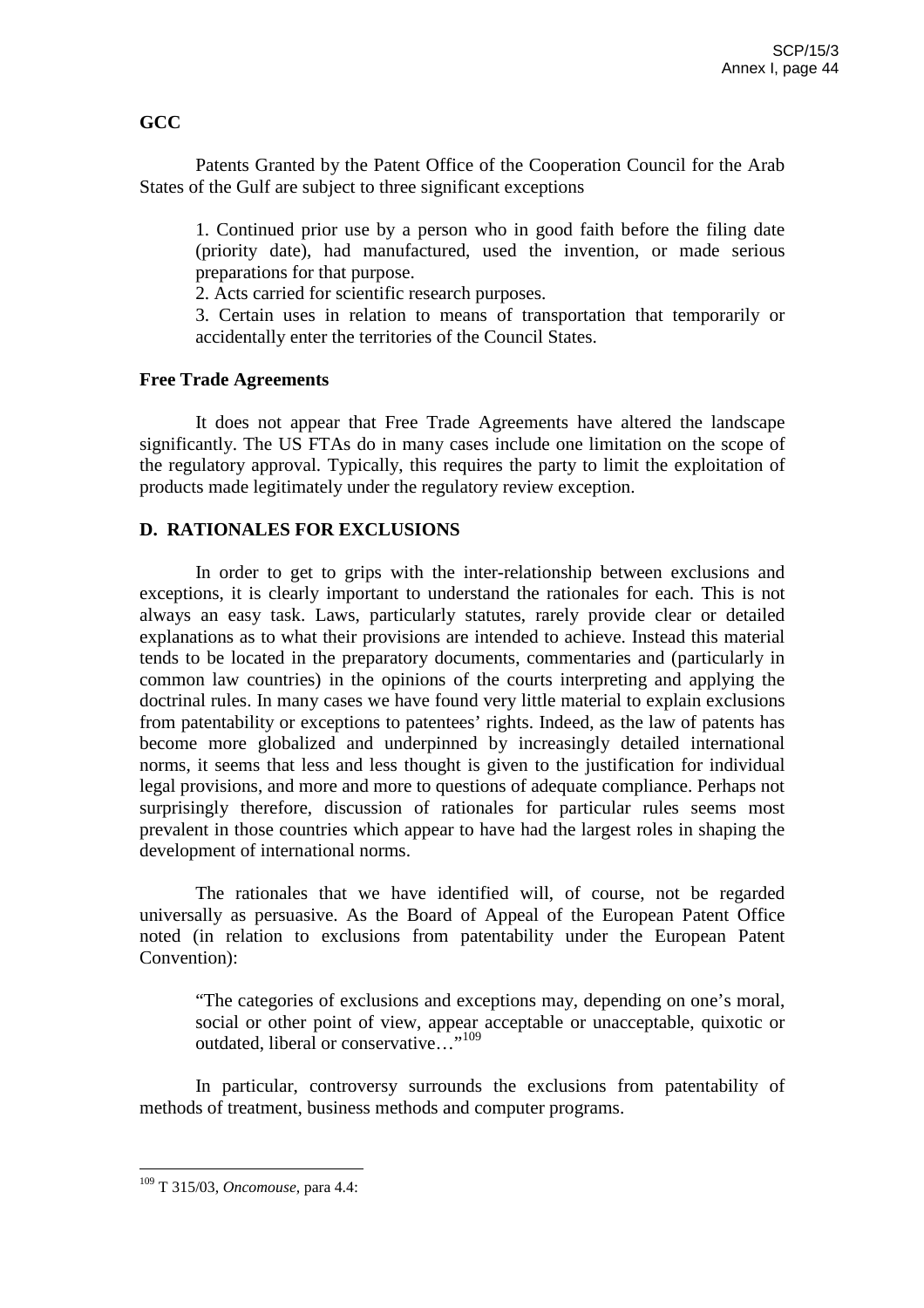The rationales that we identify are useful in aiding our task of understanding the relationship between exclusions and exceptions. But, of course, they are important in themselves because they influence how exceptions come to be interpreted within individual patent systems. Although a significant body of case-law had developed in Europe repeating the mantra that exclusions are to be narrowly interpreted, the Enlarged Board of the EPO has this principle does not apply 'without exception');  $^{110}$ G01/07, *Treatment by Surgery/Medi-Physics* (15 Feb., 2010) the EBA went even further and denied that there is any general principle that exceptions to patentability are to be interpreted restrictively. Rather "they are to be interpreted to give effect to their purposes." In some circumstances, therefore, the rationale might justify a narrow interpretation, in other cases a broad interpretation.

Matters are, however, further complicated because different jurisdictions sometimes attribute different rationales to what appear on the surface to be in substance the same exclusions. A good example is the exclusion of "animals". In Europe, this has been recognised as a matter of "public policy." In contrast, in Canada, the Supreme Court excluded animals from patentability on the basis that they did not fall within the definition of invention, such as "compositions of matter".<sup>111</sup> The countries of the Andean Community similarly appear to exclude "[a]ny living thing, either complete or partial, as found in nature, natural biological processes, and biological material, as existing in nature, or able to be separated, including the genome or germplasm of any living thing" from patentability because these are not inventions.

Another example relates to "discoveries". In Europe, "discoveries" are excluded as "non-inventions" because they – like (most of) the other subject matter in Article 52 EPC are "abstract", "intellectual" and "non-technical" in character. In contrast in the United States, the explanation for the exclusion is more explicitly policy oriented. In *Gottschalk v Benson*, <sup>112</sup> for example, the Supreme Court explained that the exclusion from patentability of natural phenomena, mental processes and abstract intellectual conceptions was explicable because these are the "basic tools of scientific and technological work."<sup>113</sup> In short, the explanation for the exclusion of discoveries in the EPO is "ontological": from their very nature, discoveries are not inventions. In contract, in the US ontology is less important than policy. Whether or not discoveries of naturally occurring phenomena might be classified as "inventions", these matters are excluded from appropriation through patents because of their consequences. Being "the basic tools", it is important to the progress of the useful arts that they are free for all to build upon (or with).

### **Different Rationales for Existing Exclusions**

The different exclusions, not surprisingly, often have different rationales. From our survey we have identified six such rationales:

<sup>&</sup>lt;sup>110</sup> G01/04 para. 6. Note also *Aerotel* [2007], paras 12, 21-22 (principle that exceptions are to be construed narrowly was said to be inapplicable to Art 52).

<sup>&</sup>lt;sup>111</sup> Harvard College v. Canada (Commisioner of Patents) [2002] SCC 76 (Supreme Crt of Canada).<br><sup>112</sup> 409 US 63, 67 (1972).<br><sup>113</sup> But cf. *In re Mever.* 688 F.2d. 789, 795 (CCPA 1982), citing *Lerov v Tatham*, 55 US 155,

<sup>(1852),</sup> the Court of Customs and Patents Appeals…: "scientific principles and laws of nature, even when for the first time discovered, have existed throughout time, define the relationship of man to his environment, and, as a consequence, ought not to be the exclusive rights to any one person"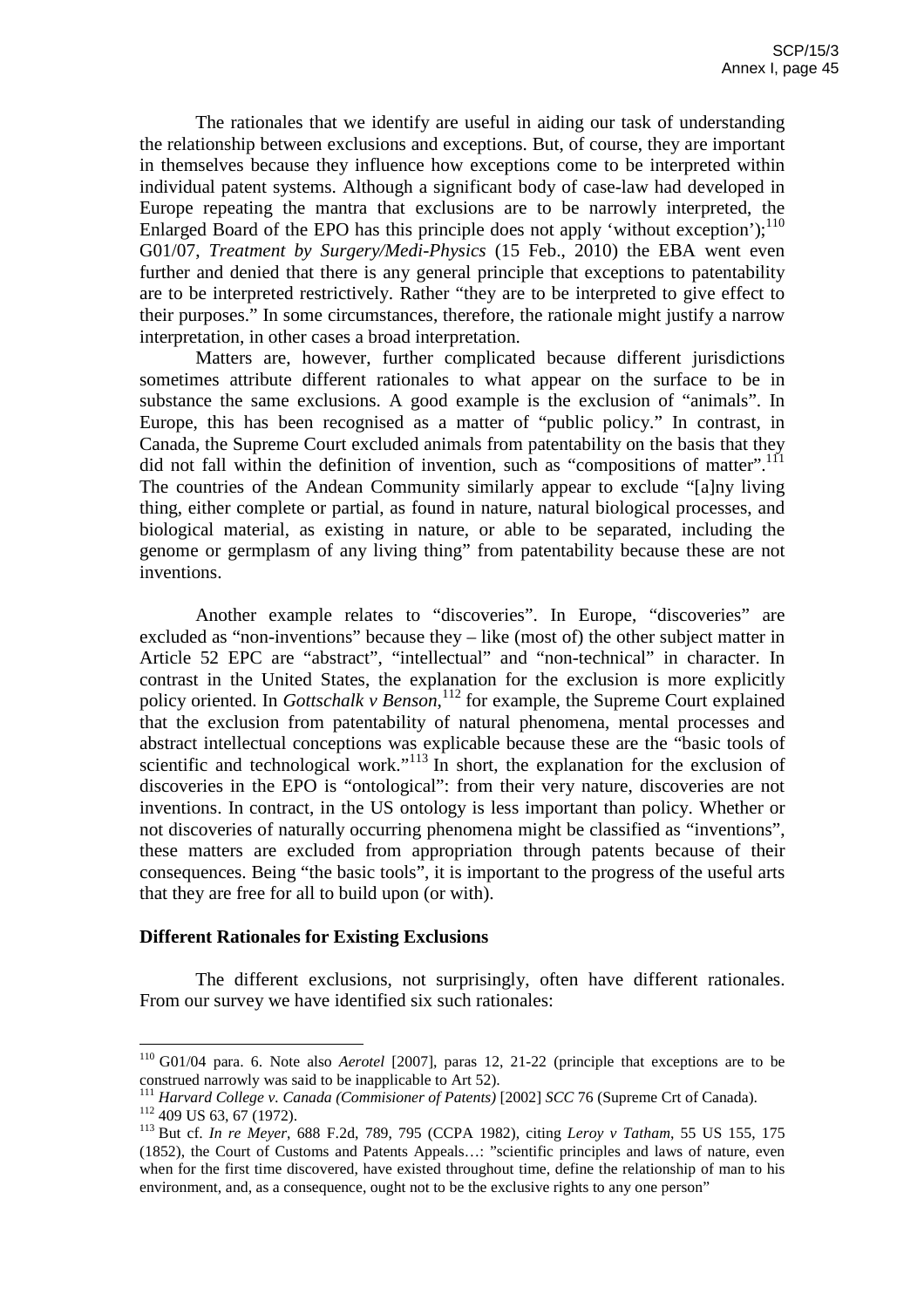- (a) exclusions that clarify what is understood by the term "invention";
- (b) exclusions that reflect problems internal to the patent system;
- (c) exclusions that reflect the fact that protection is afforded elsewhere;
- (d) exclusions that exist because no legal incentive is required;
- (e) exclusions in relation to inventions that are positively undesirable;
- (f) exclusions that recognise countervailing policy considerations (outside the patent system)

### **(i). Exclusions that clarify what is understood by the term "invention"**

Some legal systems define the term "invention". In Antigua & Barbuda,  $114$  for example, an invention is defined as "an idea of an inventor which permits in practice the solution to a specific problem in the field of technology and an invention may be, or relate to, a product or a process." In Japan, an invention is a "highly advanced creation of technical ideas by which a law of nature is utilized".<sup>115</sup>

In Mexico an "invention" is defined as 'Any human creation that allows matter or energy existing in nature to be transformed for utilization by man for the satisfaction of his specific needs shall be considered an invention.<sup>'116</sup> Moreover in the United States, section 101 of the Patents Act states:

Whoever invents or discovers any new and useful process, machine, manufacture, or composition of matter, or any new and useful improvement thereof, may obtain a patent therefor, …

Other systems offer no positive definition of "invention." The most wellknown of these is the European Patent Convention. According to some commentators it was simply too difficult for the different European countries to find a common definition of invention, each of the major parties having longstanding experience with their own particular characterisations (the requirement of "technical character" in Germany, "industrial character" in France and "manner of new manufacture" in the United Kingdom). Instead the EPC defines a non-exhaustive list of matters that are deemed not to be inventions. The "exclusions" from patentable subject matter, in effect, clarify the "positive" side of what is protectable. Other examples of this approach can be seen in the Andean Pact (Art 15 of decision 486), as well as the national laws of Algeria and South Africa. 117

Even countries with positive definitions of invention often operate with exclusions, either express statutory exclusion or ones developed through the courts. In the United States, the Supreme Court declared that:<sup>118</sup>

<sup>114</sup> Act No 23 of 2003, s.2(1)(ii). It seems this was influenced by the WIPO Model Law (1979). Article 112 of the model law states. For the purposes of this Law, "invention" means an idea of an inventor which permits in practice the solution to a specific problem in the field of technology."

<sup>&</sup>lt;sup>115</sup> Japan, Art 2(1): 'a highly advanced creation of technical ideas by which the law of nature is utilised'

 $\frac{116}{116}$  Article 15 (Mexico).

<sup>&</sup>lt;sup>117</sup> Article 6 of the Algerian Patents Ordinance  $19/07/2003 - 1424$ , No. 03-07; South Africa Patents Act No. 57 of 1978.

<sup>&</sup>lt;sup>118</sup> Diamond v Chakrabarty, 447 US 303; Diamond v. Diehr, 450 US 175, at 185 (1981); Laboratory Corporation of America Holdings v Metabolite Laboratories, Inc (2006), at 126 (Breyer J).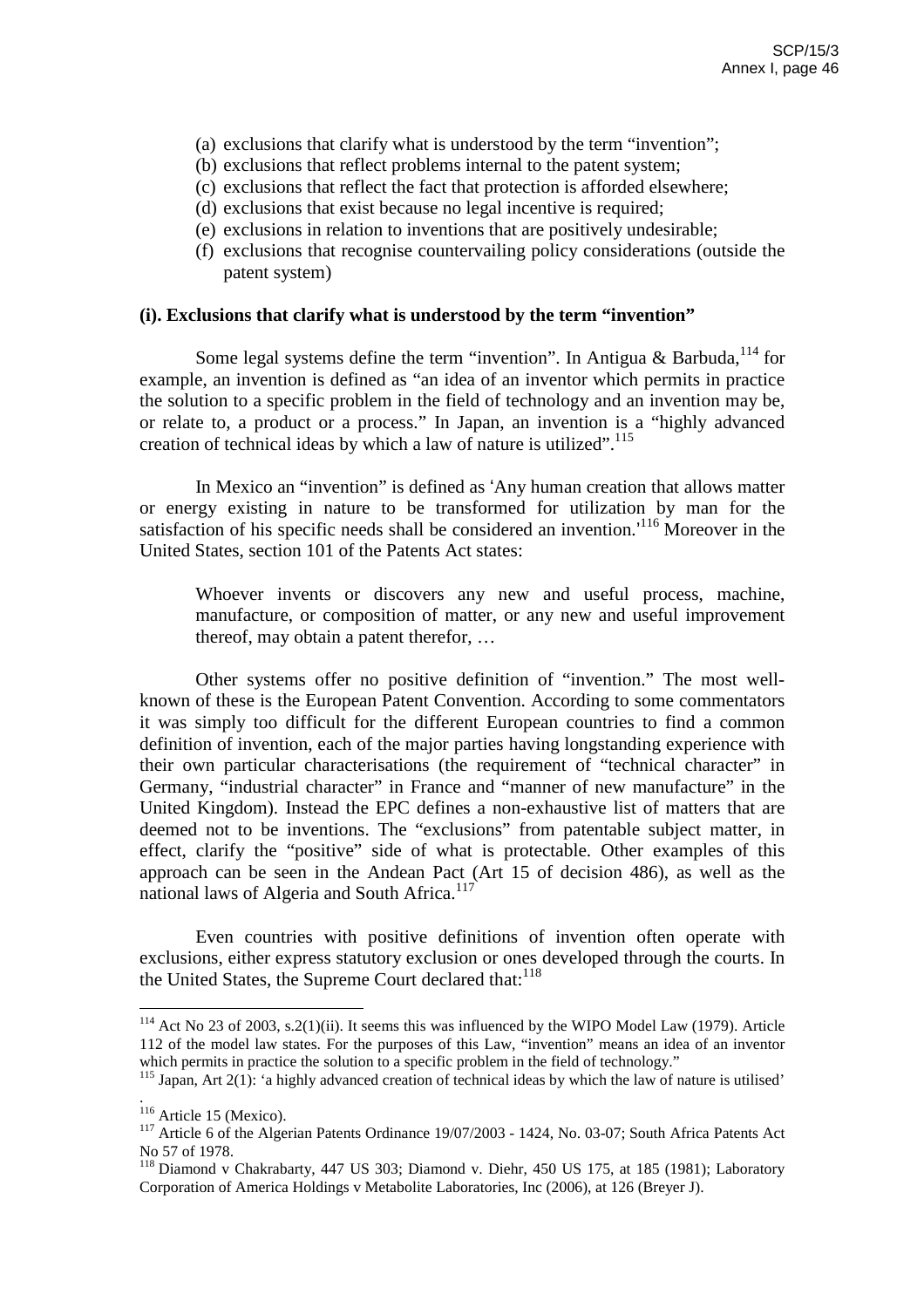"Einstein could not patent his celebrated law that E=MC2; nor could Newton have patented the law of gravity. Such discoveries are manifestations of nature free to all men and reserved exclusively to none."

The exclusion of discoveries (where the use of the discovery is unknown) has also been explained on the related ground that the subject matter lacks utility or industrial applicability. In the famous US case of *Brenner v. Mason*, <sup>119</sup> for example, the plaintiff, Manson, claimed to be entitled to protection for a novel process of making a known steroid but the Patent Office denied his claim on the ground that the chemical compound produced by the process lacked "utility". The Supreme Court: "A patent system must be related to the world of commerce rather than to the realm of philosophy…" Most recently, the Supreme Court in *Bilski* has confirmed the three exclusions of "laws of nature", "physical phenomena" and "abstract ideas", though this shift has not been uncontroversial.<sup>120</sup> Whether these are simply exclusions because the matter is not an "art, machine, manufacture or composition of matter" is less clear. Although on its face, this looks like a question of interpretation, it should be observed that the structure of US law links issues of "the nature" of the subject matter inextricably with public policy. The US Constitution only permits the grant of exclusive rights to inventors for their "discoveries" [i.e. inventions] where to do so would promote the useful arts. Any determination of patentability has potentially both an "ontological" dimension and a public policy underpinning.

### **(ii). Exclusions that reflect policy-decision within other parts of the patent system**

Sometimes exclusions from subject-matter patentability in fact reflect policies that might better be considered elsewhere in the patent system, for example under novelty, non-obviousness, or disclosure. Professor Duffy provides some interesting examples of these from US patent history: the exclusion of "new uses" as a matter of patentability, he suggests, reflects the absence of standards of non-obviousness, while the exclusion of lifeforms reflected difficulties with disclosure. <sup>121</sup> The exclusion of "abstract principles", he argues, reflects, in fact, the requirements of disclosure, which has "migrated" into section 101. The categorical exclusions from patentable subject matter was thus not a question of "principle", but rather reflected a desire for categorical clarity:

"When the very nature of the alleged invention makes it impossible to satisfy the Patent Act's disclosure requirements, that problem might be better expressed as a patentable subject matter issue than as a failure of disclosure, for that characterization clearly indicates that the barrier to obtaining the patent lies in the nature of the alleged discovery, not simply in the words chosen by the applicant - …to describe or disclose it."

A similar approach may well explain the exclusion of computer programs from patentable subject matter. The decision to exclude computer programs from patentability was, at least in some commentaries, explained by reference to practical

<sup>&</sup>lt;sup>119</sup> Brenner v. Manson, 383 US 519 (1966) (US S Ct).<br><sup>120</sup>Bilski v Kappos 561 US \_ (2010).

<sup>&</sup>lt;sup>Bill</sup> John F. Duffy, 'Rules and standards on the Forefront of Patentability,' (209-10) 51 Wm & Mary L. Rev. 609, 646.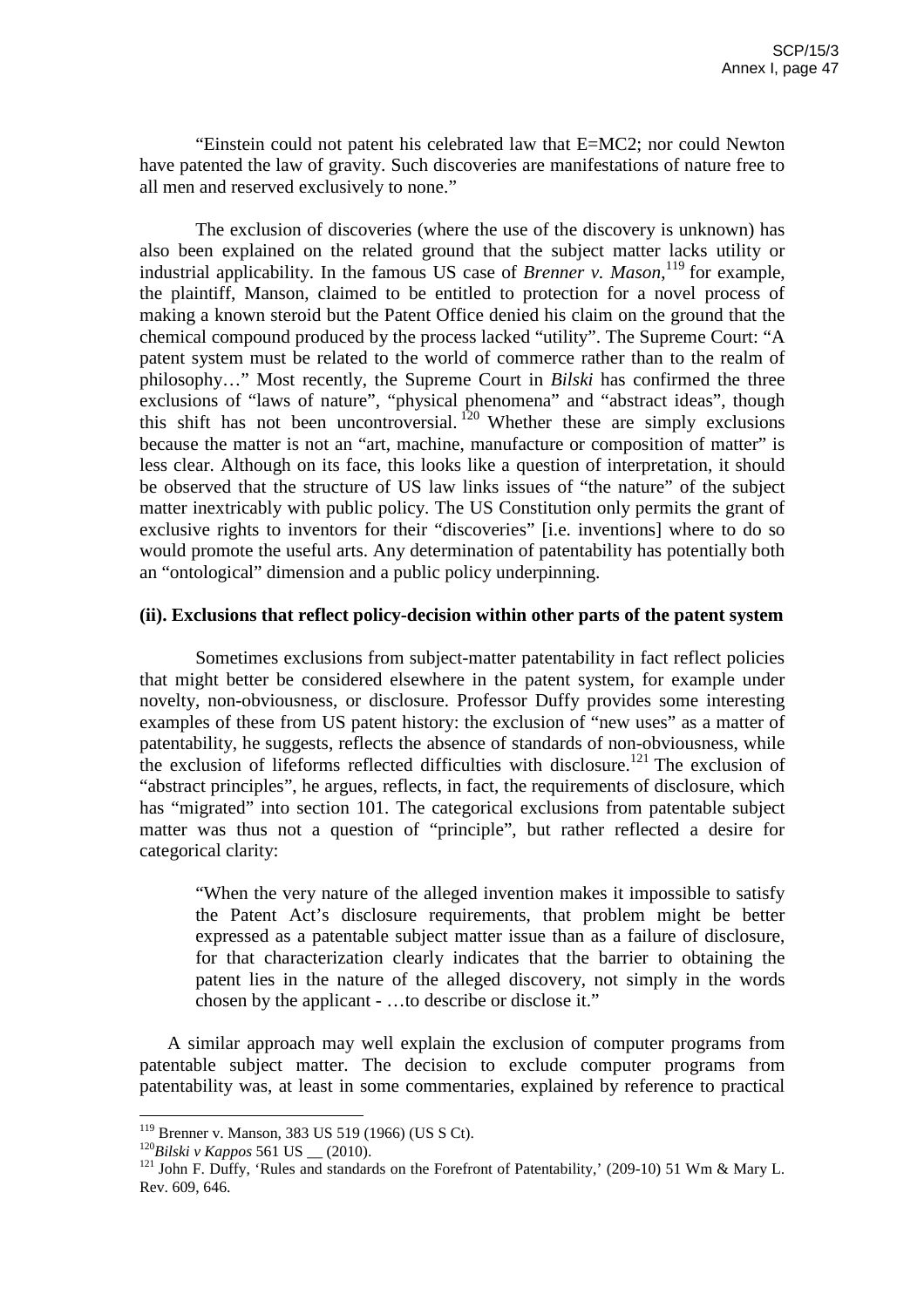difficulties of applying the patent system, such as searching and examination. As early as 1966, the U.S. President's Commission on the Patent System reported that:

"The Patent Office now cannot examine applications for programs because of a lack of a classification technique and the requisite search files. Even if these were available, reliable searches would not be feasible or economic because of the tremendous volume of prior art being generated. Without this search, the patenting of programs would be tantamount to mere registration and the presumption of validity would be all but non-existent"<sup>122</sup>

Similar arguments were being ventilated during the 1990s in Europe and more recently in relation to software and business methods.<sup>123</sup> In a work with the attention grabbing title, *Patent Failure: How Judges, Bureaucrats and Lawyers Put Innovation at Risk* (2008) Professors James Bessen and Michael Meurer argue the difficulties examining patent applications relating to computer software and business methods, as well as difficulties in constructing clear boundaries around the subject matter of such claims, mean allowing patenting imposes significant costs on businesses. In an earlier foray into this territory, Michael Meurer argued that these sorts of problems would justify a categorical ex ante exclusion:

"cost-savings justify the exclusion of business methods …because a proper non-obviousness analysis (based on the economic trade-off) would deny patents to most business method patent innovations."<sup>124</sup>

In Chapter 3 of this Report, Professor Basheer makes a similar observation about a number of exceptions that exist, *inter alia*, under the patent law of India: combinations of elements with no synergistic effect, second medical uses of known substances and derivatives of chemical substances with no "efficacy" are, he contends, excluded from patent eligibility in order to give effect to a desire for a heightened standard of novelty/inventiveness through a "bright line rule." Similar rules can be found in the laws of Argentina, Bolivia,  $^{125}$  Chile,  $^{126}$  Columbia,  $^{127}$  Costa Rica,<sup>128</sup> Ecuador,<sup>129</sup>, Mexico,<sup>130</sup> Panama,<sup>131</sup> Peru,<sup>132</sup> and Syria.<sup>133</sup>

<sup>&</sup>lt;sup>122</sup> Quoted in 409 US 63, 72 (1972).)<br><sup>123</sup> D. Haselden, 'The Practical Issues: A View from a Patent Office', *The Patent Office Conference on Software Patents* (http://www/patent.gov.uk/softpat/en/index.html). These include (i) practical problems of searching 'prior art' given that there is no tradition of patenting software, (ii) lack of expertise, (iii) problems of breadth, and (iv) the problem of description.<br><sup>124</sup> Michael Meurer, Business Method Patents and Patent Floods, (2002) 8 Wash U. J L & Pol'y 309,

<sup>334</sup> n.132.<br><sup>125</sup> Exclusion of "new uses".<br><sup>126</sup> Chile ("New uses of articles, objects or elements and changes of shape, dimensions, proportions or materials in which do not involve an essential alteration or solve a technical problem".)<br><sup>127</sup> Exclusion of new use patents.<br><sup>128</sup> Costa Rica ("Juxtaposition of known inventions or mixtures of known products, or alteratio

form, use, dimensions or material thereof, except where in reality they are so combined or managed that they cannot function separately, or where their qualities or characteristic functions have been so modified as to produce an industrial result not obvious to a person skilled in the art.")<br><sup>129</sup> New uses.<br><sup>130</sup> Mexico ("Juxtaposition of known inventions or mixtures of known products, or alteration of the use,

form, dimensions or material thereof, except where in reality they are so combined or managed that they cannot function separately, or where their characteristic qualities or functions have been so modified as to produce an industrial result or use not obvious to a person skilled in the art.")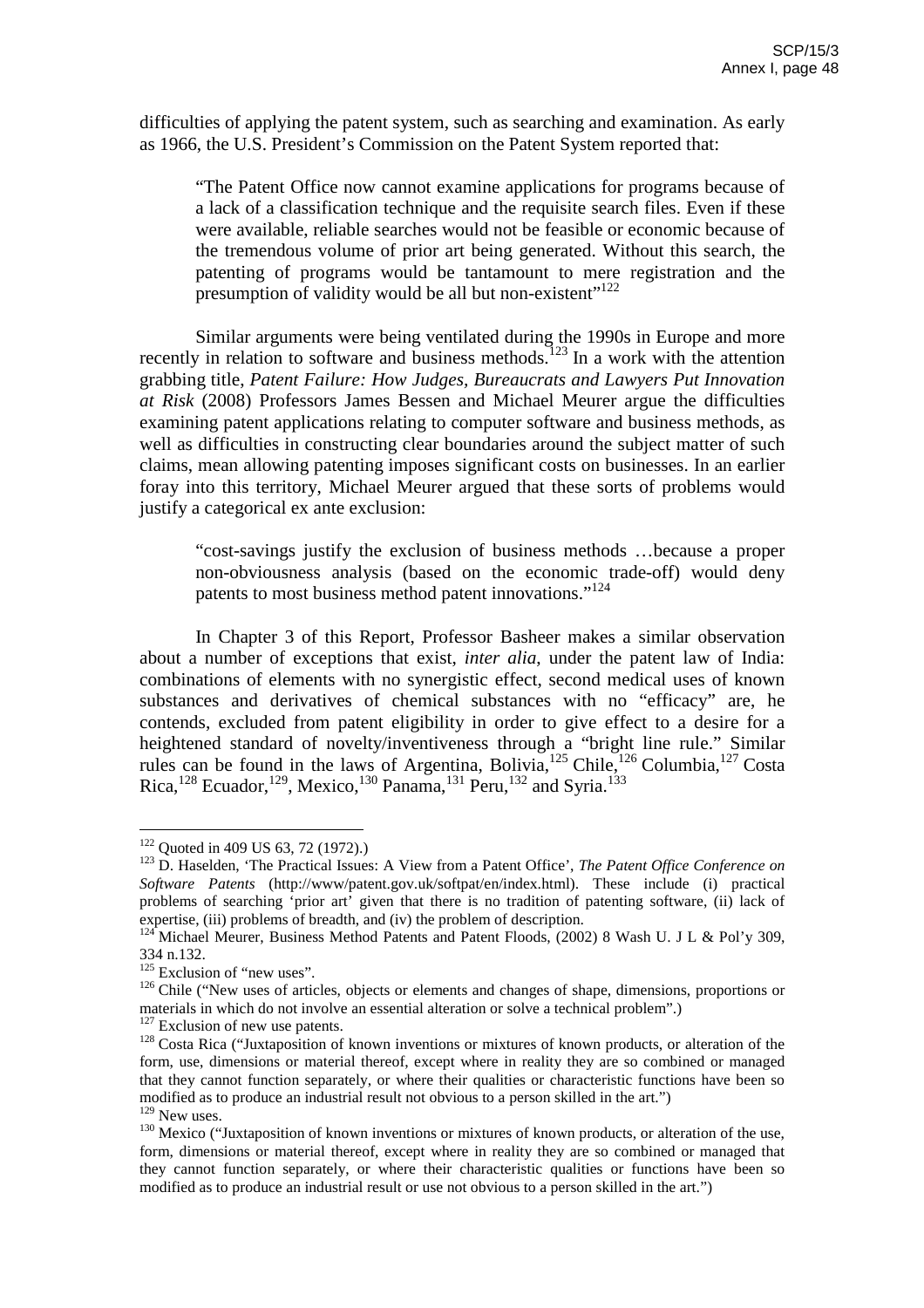### **(iii). Exclusions that reflect the fact that protection is afforded elsewhere**

Most patent systems exclude literary and artistic works from protection.<sup>134</sup> Some laws – particularly those of countries which are parties to the Eurasian Patent Convention go further and specify that integrated circuits, buildings and aesthetic designs are not protectable by patents. <sup>135</sup> One reason for doing so is because "aesthetic creations" are protected under copyright law. Indeed, the Andean Pacts decision on intellectual property hints at this rationale in the formulation of its exclusion: *"*literary and artistic works or any other aesthetic creation protected by copyright."<sup>136</sup> The Eurasian Patent system seems to take a similar approach to subject matters that could be protected by trade marks (symbols) and designs law.

Why should the existence (or potential existence) of copyright, or there intellectual property, protection mean that subject matter is not patentable? Two reasons offer themselves. The first is that where copyright protection arises, there is no need for the additional incentives provided by patent law. Production is optimised without burdening society with additional exclusions. Alternatively, or additionally, it may be that protection by multiple intellectual property rights is regarded as unsatisfactory. According to some commentators, subject matter should be protected under one regime, but not more than one. Sometimes, reflecting this view, legal systems have excluded patent documentation from copyright protection, and refused trade mark protection to technical subject matter.<sup>137</sup>

Some people find these rationales implausible because different intellectual property laws protect different aspects on intellectual products. This is most obvious in relation to the trade mark/patents interface, where patents prevent the making and selling of the invention itself, whereas trade mark rights only offer protection to the features of an invention that come to operate as trade marks, that is, to indicate trade origin. It is difficult to see why, once patent protection has lapsed, that trade mark protection should not be available: a competitor will not be prevented from selling the technical solution itself, as long as it does not do so in a way which confuses consumers about the origin of the goods. Equally, if different IP rights protect different aspects of products, it may well be that declining to protect some aspects of an intellectual subject matter will lead to inadequate incentives. Copyright law, for example, in most countries protects only the "expression", the detailed configuration of words or symbols that constitute a work. It will not protect the underlying "ideas", or "business logic". To refuse patent protection just because an intellectual artefact is

<sup>&</sup>lt;sup>131</sup> Panama ("Combinations or alterations of known inventions and products which do not function separately or produce a non-obvious industrial result."<br><sup>132</sup> Nam uses

<sup>&</sup>lt;sup>132</sup> New uses. <br><sup>133</sup> Syria (pharmaceutical combinations). <sup>134</sup> European Patent Convention, art 52(b). The United States has operated a "printed matter" exception": In re Ngai, 367 F. 3d 1336, 1338 (Fed Cir 2004) (printed matter teaching new use for an existing product does not render otherwise unpatentable use protectable, the court observing that if the position was otherwise "anyone could continue patenting a product indefinitely provided that they

added a new instruction sheet to the product")<br>
<sup>135</sup> Law on Inventions, Utility Models and Designs 2008, Art 10(1)(g), (h), (i) (Armenia).<br>
<sup>136</sup> Article 15 of *Decision 486*. See e.g. Bolivia (excluding from patentabili

<sup>&</sup>lt;sup>137</sup> Community Trade Mark Regulation, Art 7(1)(e).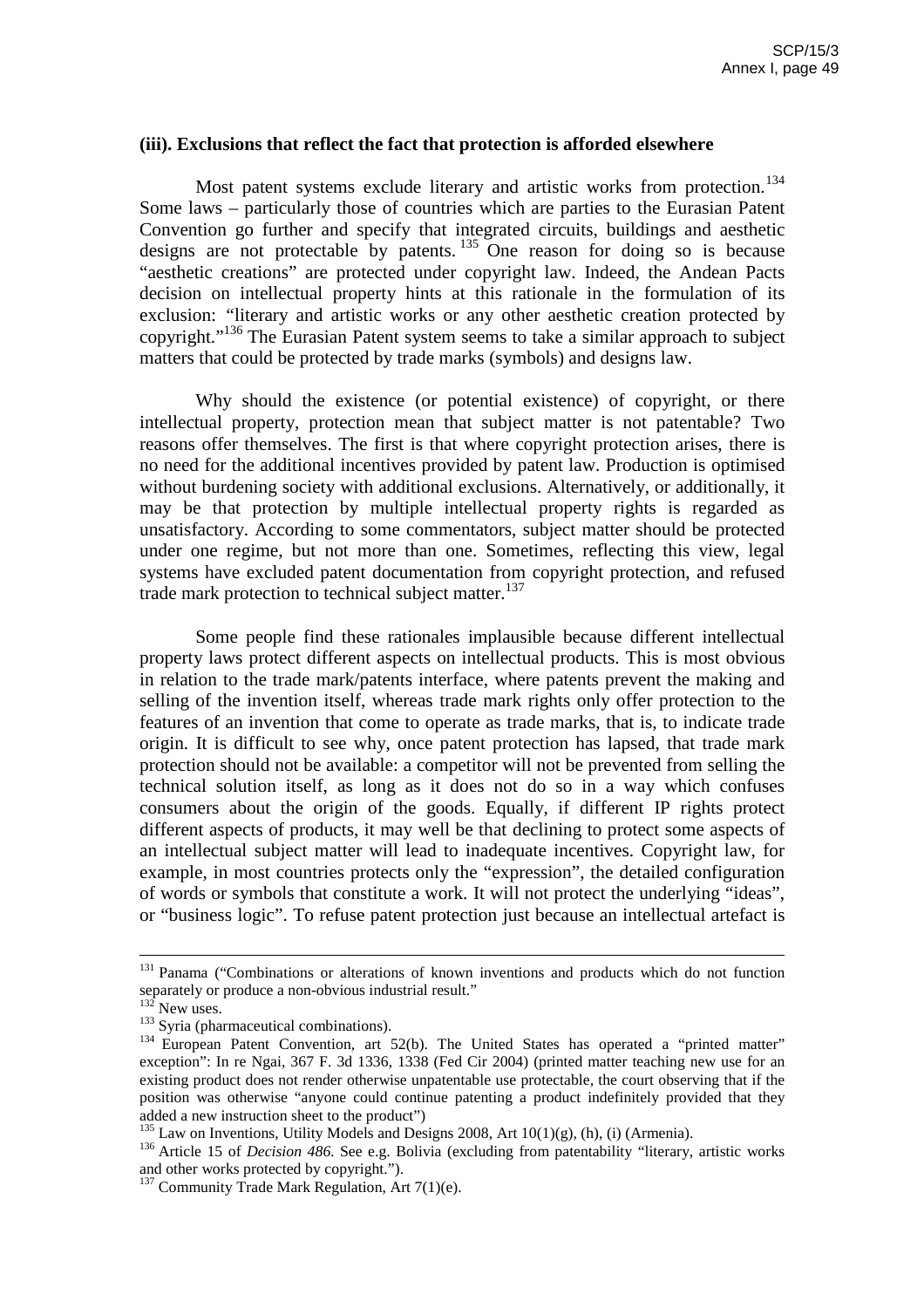also protected by copyright thus seems to have a dubious logic in cases where copyright and patents in practice protect different aspects of an intellectual product.

Nevertheless, there is no doubt that a proliferation of overlapping intellectual property rights presents potential distributors, users, developers of existing intellectual artefacts with a complex and perplexing picture. This is particularly so as other rules – formalities, the threshold of protection, qualification of non-nationals, ownership, the scope of rights, exceptions, and even remedies – are likely to vary from one IP regime to another. The exclusions, in their attempt to simplify this picture, may offer a practical – if not absolutely logical – solution to the social cost caused by the complex minefield of sophisticated legal rights.

Another exclusion whose appearance may be attributable to the existence of a different legal system of protection is the widespread exclusion of "plant varieties."<sup>138</sup> As is well known, many countries offer "sui generis" protection to plant varieties (and, indeed, TRIPs, Art 27(3) requires that a country does so if it excludes plant varieties from patentable subject matter). These "sui generis" regimes for plant varieties are often informed by an international arrangement, the UPOV. Indeed, the 1978 UPOV contained a prohibition on dual protection of plant varieties, effectively requiring those countries that had plant breeders' rights regimes to provide for an equivalent or co-extensive exclusion from patentability.

This prohibition has been abandoned in the latest version of UPOV. Nevertheless, many countries with establish plant breeders' rights regimes, see much force in their maintenance. Such regimes usually have special requirement before protection is available (normally that the variety be demonstrated to be "distinct", "uniform" and "stable"), frequently operate systems to test whether breeds meet these criteria, and offer breeders a limited regime of rights. Importantly, plant breeders regimes clarify that users, such as farmers, have a number of freedoms, particularly in relation to re-use of propagating materials.

The plant breeders' regimes were developed largely before the arrival of modern biotechnology. This technology has radically altered the ways in which new types of plant can be developed. Often, plant inventions no longer relate merely to one variety: for example where genetic modification allows any plant grouping to be rendered resistant to a particular substance. At the same time, traditional plant breeding techniques continue to be used. The problem any legal regime faces is how to configure a suitable system of protection in this altered environment.

While some countries have allowed for overlapping of patent protection with sui generis plant breeders' regimes, many have persisted in an attempt to keep the regimes as alternatives. The existence of a plant breeders' regime would, some argue, be undermined if patenting of the same subject matter were permitted protection under the general patent law. This is because the patent regime would often confer stronger protection (though on the basis of an applicant meeting different criteria).

<sup>&</sup>lt;sup>138</sup> Many countries exclude plant varieties from protection under patent law. In Europe, the European Patent Convention excludes "plant varieties" from the subject matter of patents. The European Union's Biotechnology Directive Art 2(3) defines a "plant variety" as 'a plant grouping within a single botanical taxon of the lowest known rank', and the Directive clarifies that a plant-invention is patentable if 'the technical feasibility of the invention is not confined to a particular plant variety.'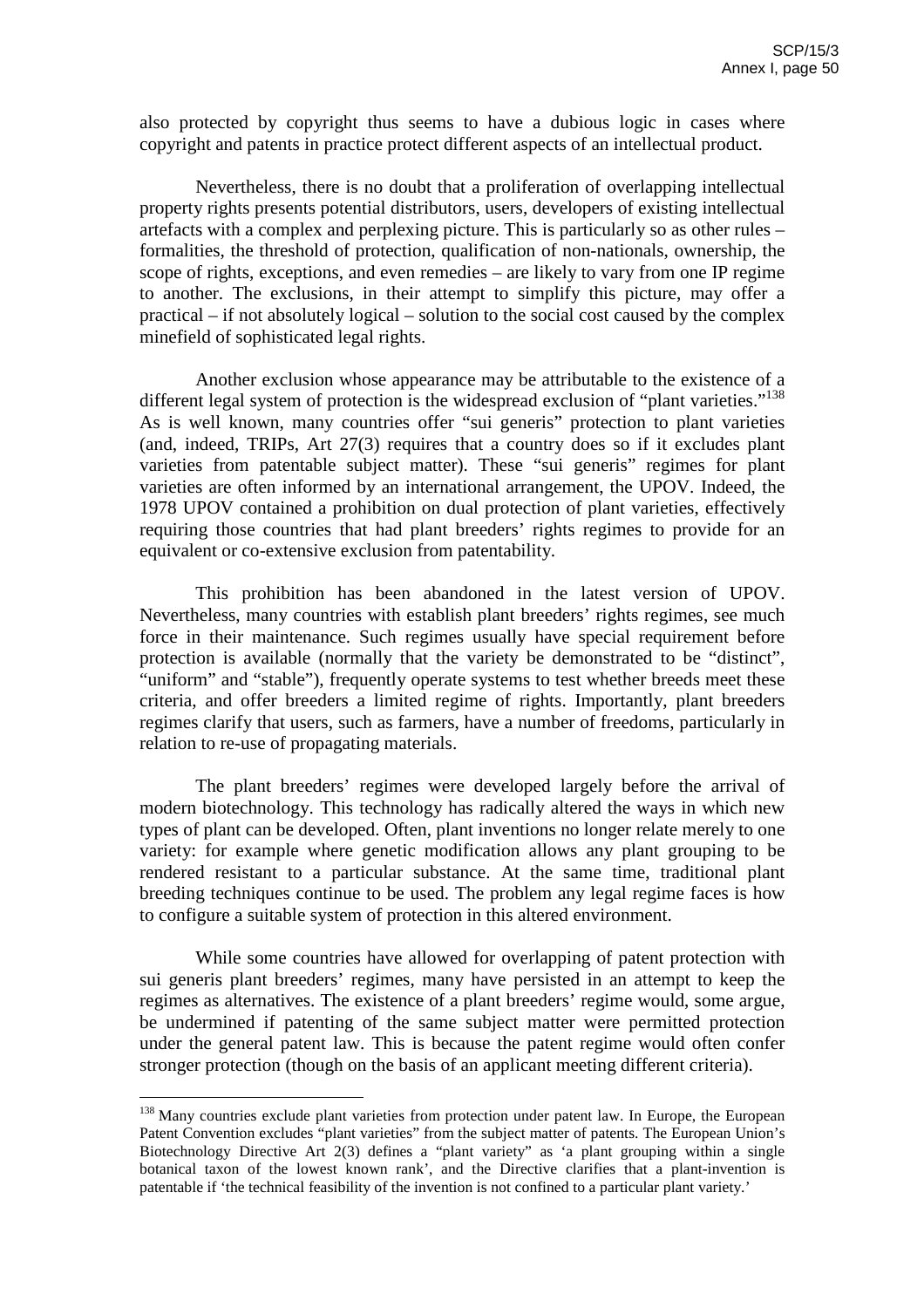# **(iv). Exclusions that reflect patent law's cost-benefit analysis**

Some matters are excluded from patentability because it is considered that the social costs of the legally enforceable rights outweigh the benefits. In carrying out this calculation, the social and economic context forms a crucial background, In particular, the level of inventiveness and disclosure that would occur even in the absence of a patent system is a significant consideration. So too, are the potential effects of the existence of patents on any existing non-legal incentives to create or disclose.

There may well be certain categories of invention where no artificial incentive is regarded as necessary to optimise investment. This is because social norms may provide some level of recognition, reward or protection, or sufficient economic incentives exist without interfering in the marketplace, for example, through leadtime. Much academic attention has started to be paid to such "social norms" offering protection to creators of intellectual productions outside of the intellectual property field, for example, within the social worlds of magicians, comedians and cooks.<sup>139</sup> Other, more obvious examples, have long-existed from the world of "pure science" and medicine, where much of the cost is publicly-funded and discoveries have often been recognised and rewarded with naming rights – for example, the right to name a planet or plant or have a scientific theory or medical syndrome named after one. Less prominently, many scientists obtain significant reputational rewards for the disclosure of their discoveries (with those reputational rewards often being translated into financial compensation through academic promotion and competition in the higher education sector for the best researchers). The existence of these sorts of social norms may form part of a calculation that patent rights are unnecessary, and possibly detrimental, to the successful operation of the field.<sup>140</sup> Hence, perhaps, the conclusion that discoveries, scientific theories and, possibly, methods of treatment are to be unpatentable. If optimal incentives exist outside the patent system, permitting patents adds only restrictions to the free flow of information.

These social norms provide an explanation on exclusions in many countries. In the United States, where, as we have seen, such exclusions are more limited, some have started to suggest that the existence of such social norms should affect the courts interpretation of the otherwise broad and open-ended definition of invention. Professor Magliocca of Indiana University has argued that "there should be a presumption against considering a process patentable subject matter… when a norm can be found in the relevant industry against patenting the class of innovations at issue."<sup>141</sup> In short, he suggests that the court should ask whether the "person having

<sup>&</sup>lt;sup>139</sup> E.g. Jacob Loshin, 'Secrets Revealed: How Magicians Protect Intellectual Property Without Law,' (2007) SSRN; Dotan Oliar & Chris Sprigman, 'There's No Free Laughs Any More: The Emergence of Intellectual Property Norms and the Transformation of Stand Up Comedy, 94 Va L R 1787 (2008); Emmanuelle Fauchart & Eric von Hippel, Norms-Based Intellectual Property Systems: The Case of French Chefs (2006), SSRN.<br><sup>140</sup> Thomas Cotter. 'A Burkean Perspective on Patent Eligibility'. 22 Berk Tech LJ 855 (2007) "The

principle that laws of nature and basic research should remain outside the patent system is also clearly rational, in light of both the potential for a contrary rule to generate enormous social costs and the availability of other time-honored means, such as direct government subsidies, for inducing basic

discoveries." <sup>141</sup> Gerard Magliocca, 'Patenting the Curve Ball: Business Methods and Industry Norms,' (2009) Brigham Young University L.R. 875, 877.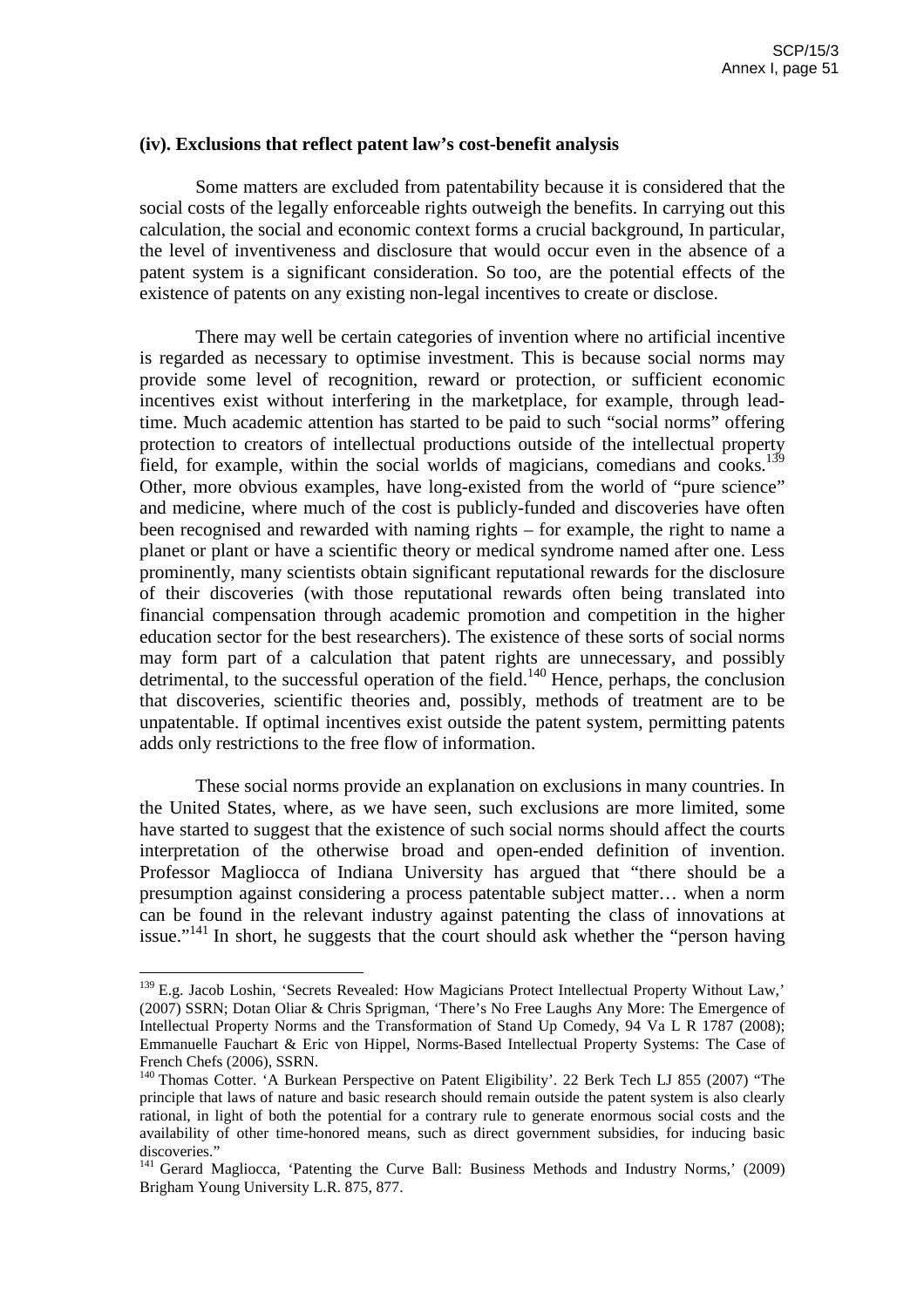ordinary skill in the art" would consider the type of process at issue patentable.<sup>142</sup> Magliocca sees his proposal as preferable to using categorical exclusions because definitional problems will be minimised, "the definition will be supplied by industry participants on a case by case basis." However, as he himself acknowledges, the test is anything but predictable: while Magliocca suggests that business methods might be excluded, he remains uncertain how the test would apply to "software invention." Importantly, for our purposes, the merits of the proposal do not matter so much as the insight that exclusions from patentability that exist in many countries, and, in Magliocca's view ought to exist in the United States, should take account of sectoral norms, including existing "intellectual property without intellectual property rights."

In other cases, lead-time may be a sufficient incentive. This is perhaps most obviously the case in relation to business methods, where it seems likely that market incentives to produce new, more efficient business methods are strong. Certainly, there has never, it seems, been a sense that a shortage of new and innovative business ideas exists, in the same way that societies recognise quickly the need for new medicines to counteract prevalent diseases (cancers, AIDS, malaria and so on). Another area where market norms seem sufficient incentives is with "user improvements" particularly in computing. Such innovation is likely to be motivated more by self-interest or by reputational norms) than by artificial patent incentives.<sup>143</sup>

The "cost-benefit" analysis, though, is not just about excluding inventions that "would occur anyway." It is also about recognising the costs that patents create – the social costs associated with deadweight loss, transaction costs and so on. In the field of computer programs and business methods, the transaction costs have appeared formidable – with widespread concerns emerging about "patent trolls" and "submarines", as well as the complex relationship between patents and standards. There are many commentators in the United States who argue that in these fields the possible grant of patents overall imposes costs on society.<sup>144</sup> Professors James Bessen and Michael Meurer provide convincing evidence that the extension of patentability to encompass computer software and business methods has, for a variety of reasons, imposed greater costs on business than benefits. 145

But the costs that need to be weighed are not just the obvious economic ones: it also needs to be recognised that patenting have the potential to transform particular environments from ones that operate with certain communal, altruistic sharing norms to ones in which individual private gain is maximised. If "methods of treatment" constitute an example of a situation where there are (or have been) strong social norms incentivising creation and disclosure, it may also be an environment where the introduction of market norms has a serious affect on the benefits derived from those norms. Say, for example, that the diagnosis of certain illnesses might be greatly improved by doctors sharing informational resources concerning patients. Such a co-

 $142$  Ibid, at 894. At 896 ("to ask whether that same reasonable member of a technical or business community would think that the claim genre is patentable subject matter."

 $143$  Strandberg has developed an interesting distinction between "user" and "seller" inventions: (2008) <sup>79</sup> <sup>U</sup> Colo LR <sup>144</sup> Thomas Cotter. 'A Burkean Perspective on Patent Eligibility, Part II: Reflections on the (Counter)

Revolution in Patent Law (2010) 11(1) Minn. J. L. Sci & Tech 365, 379 ( "the extension of patent eligibility to software and business methods has produced, on net, far greater social costs than benefits.") <sup>145</sup> *Patent Failure: How Judges, Bureaucrats and Lawyers Put Innovation at Risk* (2008).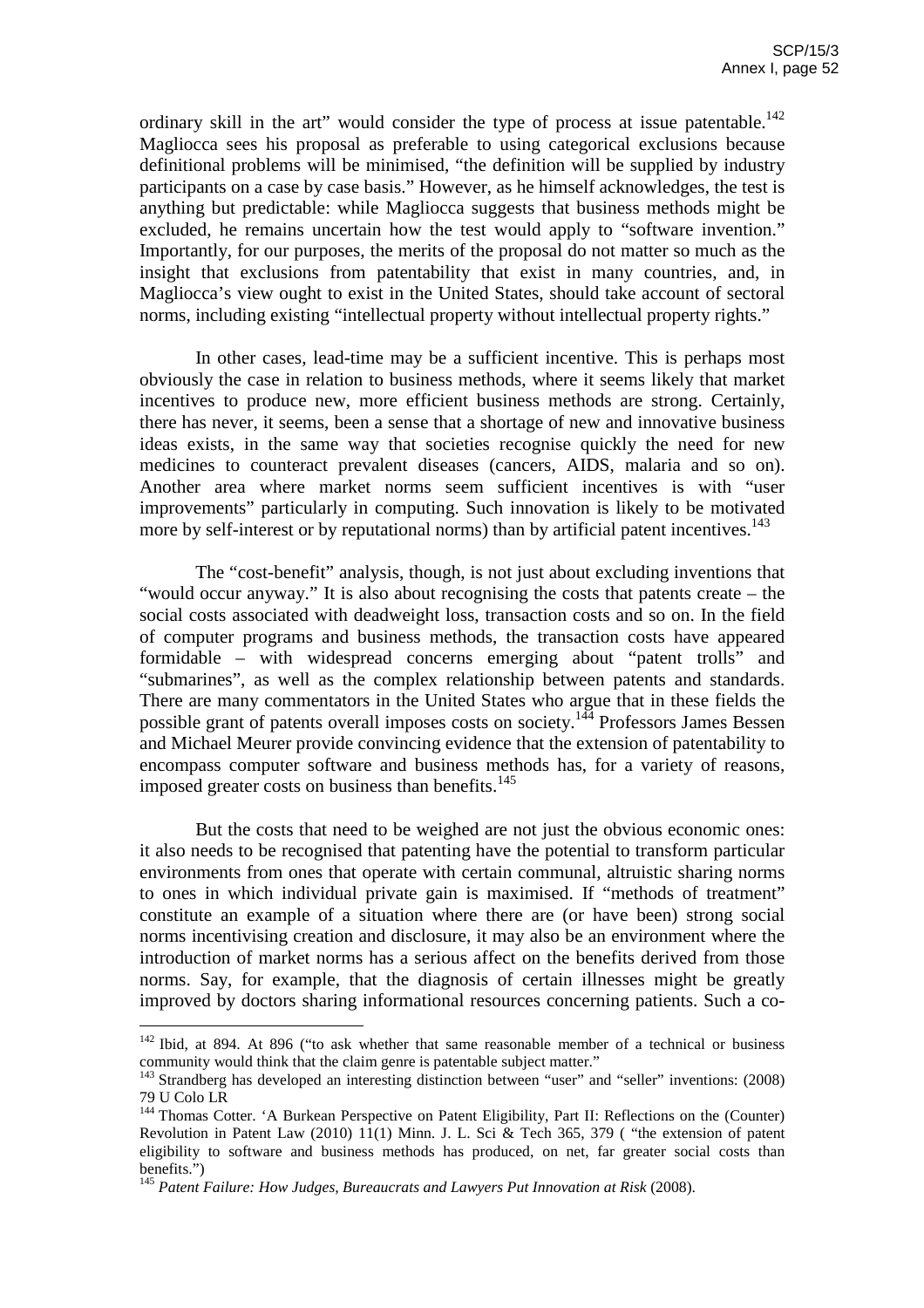operative arrangement is likely to be much less costly in an environment where all believe they have a mutual project of improving health outcomes, compared to one where the effect of sharing information is to facilitate one gaining monopoly rights over a particular method of diagnosis. In *Lab Corp of America v Metabolite Labs., Inc*,<sup>146</sup> Breyer J in the Supreme Court of the United States summed up the issue:

"the reason for this exclusion is that sometimes too much patent protection can impede rather than 'promote the Progress of Science and Useful Arts', the constitutional objective of patent and copyright protection."??

That said, while it is clearly important to take account of these subtleties when establishing a patent system, or determining its scope, this level of analysis is devilishly difficult. As Thomas Cotter has explained

"[t]he principal difficulty is that no one is sufficiently well-informed to know how to craft the patent eligibility requirement so as to maximise the surplus of social benefits over social costs..."<sup>147</sup>

### **(v). Exclusions in relation to inventions that are positively undesirable**

Some exclusions can be justified simply on the basis that there are certain categories of invention that it is undesirable to encourage. In such cases, it would be odd to offer artificial incentives to produce such inventions by granting patents. This category could have been subsumed within the cost-benefit analysis (Category D), in so far as these are inventions where there are deemed to be no positive benefits. But, because the "positively undesirable" quality of an invention is rarely thought of in terms of economic effect, we use a separate category.

The most obvious example of such subject matter relates to inventions the exploitation of which would be contrary to public policy or accepted principles of morality. In early US jurisprudence, the exclusion of immoral invention was regarded as the corollary to the requirement of utility. As Justice Story famously explained a 'useful' invention is one "which may be applied to a beneficial use in society, in contradistinction to an invention injurious to the morals, health, or good order of society, or frivolous or insignificant."<sup>148</sup> Today, while the United States may have abandoned its "moral utility" doctrine, many countries exclude from protection "immoral inventions." Sometimes this is by way of a general exclusion of immoral invention. Some countries use carefully drafted specific exclusions. For example as a

<sup>&</sup>lt;sup>146</sup> 548 US 124, 126-7.<br><sup>147</sup> Thomas Cotter. 'A Burkean Perspective on Patent Eligibility'. 22 Berk Tech LJ 855 (2007) [text near n. 120]

<sup>&</sup>lt;sup>148</sup> Notes on the Patent Laws, 3 Wheat App 13, 24. Cited in Brenner (1966) 383 US 519, 533. Lowell v Lewis 15 Fed Cas 1018 (No 8568) (CCDMass); Bedford v Hunt, 3 Fed Cas 37 (No 1217) (CCDMass).

 $149$ Japanese law, for example, declares that "inventions liable to contravene public order, morality or public health shall not be patented": Patent Law of Japan, Law No 121 of 1959, amended by Law No 220 of 1999, Art 32 (Japan). Mexico excludes from patentability subject matter which is "contrary to public policy, morality or proper practice….": Industrial Property Law, art 4 (Mexico). Chinese law excludes from patentability "any invention-creation that is contrary to the laws of the state or social morality or that is detrimental to the public interest": Article 5 (as amended in December 27, 2008). See Margo Bagley, 'The New Invention-Creation Activity Boundary in Patent Law,' (2009-10) 51 Wm & Mary LR 577, 583.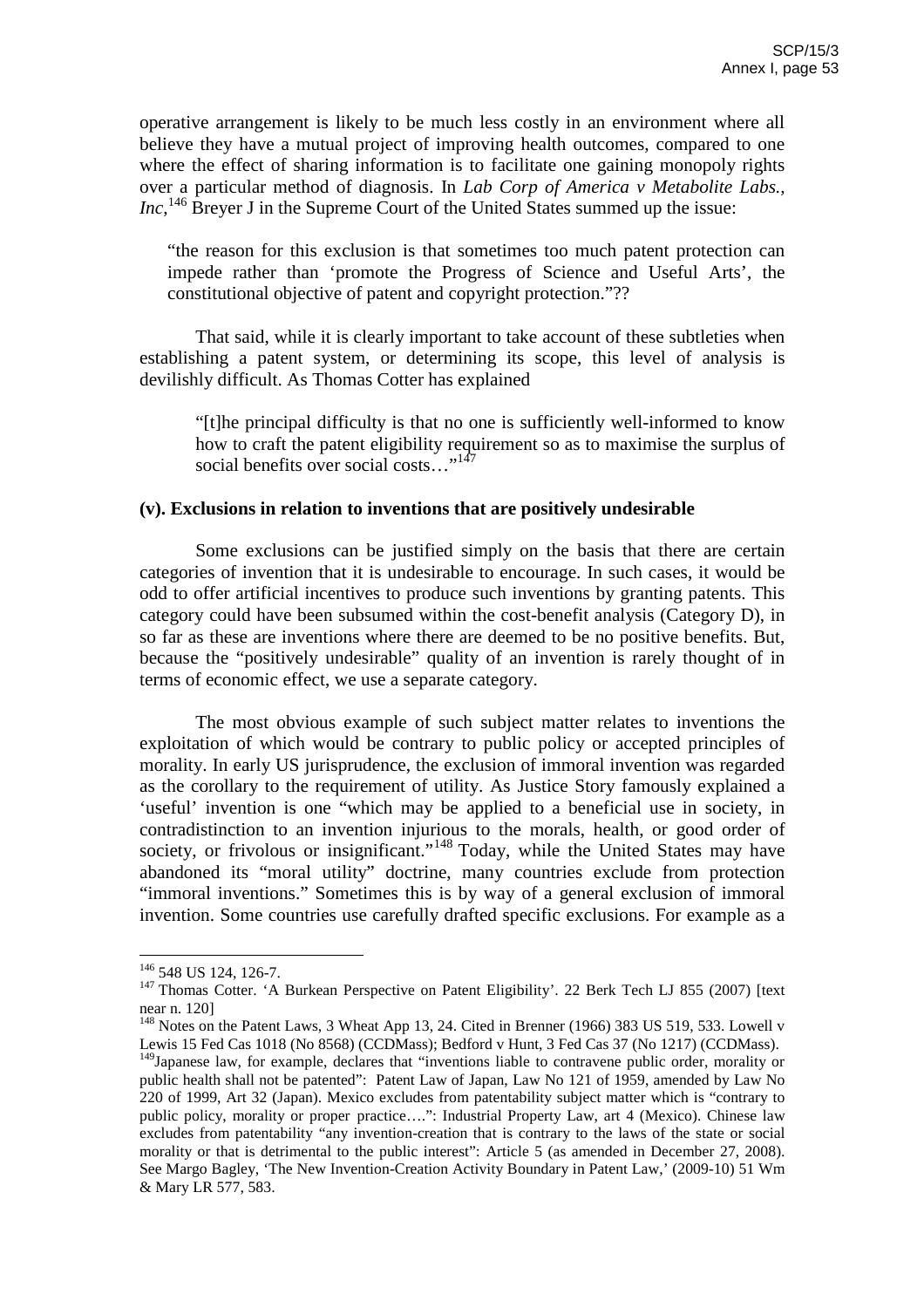consequence of the European Union's Biotechnology Directive, the Member States are obliged to exclude from patentability "processes for cloning human beings",<sup>150</sup> processes for modifying the germ line genetic identity of human beings, <sup>151</sup> use of human embryos for industrial or commercial purposes, 152 as well as 'processes for modifying the genetic identity of animals which are likely to cause them suffering without any substantial medical benefit to man or animal, and also animals resulting from such processes.'<sup>153</sup>

While such exclusions from patentability are common, they are not universal. Other countries operate with no "morality" exclusion. While the United States formerly included a morality exclusion in its application of the "utility requirement", this approach seems to have been abandoned. In *Diamond v. Chakrabarty* (1980) the Supreme Court referred to "a gruesome parade of horribles" that might result from genetic research, but said that these concerns were a matter for Congress, implying that the "morality" of an invention was irrelevant if the subject matter otherwise fell within the statutory clause.<sup>154</sup> One commentator explains that "[u]nder current law, there is no morality determination made at the USPTO and a patent examiner may not reject a patent application on moral grounds,"<sup>155</sup> though another notes that the USPTO has, nevertheless, stated that it will not grant a patent over a human being.<sup>156</sup> The Canadian Commissioner of Patents, similarly has "no discretion to refuse a patent on the grounds of morality, public interest, public order or any other ground if the statutory criteria are met...<sup>"157</sup>

Some jurisdictions take the view that providing patents induces disclosure of these sorts of invention, which might be regarded as preferable to their exploitation in secret. A common objection to the exclusion from patentability of immoral subject matter is that it misunderstands the role and significance of patenting. The grant of a patent, it is rightly observed, is not normally regarded as giving permission or positive authority to exploit the invention, nor is it "an expression of approval or disapproval."<sup>158</sup> In fact, the opposite is true: patented inventions are subject to general

<sup>&</sup>lt;sup>150</sup> Biotech. Dir., Art. 6(2)(a)). Recital 41 elaborates further 'any process, including techniques of embryo splitting, designed to create a human being with the same nuclear genetic information as another living or deceased human being.' The provision is implemented at the European Patent Office under EPC Rule  $28(a)$ .<br><sup>151</sup> Biotech. Dir., Art. 6(2)(b). Implemented by EPC Rule  $28(b)$ .

<sup>&</sup>lt;sup>152</sup> EPC Rule 28(c). For interpretation, see especially G\_2/06 *WARF Stem Cells* [2009] EPOR (15) 129 (Enlarged Board of Appeal, 25 November 2008) holding claim unpatentable if, at the filing date, the only way in which the claim could be given effect involved the destruction of embryos).<br><sup>153</sup>Biotech. Dir., Art. 6(2)(d); EPC Rule 23d(d).The provision was applied in T315/03 *Oncomouse* esp.

paras 9.1-9.7, 12.2 (as regards claim to 'rodents' – squirrels, beavers and porcupines - no benefit), 13.2 (when confined to 'mice' passed test)<br> $^{154}$  447 US 303, 309, 317 (1980) (US S Ct).

<sup>&</sup>lt;sup>155</sup> Jennifer McCallum, 'The Reality of Restricting Rights on Morally Controversial Subject Matter,'

<sup>(2005) 39</sup> New Eng L R 517, 517-8 (emphasis in original).<br><sup>156</sup> Margo Bagley, 'Stem Cells, Cloning and Patents: What's Morality Got to Do with It? (2005) 39<br>New Eng L R 501, 506.

<sup>157</sup> *Commissioner of Patents v. President and Fellows of Harvard College* [2002] 4 S.C.R. 45 (S. Ct. Can) (para 11) (Binnie J.). Indeed, as Binnie J. explains at para 14, the Canadian Parliament repealed a provision contained in s. 27(3) of the Patents Act against patenting an "invention that has an illicit

object in view." <sup>158</sup> *Commissioner of Patents v. President and Fellows of Harvard College* [2002] <sup>4</sup> S.C.R. <sup>45</sup> (S. Ct. Can) (Binnie J., dissenting) (para. 14).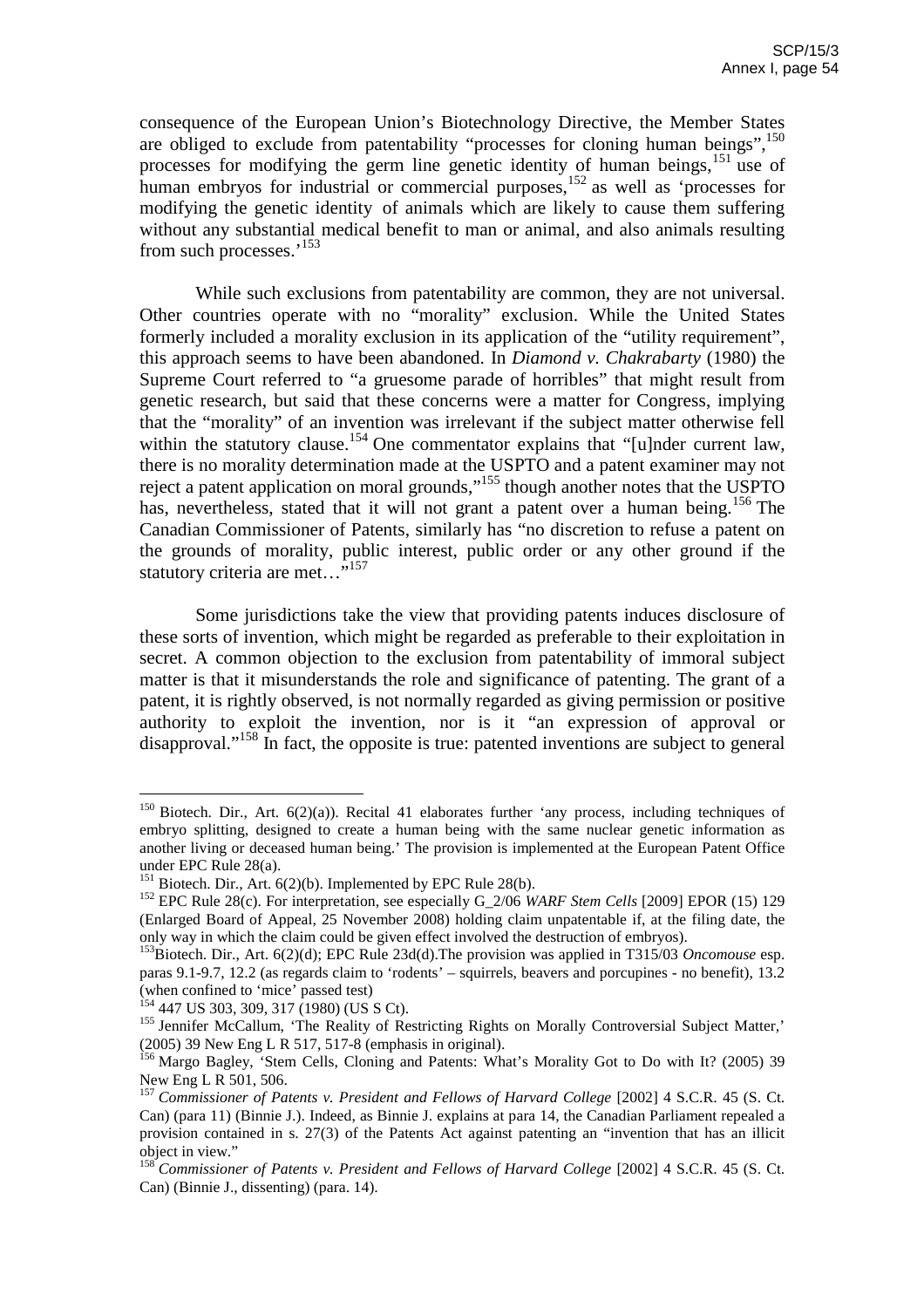law and regulation.<sup>159</sup> To permit patenting of firearms, for example, does not mean that firearms can be bought or sold otherwise than in accordance with the general law (for example, requiring a licence). To permit patenting of genetically-modified organisms would not prevent anyone carrying out experiments with such organisms from complying with relevant regulatory controls (designed to protect, for example, the well-being of the animal or the integrity of the environment). There is a "fundamental distinction …between patentability of an invention and regulation of an activity associated with an invention.<sup>5,160</sup>

# **(vi). Exclusions that recognise countervailing policy considerations.**

The final category of exclusions are informed by goals outside of patent law that mean that patenting is regarded as inappropriate. Traditional exclusions – no longer permitted under TRIPs art 27– of "medicines" and "food" from being patented may be regarded as having been justified on this basis. Maximising access to food and medicine are such fundamental social goals that the means of their production should, it might be said, never be permitted to fall into private, monopolistic, control. Some countries do, however, maintain the possibility of operating such exclusion. The Patent law of Ghana, for example, excludes "products and processes excluded by law for national security, economy, health or any other national concern," while Jordan and Moldova exclude from protection inventions necessary to protect the life and health of humans. Kenya similarly excludes "designated methods for the prevention or treatment of serious health hazards and life threatening diseases." These systems recognise that in certain circumstances, where the free exploitation of an invention is necessary to promote public health (etc), there should be no property rights over those subjects. The logic of patent law should give way to the greater social good.

Health and food security are not the only fundamental freedoms that might conflict with patent law. Commentators have identified other countervailing freedoms such as free speech, privacy that might also be relevant.<sup>161</sup> Indeed, Thomas Cotter has argued that at least some of the recognised exclusions from patentability under US law may well be explicable by reference to such interests. Patents on "laws of nature", he argues, "would also lead to administrative difficulties and would intrude upon personal autonomy in troubling ways."<sup>162</sup>

<sup>&</sup>lt;sup>159</sup> In many federal countries, this distinction is not merely one of principle but has constitutional weight: patent laws falling within the federal power and criminal law within local state jurisdiction. See e.g. *Webber v. Virginia*, 103 US (13 Otto) 344, 347-8 (US S Ct, 1880) ("Congress never intended that the patent laws should displace the police powers of the States, meaning by that term those powers by which the health, good order, peace and general welfare of the community are promoted.")<br><sup>160</sup> Commissioner of Patents v. President and Fellows of Harvard College [2002] 4 S.C.R. 45 (S. Ct.

Can) (Binnie J., dissenting) (para. 15); Juicy Whip Inc v Orange Bang Inc, 185 F.3d 1364, 1368 (Fed. Cir. 1999) (no objection to patenting inherently deceptive device, noting that other agencies protect consumers from deception); Jennifer McCallum, 'The Reality of Restricting Rights on Morally Controversial Subject Matter,' (2005) 39 New Eng L R 517, 519.<br>
<sup>161</sup> Thomas Cotter. 'A Burkean Perspective on Patent Eligibility, Part II: Reflections on the (Counter)

Revolution in Patent Law (2010) 11(1) Minn. J. L. Sci & Tech 365, 377 (proposing an exclusion from patent eligibility of inventions where their "enforcement would unduly interfere with fundamental liberty interests").<br><sup>162</sup> Thomas Cotter. 'A Burkean Perspective on Patent Eligibility'. 22 Berk Tech LJ 855 (2007)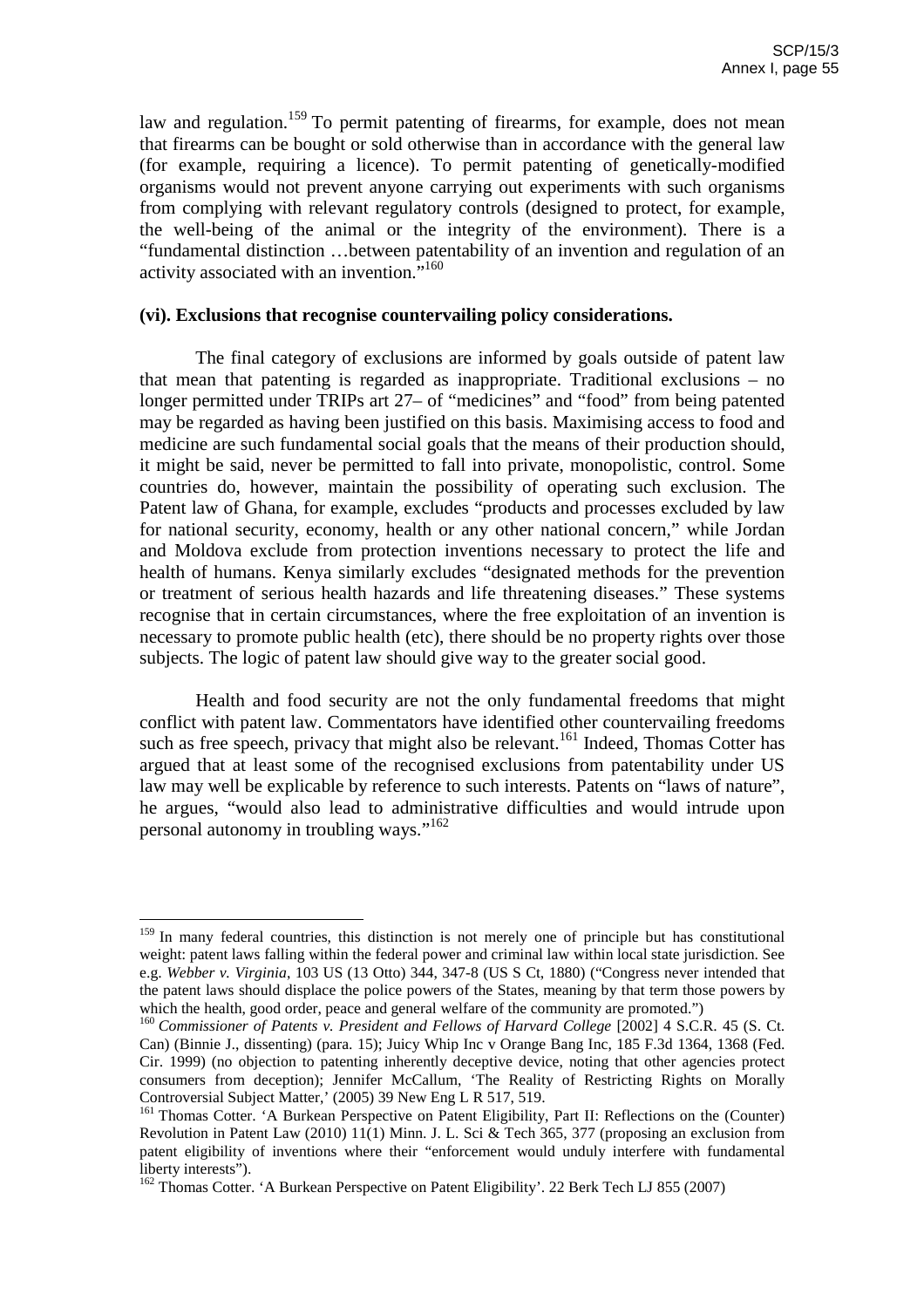#### **E. RATIONALES FOR EXCEPTIONS AND LIMITATIONS OF THE RIGHTS**

Very little thought has really been offered hitherto to the rationales for exceptions to patentee's rights. Often legislators have simply done what they intuitively sensed was fair or sensible, or forged compromises between different lobbying interests. Rarely has there been offered a careful analysis of when and why limits are drawn where they are, or how incommensurable values are to be weighed against one another. That said, we think the rationales for exceptions to patentees rights tend to fall within three general categories: (i) those that reflect patent law's cost-benefit analysis; (ii) those concerned with facilitating the functioning of patent law; and (iii) those that reconcile conflicts between the patent monopoly and other social goals or values (including perhaps fundamental rights).

# **(i) Exceptions that Reflect Patent Law's Cost-Benefit Analysis**

Some exceptions from a patentee's rights can be explained by reference to the core rationale for the provision of patents: to incentivise investment in research and the disclosure of information by the provision of short term monopoly rights. In principle, patents should only be granted where, *and to the extent that*, such monopolies are required to rectify market failure. And they should not be granted where to do so will in fact restrict further invention. The latter calibration is sometimes referred to as an exercise in "balancing", or the "incentives-access paradigm". Essentially, there is a cost-benefit analysis: can the same incentive effect be provided with less social cost? Or, would a marginal reduction in the incentive lead to a significant reduction in social cost?

Some limitation on patentee's rights can be explained by the fact that extending protection to cover the permitted act would not enhance incentives significantly (or appropriately). This is a common explanation for exceptions relating to private use (or the corollary, the limitation of the patentee's rights to commercial, trade or business uses.) Many countries exclude from liability either de minimis uses, <sup>163</sup> or uses that are non-commercial. The Egyptian law permits "Acts not prejudicial to normal exploitation of the patent, or the interests of patent owner and third parties." The Community Patent Convention – which never came into operation but influenced the drafting of the laws of many European countries - provides that acts that are done privately *and* for non-commercial purposes do not infringe. <sup>164</sup> In the United Kingdom this has been interpreted as meaning that while private uses need not be secret or confidential, they must be 'for the person's own use'.<sup>165</sup> Where an activity has both commercial and non-commercial benefits, it is necessary to ascertain the subjective intention of the user. If the infringer was motivated by commercial interests, the defence would not apply. However, if the subjective purposes were non-commercial, the defendant could rely on the immunity. This is the case even if the resulting information has a commercial benefit.<sup>166</sup>

<sup>163</sup> See e.g. *Finney v. United States* 188 USPQ 33 (CCTD 1975). The experimental use exceptio was sometimes viewed as part of the de minimis rule: Byam v. Bullard, 4 F. Cas 934, 935 (CCD Mass 1852) (No 2262).<br><sup>164</sup> CPC Art. 31.<br><sup>165</sup> SKF Laboratories v. Evans Medical [1989] FSR 513, 518; McDonald v. Graham [1994] RPC 407.<br><sup>166</sup> SKF Laboratories v. Evans Medical [1989] FSR 513.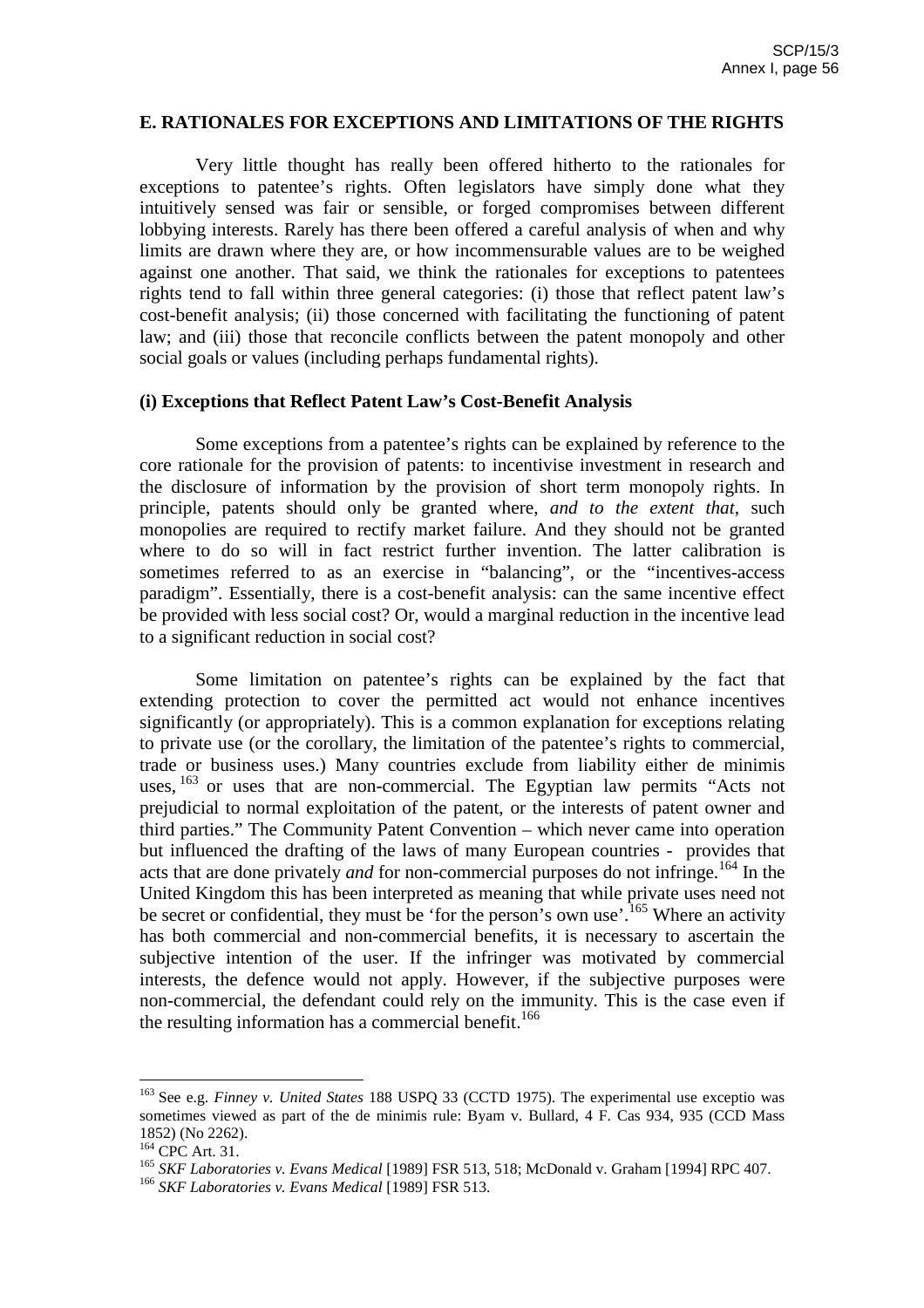Private or non-commercial uses can, in general, be thought of as uses which are unlikely to add much, if anything, to the "incentive" provided by the patent monopoly. At the same time, allowing patents to cover such activities would impose significant costs: most obviously, there would be the transactions costs of policing and licensing such uses. In the field of copyright, it became common in the 1980s to explain the US doctrine of "fair use" (and non-US equivalents such as "private copying" exceptions) as the legal response to what economists call market failure – circumstances where in a world without transaction costs, parties might agree to particular sorts of use, but where the existence of those transaction costs prevents such agreement.<sup>167</sup> The same sort of explanation, whether put in the language of market failure or in terms of cost-benefit analysis, appears to inform "private use" exceptions to patentee's rights. Some narrow forms of the "experimental use" exception might also be justified on this basis. The Indonesia version of this exception, for example, predicates the application of the exception on an absence of prejudice to the patentee.<sup>168</sup>

The "calibration" or "balancing" dimension also is used to explain exceptions from research and scientific purposes.<sup>169</sup> Here the argument is that even if the uses were public and commercial, uses for research and science are directed to producing new inventions or technology.<sup>170</sup> If the overall social goal is to maximise invention, then this is one area where patent laws should be limited: otherwise patent laws would end up restricting precisely the sorts of activity that they are intended to maximise. As Professor Katherine Strandburg explains:

"The purpose of an experimental-use exemption should be to protect the patentee's ability to recoup her research and development investment while preventing her from using her exclusive rights to exercise unwarranted control over subsequent innovation."<sup>171</sup>

"Research tools" occupy a peculiar position within this calibration. This is because allowing third parties to use research tools without payment under a "research" exception would likely undermine completely any incentive to invest in the creation of the research tools themselves. It is for this reason that many legal systems seek to limit the operation of the research exemption to cover uses "on" the invention rather than "with" the invention.

<sup>&</sup>lt;sup>167</sup> The classic exposition is Wendy Gordon's: W. Gordon, 'Fair Use as Market Failure' (1982) Columbia LR 1600.

<sup>&</sup>lt;sup>168</sup> Indonesia ("Use for purposes of education, research, experiment or analysis not prejudicial to the patent owner.")

 $\frac{169}{169}$  O'Rourke at 1198 (Now is the time to "adopt a doctrine of fair use that brings the balance between exclusive rights and the public welfare that implicitly informs conventional doctrine into the ope.")<br><sup>170</sup> Henrik Holzapfel & Joshua D. Sarnoff, A Cross-Atlantic Dialog on Experimental Use and Research

*Tools*, 48 IDEA 123 (2008) ("Some of the arguments for a broader exception rest upon the rationale of promoting technological progress...").<br><sup>171</sup> Katherine Strandburg, 'What Does the Public Get? Experimental Use and the Patent Bargain,'

<sup>(2004)</sup> Wis L Rev 81,100.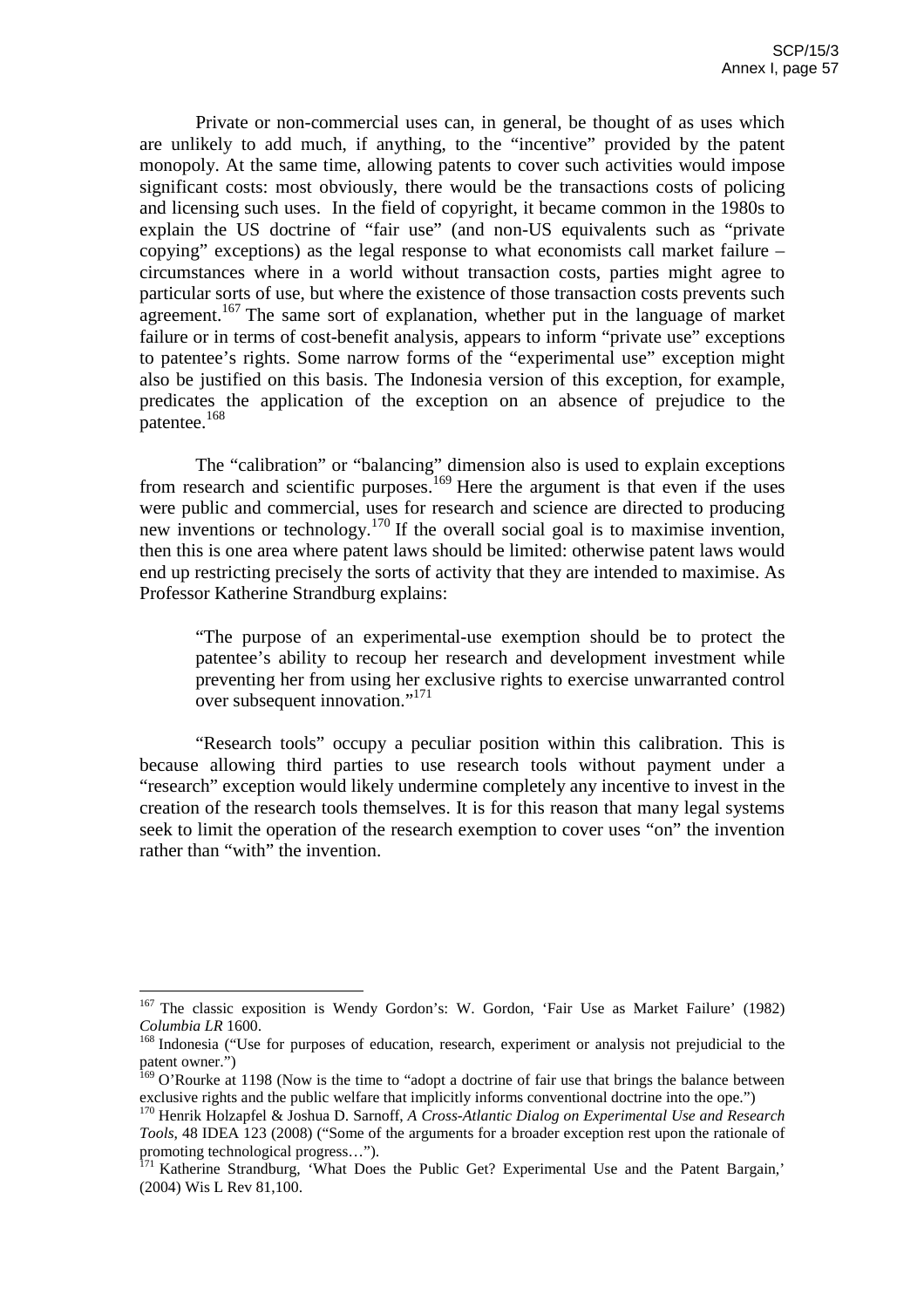According to some, the notoriously narrow experimental use defence operating in the US has not caused significant difficulties (yet).<sup>172</sup> Yet there is widespread dissatisfaction amongst academics, at least, with the current state of US law. Ever since Professor Eisenberg published her ground-breaking article on the topic in 1989, <sup>173</sup> one scholar after another have stepped up to propose some sort of reform to provide the defence with greater flexibility.<sup>174</sup> In 2000, Professor Maureen O'Rourke, proposed the adoption of a "fair use" exception to patent infringement. Three years later, Professor Rochelle Dreyfuss, perhaps inspired by the viral licences utilised in the GPL and by Creative Commons, proposed that public institutions are able to use patented inventions in experiment so long as they undertake that any products of such research are themselves placed into the public domain. <sup>175</sup> The following year, Richard Nelson proposed a similar scheme, instead conditioning the exception for the non-profit institution on an undertaking to license on a nonexclusive basis and for a reasonable royalty any patented outcome of the research.<sup>176</sup> Professor Katherine Strandburg has proposed a combination of an exception for "experimenting on" (such as that which operates in Germany and the United Kingdom) with a compulsory licence for "experimenting with" a patented invention.

The "Bolar" exemption brings in another dimension to the cost-benefit analysis: that of consistency between fields of technology. Compare two fields of technology: mechanical inventions and pharmaceuticals. In the former case, as soon as the patent lapses, a competitor can market the product. In the latter, absent a Bolar provision (or broad conception of experiment that includes satisfying third party agencies), the product cannot be marketed once the patent lapses. Rather, it is only then that the competitor can begin to satisfy the regulatory authorities. In effect, then, in the latter field the patentee obtains a longer monopoly. On the assumption that the legislature correctly calculated the optimal patent term, the effect is to confer an unnecessarily lengthy monopoly period on the pharmaceutical patentee. A Bolar exemption, allowing experiment during the patent term to satisfy regulatory authorities, in principle, places patentees back on an equal footing and ensures that the pharmaceutical patentee does not receive more than optimal protection. (In practice, of course, many countries have also conferred extended terms on patentees who have lost periods of exclusivity because of time involved in them gaining regulatory approval).

<sup>172</sup> The literature is reviewed by Michael Carrier, *Innovation for the 21st Century: Harnessing the Power of Intellectual Property and Antitrust Law* (OUP, 2009) Ch 11 ('Biotechnology Dilemma 1:Patented Research Tools and Experimental Use'). <sup>173</sup> Rebecca Eisenberg, 'Patents and the Progress of Science: Exclusive Rights and Experimental Use'

<sup>56</sup> U. Chi. L. Rev <sup>1017</sup> (1989). <sup>174</sup> Note also: Donna Gitter, International Conflicts over Patenting DNA Sequences in the United States

and the European Union: An Argument for Compulsory Licensing and a Fair Use Exemption (2001) 76 NYULR 1623; Janice Mueller, No "Dilettante Affair": Rethinking the Experimental Use Exception to Patent Infringement for Biomedical Research Tools (2001) 76 Wash LR 1.

<sup>&</sup>lt;sup>175</sup> Rochelle Dreyfuss, Varying the Course in Patenting Genetic Material: A Counter-Proposal to Richard Epstein's Steady Course in F. Scott Kieff (ed) Perspectives on Properties of the Human Genome Project (2003).<br><sup>176</sup> Richard Nelson, The Market Economy and the Scientific Commons, (2004) 33 Research Policy 455.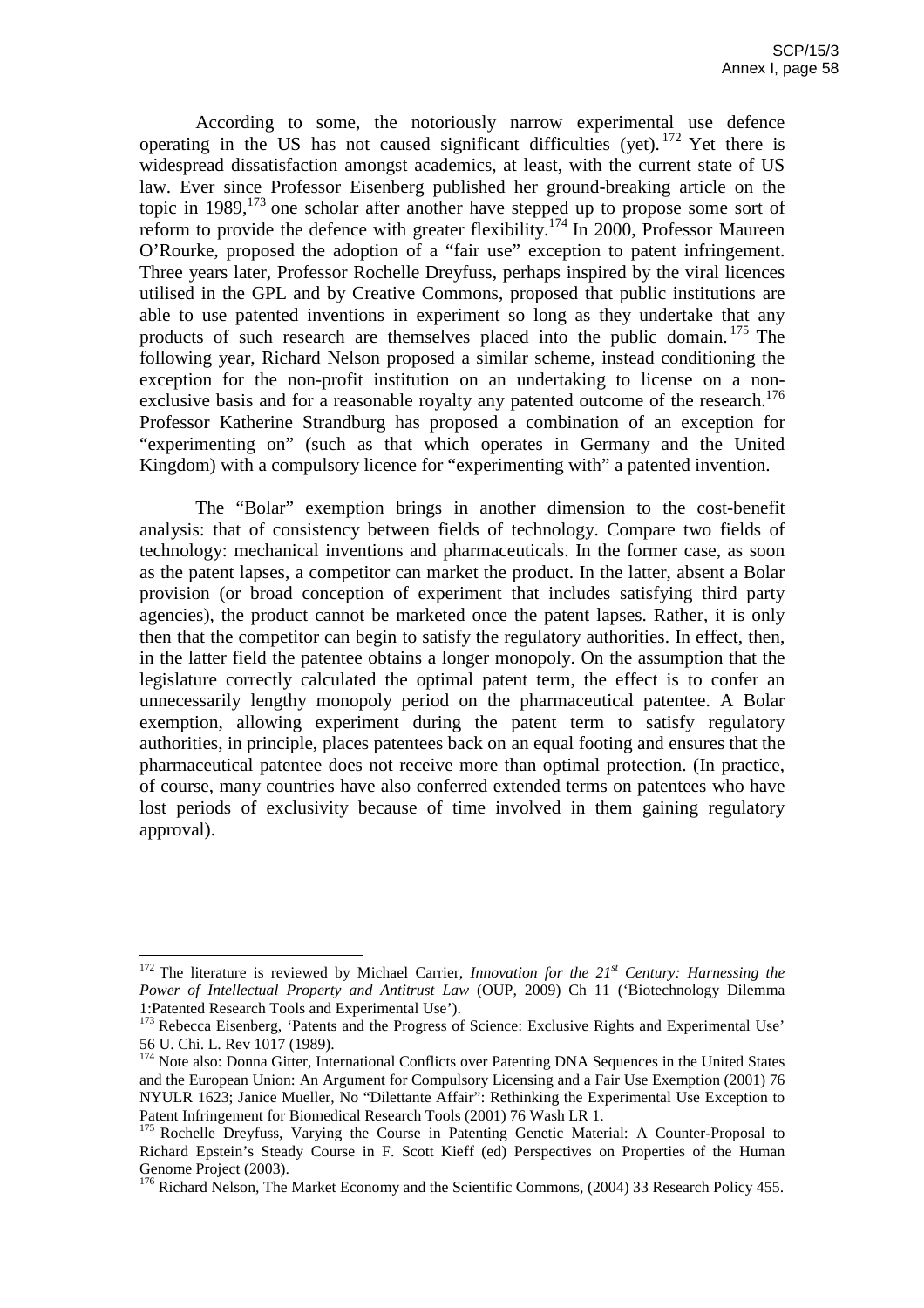### **(ii) Exceptions Necessary to the Patent System**

The second type of exception can be dealt with quickly. This is the category of exceptions that are needed to maintain the functioning of the patent system itself. The most obvious of these is the "experimental use" exception. As it is a universal premise of modern patent systems that the patentee disclose the invention to the public so that they can perform the invention, it is clearly necessary that persons can experiment with the invention to ascertaining whether it in fact works (and is sufficiently disclosed). As patent offices do not undertake this task, this freedom must be conferred on competitors, as it is they who have the incentive to investigate and ultimately challenge the validity of the patent. Moreover, this capacity to investigate the invention must be given from the moment the patent is granted. After all, there would be no point in requiring these competitors to wait until after the patent had lapsed before they could challenge the patent.

This justification for the experimental use exception would, of course, justify only a narrow exception to experiment "on the subject matter" of the invention. It would, however, be completely compatible with experiments which ultimately have a commercial purpose. After all, the competitor's motivation is to compete.

# **(iii) Exceptions which Reflect Countervailing Individual and Public Interests**

Other exceptions reflect the fact that incentivising innovation, while a important social goal, is sometime in conflict with other social goals or private interests, and the latter are regarded as of a higher rank or importance. The most obvious examples here are the exceptions and compulsory licence relating to national security and emergencies, such as the exception in the Bangui Accord that permits exploitation by an administration or organization authorized by the Minister of the Member State concerned, for the purposes of "vital economic interest, public health, defence or the country's needs", subject to remuneration.<sup>177</sup>

Other countervailing public interests include free competition, education and privacy. We have already referred to specific exceptions that are made available in some countries laws to remedy anti-competitive practices, though in many countries the competition law norms themselves might be found to constitute a defence (or will give the relevant authorities and/or courts remedial flexibility that would include the grant of compulsory licences). Education seems to be prioritised over patentees' interests, in the countries (mostly from Central South America) which expressly except use in teaching from the patentee's rights.<sup>178</sup> Arguably, privacy interests also justify the exception for "private use" (though, as we have already noted, this exception can also be justified on the basis of "market failure".)

Exceptions may also operate to reconcile patents with private interests. One such interest is the "right of property" in tangible objects (and the social interest in the

<sup>&</sup>lt;sup>177</sup> Ukraine (Use in emergency conditions (natural disaster, accident, epidemic etc; use, by a person authorized by the Cabinet of Ministers, to protect the health of population, ecological safety or other public interests); Uzbekistan (use in cases of natural calamities, disasters, epidemics and other exceptional circumstances).<br><sup>178</sup> Argentina, Bolivia, Columbia, Costa Rica, Ecuador, Guatemala, Mexico, Nicaragua, Peru, and

Uruguay. The two other countries are Poland and Switzerland.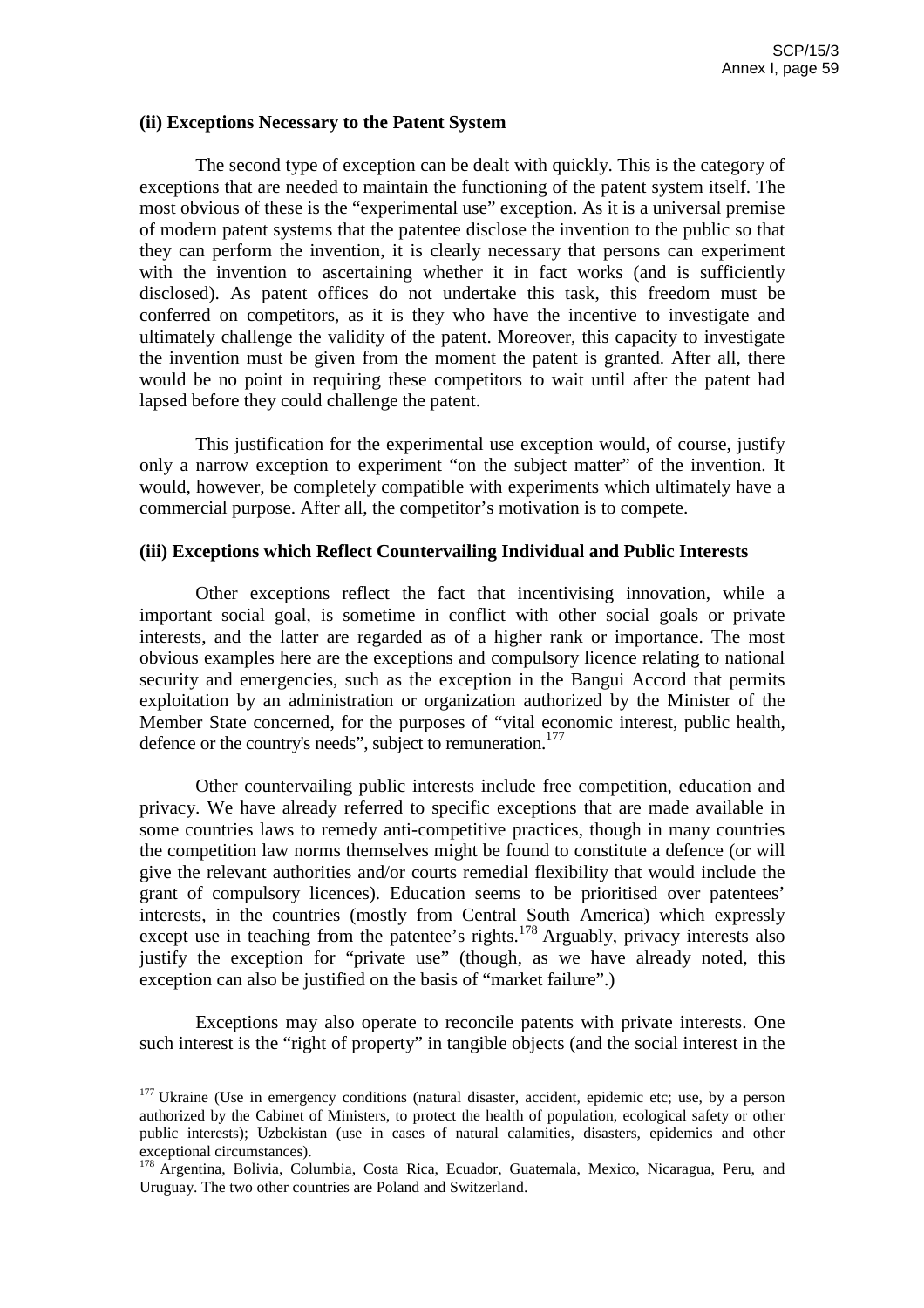alienability of such property). The conflict between the scope of intellectual property rights and property rights can be seen most obviously in the doctrine of "first sale" or "exhaustion of rights". Here, the presumption in the free alienability of tangible property prevents patentee's rights reaching beyond the first marketing of patent products. <sup>179</sup> In Europe, the principle of exhaustion of rights also represents a prioritisation of the goal of creating a single Community.

Sometimes, exceptions may also be regarded as desirable in order to maintain existing social practices and expectations. One obvious example relates to the farmers' privileges, described particularly in chapter 3 by Professor Barbosa. But the preservation of expectations may also provide the most convincing rationale for the US exception for use of certain methods by medical practitioners.

# **F. EXCLUSION AND EXCEPTIONS: WHAT IS AT STAKE?**

Our survey suggests that not all concerns that drive exclusions can be adequately accommodated within exceptions. This is because the exclusions are motivated by other rationales. In particular, we have identified:

- (a) exclusions that clarify what is understood by the term "invention";
- (b) exclusions that give-effect to policies from other areas of patent law with a "bright-line" rule;
- (c) exclusions that reflect the fact that protection is afforded elsewhere (under copyright or plant breeders rights) and seek to mark the boundaries between the different regimes.
- (d) exclusions that exist because no legal incentive is required (for example because the invention is motivated by self-interest or by reputational norms) 180
- (e) exclusions in relation to inventions that are positively undesirable
- (f) exclusions that recognise countervailing policy considerations.

It is possible to utilise exceptions rather than exclusions to accommodate a number of these goals.

Most obviously, exceptions can be utilised to massage the "cost-benefit" analysis that informs the exclusion from patentability of some matter: the use of an exclusion might exclude some "costs" or maximise some "benefits" (such as follow on innovation), thus making the overall utility calculation favour patentability (rather than an exclusion). That said, an exception might be justified just to improve such cost-benefit analysis, even if patentability is favoured.

 $179$  Alternatively, "exhaustion" might be said to be justified through a cost-benefit analysis. Absent a first sale doctrine considerable social costs would have to be incurred by potential purchasers of tangible properties, but it is not obvious that these costs would lead to a significant increase in the patentee's returns. The necessary incentive is probably sufficiently provided by the right to extract a monopoly price from first sale of artefacts.<br><sup>180</sup> Strandberg has developed an interesting distinction between "user" and "seller" inventions: (2008)

<sup>79</sup> U Colo LR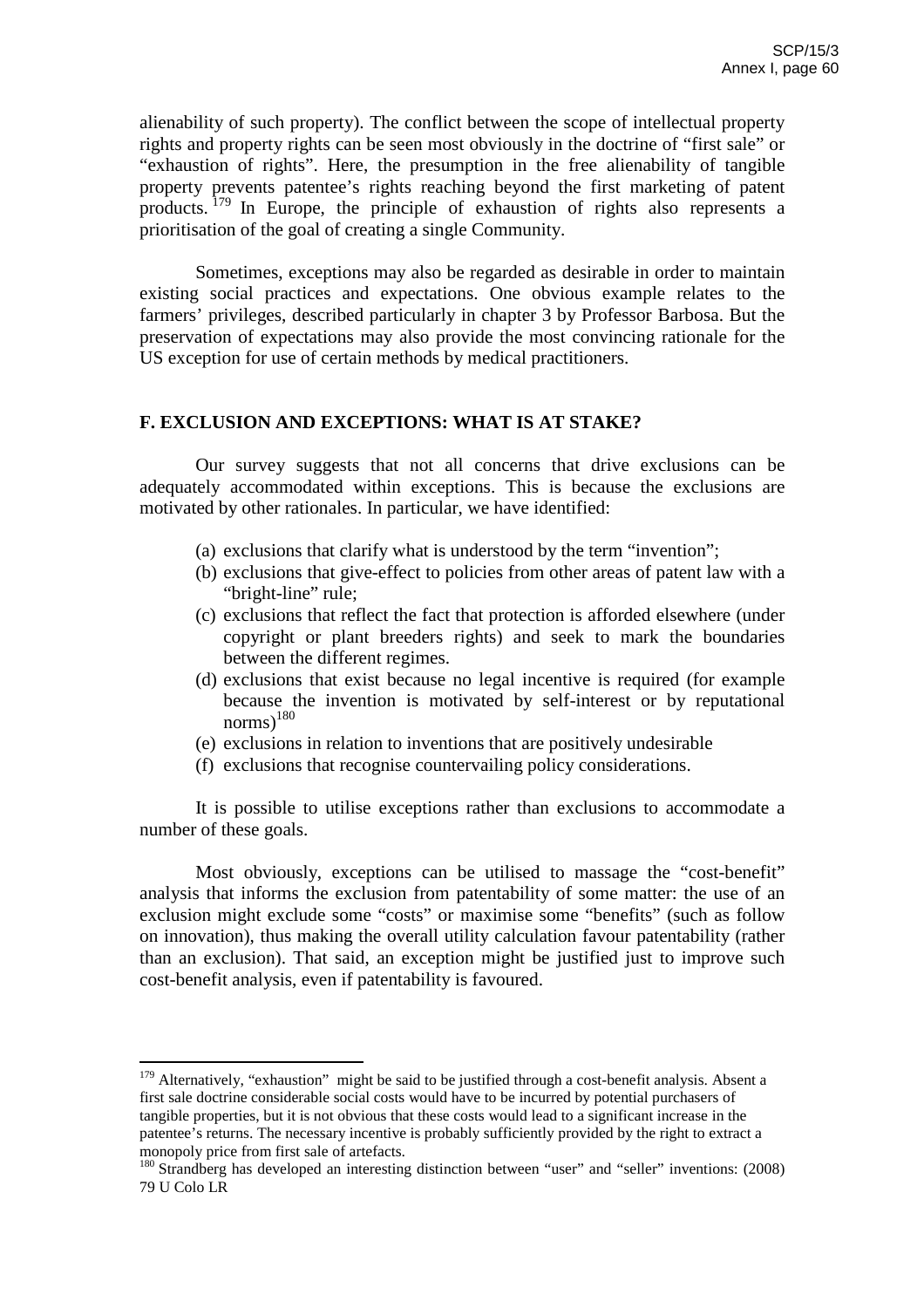Similarly, exceptions may play an important role in easing the discontinuities between different legal regimes, and thus make overlapping regimes less unattractive. Thus, it might be that, in so far as the exclusion of "plant varieties" and "computer programs" is because these subjects fall within other, carefully tailored regimes, one possibility is to allow patenting but to incorporate some of the "tailoring" by way of exceptions. Indeed, the increasing use of "farmers' exceptions" in patent regimes largely reflects the importation of the exception from plant breeders' rights laws. The draft proposed Community patent likewise would incorporate inter-operability exceptions for software from the 1991 Directive dealing with copyright protection of computer programs.

## **Advantages and Disadvantages of Exclusions and Exceptions.**

The chief advantage of an exclusion over an exception is its potential for clarity and certainty. Its chief disadvantage is it bluntness: it removes all the incentive (rather than balancing it or reducing it) and may drive operators to using alternative forms of protection. The chief advantage of exceptions is that they can be carefully tailored and subject to conditions. The main disadvantage is that they may prompt judicial expansion of patentee's rights and may not leave users with much certainty. However, as the supposed clarity that "exclusions" provide often turns out to be illusory, we think there is much to be said for more widespread use of exceptions as policy levers.

# **(i) The Clarity of Exclusions**

Perhaps the most obvious advantage with an exclusion for the scope of subject matter is the certainty it can afford users. In *Festo Corp v Shoketsu Kinzoku Kogyo Kabushiki Co* (2002), the Supreme Court of the United States emphasised the importance of clear boundaries for monopoly rights:

"The monopoly is a property right; and like any property right, its boundaries should be clear."

Similarly, in *Brenner v Manson* the Supreme Court justified the "utility" requirement by reference to its role in the "precise delineation" of the "metes and bounds" of the patentee's monopoly.

In *Bilksi*, Stevens J. reiterated that "[I]n the area of patents, it is especially important that the law remain stable and clear."

The public simply does not have to concern itself with whether any inventions have been registered, their validity, the scope of rights (in particular whether their action falls within the scope of claims) or the precise limits of any exceptions. If the activity or product that a person wishes to deal with falls within an exclusion, that person simply does not need to concern themselves with the patent system. So, all scientists know that they can develop products or systems or processes that rely on particular scientific principles, without needing to worry about whether those principles are patented. Likewise, doctors in Europe can be confident that they can use certain medical techniques (whether or surgery or therapy or diagnosis), without worrying about patents.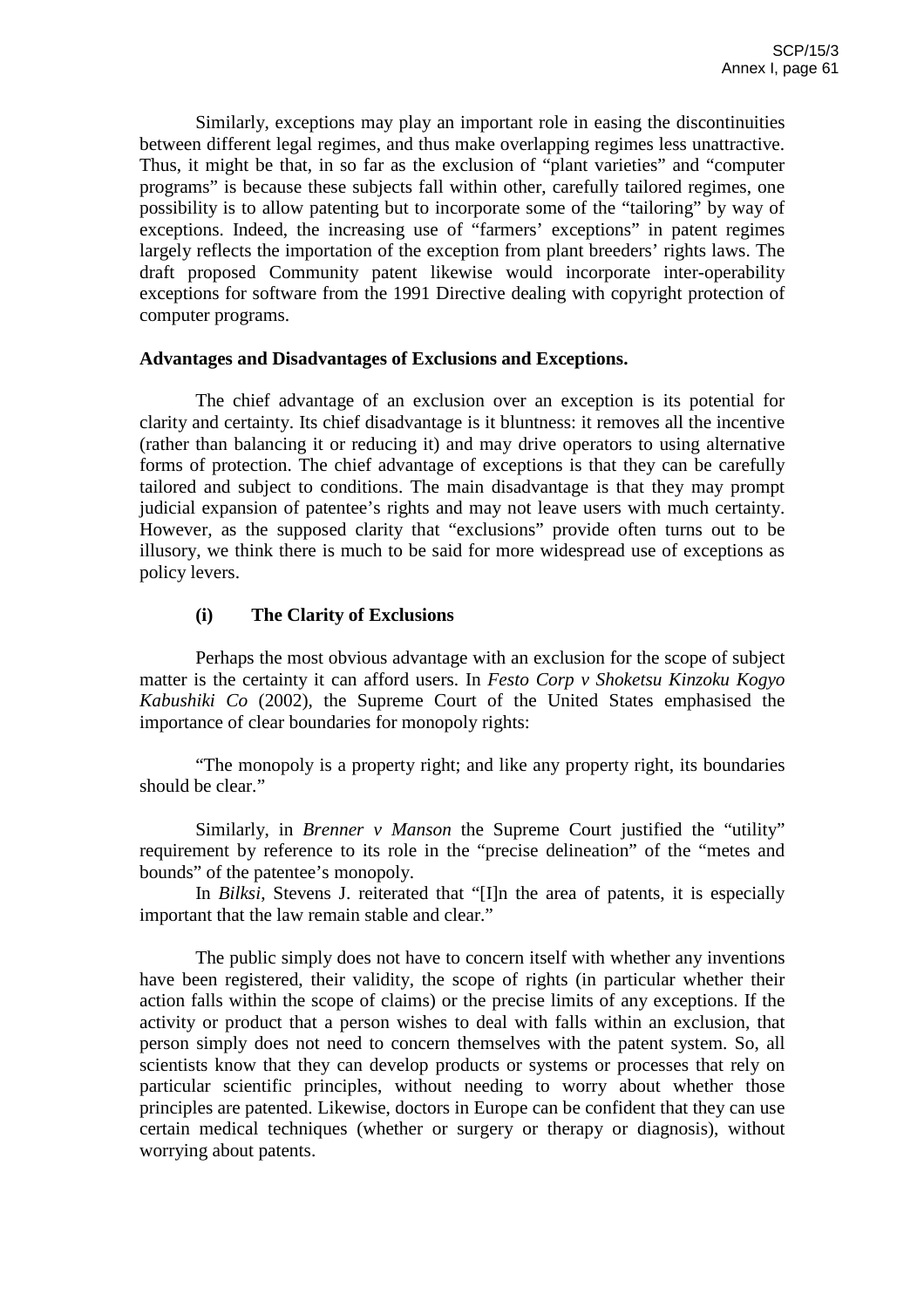In 2003, the UK's premier scientific society, the Royal Society stated:<sup>181</sup>

"It is of particular importance to the scientific community that modifications to these exclusions from patentability do not lead to a greater risk of scientific knowledge being monopolised. We agree with the view of many scientists that pure knowledge about the physical world should not be patentable under any circumstances. That it should be freely available to all is one of the fundamental principles of the culture of science. Only by having knowledge unencumbered by property rights can the scientific community disseminate information and take science forward."

This sentiment explains why various lobbyists and interest groups call for the per se exclusion of the patentability of genes: because they want it to be absolutely clear that scientists can utilise genes in various ways without worrying about the complexities of patent law.<sup>182</sup> Although some have denied that patenting inhibits the free flow of knowledge in the way that these critics suggest (for example, emphasising the existence of research exemptions),<sup>183</sup> what is of interest here is not the merits of the specific positions, so much as the legal expression of the policy as an exclusion from patentability.

# **(ii) The Bluntness of Exclusions**

The chief disadvantage for policy-makers with deploying exclusions is their bluntness. Four members of the Supreme Court of Canada, dissenting against the decision that higher life forms are unpatentable subject matter, expressed its concerns:

"[T]he grant of a patent simply reflects the public interest in promoting the disclosure of advancements in learning by rewarding human ingenuity. Innovation is said to be the lifeblood of a modern economy. We neglect rewarding it at our peril."<sup>184</sup>

U.S. Professor John Duffy has made a similar point. There is, he says "an important asymmetry …in the costs of a rule *restricting* patentable subject matter as opposed to the costs of a rule *expanding* patentable subject matter." <sup>185</sup> This is because an over-expansive subject matter can be mitigated by altered rules on inventive step, disclosure, sufficiency, infringement or exceptions. However, an overly-restrictive rule removes any incentive altogether, and there is no way the system can mitigate for that. Likewise, Thomas Cotter observes "patent eligibility is a crude filter for carrying

 $^{183}$ See e.g. CIPA President Alasdair Poore's comments at http://www.cipa.org.uk/pages/press/article?D5C2CBED-894B-488B-ACD2-07B01E204A06

<sup>&</sup>lt;sup>181</sup> Royal Society, *Keeping Science Open* (London, 2003) para. 3.5.<br><sup>182</sup> Joseph Stiglitz & John Sulston, 'The Case Against Gene Patents,' *The Wall St Journal* (April 16, 2010); 'Human Genome Project Leader Warns Against Attempts to Patent Genes,' *The Guardian*, June 24, 2010 (reporting John Sulston's speech on the  $10<sup>th</sup>$  anniversary of the first draft of the human genome project). See also Sulston & Sarah Chan, 'Patents in Synthetic Biology May Hinder Future Research,' (2010) *British Medical Journal* 340.

<sup>&</sup>lt;sup>184</sup> Commissioner of Patents v. President and Fellows of Harvard College [2002] 4 S.C.R. 45 (S. Ct. Can) (para 4) (Binnie J.)<br><sup>185</sup> John F. Duffy, 'Rules and standards on the Forefront of Patentability,' (209-10) 51 Wm & Mary L.

Rev. 609, 622-3.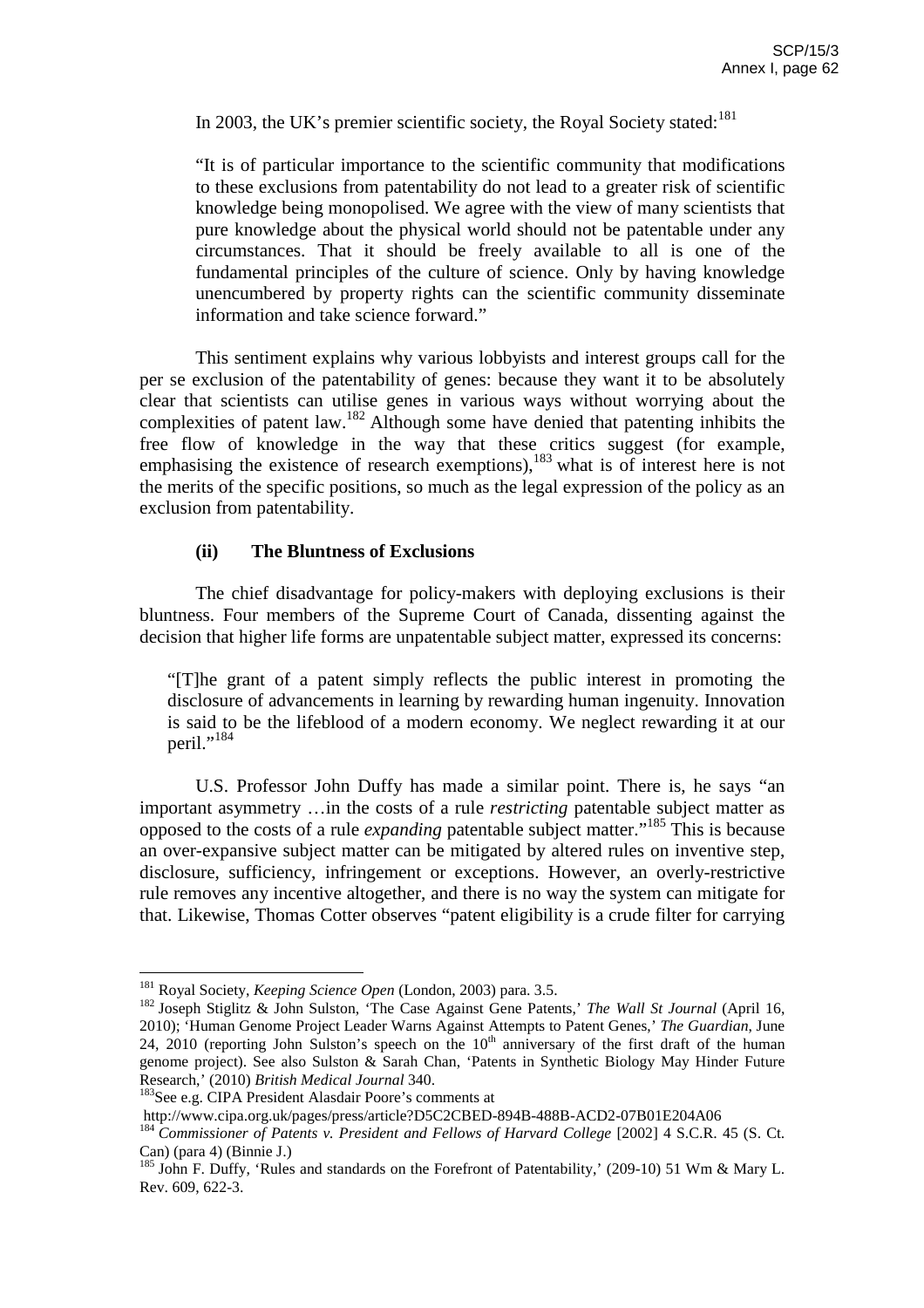out social policy" and thus should be "reserved for the relatively 'easy' cases."<sup>186</sup> Outside those 'easy cases', Cotter argues that other policies are better effected "by other patent law doctrines", (though he suggests non-obviousness, claim definiteness, and enablement doctrine.)

One consequence of the bluntness of such exceptions is that they become prone to obsolescence. In an insightful discussion of whether patentability should be characterised by reference to "rules" or "standards", Professor John Duffy explains how, when presented as rules, patent-elibility requirements demonstrate a tendency to become rapidly out-dated. Although his examples come largely from US history, and to a small extent recent European experience, he argues that

"[t]he failure of patent eligibility rules appears to be a general phenomenon spanning time and geography."<sup>187</sup>

In part, this is attributable to the inherent unpredictability of what will, in the future, present itself at the patent office doors, but also, he argues to the "intractability of the ultimate policy issues" which depend on balancing empirical data which is rarely (if ever) before the court.<sup>188</sup> These factors lead courts to develop ways round exclusions, expanding the domain of patentable subject matter.

Rochelle Cooper Dreyfuss makes a similar point, when proposing that the US law consider an expansion of its experimental use defence rather than a limitation on patentability.<sup>189</sup> Dreyfuss argues that historically speaking much research activity has been able to occur in an environment free from concern with issues of patents, but that this has changed for a number of reasons. One reason is that the exclusions from patentability of "principles of nature as in Morse, features of nature as in Funk, and research tools, as in Brenner" no longer facilitate scientific research in the same way as they once did.<sup>190</sup> For Dreyfuss, this is as much attributable to the "characteristics of modern science" as much as with judicial expansionism or Patent Office laxity. Taking the example of biotechnology, Dreyfuss observes that the distance between basic research and commercial application is often perceived to be very narrow (perhaps even non-existent): inventions in genomics and proteomics have immediate applications, but also remain of critical significance for researchers. Dreyfuss argues that the optimal response is not to rewrite the exclusions from patentability, but to develop exceptions. Changing the law of patentability

"will not change the dual character of the fruits of modern science…The carveouts that are made may provide too little incentive to the end-use dimension of the subject matter excluded, leading to under-dissemination and utilization. Furthermore, it would be difficult to decide whether aa field needs to be excluded until after inventions in the field emerge."<sup>191</sup>

<sup>&</sup>lt;sup>186</sup> Thomas Cotter. 'A Burkean Perspective on Patent Eligibility, Part II: Reflections on the (Counter) Revolution in Patent Law (2010) 11(1) Minn. J. L. Sci & Tech 365, 379.

<sup>&</sup>lt;sup>187</sup> John F. Duffy, 'Rules and standards on the Forefront of Patentability,' (209-10) 51 Wm & Mary L. Rev. 609, 638.

<sup>&</sup>lt;sup>188</sup> Ibid, 618-9. <sup>189</sup> Rochelle Dreyfuss, 'Protectingf the Public Domain of Science: Has the Time for an Experimental Use Defense Arrived?' (2004) <sup>46</sup> Ariz <sup>L</sup> <sup>R</sup> 456. <sup>190</sup> Ibid 462. <sup>191</sup> Ibid 468.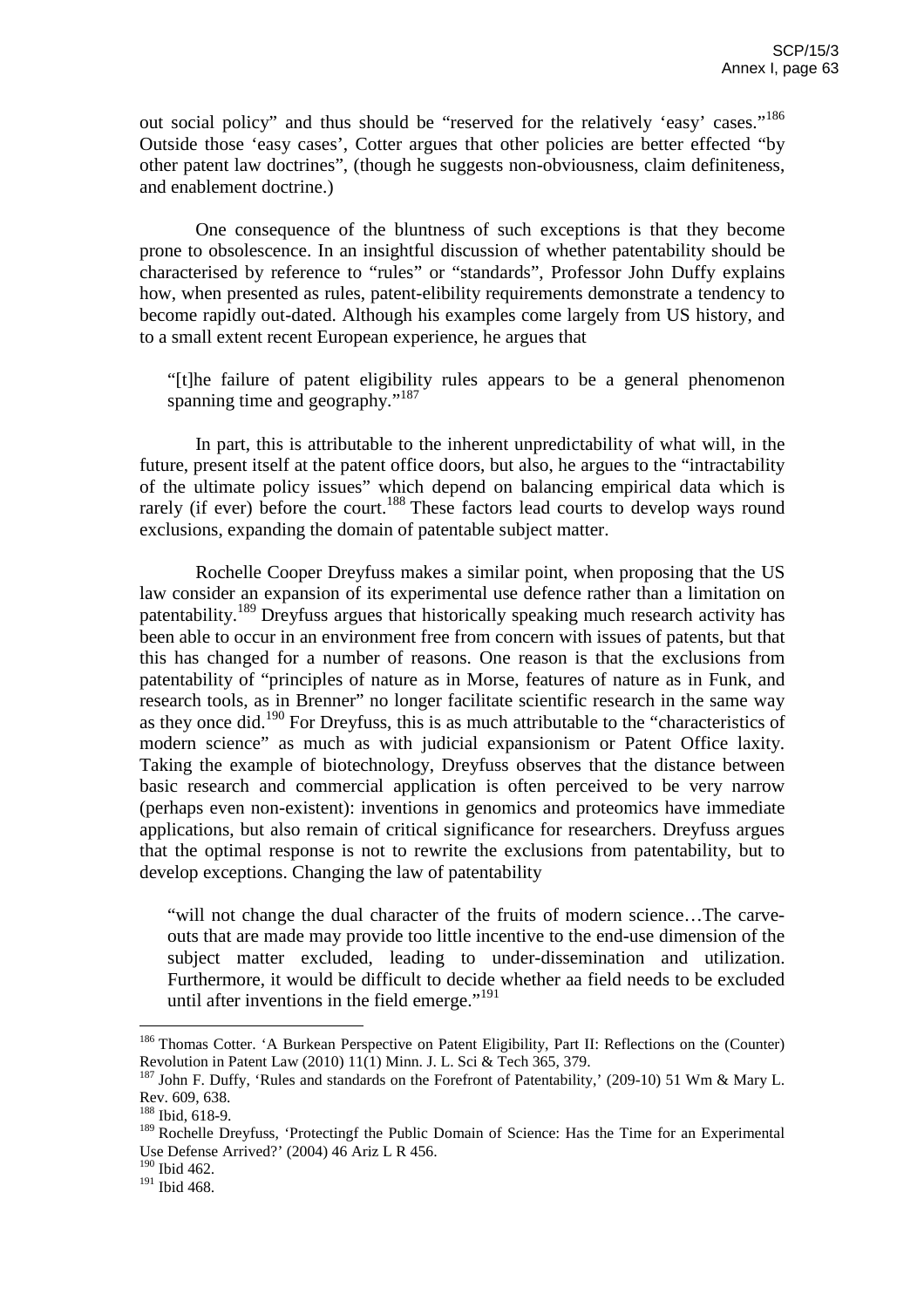### **(iii) The Negative Effects of Exclusions**

Dreyfuss's comments highlight a further problem with denying patentability (rather than extending exceptions): removal of subject matter from the fields of patentability altogether means that the patentee (and society) loses all the benefits of a patent property right. These might include the advantages of patents as signals, <sup>192</sup> as incentives to exploit, <sup>193</sup> and as tools for the co-ordination of research activities (for example, linking basic research to clinical trial).<sup>194</sup> Although few commentators would regard such benefits as, of themselves, sufficient to justify the social costs of a patent system in general, they are matters that might be regarded as relevant where the arguments over whether to exclude subject matter or not are finely balanced.

Another objection is that a finding of unpatentability encourages secrecy. The exclusion of particular fields from patentability will inevitably prompt those operating in these fields to look for alternative mechanisms of protection. Empirical work in the US suggests that the use of trade secrets is already a preferred form of "appropriability mechanism" for many businesses. Where the nature of the invention would not be apparent from the marketed product (as for example, where the invention is a better or cheaper process for making a known product) trade secrecy is regarded as a particularly attractive form of protection. From a social perspective, there is a long-standing fear that the use of such mechanisms might ultimately deprive society of the invention (as, for example, where the secret "dies" with its inventor.

The US Supreme Court considered such an objection to its refusal to patent a method of producing a known substance where the substance itself lacked value in *Brenner v. Manson* in 1966. It stated:

"It is true, of course, that one of the purposes of the patent system is to encourage dissemination of information concerning discoveries and inventions. And it may be that the inability to patent a process to some extent discourages disclosure and leads to greater secrecy than would otherwise be the case. The inventor of the process, or the corporate organisation by which he is employed, has some incentive to keep the invention secret while uses for the product are searched out. However, in light of the highly developed art of drafting patent claims so that the disclose as little useful information as possible - the argument based upon the virtue of disclosure must be warily evaluated. Moreover, the pressure for secrecy is easily exaggerated, for if the inventor of a process cannot himself ascertain a 'use' for that which his process yields, he has every incentive to make hid invention know to those able to do so  $\cdots$ 

<sup>&</sup>lt;sup>192</sup> Clarissa Long, 'Patent Signals,' (2002) 69 U Chi L R.<br><sup>193</sup> Edmund Kitch, 'The Nature and Function of the Patent System,' (1977) Jo L & Econ 265 ("prospect theory"; and Scott Kieff, 'Property Rights and Property Rules for Commercializing Inventions,' (2001)

<sup>85</sup> Minn L R 697.<br><sup>194</sup> Paul Heald, 'A Transaction Cost Theory of Patents' on SSRN.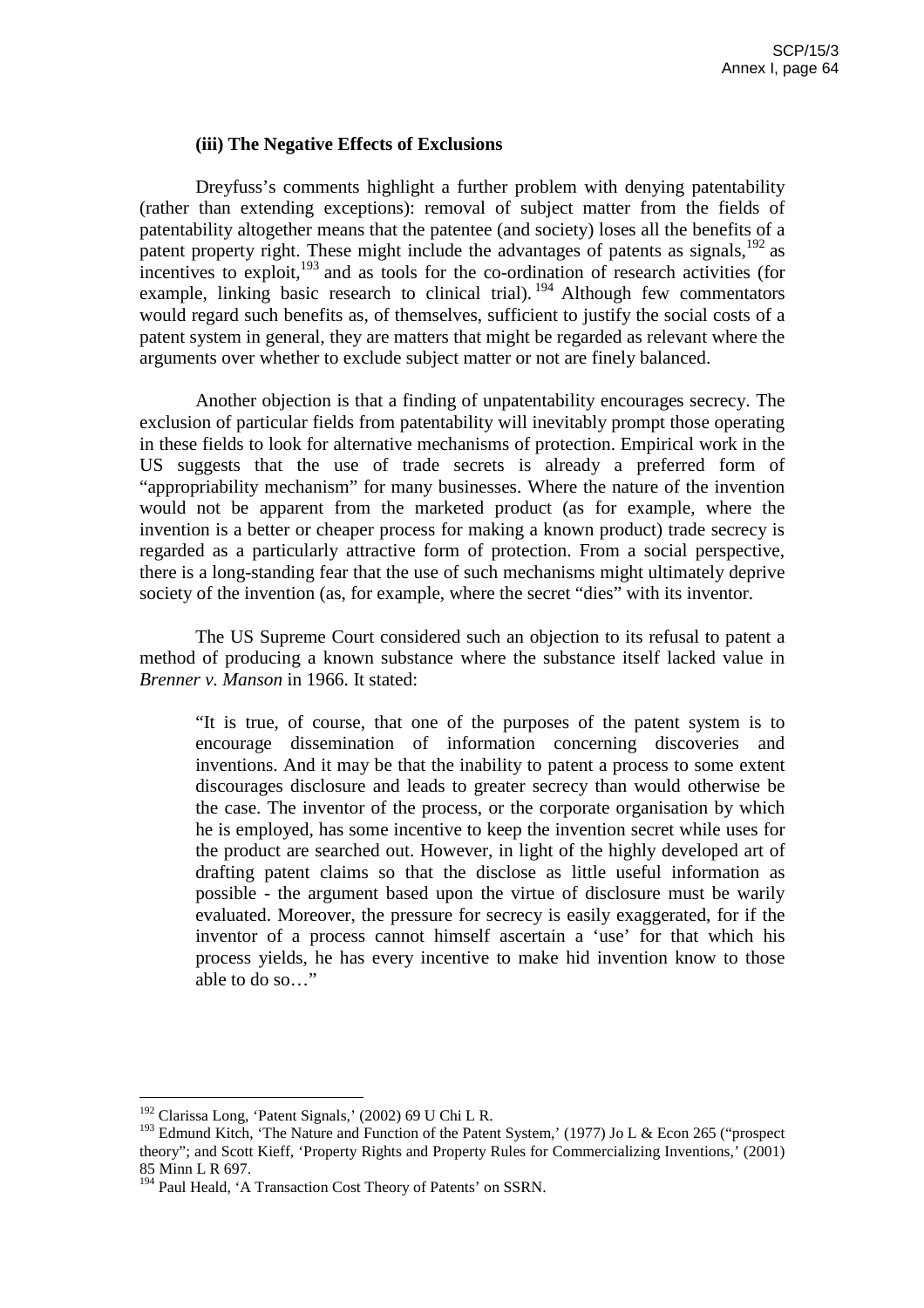### **(iv) The Advantages of Exceptions**

If exclusions suffer from "bluntness" (and potential negative side-effects), exceptions correspondingly can be more finely tuned to ensure that an appropriate compromise is made within the patent system. As Professor Duffy suggests, in his study of exclusions from patentability, "alternatives may be better able to address any underlying policy concerns."  $195$  It is easy to see that an exclusion, if effective, operates like an "on/off" switch, whereas exceptions are more like "dimmer switches", than can be turned down (to reduce costs), without necessarily turning off the light. The prior use defence, the experimental use defence, the private use defence, exhaustion of rights reduce incentives, they do not remove them altogether. Exceptions can be conditioned, for example by requiring some remuneration, and this highlights the much more nuanced way in which they might operate to reconcile conflicting interests.

Other advantages for exceptions derive from the position that they occupy within the patent system. Because exclusions are scrutinised particularly during the granting process, they are increasingly the subject of international and regional standardisation as attempts are made to reduce the cost of patenting, whether by way of international application and examination systems (such as the PCT) or regional grant systems. As other mechanisms of co-operation develop, such as outsourcing search and examination, it seems likely that further pressures will exist to remove or limit exclusions. In contrast, exceptions remain largely unstandardised (except for TRIPs) and there seems less reason for promoting further standardisation.

Exceptions also offer the advantage that they are administered primarily by the courts, whereas exclusions tend to be administered in the first instance by offices. Patent offices often have tendencies when in doubt to grant patents, while courts rarely seem to feel the same pressures. Thus exceptions are much more likely to end up as significant limitations, whereas the public interests of exclusions may very well become overlooked in the negotiations between a Patent Office and its "customers" during the prosecution of applications. Relatedly, while an exclusion can be circumvented through clever claim-drafting, exceptions are less susceptible to such techniques.

Finally, exceptions could also offer considerable residual flexibility. Exclusions from patentability tend to operate by way of categories devised ex ante.<sup>196</sup> In contrast, it would be possible to operate with a residual flexibility in relation to exceptions (as, for example, with the US fair use doctrine in copyright). A possible example is the provision within the law of Argentina that permits "exploitation by a third party allowed by the Office without the authority of patent owner, subject to remuneration"

<sup>&</sup>lt;sup>195</sup> John F. Duffy, 'Rules and standards on the Forefront of Patentability,' (2009-10) 51 Wm & Mary L. Rev. 609, 637.

 $196$  That said, at least in Article 52 of the European Patent Convention the exclusions are a nonexhaustive list. Other "non-inventions" would not be patentable in principle.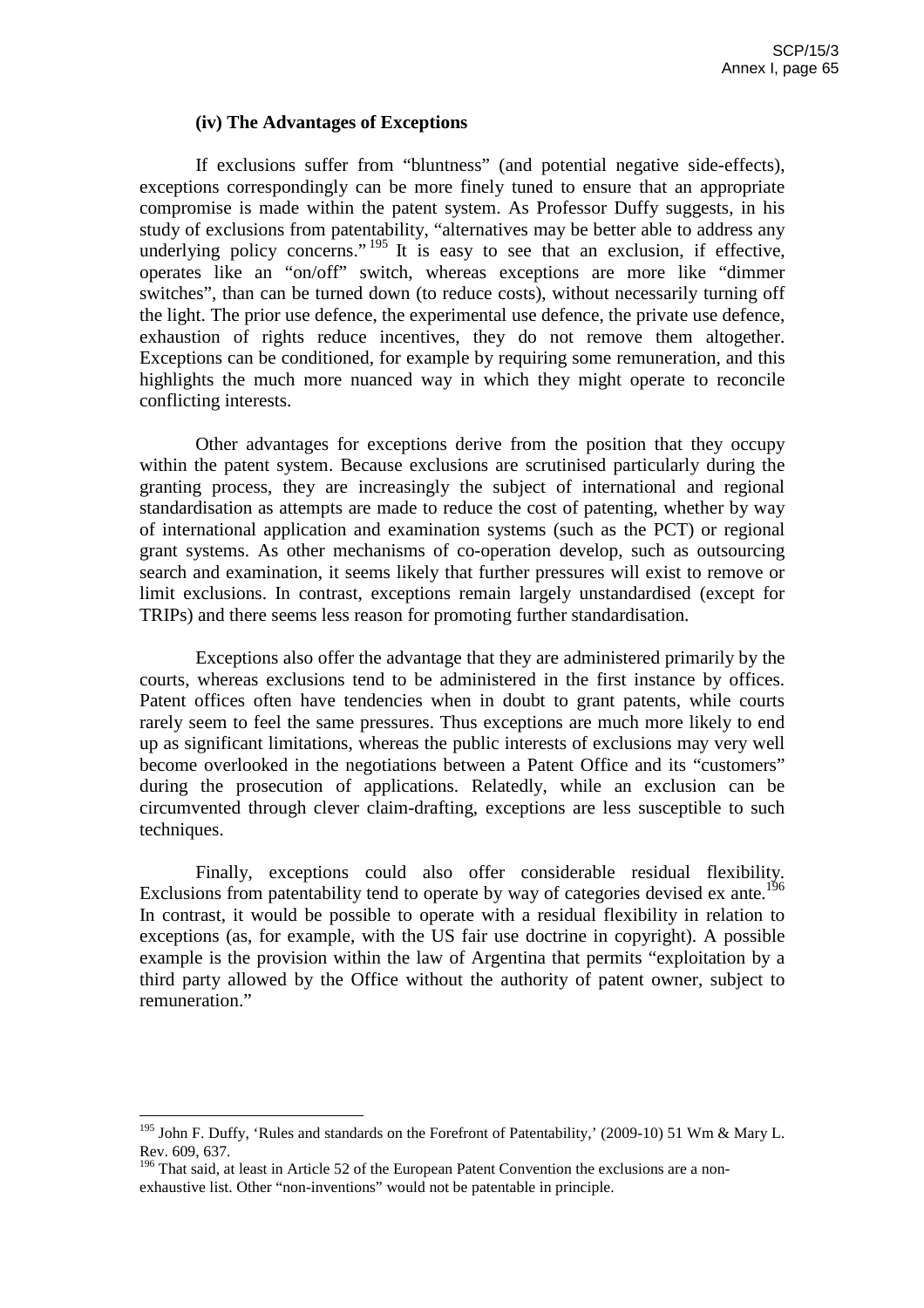#### **(v) The Dangers of Exceptions**

One danger with utilising exceptions is that, in some jurisdictions at least, the existence of an exception from patentability may be taken to indicate that the very same subject matter must be patentable. In other words, an exception to a patentee's rights can become a source for interpreting the scope of subject matter. Exactly this happened in the decision of the majority of the U.S. Supreme Court in the decision in *Bilski v Kappos*<sup>197</sup>. Whereas the minority was prepared to find a "business methods" exclusion from patentability,<sup>198</sup> the majority held that no such exclusion existed: some methods of business would be excluded from patentability as "abstract processes" (as with the subject matter in issue, a procedure for instructing buyers and sellers how to protect against the risk of price fluctuations), but if an application did not relate to subject matter within the three traditional exclusions (namely, "laws of nature, physical phenomena, and abstract ideas") it was prima facie patentable.<sup>199</sup> In rejecting the suggested business methods exclusion, the majority was influenced by the fact that Congress had passed the "prior user" exception in section 273(a)(3). According to this, if a patentee claims infringement on the grounds that that defendant has used "a method of doing or conducting business" covered by the patent, the defendant is able to assert a defence of prior use. This indicated that Congress regarded some business methods as patentable. As Justice Kennedy explained:

" [W]hat s. 273 does is clarify the understanding that a business method is simply one kind of 'method' that is, at least in some circumstances, eligible for patenting under s.101…A conclusion that business methods are not patentable in any circumstances would render s. 273 meaningless."

In contrast, the minority (led by Justice Stephens) considered this to be an inappropriate inference to draw from the addition of the exception to the statute book. The First Inventor Defense Act of 1999 was "a stopgap measure designed to limit a potentially significant new problem for the business community," that arose as a result of the Federal Circuit decision in State Street Bank. <sup>200</sup> Inferring from that Act the conclusion that Congress intended business method to be patentable involved a "flawed method of statutory interpretation" and ignored "the motivation for the 1999 Act."<sup>201</sup> The passage of the Act reflected "surprise and perhaps dismay" at the conclusion in State Street, as opposed to approval of the extension of patentability. As Justice Stevens explained

"The fact that Congress decided it was appropriate to create a new defense to claims that business method patents were being infringed merely demonstrates recognition that such claims could create a significant new problem for the business community."

<sup>&</sup>lt;sup>197</sup> *Bilski v Kappos* 561 US  $\_\_$  (2010).<br><sup>198</sup> Stevens J ("More precisely, although a process is not patent-ineligible simply because it is useful for conducting business, a claim that merely describes a method of doing business does not qualify as a 'process' under s. 101.")

<sup>&</sup>lt;sup>199</sup> *Diamond v Chkrabarty* 447 US 303, 309 (1980)<br><sup>200</sup> 149 F. 3d 1368. <sup>201</sup> Stevens at [34].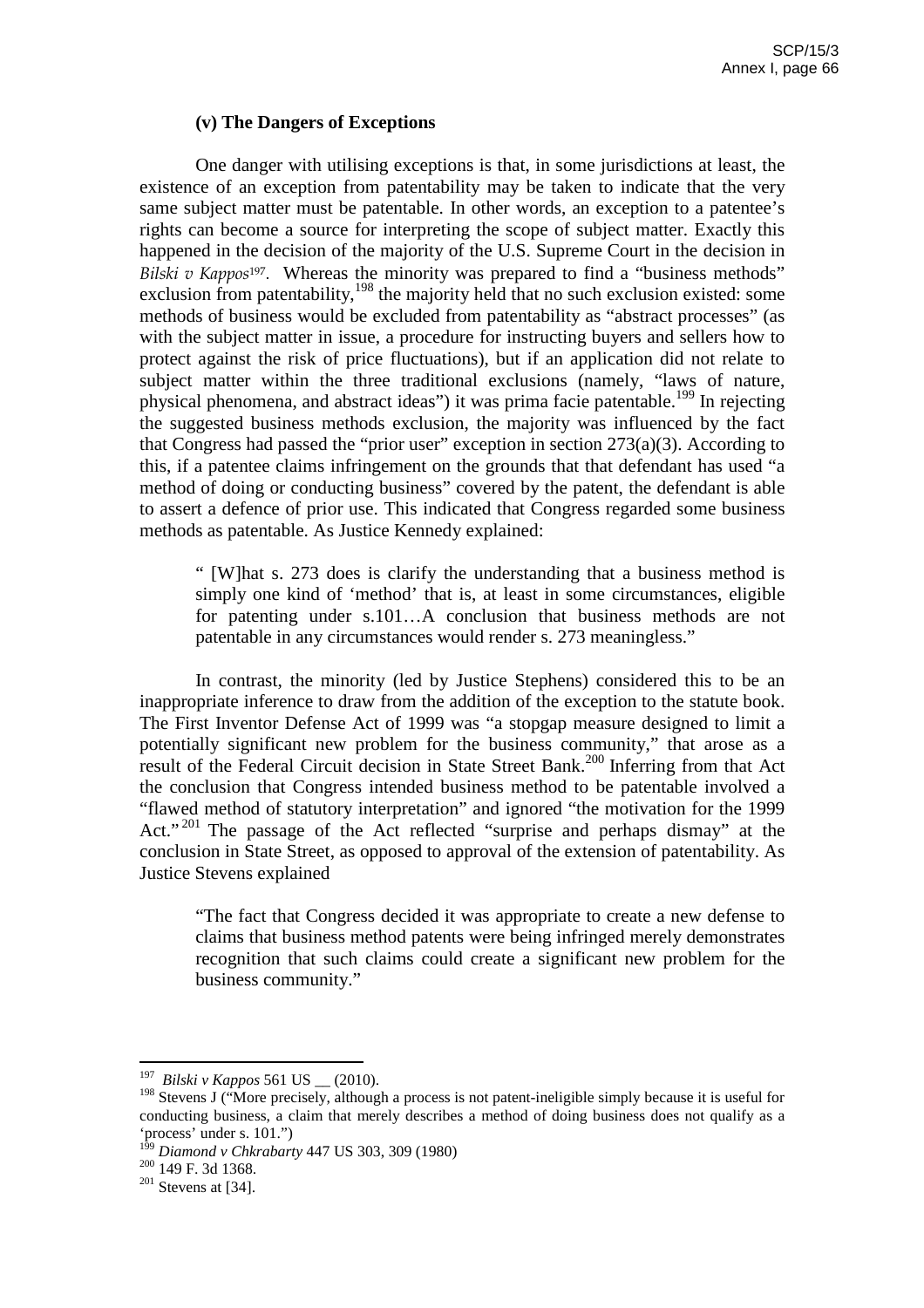## **(vi) The Illusion of Clarity of Exclusions**

The reality is, of course, that exclusions from patentability are a constant source of contention. As the US Supreme Court observed in *Parker v Flook* (1978), [t]he line between a patentable process and an unpatentable principle "does not always shimmer with clarity,"<sup>202</sup> while Justice Breyer has acknowledged "that the category of non-patentable 'phenomena of nature,', like the categories of 'mental processes' and 'abstract intellectual concepts,' is not easy to define."<sup>203</sup>

Patentees, advised by skilful patent agents, constantly test the scope of any exclusion, cleverly drafting claims in a manner that deviates from the subject of the exclusion or abstracting away from the subject matter in a way that disguises its nature. Thus, for example, a patentee who has invented a method of treatment may attempt to patent it by drafting a broader claim to a product or system, or even a claim to a "use" of a particular substance in treating a specified disease. Similarly, an inventor of an animal variety might be inclined to assume that the invention applies to a range of animals and claim at a higher taxonomical level.<sup>204</sup> Equally, the inventor of a computer program may seek to protect it indirectly via a claim to "a computer when loaded with the program". Alternatively, faced with an exclusion of "abstract principles" an applicant might seek to avoid the exclusion by confining the application to a particular field, or adding token post-solution components.<sup>205</sup> As a consequence, John Allison & Emerson Tiller, <sup>206</sup> argue against ex ante exclusions:

"Treating different technologies differently places too great a premium on ex ante definitions, such that the definitional scheme will be at least partially defeated because of the significant transaction costs associated with attorney efforts to opt into or out of a definition by carefully tailoring inventions descriptions and patent claims."

But the determination of patentable subject matter cannot just depend on "the draftsman's art"<sup>207</sup> In response, patent offices and courts are constantly called upon to see through claim language and to identify what the subject of the invention really is.<sup>208</sup> But the mechanisms and approaches to so doing may vary, even within a single legal system, depending (amongst other things) on the perceived need to keep excluded subject matter free. Sometimes subject matter may be unpatentable if it

<sup>202</sup> *Parker, Acting Commissioner of Patents and Trademarks v Flook*, 437 US 584, 589 (1978, US S Ct)

<sup>(</sup>Justice Stevens). <sup>203</sup> *Lab Corp of America <sup>v</sup> Metabolite Labs., Inc*, <sup>548</sup> US 124, <sup>134</sup> (U.S. S. Ct, Breyer J. (dissenting), 2006). <sup>204</sup> Note also *Commissioner of Patents v. President and Fellows of Harvard College* [2002] <sup>4</sup> S.C.R. <sup>45</sup>

<sup>(</sup>S. Ct. Can) (even though genetically modified animal is unpatentable "fertilized, genetically altered …egg is an invention" under Canadian patent law). <sup>205</sup> *Parker, Acting Commissioner of Patents and Trademarks <sup>v</sup> Flook*, <sup>437</sup> US 584, 589-90 (1978)

<sup>(</sup>application limited to petrochemical and oil-refining industries. Held: this could not save what was

<sup>&</sup>lt;sup>206</sup> 'The Business Method Patents Myth,' 18 Berk Tech LJ 987, 1021 (2003). The comment is made also in the context of exceptions to rights.

also in the context of exceptions to rights. <sup>207</sup> *Parker, Acting Commissioner of Patents and Trademarks <sup>v</sup> Flook*, <sup>437</sup> US 584, <sup>589</sup> (1978, US <sup>S</sup> Ct) (Justice Stevens). <sup>208</sup> *Parker, Acting Commissioner of Patents and Trademarks <sup>v</sup> Flook*, <sup>437</sup> US 584, <sup>590</sup> (1978, US <sup>S</sup> Ct)

<sup>(</sup>Justice Stevens) ("The concept of patentable subject matter… is not like a nose of wax which may be turned and twisted in any direction…").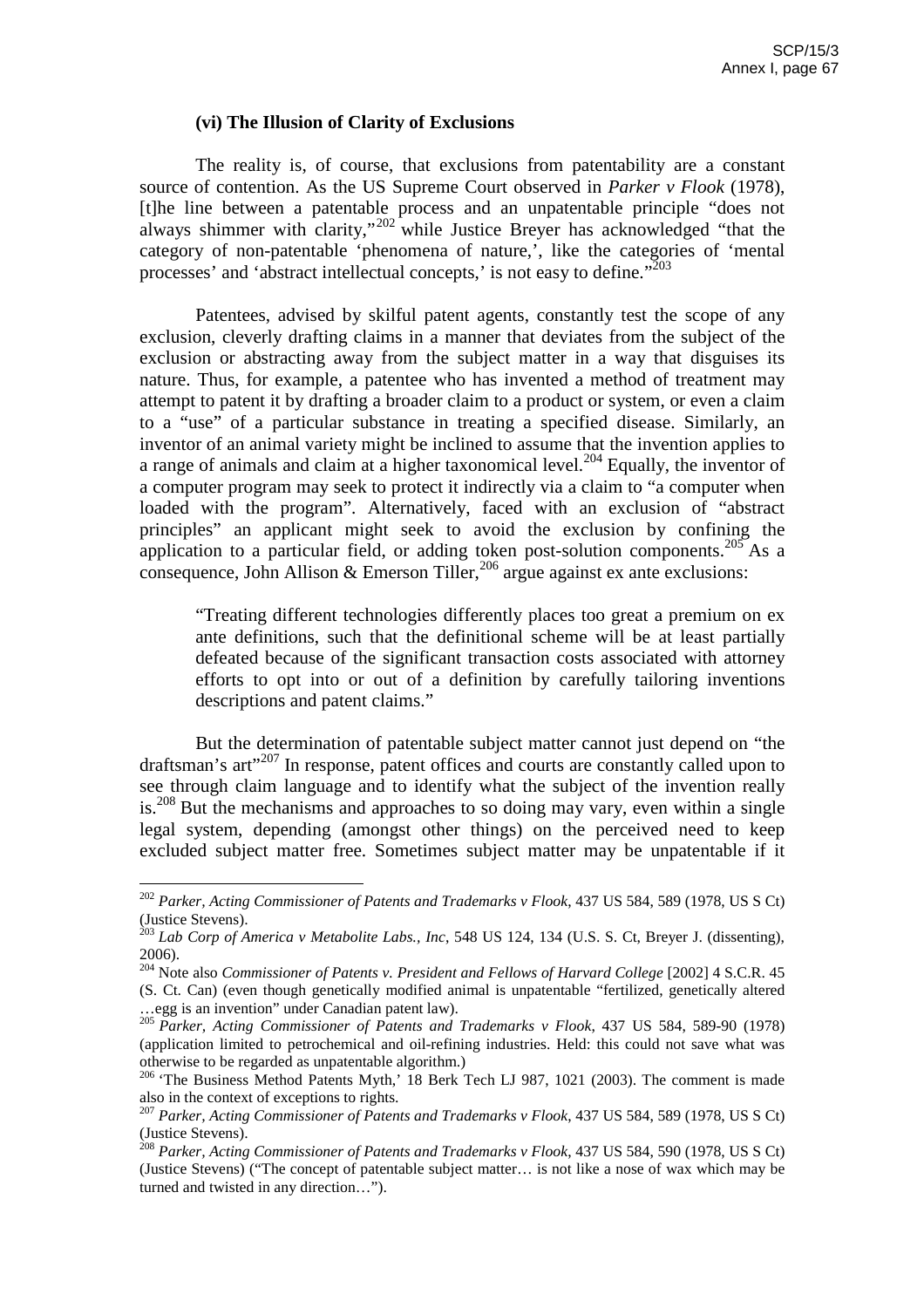includes any matters within a prohibited field, while in other cases the tribunals and offices are more facilitative, only refusing to patent claims that go no further than excluded subject matter (as, in particular, with "as such" exceptions). Sometimes offices and examiners treat the excluded matter as if it were part of the public domain, requiring novelty and inventiveness to be located elsewhere within the claimed subject matter;  $^{209}$  on other occasions, the examiners examine the claims "as a whole", so that the excluded matter can contribute to the novelty and inventiveness of the whole.<sup>210</sup> Even where the case-law suggests that patentability should be judged by looking at the claimed invention "as a whole",<sup>211</sup> doctrines seem inevitably to emerge giving the examiner leeway to characterise the "essence" or "substance" of the invention or "solution" and to exclude other peripheral or "post-solution" components.<sup>212</sup>.

Whatever mechanism is deployed to determine whether a particular claim which is not literally directed at excluded subject matter should nevertheless be regarded as unpatentable, a further issue that arises is the willingness of patent offices to determine these issues *ex ante*, that is prior to grant. Here we see at least two common problems. First, to the extent that an exclusion from patentability requires a patent office to make some sort of prediction as to how the subject matter of the invention might be used or deployed, it is inevitably difficult for the office to apply the exclusion. This is particularly so in relation to exclusions of "immoral" inventions (though here patent offices also often feel that they lack the competence to apply the exclusion). Secondly, and more importantly, there is an issue about the best use of limited patent office resources. Should patent offices accept applications relating to unpatentable subject matter, and consequent application fees, leaving it to competitors to remove the invalid patents from the register through revocation proceedings? If not, should the patent office only refuse obviously unpatentable subject matter, allowing registration of claims that appear on their face to be plausible? If some serious investigation is to be undertaken, how much effort and resource should be put into investigating subject matter issues? Moreover, is that effort best applied when substantive inventiveness is investigated, or as a preliminary matter? The answers to the questions are not obvious.<sup>213</sup> Different patent systems will answer these questions in their own way, reflecting, most obviously, whether they see their role as protecting the public and maintaining a register that comprises, as far as possible, only valid patents; or as meeting the needs and desires of patent applicants. Even in those systems which attempt to weed out unpatentable subject matter prior to registration,

<sup>209</sup> *Parker, Acting Commissioner of Patents and Trademarks v Flook*, 437 US 584, 589-90 (1978) ("once the algorithm [was] assumed to be within the prior art, the application, considered as a whole, contained no patentable invention".)<br><sup>210</sup> *Genentech* (invention of artificial trans-Plasminogen Activator was not excluded discovery "as

such", even though once discovery of amino acid sequences was known, the application was obvious).<br><sup>211</sup> In Europe, *Vicom/Computer-related invention*, T208/84 [1987] *EPOR* 74; [1987] *OJEPO* 14. In the United States, see

<sup>&</sup>lt;sup>212</sup> *Parker v Flook*, 437 US 584, 589-90 (1978) (limiting an abstract idea to one field of use or adding token post-solution components did not make the concept patentable); *Bilski v. Kappos*, 561 US \_\_ (2010, US S Ct) (limiting abstract idea of hedging to energy marklet did not make process patentable); *Classen Immunotherapies Inc v. Biogen Idec, GlaxoSmithKline and Merck & Co, Inc* (USCAFC, 2006) (adding step of immunizing patients did not make patentable). <sup>213</sup> <sup>A</sup> number of commentators argue that scarce resources are best spent investigating novelty and non-

obviousness rather than patentability: Michael Risch, 'Everything is Patentable,' 75 Ten L R 591, 658 (2008).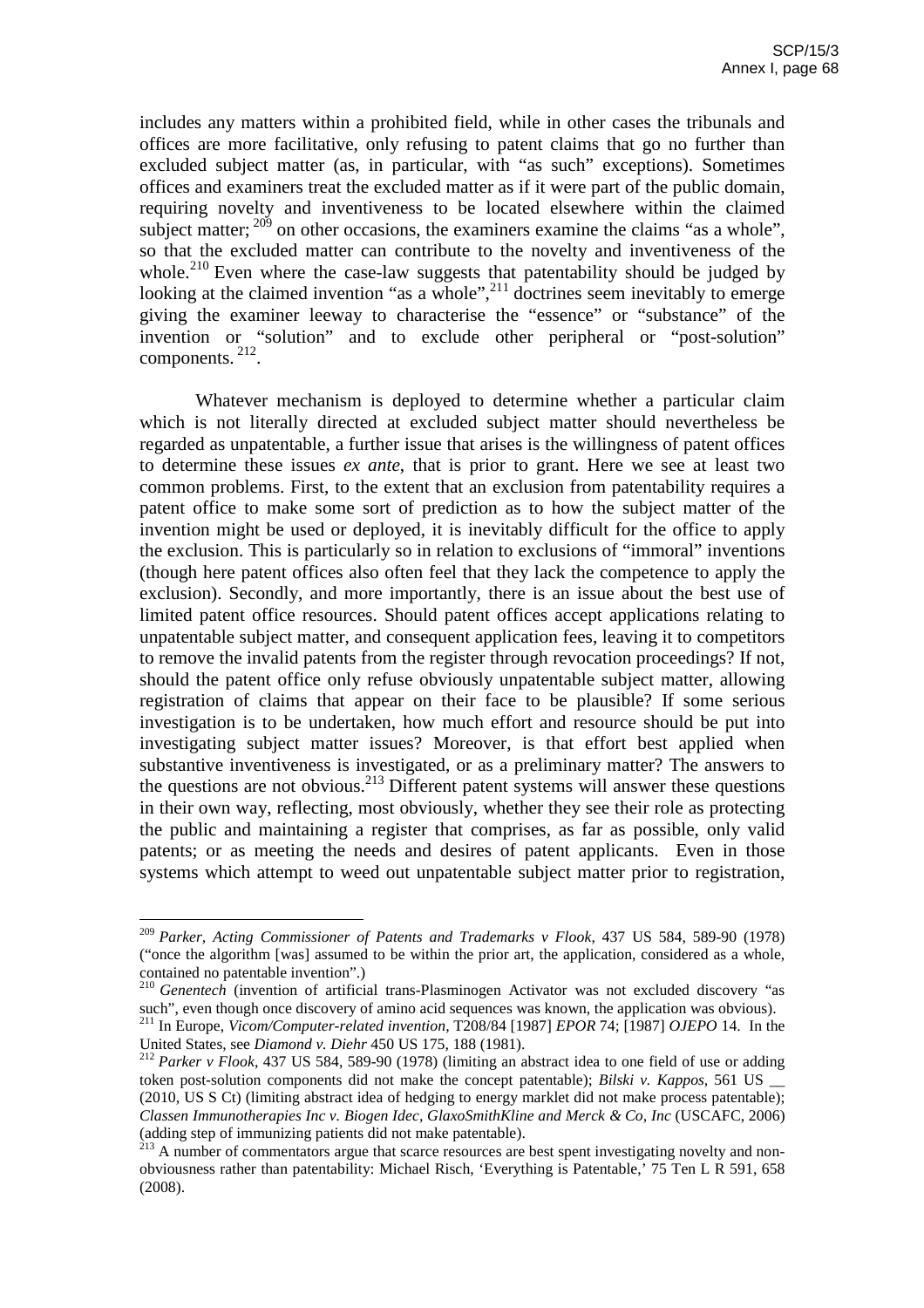the truth remains that exclusions from patentability rarely offer the level of reassurance to users that might be desired.<sup>214</sup>

In an example of dramatic under-statement, the US Court of Appeal for the Federal Circuit has described the task of differentiating patentable subject matter from unpatentable matter as an inquiry which is "hardly straightforward."<sup>215</sup> Anexclusion frequently ends up as one strand in complex and expensive counter-claim that a patent is invalid.

Moreover, the supposed certainty offered by exclusions is often illusory for a different reason: the invention may fall to be protected by some other intellectual property right or related action (such as unfair competition law). Aesthetic creations, excluded under many patent regimes, do not fall into the public domain, but are protected by copyright; ditto computer programs; and, where plants fall outside the patent system, international obligations in fact require the possibility of their protection under TRIPs.

# **G. REFLECTIONS AND THOUGHTS FOR THE FUTURE**

This Introduction foresees a trend: the shift from "exclusions" to "exceptions." To some extent the trend is already occurring. The historical survey shows a significant standardisation and limitation of exclusions, in particular as a result of TRIPs and regional patent granting arrangements; and an expansion in the use of exceptions (where there is less explicit international regulation). Moreover, courts and offices have encountered real difficulties applying exclusions, while commentators have been calling for greater attention to be paid to exceptions. Academics have suggested a number of potential defences; a "fair use" defence; an "interoperability" defence; a "necessity" defence.

Some commentators view the shift from exclusions to exceptions as a kind of legal evolution, reflective of increasing sophistication in understanding of how to balance the incentives provided by patents with the negative consequences they may have for the exploitation of inventions and the development of improvements. Indeed, Professor Duffy has argued (based on US experience) that

"the temporary rules of patentable subject matter might properly be viewed as experiments in adjusting and refining the patent system. The doctrinal area is a hotbed of evolution; it is where subtle intuitions about the patent system have an initial effect. Those intuitions are encoded into approximate rules, but in the long run, more nuanced and theoretically rigorous doctrine supplants the approximations." 216

<sup>&</sup>lt;sup>214</sup> But note John Allison and Emerson Tiller, 'The Business Method Patents Myth,' 18 Berk Tech LJ 987 (2003) (surveying business method patents granted by the USPTO and exposing "as a myth" the view that such patents are of lower quality)..<br>
<sup>215</sup> Prometheus Laboratories Inc v. Mayo Collaborative Services (2008) (Lourie CJ).<br>
<sup>216</sup> John F. Duffy, 'Rules and standards on the Forefront of Patentability,' (2009-10)

Rev. 609, 652.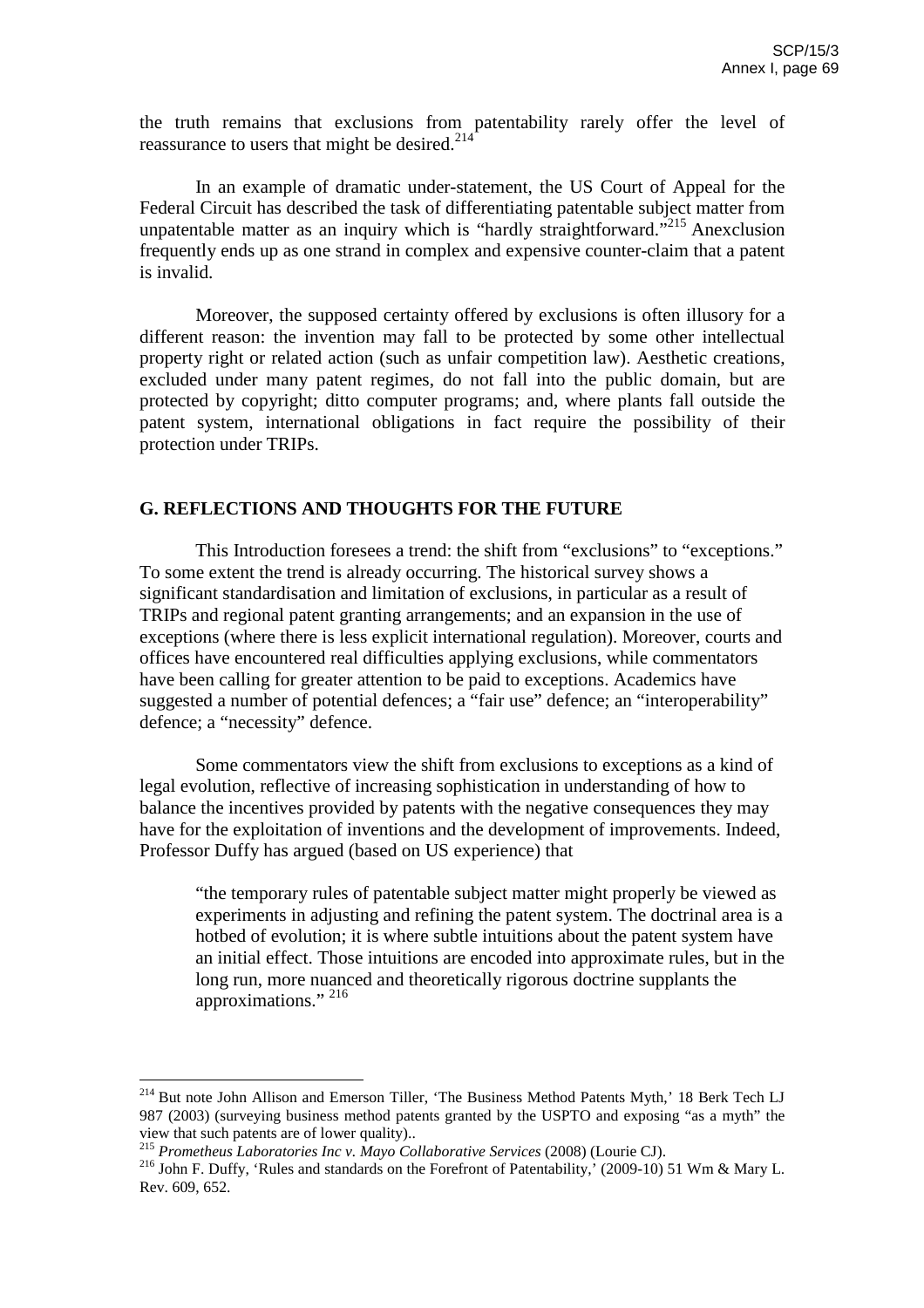The idea that the shift is "evolutionary", or the playing out of a "more theoretically rigorous" logic, however, should not be over-stated.<sup>217</sup> It is important to acknowledge asymmetries of power in the political economy of intellectual property, and the dangers of legislative and regulatory capture by economically powerful industries. Viewed from this perspective, it is equally plausible to characterise the shift from "exclusions" to "exceptions" in terms of loss to the public domain, reflecting the widely acknowledged problem that the "losers" are often widely dispersed interests, poorly represented before government.<sup>218</sup>

While recognising the realities of lobbying, I have suggested in the concluding section of this introduction that, where there is a choice between utilising an "exclusion" and an "exception", there are many things to be said for using exceptions. In particular, they can often offer more nuanced solutions, and ones which are more likely to be interpreted and applied affectively. This would likely be as true, perhaps more so, in relation to developing countries where the expenditure of resource ex ante on rigorous patent examination may seem to be a very low social priority. If ex ante examination is ineffective, establishing exceptions will give the public a more accurate idea of what it can and cannot do.

Moreover, in an era of overlapping intellectual property rights, there might be significant benefits with attempting to carve out freedoms that are applicable to a number of relevant rights. In Europe, the proposed Directive on Computer Implemented Inventions included an exception designed to facilitate interoperability. The latest proposal for the Community Patent would declare that there is no infringement of a community Patent where a person does an act that falls within the scope of articles 5 & 6 of the European Union Directive on the copyright protection of computer programs (the so-called "Software Directive)."<sup>219</sup> If a country recognised that exceptions to plant breeders' rights (such as farmers privileges) also applied to patents, so that users' traditional practices were not affected by the cumulation of patent and plant varieties' regimes, there would likely be much less principled or practical objection to such cumulation. At a broader level, the shift to exceptions might valuably be welcomed as raising the possibility of greater recognition of "user's rights".

The potential for such a shift should not, however, be overstated. As the examination of rationales demonstrates, not all the reasons for excluding subject matter from protection can be adequately reflected in the provision of an exception. This is particularly the case with both the goal of delimiting the field of patentability and the tendency to refuse to grant immoral patents. These jobs cannot be done by adding exceptions to patentees' rights. Moreover, in some cases there may be much to be said for the use of both exclusions and exceptions: the exceptions clarifying the

<sup>&</sup>lt;sup>217</sup> Indeed the adoption of the medical practitioner exception has not put an end to arguments for a full exclusion of medical treatment from patentability:<br><sup>218</sup> Note, for example, that the decision to introduce an exception for medical practitioners rather than

an exclusion of medical methods from patentability reputedly reflected the influence of the biotechnology industry in the United States. And note John Thomas's observation ('The Patenting of the Liberal Professions,' 40 BC L Rev 1139, at 1177 (1999) that "[f]ew occupations are as wellorganized, imbued with a sense of profession and capable of employing the rhetoric of public service as

the practice of medicine."<br><sup>219</sup> Council of the European Union, Revised Proposal for a Council Regulation on the Community Patent, 13706/09 (September 29., 2009), Art 9(i).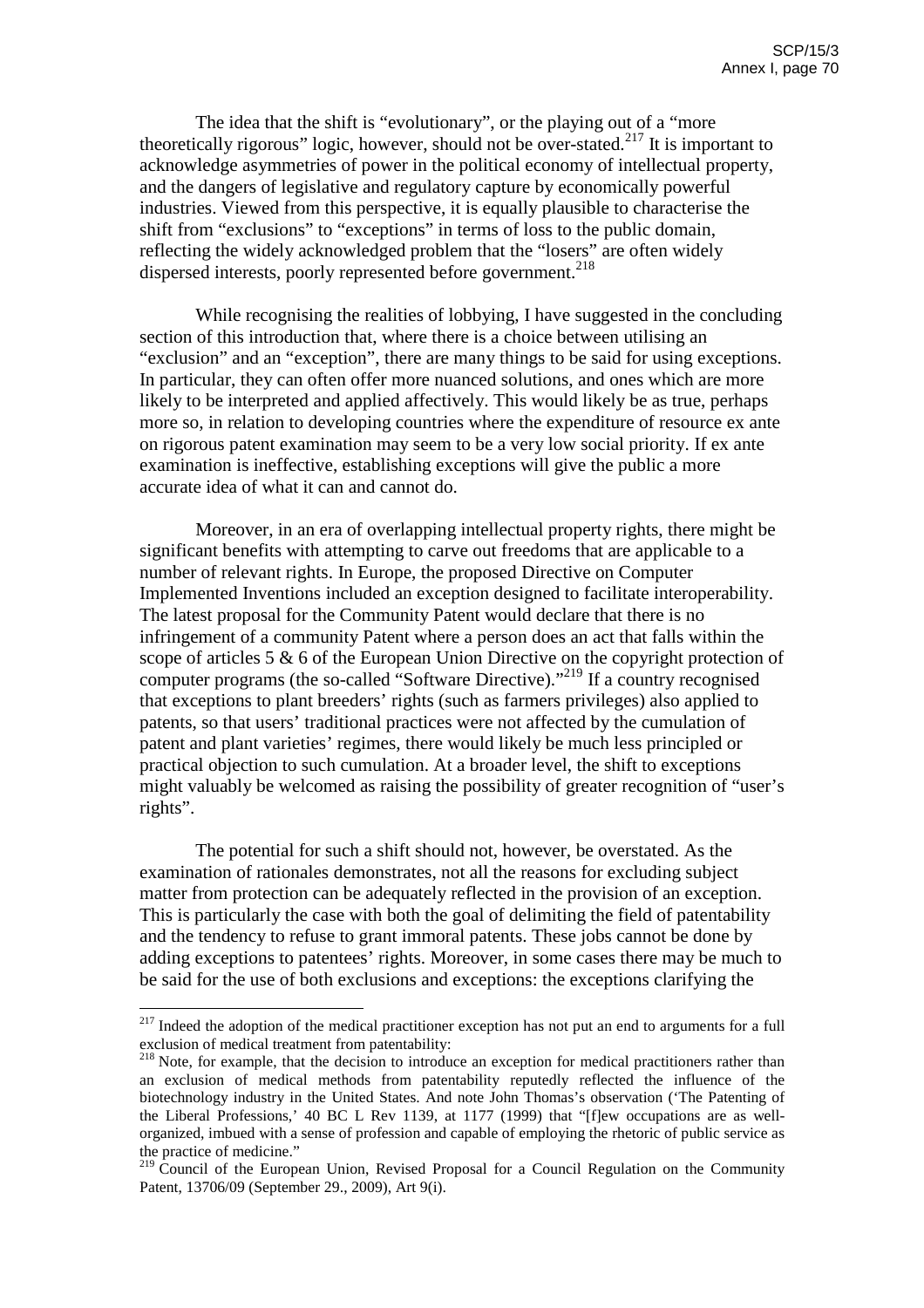fundamental rights of users, for example, to utilise disembodied scientific theories or mathematical methods.

Moreover, experience in other fields, such as copyright, might also suggest that too much faith should not be placed in "exceptions". One particularly difficult issue that has appeared on the copyright reform agenda in many countries in recent times is the extent to which statutory exceptions can be over-ridden by private contract. One can quite easily foresee similar issues arising in patent law, e.g. where supply of patented materials is couple with detailed restrictions on use that interfere with statutory exceptions. If greater reliance does come to be placed on exceptions, particularly in effecting the careful balance between owners and the public, this issue will need to be confronted.

In addition, it should be acknowledged that our experience with exceptions is rather limited. One particular concern is precisely how much flexibility is left to national authorities as a result of Article 30 of TRIPs (in combination with the nondiscrimination provisions of Article 27). Although that provision is somewhat opentextured, further guidance as to the level of flexibility it offers could be of real value. The WTO Panel in Canadian Pharmaceuticals gave helpful findings on the notion of "discrimination" between fields of technology, but other aspects of the holding (for example, that on the notion of "limited") may operate to deprive member countries of the real potential offered by the use of exceptions. In our view, this would be regrettable.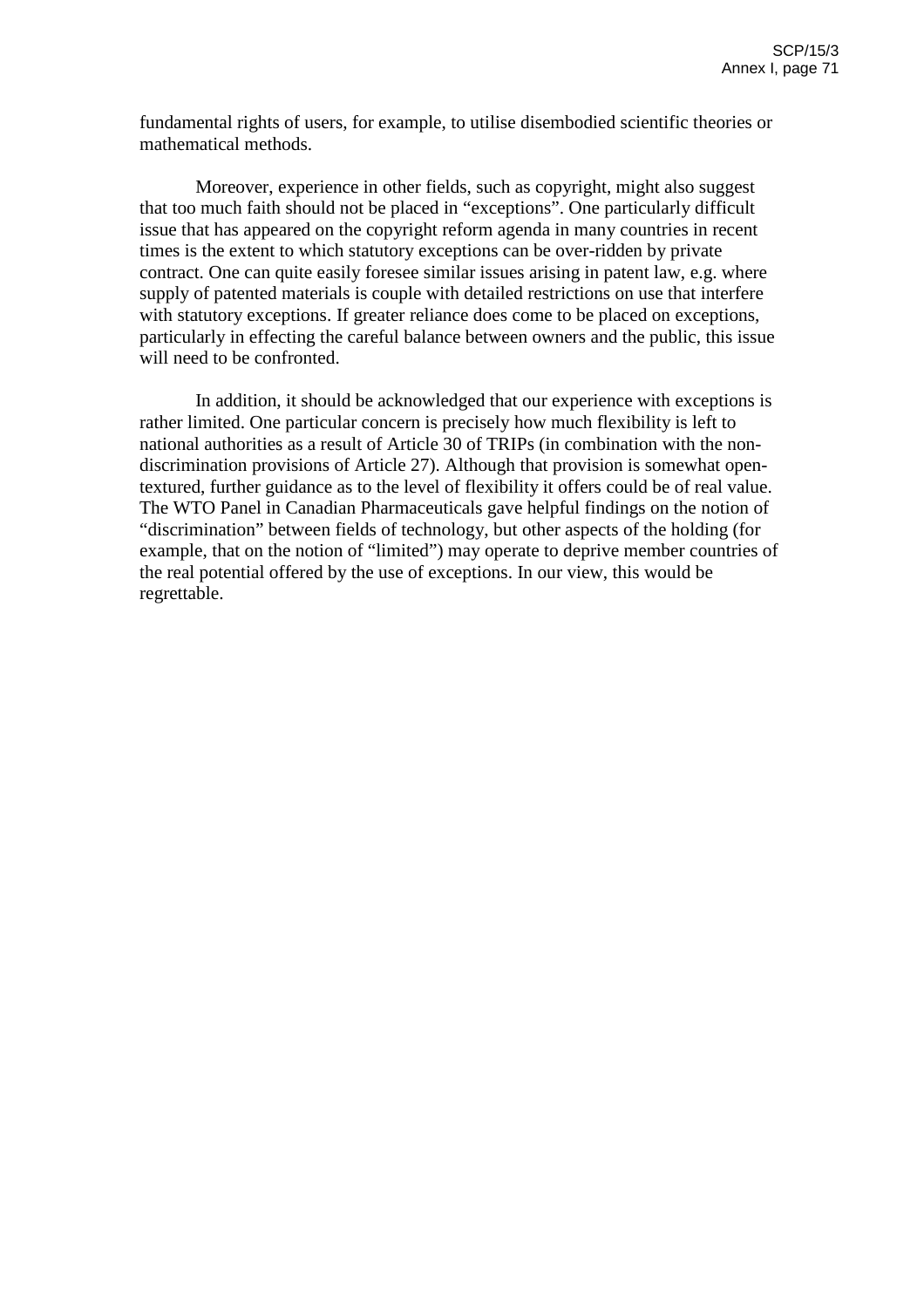# **Appendix A**

### **Exclusions from Patentable Subject Matter**

| Discoveries                | Albania, Algeria, <sup>220</sup> Andorra, Angola, Argentina,                                            |
|----------------------------|---------------------------------------------------------------------------------------------------------|
|                            | Australia, Austria, Bahrain, Barbados, Belarus,                                                         |
|                            | Belgium, Belize, Bolivia, Bosnia & Herzegovina,                                                         |
|                            | Brazil, Bulgaria, Chile, China, <sup>220</sup> Colombia, Costa Rica,                                    |
|                            | Croatia, Cyprus, Dominica, Ecuador, Egypt, El                                                           |
|                            | Salvador, Estonia, <sup>221</sup><br>Ethiopia, Finland, France,                                         |
|                            | Georgia, Germany, Ghana, Greece, Guatemala, <sup>222</sup>                                              |
|                            | Hungary, Iceland, India, <sup>223</sup> Ireland, Italy, Jordan, Kenya,                                  |
|                            | Latvia, Lebanon, Lithuania, Luxembourg, Malaysia,                                                       |
|                            | Malta, Mauritius, Mexico, <sup>224</sup> Mongolia, Morocco,                                             |
|                            | Mozambique, Netherlands, Nicaragua, Nigeria, Norway,                                                    |
|                            | Oman, Pakistan, Panama, Papua New Guinea, Peru,                                                         |
|                            | Philippines, Poland, Portugal, Romania, Russian                                                         |
|                            | Federation, Santa Lucia, Saudi Arabia, Serbia, Slovak                                                   |
|                            | Republic, Slovenia, South Africa, Spain, Sri Lanka,                                                     |
|                            | Sweden, Former Yugoslav Republic of Macedonia,                                                          |
|                            | Tanzania, Trinidad & Tobago, Tunisia, Turkey, Uganda,                                                   |
|                            | United Kingdom, Uruguay.                                                                                |
|                            | [TOTAL: 78]                                                                                             |
|                            |                                                                                                         |
|                            | African Intellectual Property Organisation, Eurasian                                                    |
|                            | Patent Organisation, European Patent Organisation.                                                      |
| Theories and/or principles | Albania, <sup>225</sup> Algeria, Andorra, <sup>225</sup> Angola, Argentina, <sup>225</sup>              |
|                            | Armenia, $225$ Austria, $225$ Bahrain, $225$ Barbados, $225$                                            |
|                            | Belarus, <sup>225</sup> Belgium, <sup>225</sup> Belize, <sup>225</sup> Bolivia, <sup>225</sup> Bosnia & |
|                            | Herzegovina, $225$ Brazil, $225$ Bulgaria, $226$ Canada,<br>227                                         |
|                            | Chile, <sup>225</sup> Colombia, <sup>225</sup> Costa Rica, <sup>225</sup><br>Croatia, <sup>225</sup>    |
|                            | Cyprus, <sup>225</sup> Dominica, <sup>225</sup> Ecuador, <sup>225</sup> Egypt, <sup>225</sup><br>El     |
|                            | Salvador, $^{225}$ Estonia, $^{225}$ Ethiopia, Finland, $^{225}$ France, $^{225}$                       |
|                            | Greece, $225$<br>Georgia, $225$ Germany, $225$<br>Ghana, $225$                                          |
|                            | 228<br>Guatemala, $^{225}$ Hungary, $^{225}$ Iceland, $^{225}$<br>India,                                |

<sup>&</sup>lt;sup>220</sup> Scientific discoveries.<br><sup>221</sup> Including the description of the formation or development of the human body or a human gene<br>sequence or part thereof.<br><sup>222</sup> Simple discoveries.

 $223$  Discoveries of a scientific principle or formulation of an abstract theory or discovery of any living thing or non-living substance occurring in nature; mere discovery of a new form of a known substance which does not enhance known efficiency, or the mere discovery of any new property or new use for a known substance or of the mere use of a known process, machine or apparatus unless such known

process results in a new product or employs at least one new reactant.<br><sup>224</sup> Discoveries that consist in making known or revealing something that already existed in nature, even though it was previously unknown to man.<br><sup>2</sup>

<sup>226</sup> Scientific theories and concepts.<br>
227 Scientific principles and abstract theorems.<br>
228 Discoveries of a scientific principle or formulation of an abstract theory or discovery of any living thing or non-living substance occurring in nature.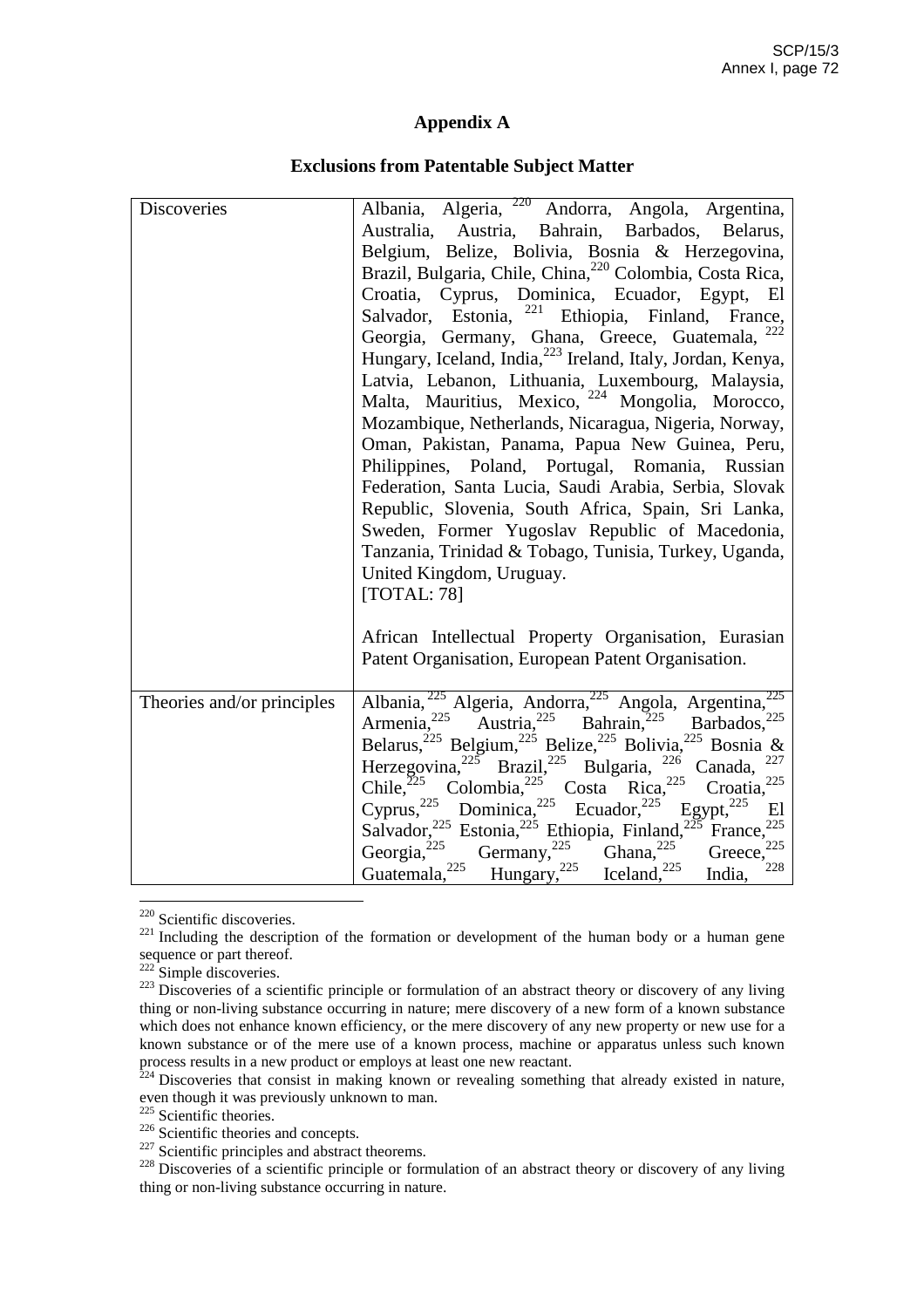|                      | Indonesia, <sup>229</sup> Ireland, <sup>225</sup> Italy, <sup>225</sup> Jordan, <sup>225</sup> Kenya, <sup>225</sup><br>225<br>Kyrgyz Republic, <sup>225</sup> Latvia, <sup>225</sup> Lebanon, Lithuania, <sup>225</sup> Luxembourg, <sup>225</sup> Malaysia, <sup>225</sup> Malta, <sup>225</sup> Mauritius, <sup>225</sup><br>Mexico, $^{230}$ Moldova, $^{225}$ Mongolia, $^{225}$ Morocco, $^{225}$<br>Mozambique, $^{225}$ Netherlands, $^{225}$ Nicaragua, $^{225}$<br>Nigeria, $^{231}$ Norway, $^{225}$ Oman, $^{225}$ Pakistan, $^{225}$ Panama, $^{232}$<br>Papua New Guinea, <sup>225</sup> Peru, <sup>225</sup> Philippines, <sup>225</sup> Poland, <sup>225</sup><br>Portugal, <sup>225</sup> Qatar, Romania, <sup>225</sup> Russian Federation, <sup>225</sup><br>Santa Lucia, <sup>225</sup> Saudi Arabia, Serbia, <sup>225</sup> Slovak<br>Republic, <sup>225</sup> Slovenia, <sup>225</sup> South Africa, <sup>225</sup> Spain, <sup>225</sup> Sri<br>Lanka, <sup>225</sup> Sweden, <sup>225</sup> Syrian Arab Republic,<br>233<br>Tanzania, Thailand, <sup>234</sup> Former Yugoslav Republic of<br>Macedonia, <sup>225</sup> Trinidad & Tobago, Tunisia, <sup>225</sup><br>Turkey, <sup>225</sup> Uganda, United Kingdom, <sup>225</sup> Uruguay, <sup>225</sup><br>Uzbekistan. <sup>225</sup><br>[TOTAL: 84]<br>African Intellectual Property Organisation, <sup>225</sup> Eurasian |
|----------------------|---------------------------------------------------------------------------------------------------------------------------------------------------------------------------------------------------------------------------------------------------------------------------------------------------------------------------------------------------------------------------------------------------------------------------------------------------------------------------------------------------------------------------------------------------------------------------------------------------------------------------------------------------------------------------------------------------------------------------------------------------------------------------------------------------------------------------------------------------------------------------------------------------------------------------------------------------------------------------------------------------------------------------------------------------------------------------------------------------------------------------------------------------------------------------------------------------------------------------------------------------------------------------------------------------------------------------------------------------------------------------------------------------------|
|                      | Patent Organisation, <sup>225</sup> European Patent Organisation. <sup>225</sup>                                                                                                                                                                                                                                                                                                                                                                                                                                                                                                                                                                                                                                                                                                                                                                                                                                                                                                                                                                                                                                                                                                                                                                                                                                                                                                                        |
| Mathematical methods | Albania, Algeria, Andorra, Argentina, Armenia, Austria,<br>Bahrain, Barbados, Belarus, Belgium, Belize, Bolivia,<br>Bosnia & Herzegovina, Brazil, Bulgaria, <sup>235</sup> Chile,<br>Colombia, Costa Rica, Croatia, Cyprus, Dominica,<br>Ecuador, Egypt, El Salvador, Estonia, Ethiopia, Finland,<br>236<br>France, Georgia, Germany, Ghana,<br>Greece,<br>Guatemala, Hungary, Iceland, India, Indonesia, 237<br>Ireland, Italy, Jordan, Kenya, Kyrgyz Republic, Latvia,<br>Lebanon, Lithuania, Luxembourg, Malaysia, Malta,<br>Mauritius, Mexico, Moldova, Mongolia, Morocco,<br>Mozambique, Netherlands, Nicaragua, Norway, Oman,<br>Pakistan, Papua New Guinea, Peru, Philippines, Poland,<br>Portugal, Qatar, Romania, Russian Federation, Saudi<br>Arabia, Santa Lucia, Serbia, Slovak Republic, Slovenia,<br>South Africa, Spain, Sri Lanka, Sweden, Tanzania,<br>Thailand, <sup>234</sup> Former Yugoslav Republic of Macedonia,<br>Trinidad & Tobago, Tunisia, Turkey, Uganda, United<br>Kingdom, Uruguay, Uzbekistan.<br>[TOTAL: 80]<br>African Intellectual Property Organisation, Eurasian                                                                                                                                                                                                                                                                                                   |

<sup>&</sup>lt;sup>229</sup> Scientific and mathematical theories and methods.<br><sup>230</sup> Theoretical or scientific principles.<br><sup>231</sup> Scientific principles.<br><sup>232</sup> Theories and scientific principles.<br><sup>232</sup> The invention regards a purely theoretical or industrial application.<br><sup>234</sup> Scientific or mathematical rules or theories.<br><sup>235</sup> Mathematical methods and formulae.<br><sup>236</sup> Scientific and mathematical theories and methods.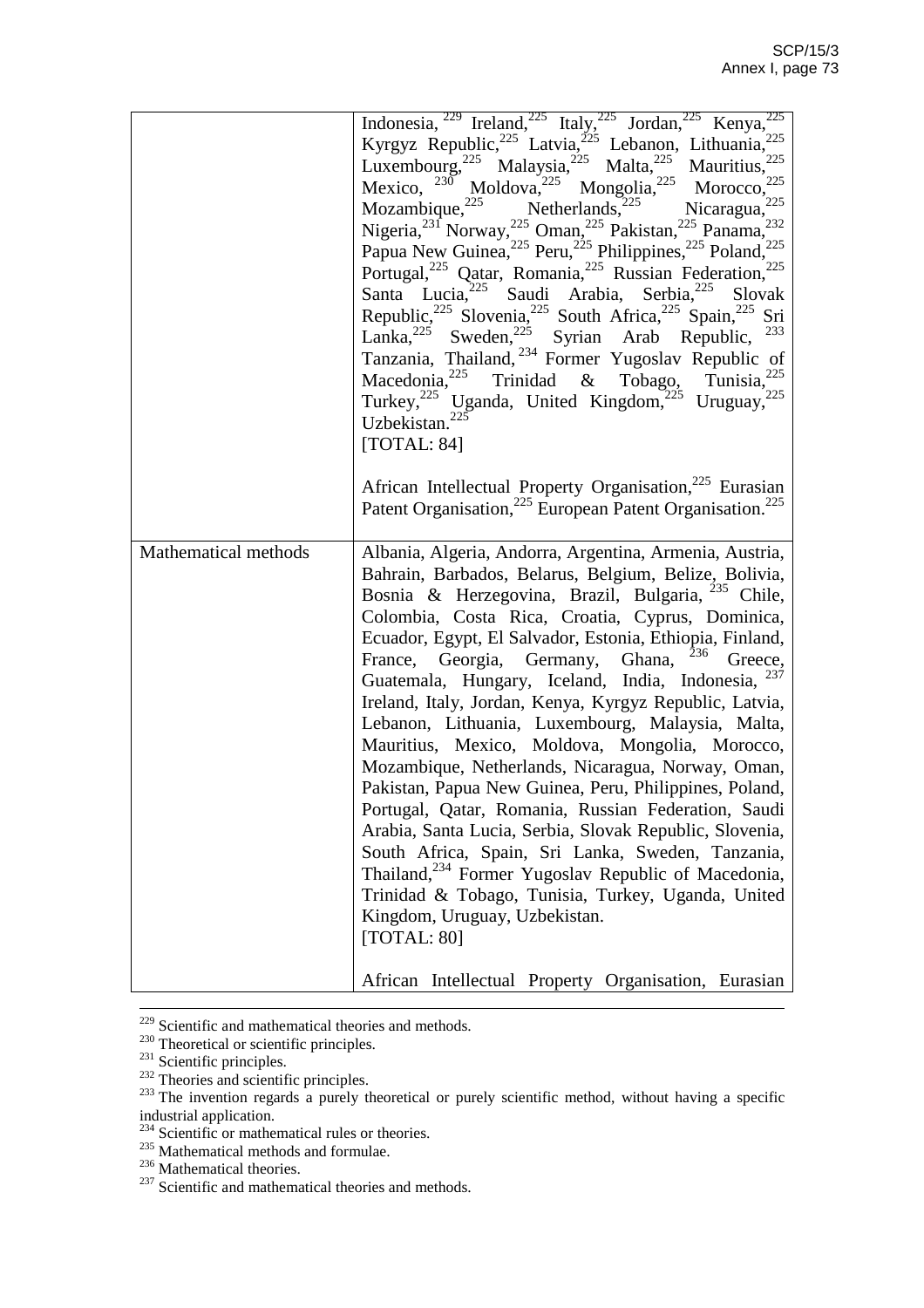|                                                                                                      | Patent Organisation, European Patent Organisation.                                                                                                                                                                                                                                                                                                                                                                                                                                                                                                                                                                                                                                                                                                                                                                                                                                                                                                                                                                                                  |
|------------------------------------------------------------------------------------------------------|-----------------------------------------------------------------------------------------------------------------------------------------------------------------------------------------------------------------------------------------------------------------------------------------------------------------------------------------------------------------------------------------------------------------------------------------------------------------------------------------------------------------------------------------------------------------------------------------------------------------------------------------------------------------------------------------------------------------------------------------------------------------------------------------------------------------------------------------------------------------------------------------------------------------------------------------------------------------------------------------------------------------------------------------------------|
| Aesthetic creations                                                                                  | Algeria, Andorra, Argentina, Armenia,<br>Albania,<br>Australia, Austria, Belarus, Belgium, Bosnia &<br>Herzegovina, Brazil, Bulgaria, <sup>238</sup> Canada, Costa Rica,<br>Croatia, Cyprus, Finland, France, Georgia, <sup>239</sup> Germany,<br>Greece, Guatemala, <sup>240</sup> Hungary, Iceland, India, Ireland,<br>Kyrgyz Republic, Luxembourg, Malta, Mauritius,<br>Mexico, Moldova, Morocco, Mozambique, Netherlands,<br>Nicaragua, Norway, Pakistan, Panama, Philippines,<br>Poland, Portugal, Romania, Russian Federation, Santa<br>Lucia, Serbia, Slovak Republic, South Africa, Spain, Sri<br>Sweden, Former Yugoslav Republic<br>Lanka,<br>of<br>Macedonia, Trinidad & Tobago, Tunisia, Turkey,<br>Ukraine, United Kingdom, Uruguay, Uzbekistan.<br>[TOTAL: 59]<br>African Intellectual Property Organisation, Eurasian<br>Patent Organisation, European Patent Organisation.                                                                                                                                                          |
| Schemes, rules, methods<br>etc for performing mental<br>and/or<br>intellectual<br>acts<br>activities | Albania, Algeria, Andorra, Argentina, Armenia, Austria,<br>Barbados, Belarus, Belgium, Belize, Bolivia, Bosnia &<br>Herzegovina, Bulgaria, Chile, China, Colombia, Costa<br>Rica, Croatia, Cyprus, Dominica, Ecuador, El Salvador,<br>Estonia, Finland, France, Georgia, Germany, Ghana,<br>Greece, Guatemala, Hungary, Iceland, India, Ireland,<br>Italy, Kenya, Kyrgyz Republic, Latvia, Lebanon,<br>Lithuania, Luxembourg, Malaysia, Malta, Mauritius,<br>Mexico, Moldova, Mongolia, Morocco, Mozambique,<br>Netherlands, Nicaragua, Norway, Oman, Pakistan,<br>Panama, Papua New Guinea, Peru, Philippines, Poland,<br>Portugal, Qatar, Romania, Russian Federation, Santa<br>Lucia, Saudi Arabia, Serbia, Slovak Republic, Slovenia,<br>South Africa, Spain, Sri Lanka, Sweden, Former<br>Yugoslav Republic of Macedonia, Tanzania, Trinidad &<br>Tobago, Tunisia, Turkey, Uganda, United Kingdom,<br>Uzbekistan.<br>[TOTAL: 75]<br>African Intellectual Property Organisation, Eurasian<br>Patent Organisation, European Patent Organisation. |
| Schemes, rules, methods<br>etc for playing games                                                     | Algeria,<br>Andorra,<br>Albania,<br>Argentina,<br>Austria,<br>Barbados, Belarus, Belgium, Belize, Bolivia, Bosnia &<br>Herzegovina, Brazil, Bulgaria, Chile, Colombia, Costa<br>Rica, Croatia, Cyprus, Dominica, Ecuador, El Salvador,                                                                                                                                                                                                                                                                                                                                                                                                                                                                                                                                                                                                                                                                                                                                                                                                              |

 $\frac{^{238}}{^{239}}$  Results of artistic work.<br><sup>239</sup> Results of artistic design.<br><sup>240</sup> Pure aesthetic creations.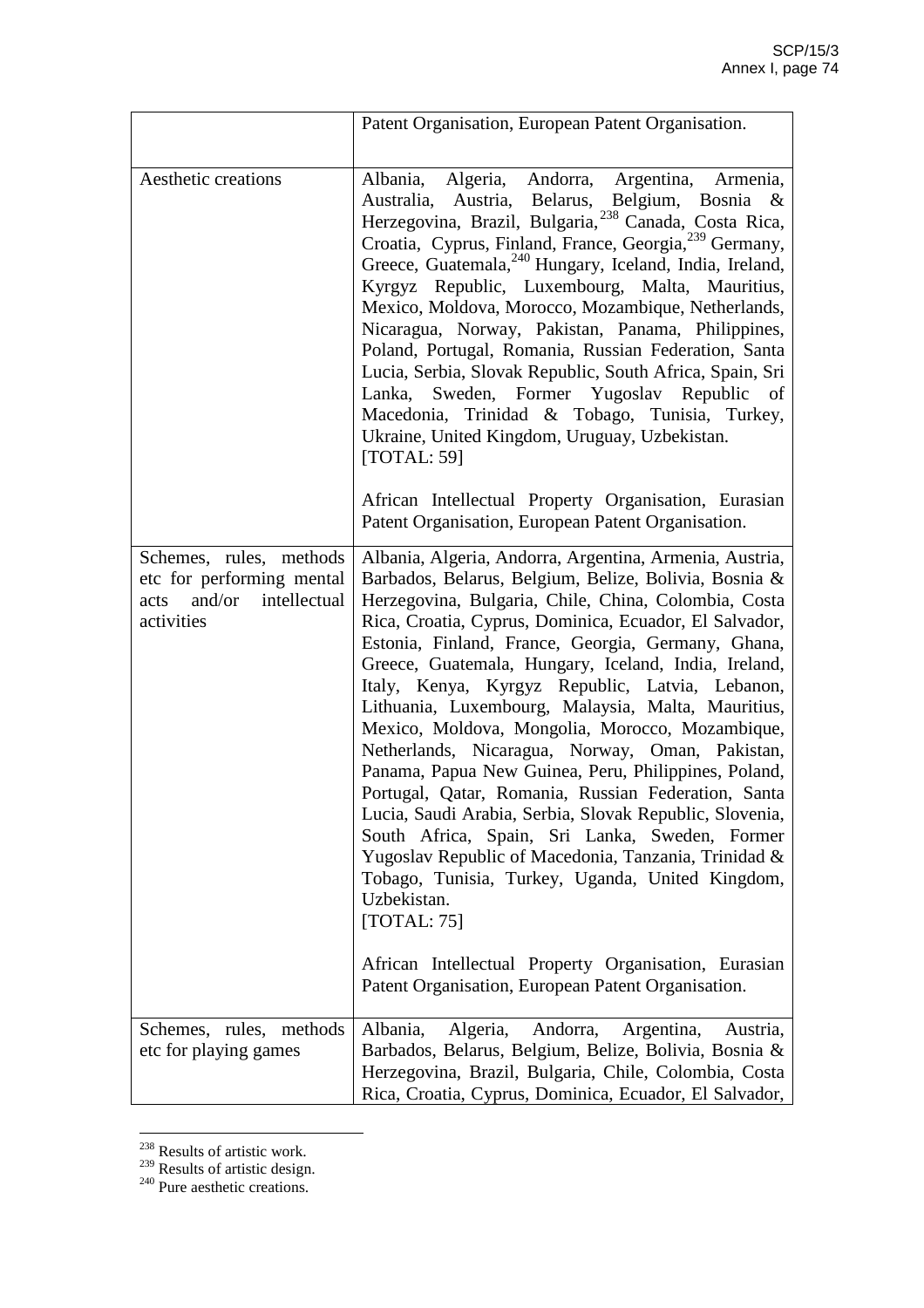|                                                                               | Ethiopia, Finland, France, Georgia, Germany, Ghana,<br>Greece, Guatemala, Hungary, Iceland, India, Ireland,<br>Italy, Kenya, Latvia, Lebanon, Lithuania, Luxembourg,<br>Malta, Mauritius, Mexico, Mongolia,<br>Malaysia,<br>Morocco,<br>Mozambique, Netherlands, Nicaragua,<br>Norway, Oman, Pakistan, Panama, Papua New Guinea,<br>Peru, Philippines, Poland, Portugal, Qatar, Romania,<br>Russian Federation, Santa Lucia, Saudi Arabia, Serbia,<br>South Africa, Spain, Sri Lanka, Sweden, Former<br>Yugoslav Republic of Macedonia, Tanzania, Trinidad &<br>Tobago, Tunisia, Turkey, Uganda, United Kingdom,<br>Uruguay.<br>[TOTAL: 69]<br>African Intellectual Property Organisation, European<br>Patent Organisation.                                                                                                                                                                                                                                                                  |
|-------------------------------------------------------------------------------|----------------------------------------------------------------------------------------------------------------------------------------------------------------------------------------------------------------------------------------------------------------------------------------------------------------------------------------------------------------------------------------------------------------------------------------------------------------------------------------------------------------------------------------------------------------------------------------------------------------------------------------------------------------------------------------------------------------------------------------------------------------------------------------------------------------------------------------------------------------------------------------------------------------------------------------------------------------------------------------------|
| Schemes, rules, methods<br>etc for doing business<br>and/or economic activity | Albania, Andorra, Argentina, Austria, Barbados,<br>Belarus, Belgium, Belize, Bolivia, Bosnia<br>$\&$<br>Herzegovina, Bulgaria, Colombia, Costa Rica, 241<br>Croatia, Cyprus, Dominica, Ecuador, El Salvador,<br>Estonia, Ethiopia, Finland, France, Georgia, Germany,<br>Ghana, Greece, Guatemala, <sup>242</sup> Hungary, Iceland, India,<br>Ireland, Italy, Kenya, Latvia, Lithuania, Luxembourg,<br>Malaysia, Malta, Mauritius, Mexico, Moldova,<br>Mongolia, Morocco, Mozambique, Netherlands,<br>Nicaragua, <sup>243</sup> Norway, Oman, Pakistan, Panama, Papua<br>New Guinea, Peru, Philippines, Poland, Portugal,<br>Romania, Russian Federation, Santa Lucia, Serbia,<br>South Africa, Spain, Sri Lanka, Sweden, Syrian Arab<br>Republic, <sup>244</sup> Former Yugoslav Republic of Macedonia,<br>Tanzania, Trinidad & Tobago, Tunisia, Turkey, Uganda,<br>United Kingdom, Uruguay.<br>[TOTAL: 69]<br>African Intellectual Property Organisation, European<br>Patent Organisation. |
| Computer programs and/or<br>software                                          | Albania, Algeria, Andorra, Argentina, Austria, Belarus,<br>Belgium, Bolivia, Bosnia & Herzegovina, Brazil,<br>Bulgaria, Colombia, Costa Rica, 245 Croatia, Cyprus,<br>Ecuador, Estonia,<br>Ethiopia, Finland, France, Georgia, Germany, Ghana,<br>Greece, Guatemala, Hungary, Iceland, India, <sup>246</sup> Ireland,                                                                                                                                                                                                                                                                                                                                                                                                                                                                                                                                                                                                                                                                        |

<sup>&</sup>lt;sup>241</sup> Schemes, rules or economic methods of advertisements or business.<br><sup>242</sup> Schemes, principles, rules or economic methods of advertisements or business.<br><sup>243</sup> Economic, advertising and business plans.<br><sup>244</sup> The certifi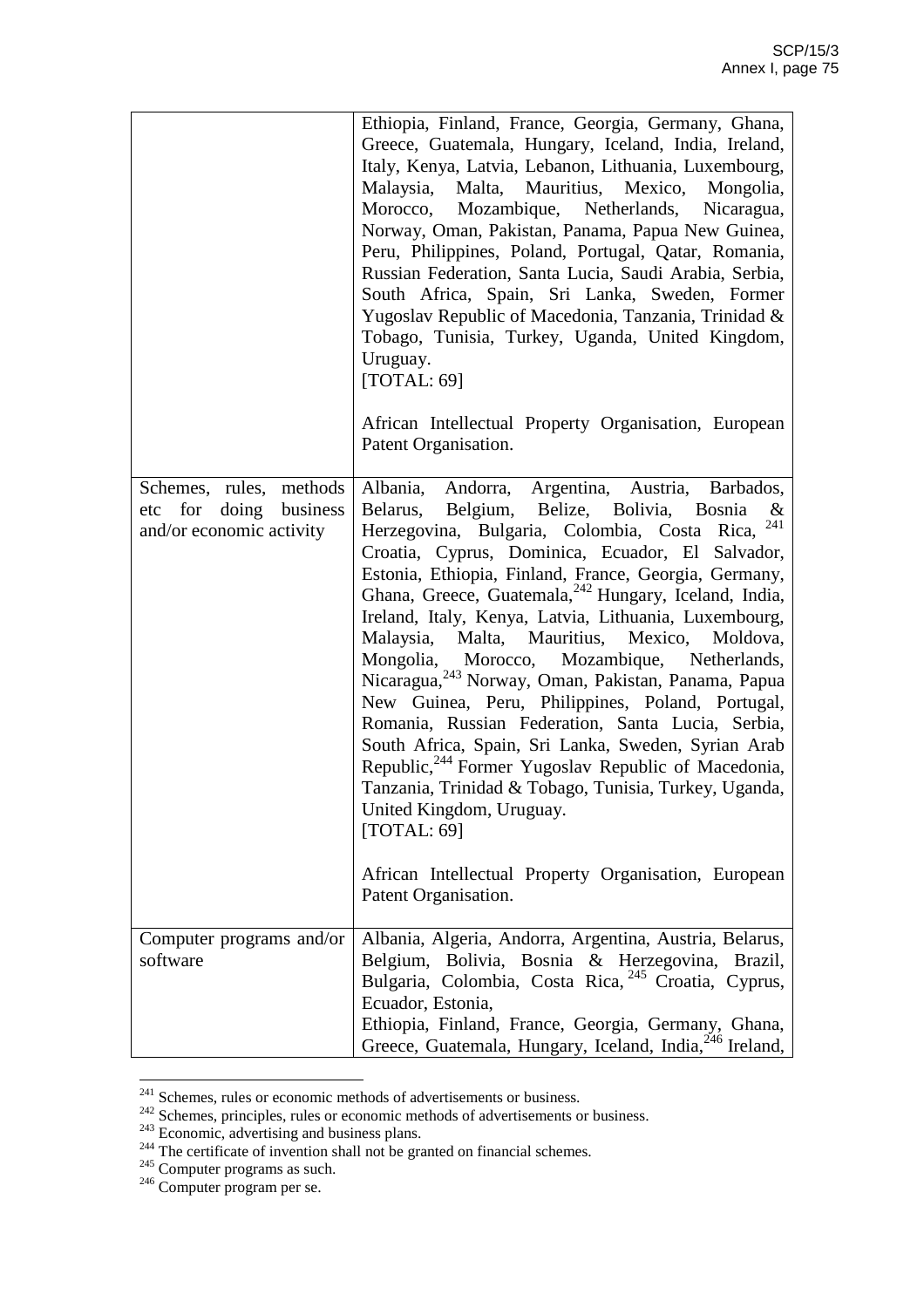|                             | Italy, Kyrgyz Republic, Latvia, Lithuania, Luxembourg,<br>Malta,<br>Mexico, Moldova,<br>Mongolia, Morocco,<br>Netherlands,<br>Nicaragua, Norway,<br>Mozambique,<br>Panama, Peru, Philippines, Poland, Portugal, <sup>245</sup> Qatar,<br>Romania, Russian Federation, Santa Lucia, Serbia,<br>Slovak Republic, Slovenia, South Africa, Spain, Sri<br>Lanka, Sweden, Thailand, Former Yugoslav Republic of<br>Macedonia, Tunisia, Turkey, United Kingdom,<br>Uruguay, Uzbekistan.<br>[TOTAL: 64]<br>African Intellectual Property Organisation, Eurasian<br>Patent Organisation, European Patent Organisation.                                                                                                                                                                                                                                 |
|-----------------------------|-----------------------------------------------------------------------------------------------------------------------------------------------------------------------------------------------------------------------------------------------------------------------------------------------------------------------------------------------------------------------------------------------------------------------------------------------------------------------------------------------------------------------------------------------------------------------------------------------------------------------------------------------------------------------------------------------------------------------------------------------------------------------------------------------------------------------------------------------|
| Algorithms                  | Armenia, 247 Belarus, Estonia, Georgia, India, Kyrgyz<br>Republic, Moldova, Mongolia, Uzbekistan.<br>[TOTAL: 9]<br>Eurasian Patent Organisation.                                                                                                                                                                                                                                                                                                                                                                                                                                                                                                                                                                                                                                                                                              |
| Presentation of information | Albania, Algeria, Andorra, Argentina, Austria, Belarus,<br>Belgium, Bolivia, Bosnia & Herzegovina, Brazil,<br>Bulgaria, Colombia, Croatia, Cyprus, Ecuador, Estonia,<br>Finland, France, Georgia, Germany, Ghana, Greece,<br>Hungary, Iceland, India, Ireland, Italy, Kenya, Latvia,<br>Lithuania, Luxembourg, Malta, Mexico, Morocco,<br>Mozambique, Netherlands, Norway, Panama, Papua<br>New Guinea, Peru, Poland, Portugal, Romania, Russian<br>Federation, Santa Lucia, Serbia, Slovak Republic, South<br>Africa, Spain, Sri Lanka, Sweden, Former Yugoslav<br>Republic of Macedonia, Tanzania, Trinidad & Tobago,<br><sup>248</sup> Uganda, United Kingdom,<br>Tunisia, Turkey,<br>Uruguay. <sup>249</sup><br>[TOTAL: 57]<br>African Intellectual Property Organisation, Eurasian<br>Patent Organisation, European Patent Organisation. |

<sup>&</sup>lt;sup>247</sup> Algorithms for computers.<br><sup>248</sup> Methods of collecting, arranging, presenting and transmitting information with no technical features.<br><sup>249</sup> Methods of reproducing information.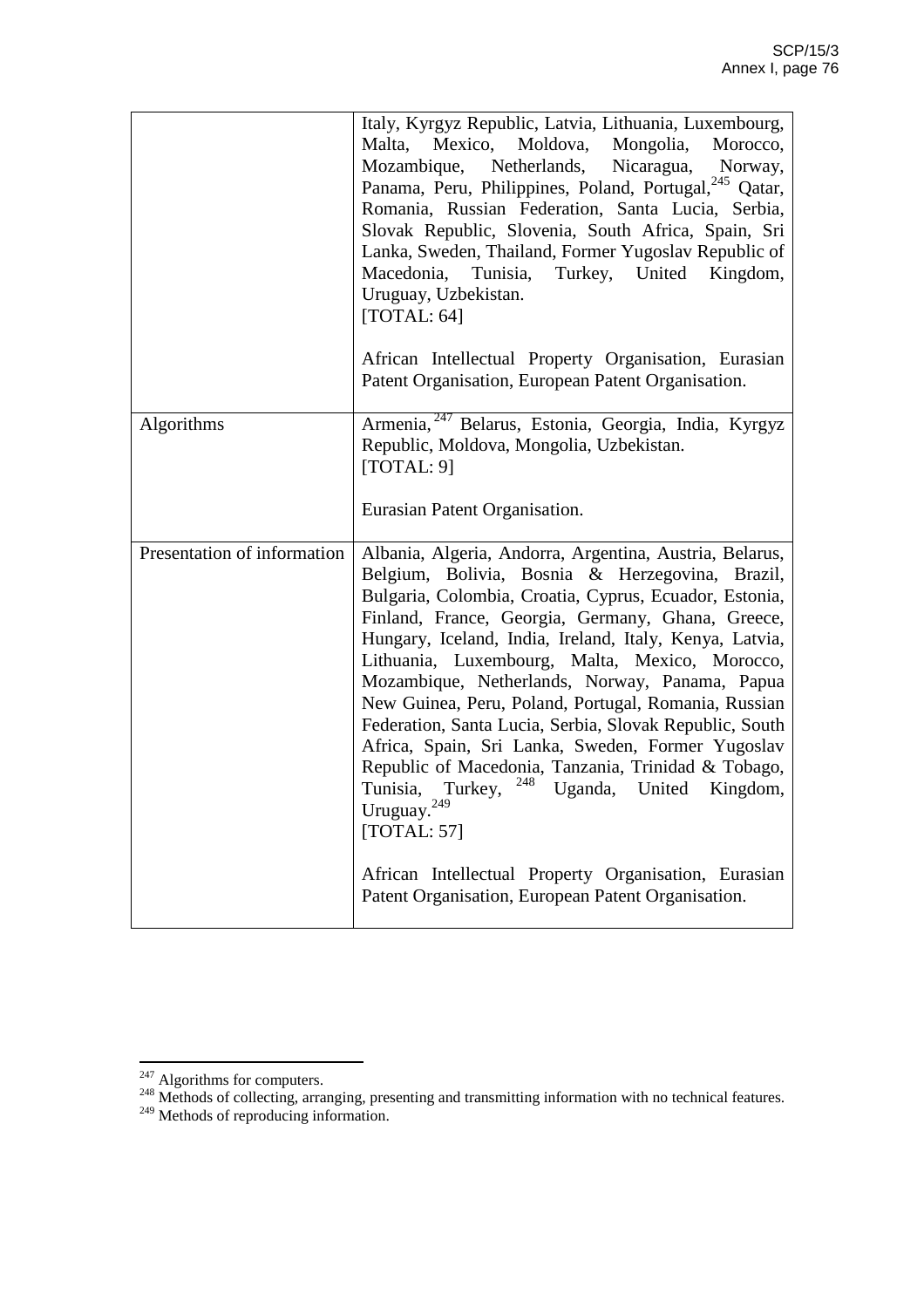|                              | Inventions contrary to law,   Albania, Algeria, Andorra, Angola, Argentina, Austria,                                                                   |
|------------------------------|--------------------------------------------------------------------------------------------------------------------------------------------------------|
| public order, public policy, | Bahrain, Barbados, Belarus, <sup>250</sup> Belgium, Belize,                                                                                            |
| public interest and/or       | Bolivia, Bosnia & Herzegovina, Brazil, <sup>251</sup> Bulgaria, <sup>252</sup>                                                                         |
| morality                     | Chile, <sup>253</sup> Colombia, Costa Rica, <sup>254</sup> Croatia, Cyprus,                                                                            |
|                              | Dominica, Ecuador, Egypt, El Salvador, Estonia,                                                                                                        |
|                              | Ethiopia, Finland, France, <sup>255</sup> Georgia, <sup>256</sup> Germany,                                                                             |
|                              | Ghana, <sup>257</sup> Greece, Guatemala, <sup>258</sup> Hungary, Iceland,                                                                              |
|                              | India, $^{259}$ Indonesia, $^{260}$ Ireland, Italy, Japan, $^{261}$ Jordan,                                                                            |
|                              | Kenya, <sup>262</sup> Kyrgyz Republic, <sup>250</sup> Latvia, Lebanon,                                                                                 |
|                              | Liechtenstein, Lithuania, <sup>250</sup> Luxembourg, Malaysia,                                                                                         |
|                              | Malta, Mauritius, Moldova, Mongolia, <sup>263</sup> Morocco,                                                                                           |
|                              | Mozambique, <sup>264</sup> Netherlands, Nicaragua, Nigeria,                                                                                            |
|                              | Norway, <sup>265</sup> Oman, Pakistan, Panama, <sup>266</sup> Papua New                                                                                |
|                              | Guinea, <sup>267</sup> Peru, Philippines, Poland, Portugal, <sup>268</sup> Qatar,<br>Republic of Korea, <sup>269</sup> Romania, <sup>270</sup> Russian |
|                              |                                                                                                                                                        |
|                              | Federation, $250$ Serbia, $271$ Singapore, $272$ Slovak                                                                                                |

<sup>259</sup> Inventions use or commercial exploitation of which is contrary to law or morality.<br><sup>260</sup> Inventions contrary to rules, regulations, religious morality, public order or ethics.<br><sup>261</sup> Inventions contrary to public ord environmental conservation.<br>
<sup>263</sup> Inventions contrary to public health or environmental protection.<br>
<sup>264</sup> Inventions contrary to morality, good behaviour, public safety, public order or public health.<br>
<sup>265</sup> Inventions w

<sup>&</sup>lt;sup>250</sup> Inventions contrary to public interest, humanitarian principles or morality.<br><sup>251</sup> Inventions contrary to morals, standards of respectability and public security, order and health.<br><sup>252</sup> Inventions contrary to socia reasons to protect the *ordre public*, morality, health or life of persons or animals, or to preserve plants

and to avoid severe damage to the environment.<br>
<sup>255</sup> Inventions contrary to the dignity of the human person, public policy or morality.<br>
<sup>256</sup> Inventions which may cause inhuman, immoral and/or anti-social action.<br>
<sup>257</sup>

<sup>&</sup>lt;sup>258</sup> Inventions the exploitation of which is contrary to *ordre public* and morality, provided that the contradiction to *ordre public* and morality shall not be considered merely by the reasons of prohibition, limitation and conditions by legal or administrative provisions.

basis be granted for *inter alia*: Processes for cloning humans; modifying the germ line genetic identity of humans; uses of human embryos for industrial or commercial purposes; and process for modifying the genetic identity of animals which are likely to cause them suffering without any substantial medical benefit, and animals resulting from such processes.<br><sup>266</sup> Inventions contrary to national laws, health, public policy, morality, proper practice or State

security.<br><sup>267</sup> Inventions contrary to public order or morality or which seriously damage the environment.<br><sup>268</sup> Patents shall not be granted in respect of inventions the commercial exploitation of which would be

contrary to the law, *ordre public*, public health or morality, an exploitation not being deemed to be prohibited merely because it is prohibited by law or administrative regulation.

 $\frac{569}{270}$  Inventions contrary to public order or morality or damaging to public health.<br><sup>270</sup> Inventions, the exploitation of which would be contrary to public order or morality, including those being detrimental to human, animal or plant life, or health or the environment, the exclusion not being deemed to be prohibited merely because the exploitation is prohibited by law.

 $\frac{271}{271}$  Inventions contrary to public order or morality, in particular: processes for cloning humans; modifying the germ line genetic identity of humans; uses of human embryos for industrial or commercial purposes; and processes for modifying the genetic identity of animals which are likely to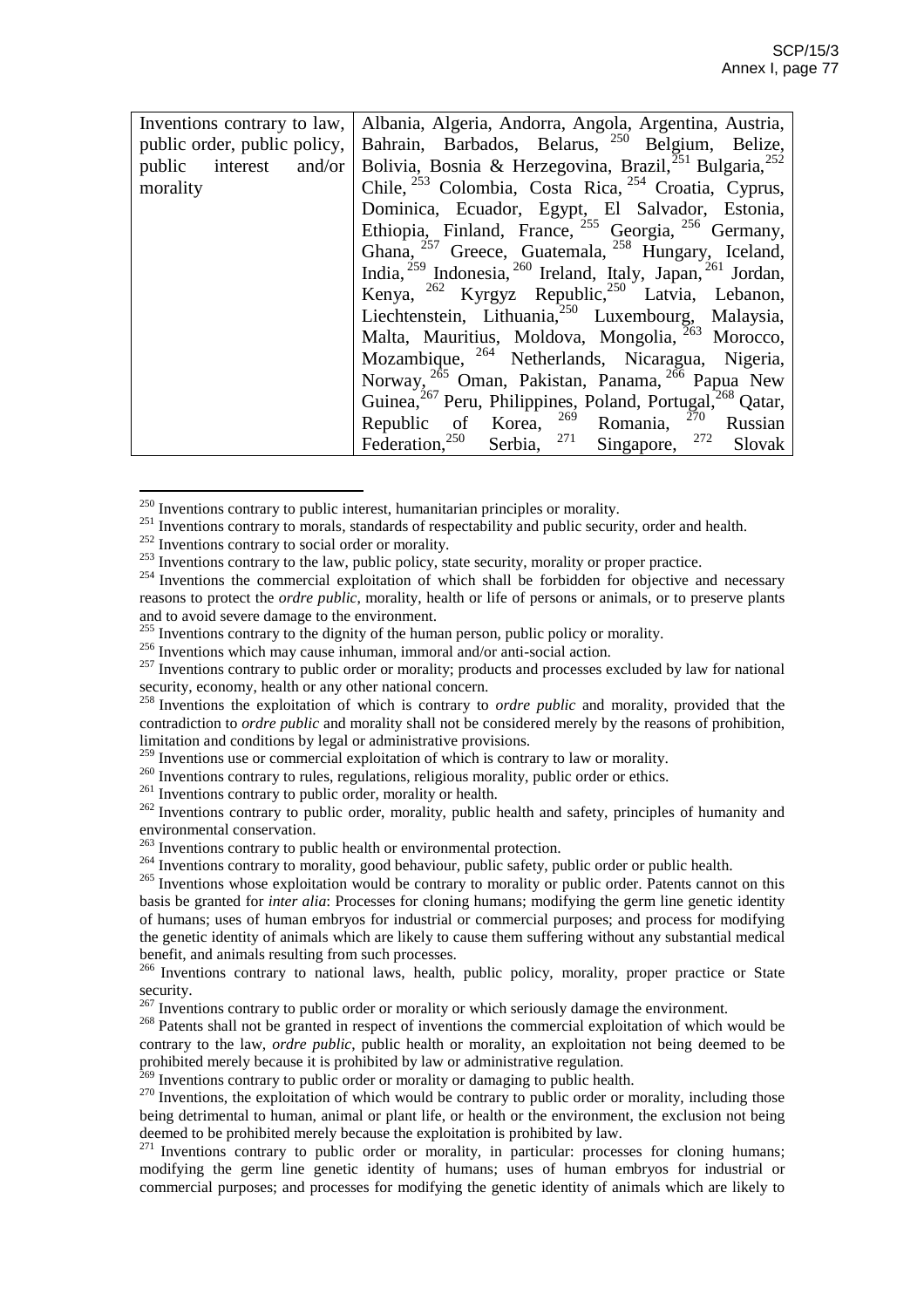|                                        | Republic, <sup>273</sup> Slovenia, South Africa, <sup>274</sup> Spain, Sweden,<br>Switzerland, Syrian Arab Republic, <sup>275</sup> Tanzania,<br>Thailand, <sup>276</sup> Former Yugoslav Republic of Macedonia,<br>Trinidad & Tobago, Tunisia, Turkey, United Kingdom,<br>Uruguay, Uzbekistan. <sup>277</sup><br>[TOTAL: 84]<br>African Intellectual Property Organisation, Eurasian<br>Patent Organisation, European Patent Organisation.                                                                                                                                                                                                                                                                                                                                                                                                                                         |
|----------------------------------------|-------------------------------------------------------------------------------------------------------------------------------------------------------------------------------------------------------------------------------------------------------------------------------------------------------------------------------------------------------------------------------------------------------------------------------------------------------------------------------------------------------------------------------------------------------------------------------------------------------------------------------------------------------------------------------------------------------------------------------------------------------------------------------------------------------------------------------------------------------------------------------------|
| Plant<br>and/or<br>animal<br>varieties | Albania, Algeria, Armenia, Austria, <sup>278</sup> Bahrain, <sup>278</sup><br>Barbados, Belarus, Belgium, <sup>279</sup> Bolivia, Bulgaria,<br>Canada, <sup>280</sup> Chile, <sup>278</sup> China, Colombia, Costa Rica, <sup>281</sup><br>Croatia, Ecuador, Egypt, Estonia, Ethiopia, Finland, <sup>282</sup><br>France, <sup>283</sup> Georgia, Germany, Ghana, Greece, Iceland,<br>India, $^{284}$ Indonesia, $^{285}$ Ireland, Israel, $^{286}$ Italy, Jordan, $^{278}$<br>Kenya, <sup>287</sup> Kyrgyz Republic, Latvia, Liechtenstein,<br>Lithuania, Luxembourg, Malaysia, Malta, <sup>288</sup> Mauritius,<br>Mexico, <sup>289</sup> Mongolia, <sup>290</sup> Mozambique, <sup>291</sup><br>Netherlands, $292$ Nicaragua, $293$ Nigeria, Norway,<br>Oman, <sup>294</sup> Pakistan, Panama, Peru, Poland, Portugal,<br>Qatar, Romania, 278 Russian Federation, Serbia, Slovak |

cause them suffering without any substantial medical benefit, and animals resulting from such processes.<br>
<sup>272</sup> Inventions encouraging offensive, immoral or anti-social behaviour.<br>
<sup>273</sup> Inventions contrary to public interest, including principles of humanity and morality.<br>
<sup>274</sup> Inventions which encourage offensi

the public order, ethics or constitutions and pharmaceutical combinations.<br>
The public order, ethics or constitutions and pharmaceutical combinations.<br>
276 Inventions contrary to public order, morality, health or welfare.<br>

<sup>284</sup> Plants and animals in whole or any part thereof other than microorganisms, but including seeds, varieties and species and essentially biological processes for production or propagation of plants and animals.<br><sup>285</sup> Living creatures, other than microorganisms.

<sup>286</sup> Plants and animal varieties, other than microbiological organisms not derived from nature.<br><sup>287</sup> Plant varieties, other than parts thereof and products of biotechnological processes.<br><sup>289</sup> Animal varieties.<br><sup>298</sup> Ani

permitted microbiological methods and products.<br><sup>293</sup> Animals.<br><sup>294</sup> Animals other than microorganisms.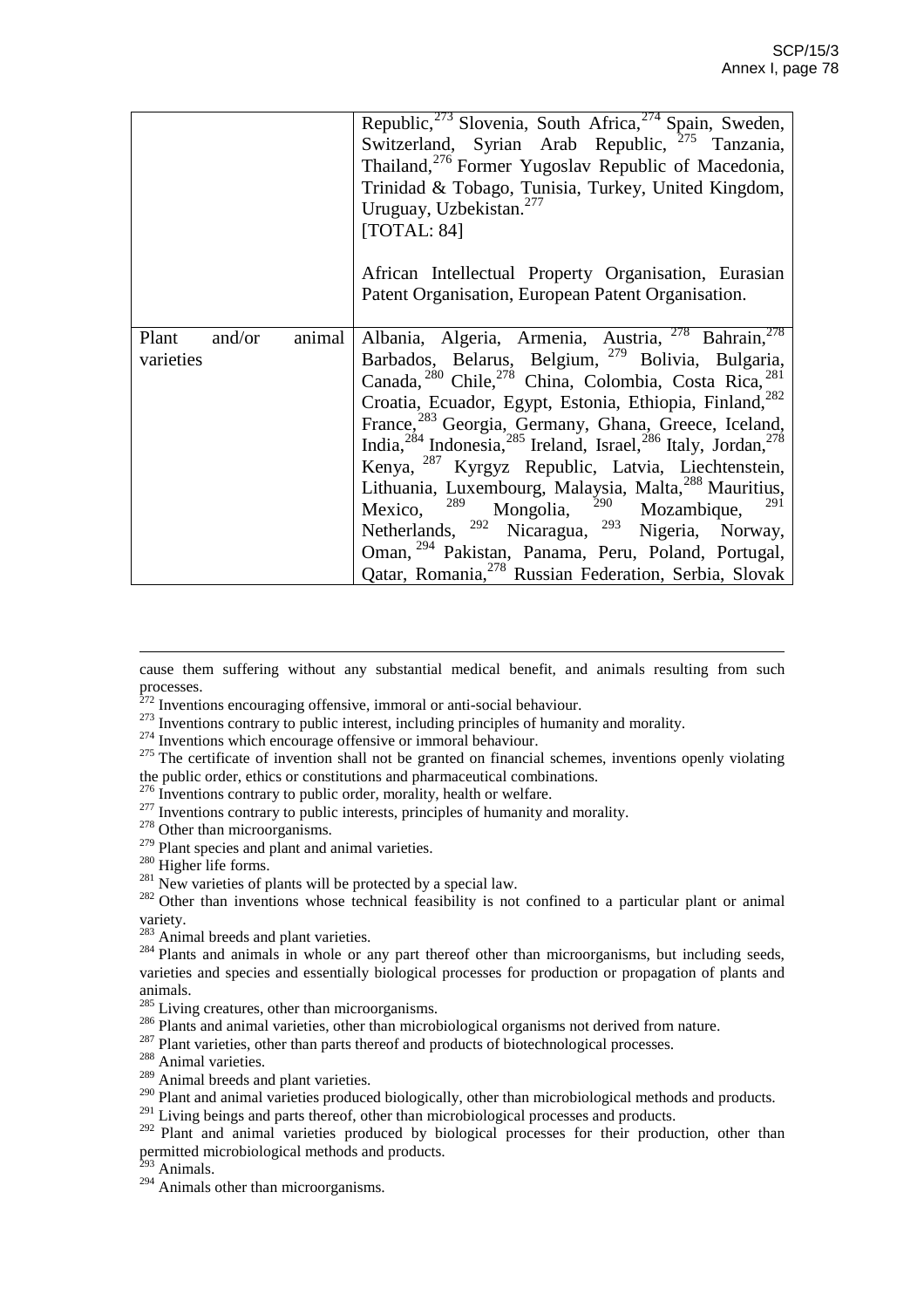|                                                                                             | Republic, South Africa, Spain, Sweden, Switzerland,<br>Tanzania, Thailand, <sup>295</sup> Former Yugoslav Republic of<br>Macedonia, Tunisia, Turkey, Uganda, Ukraine, United<br>Kingdom, Uruguay, Uzbekistan.<br>[TOTAL: 70]<br>African Intellectual Property Organisation, Eurasian<br>Patent Organisation, European Patent Organisation.                                                                                                                                                                                                                                                                                                                                                                                                                                                                                                                                                                                                                                                                                                                                                                                                                          |
|---------------------------------------------------------------------------------------------|---------------------------------------------------------------------------------------------------------------------------------------------------------------------------------------------------------------------------------------------------------------------------------------------------------------------------------------------------------------------------------------------------------------------------------------------------------------------------------------------------------------------------------------------------------------------------------------------------------------------------------------------------------------------------------------------------------------------------------------------------------------------------------------------------------------------------------------------------------------------------------------------------------------------------------------------------------------------------------------------------------------------------------------------------------------------------------------------------------------------------------------------------------------------|
| Essentially biological<br>for<br>the<br>processes<br>production of plants and/or<br>animals | Albania, <sup>296</sup> Algeria, Austria, <sup>296</sup> Bahrain, Barbados, <sup>296</sup><br>Chile, 296<br>Belgium, 296 Bolivia, $^{297}$ Bulgaria, $^{296}$<br>Colombia, <sup>297</sup> Costa Rica, Croatia, <sup>296</sup> Ecuador, <sup>297</sup><br>Egypt, <sup>298</sup> Estonia, <sup>299</sup> Ethiopia, Finland, <sup>300</sup> France, <sup>301</sup><br>Georgia, $^{296}$ Germany, $^{296}$ Ghana, $^{296}$ Greece, $^{296}$<br>Guatemala, 302 Iceland, 296 Indonesia, 303 Ireland, 296<br>Italy, $^{296}$ Jordan, $^{304}$ Latvia, $^{296}$ Liechtenstein, $^{296}$<br>Lithuania, 296 Luxembourg, 296 Malaysia, 305 Malta, 296<br>Mauritius, Mexico, <sup>306</sup> Nicaragua, <sup>307</sup> Nigeria, <sup>296</sup> Norway,<br>Oman, <sup>297</sup> Pakistan, <sup>296</sup> Panama, <sup>308</sup> Peru, <sup>297</sup> Poland, <sup>296</sup><br>Portugal, Qatar, Romania, Saudi Arabia, Serbia, 309<br>Slovak Republic, <sup>310</sup> South Africa, <sup>296</sup> Spain, <sup>296</sup><br>Sweden, <sup>296</sup> Switzerland, <sup>296</sup> Former Yugoslav Republic<br>of Macedonia, <sup>296</sup> Tanzania, Tunisia, <sup>311</sup> Turkey, |

<sup>&</sup>lt;sup>295</sup> Animals, plants and extracts therefrom.<br><sup>296</sup> Other than microbiological processes and/or products.<br><sup>297</sup> Other than non-biological and microbiological processes.<br><sup>298</sup> Other than microorganisms and non-biological a biological material; (c) processes producing, processing or using biological material; (d) biological material isolated from its natural environment or produced by a technical process even if previously

occurring in nature.<br><sup>301</sup> Essentially biological processes for producing plants and animals which require natural phenomena<br>such as cross-breeding or selection.

<sup>&</sup>lt;sup>302</sup> Biological process occurring in nature without human intervention, except microbiological process.<br><sup>303</sup> Biological processes for producing plant or animal, other than microbiological process.<br><sup>304</sup> Biological metho

animals.<br><sup>307</sup> Biological processes for the production of plants and animals not involving human intervention,

other than microbiological processes.<br><sup>308</sup> Essentially biological means of producing plants and animals contrary to morality or human<br>integrity or dignity.

 $\frac{309}{90}$  Other than: (a) biotechnological processes whose technical feasibility is not confined to a particular plant or animal variety; (b) microbiological and other technical process and products.<br><sup>310</sup> Other than biotechnological processes and products and industrial microorganisms.<br><sup>311</sup> Other than biological methods used in med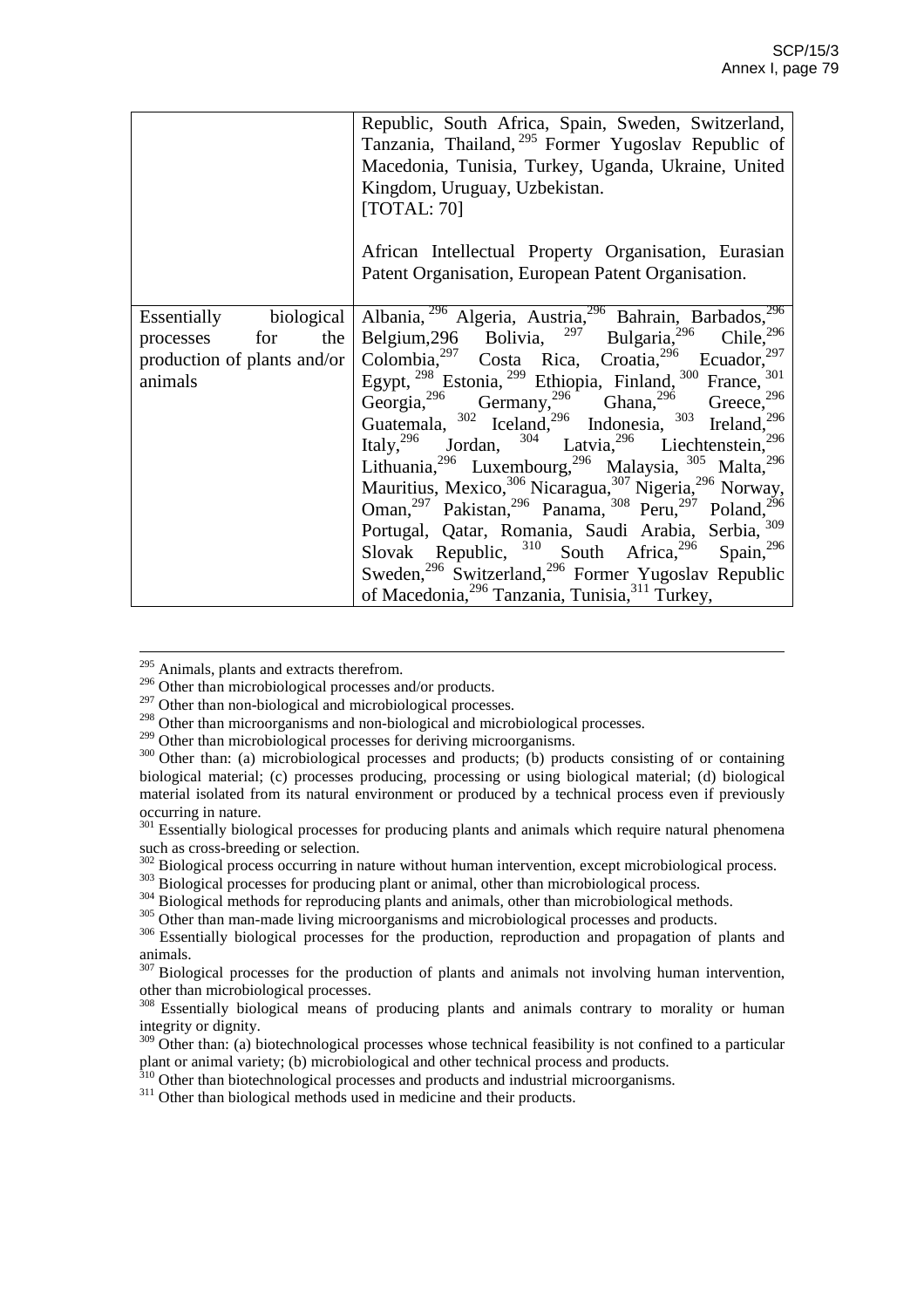|                                                                                   | Ukraine, <sup>296</sup> Uganda, United Kingdom, <sup>312</sup> Uruguay. <sup>296</sup><br>[TOTAL: 57]<br>African Intellectual Property Organisation, <sup>296</sup> European<br>Patent Organisation. <sup>296</sup>                                                                                                                                                                                                                                                                                                                                                                                                                                                                                                                                                                                                                                                                                                                                                                                                                                                                                                                   |
|-----------------------------------------------------------------------------------|---------------------------------------------------------------------------------------------------------------------------------------------------------------------------------------------------------------------------------------------------------------------------------------------------------------------------------------------------------------------------------------------------------------------------------------------------------------------------------------------------------------------------------------------------------------------------------------------------------------------------------------------------------------------------------------------------------------------------------------------------------------------------------------------------------------------------------------------------------------------------------------------------------------------------------------------------------------------------------------------------------------------------------------------------------------------------------------------------------------------------------------|
| Therapeutic, surgical and<br>diagnostic methods for<br>treating humans or animals | Albania, Algeria, Andorra, Argentina, Austria, Bahrain,<br>Barbados, Belgium, Belize, Bolivia, Bosnia &<br>Herzegovina, Brazil, Canada, 313 Chile, China, 314<br>Colombia, Costa Rica, Croatia, Dominica, Ecuador,<br>Egypt, El Salvador, Estonia, 315 Ethiopia, Finland,<br>France, Georgia, Germany, Ghana, Greece, Guatemala,<br>Hungary, Iceland, India, 316 Indonesia, 317 Ireland, Israel, 318 Italy, Japan, 319 Jordan, Kenya, Latvia, 320<br>Lebanon, Liechtenstein, 321 Lithuania, 322 Luxembourg,<br>Malaysia, Malta, Mauritius, Mexico, Mongolia, 323<br>Morocco, Mozambique, Netherlands, Nicaragua,<br>Norway, Pakistan, Panama, Papua New Guinea, Peru,<br>Philippines, Poland, Portugal, <sup>324</sup> Qatar, Romania, Santa<br>Lucia, Saudi Arabia, Serbia, Singapore, Slovak<br>Republic, <sup>325</sup> Slovenia, South Africa, Spain, Sri Lanka,<br>Sweden, Switzerland, Tanzania, Thailand, 326 Former<br>Yugoslav Republic of Macedonia, Trinidad & Tobago,<br>Tunisia, Turkey, Uganda, United Kingdom, Uruguay.<br>[TOTAL: 79]<br>African Intellectual Property Organisation, European<br>Patent Organisation. |

 $312$  Other than: (a) microbiological methods and products; (b) inventions whose technical feasibility is not confined to a particular plant or animal variety; (c) products consisting of or containing biological material; (d) processes producing, processing or using biological material; (e) biological material isolated from its natural environment or produced by a technical process, even if previously occurring in nature.<br>
<sup>313</sup> Methods of medical treatment.<br>
<sup>314</sup> Methods for diagnosis and treatment of diseases.<br>
<sup>315</sup> Methods for treatment of the human or animal body and diagnostic methods practiced on the human

or animal body. <sup>316</sup> Any processes for medicinal, surgical, curative, prophylactic, diagnostic, therapeutic or other

treatments of humans or any process for a similar treatment of animals or plants to render them free of disease or increase economic value.<br>
<sup>317</sup> Methods of examination, treatment, medication, and/or surgery applied to humans and animals.<br>
<sup>318</sup> Therapeutic treatment on the human body.<br>
<sup>319</sup> Methods for the treatment of hu

compounds, for use in any of such methods.<br><sup>325</sup> Methods for prevention, diagnosis and treatment of human and animal disease.<br><sup>326</sup> Methods of diagnosis, treatment or cure of human and animal diseases.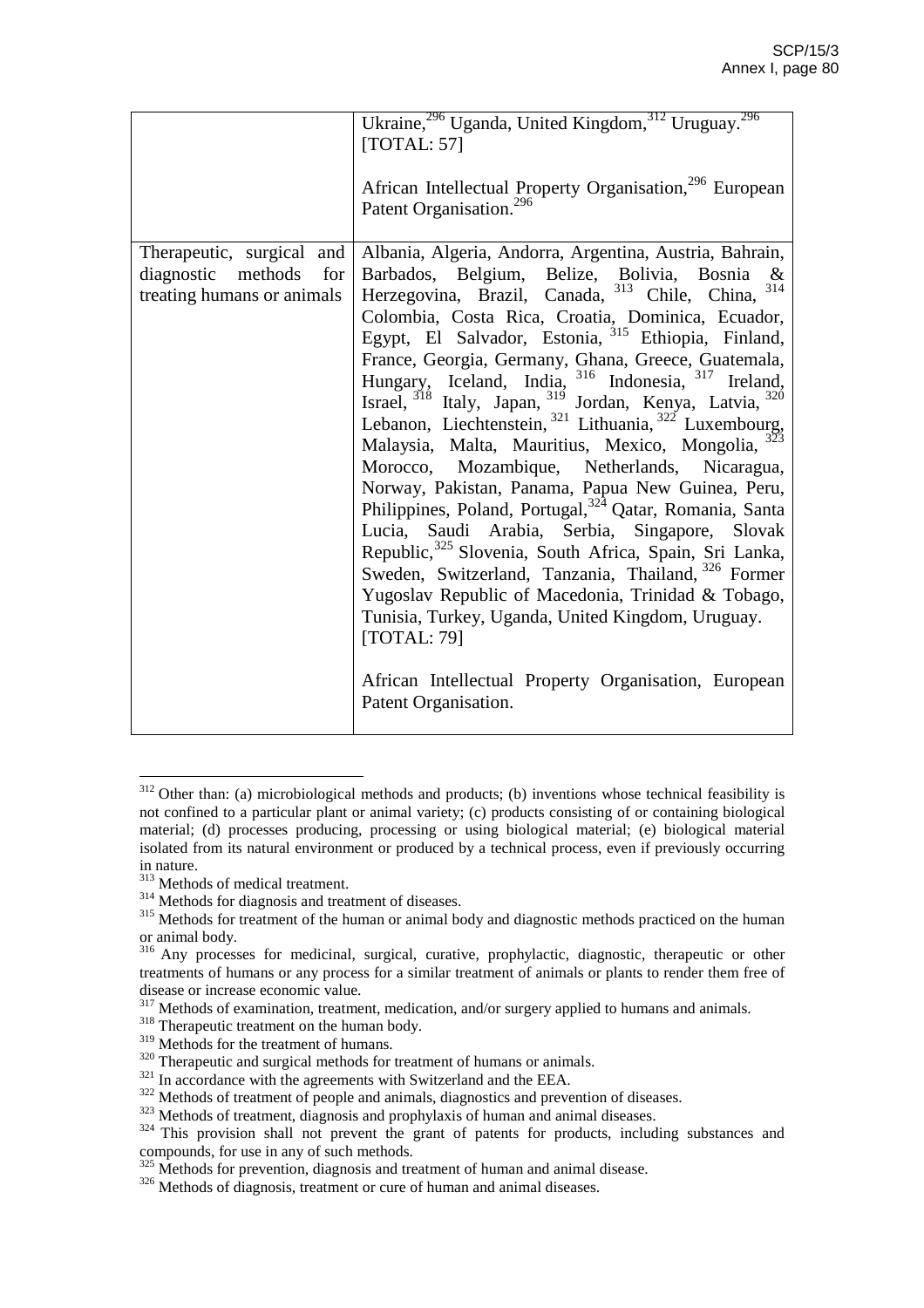| Organisational<br>and       | Algeria, <sup>327</sup> Armenia, <sup>328</sup> Australia, <sup>329</sup> Brazil, <sup>330</sup> Chile, <sup>331</sup> |
|-----------------------------|------------------------------------------------------------------------------------------------------------------------|
| management methods          | Egypt, <sup>332</sup> Georgia, <sup>333</sup> Kyrgyz Republic, <sup>328</sup> Uruguay, <sup>334</sup>                  |
|                             | Uzbekistan.                                                                                                            |
|                             | [TOTAL: 10]                                                                                                            |
|                             | Eurasian Patent Organisation. <sup>328</sup>                                                                           |
| Symbols, schedules<br>and   | 336<br>Armenia, Estonia, 335 Kyrgyz Republic, Moldova,                                                                 |
| rules                       | Uzbekistan. <sup>337</sup>                                                                                             |
|                             | [TOTAL: 5]                                                                                                             |
|                             | Eurasian Patent Organisation.                                                                                          |
| Topographies of integrated  | Belarus, Estonia, 338 India, Kyrgyz Republic, Moldova,                                                                 |
| circuits                    | Russian Federation, Ukraine, Uzbekistan.                                                                               |
|                             | [TOTAL: 8]                                                                                                             |
|                             |                                                                                                                        |
|                             | Eurasian Patent Organisation.                                                                                          |
|                             |                                                                                                                        |
| Plans etc for buildings and | Armenia, 339 Estonia, 340 Georgia, 341 Kyrgyz Republic, 339                                                            |
| land development            | Moldova, 342 Uzbekistan. 343                                                                                           |
|                             | [TOTAL: 6]                                                                                                             |
|                             | Eurasian Patent Organisation. <sup>339</sup>                                                                           |

 $^{327}$  Methods and systems of teaching, organisation, administration and management.<br> $^{328}$  Methods of economic organisation and management.<br> $^{329}$  Schemes, rules and plans.

<sup>330</sup> Schemes, rules and plans.<br>
330 Schemes, plans, principles or methods of a commercial, accounting, financial, educational,<br>
331 Economic, financial, easily verified trade and taxation systems, methods, principles or pla

<sup>335</sup> Conventional signs.<br>
336 Conventional signs.<br>
336 Conventional signs.<br>
336 Conventional signs.<br>
337 Designations, schedules and rules.<br>
338 Integrated circuit layout designs.<br>
339 Projects and plans for structures, bui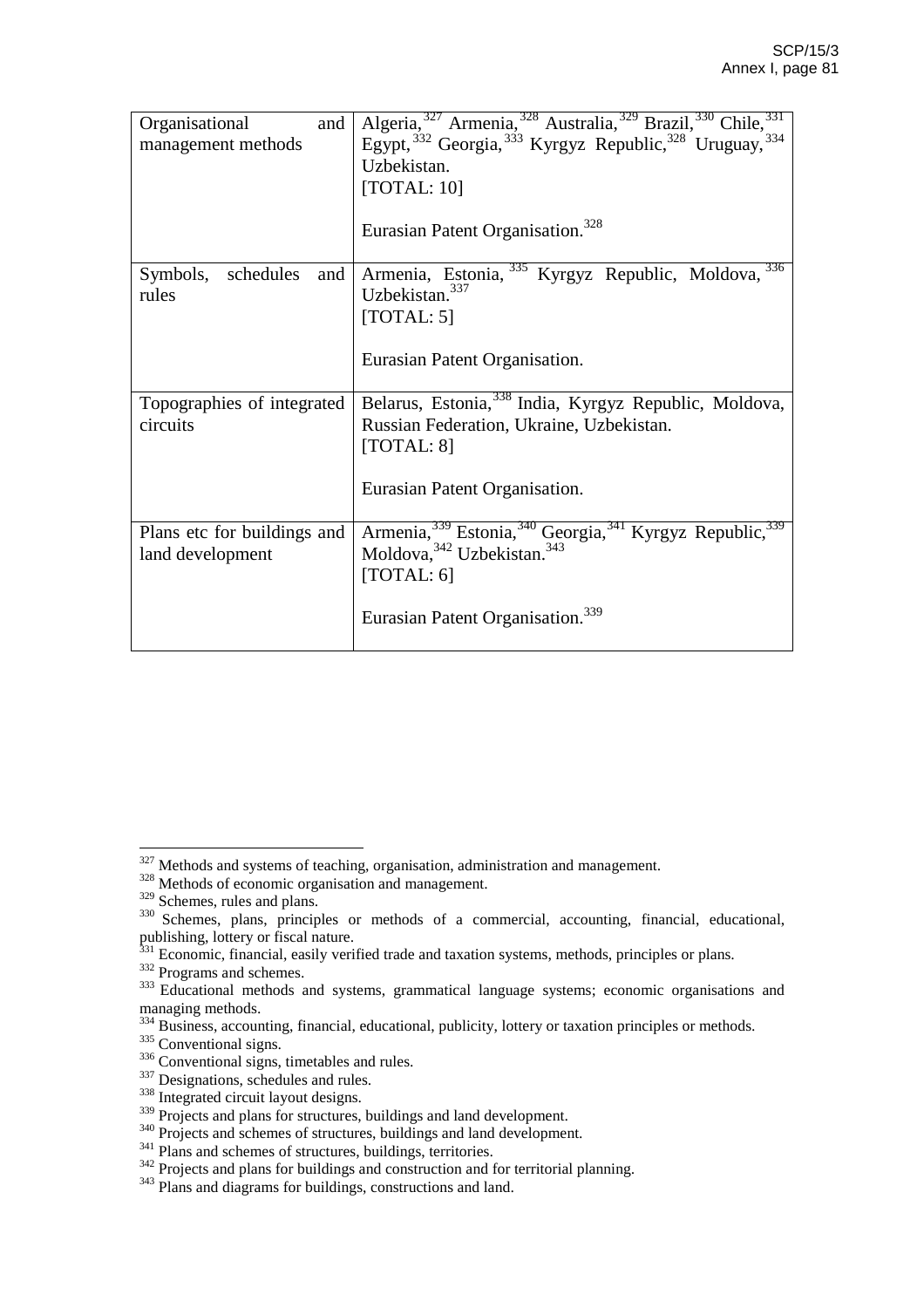| Inventions detrimental to<br>human, animal or plant life<br>or health and/or the<br>environment | Algeria, Argentina, Bahrain, Barbados, 344 Belize, 344<br>Bolivia, 345 Colombia, 345 Costa Rica, 346 Dominica, 347<br>Ecuador, $345$ Egypt, $347$ Guatemala, $348$ India, $349$ Kyrgyz<br>Republic, <sup>350</sup> Mongolia, <sup>351</sup> Papua New Guinea, <sup>352</sup> Peru,<br>Republic of Korea, <sup>353</sup> Romania, <sup>354</sup> Saudi Arabia,<br>Trinidad & Tobago, 355 Tunisia, 356 Uruguay. 357<br>[TOTAL: 22]<br>Eurasian Patent Organisation. <sup>358</sup> |
|-------------------------------------------------------------------------------------------------|----------------------------------------------------------------------------------------------------------------------------------------------------------------------------------------------------------------------------------------------------------------------------------------------------------------------------------------------------------------------------------------------------------------------------------------------------------------------------------|
| <b>Ornamental</b> works                                                                         | Algeria, Tunisia, African Intellectual Property<br>Organisation.                                                                                                                                                                                                                                                                                                                                                                                                                 |
| Works commonly                                                                                  | Argentina, 359 Bolivia, 360 Brazil, 361 Colombia, 360 Costa                                                                                                                                                                                                                                                                                                                                                                                                                      |
| protected by copyright                                                                          | Rica, 362 Ecuador, 360 Ethiopia, Guatemala, 363 India, 364                                                                                                                                                                                                                                                                                                                                                                                                                       |
|                                                                                                 | Mauritius, 365 Mexico, 362 Mozambique, 362 Nicaragua, 362                                                                                                                                                                                                                                                                                                                                                                                                                        |
|                                                                                                 | Pakistan, <sup>365</sup> Panama, <sup>362</sup> Peru, <sup>360</sup> Santa Lucia, <sup>365</sup> South                                                                                                                                                                                                                                                                                                                                                                           |
|                                                                                                 | Africa, 365 Spain, 366 Trinidad & Tobago, 365 Turkey, 367                                                                                                                                                                                                                                                                                                                                                                                                                        |
|                                                                                                 | United Kingdom, 365 Uruguay. 359                                                                                                                                                                                                                                                                                                                                                                                                                                                 |
|                                                                                                 | [TOTAL: 22]                                                                                                                                                                                                                                                                                                                                                                                                                                                                      |

<sup>344</sup> Inventions the commercial exploitation of which would be detrimental to human or animal health, plant life or the environment.

 $345$  Inventions the commercial exploitation of which would be detrimental to human, animal life or health, plant preservation or the environment.

 $\frac{346}{100}$  Inventions the commercial exploitation of which shall be forbidden for objective and necessary reasons to protect the *ordre public*, morality, health or life of persons or animals, or to preserve plants and to avoid severe damage to the environment.

 $347$  Inventions prejudicial to the environment or human, animal or plant life and health.<br> $348$  Inventions the commercial exploitation of which shall be prevented in order to preserve health or life of persons, animals,

149 Inventions use or commercial of which causes serious prejudice to human, animal or plant life or health or to the environment.

<sup>350</sup> Inventions detrimental to the environment.<br><sup>351</sup> Inventions contrary to public health or environmental protection.<br><sup>352</sup> Inventions contrary to public order or morality or which seriously damage the environment.<br><sup>35</sup>

being detrimental to human, animal or plant life, or health or the environment, the exclusion not being deemed to be prohibited merely because the exploitation is prohibited by law.<br><sup>355</sup> Inventions detrimental to human, animal or plant life or health or the environment.<br><sup>356</sup> Inventions whose exploitation is prejudicial to

*public* or morality, including to protect human, animal or plant life or health, or to avoid serious prejudice to the environment.<br><sup>359</sup> Literary, artistic or scientific works.

<sup>360</sup> Literary, artistic works and other works protected by copyright.<br><sup>361</sup> Literary, architectural, artistic and scientific works.<br><sup>362</sup> Literary and/or artistic works.<br><sup>362</sup> Literary, dramatic, musical or artistic work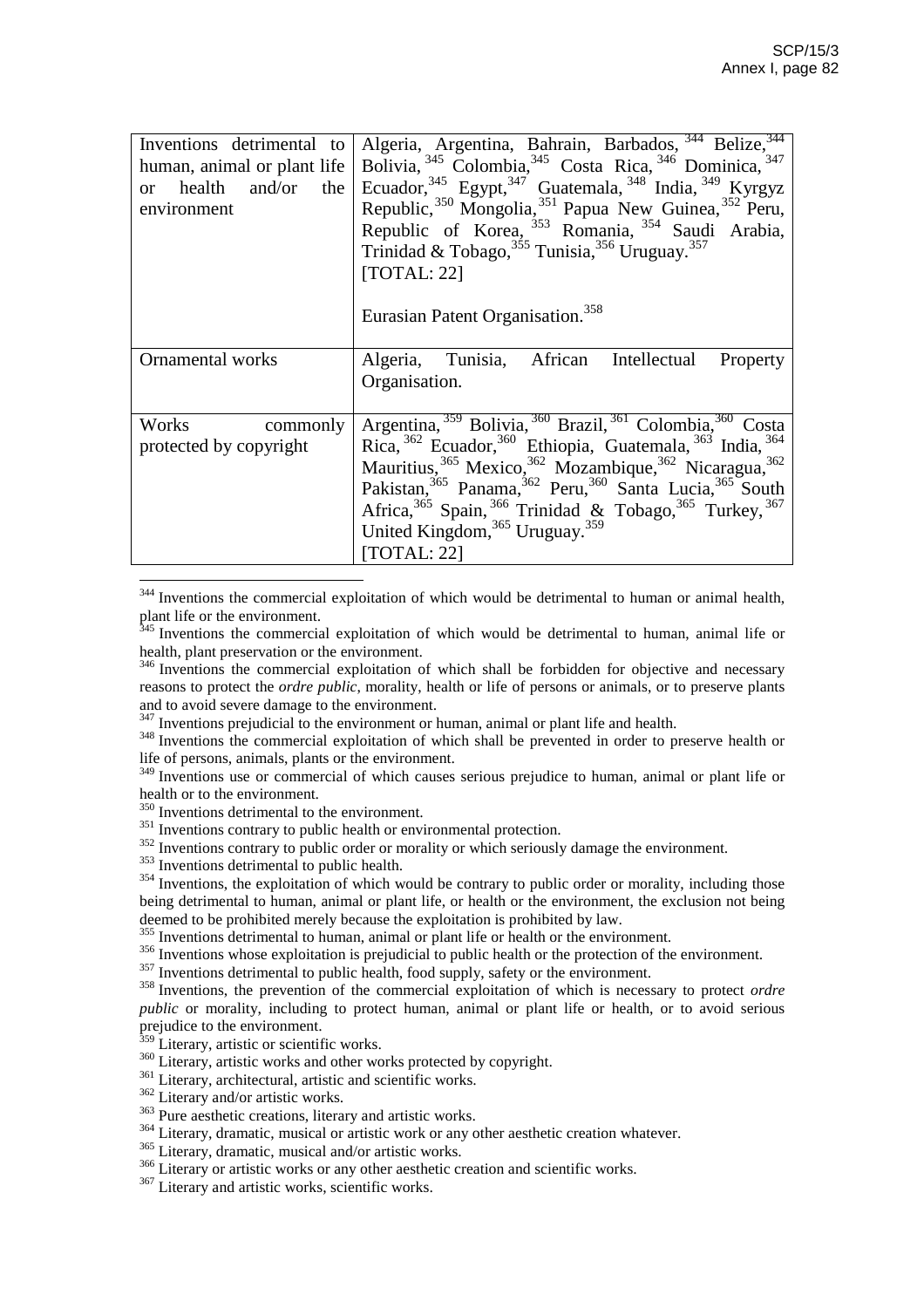|                                                            | African Intellectual Property Organisation. <sup>368</sup>                                                                                                                                                                                                                                                                                                                                                      |
|------------------------------------------------------------|-----------------------------------------------------------------------------------------------------------------------------------------------------------------------------------------------------------------------------------------------------------------------------------------------------------------------------------------------------------------------------------------------------------------|
| Materials<br>occurring<br>in<br>nature                     | 372<br>Argentina, <sup>369</sup> Bolivia, <sup>370</sup> Brazil, <sup>371</sup><br>Chile,<br>Colombia, <sup>370</sup> Ecuador, <sup>370</sup> Egypt, <sup>373</sup> Guatemala, <sup>374</sup><br>India, <sup>375</sup> Mexico, <sup>376</sup> Nicaragua, <sup>377</sup> Oman, <sup>378</sup> Panama, <sup>379</sup><br>Peru, $370$ Portugal, $380$ Thailand, $381$ Tunisia, $382$ Uruguay. $383$<br>[TOTAL: 18] |
| Abstract<br>ideas,<br>natural<br>phenomena, laws of nature | Australia, <sup>384</sup> Brazil, <sup>385</sup> United States.<br>[TOTAL: 3]                                                                                                                                                                                                                                                                                                                                   |

<sup>375</sup> Organs, tissues, live cells, natural biological substances, nucleic acids and genomes.<br><sup>374</sup> Materials and energies in the form which exist in nature.<br><sup>375</sup> Discoveries of a scientific principle or formulation of an

377 Substances and matter found in nature.<br><sup>378</sup> Natural substances; this provision shall not apply to the process of isolating those natural substances from their original environment.<br>
<sup>379</sup> Naturally occurring biological material.<br>
<sup>380</sup> Materials or substances which already exist in nature.<br>
<sup>381</sup> Naturally occurring microorganisms and their components.<br>
<sup>382</sup> Live sub

<sup>&</sup>lt;sup>368</sup> Literary, architectural and artistic works.<br><sup>369</sup> Living material and substances already occurring in nature; biological and genetic material occurring in nature or derived therefrom by reproduction, and genetic reproduction processes<br>replicating nature.<br> $\frac{370 \text{ Natural likelihood model}}{210}$ 

 $\frac{370}{371}$  Natural biological materials.<br> $\frac{371}{100}$  Natural living beings, in whole or in part, and biological material, including the genome or germplasm of any natural living being, when found in nature or isolated therefrom, and natural biological processes; living beings, in whole or in part, other than transgenic microorganisms.<br><sup>372</sup> Part of living being as exists in nature, biological process, biological material existing in nature

including genome and germplasm (nevertheless, where biological material or a product directly obtained therefrom meets the patentability requirements, is described adequately and the industrial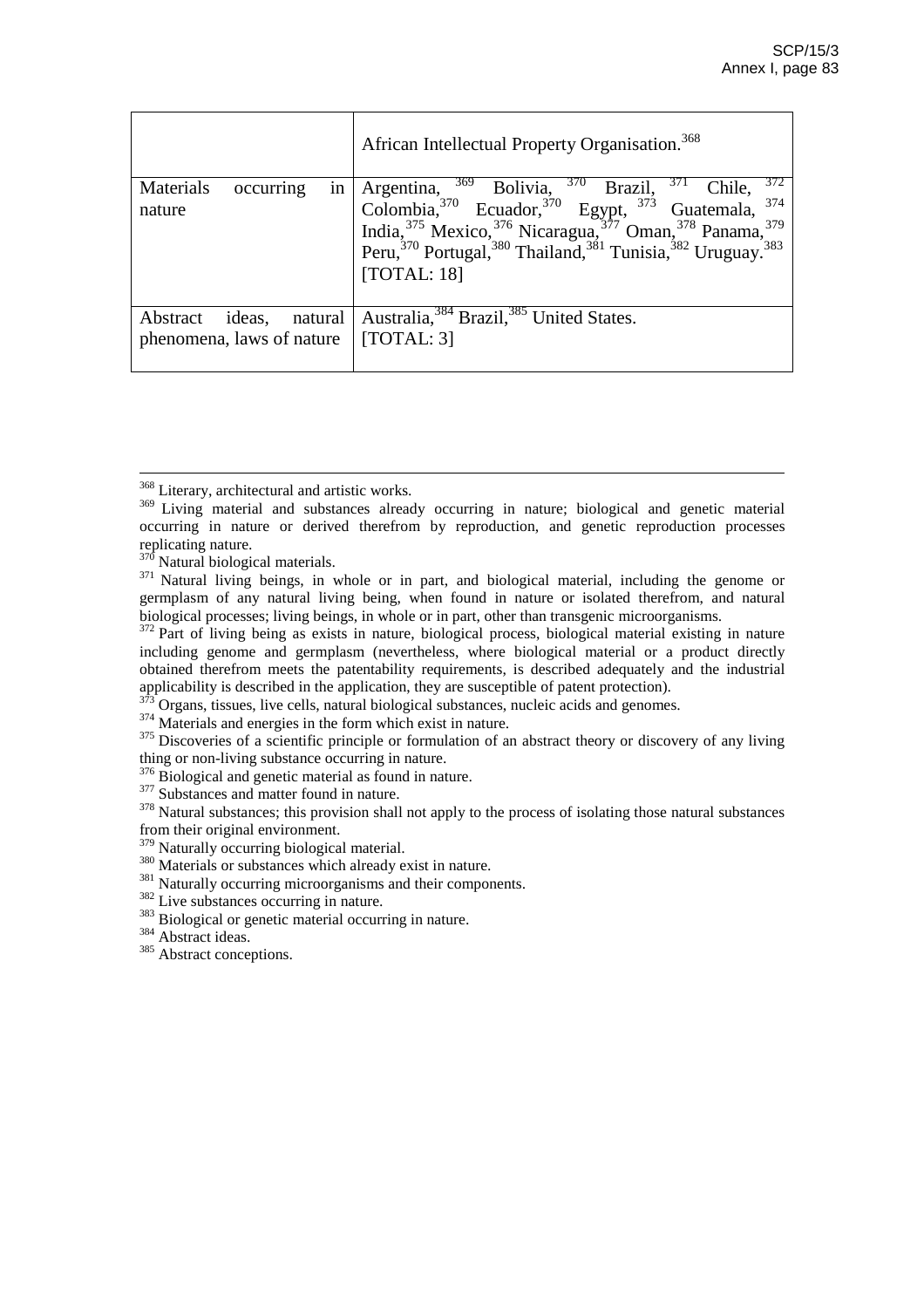| The<br>human body<br>and  <br>processes related to it                                                                                                                                                                         | 389<br>$386$ Canada, $387$ Estonia,<br>388<br>Finland,<br>Australia,<br>$^{390}$ Mexico, $^{391}$ Norway,<br>392<br>393<br>Panama,<br>France,<br>Portugal, <sup>394</sup> Romania, <sup>395</sup> Serbia, <sup>396</sup> Spain, <sup>389</sup> Sweden, <sup>389</sup><br>Switzerland, <sup>397</sup> United Kingdom. <sup>389</sup><br>[TOTAL: 15] |
|-------------------------------------------------------------------------------------------------------------------------------------------------------------------------------------------------------------------------------|----------------------------------------------------------------------------------------------------------------------------------------------------------------------------------------------------------------------------------------------------------------------------------------------------------------------------------------------------|
| Processes for modifying<br>the genetic identity of<br>animals which are likely to $ $ [TOTAL: 9]<br>cause them suffering<br>without any substantial<br>medical benefit,<br>and<br>animals resulting<br>from<br>such processes | Estonia, Finland, France, Norway, <sup>398</sup> Portugal, Serbia,<br>Spain, Sweden, United Kingdom.                                                                                                                                                                                                                                               |
| Inventions that are not new                                                                                                                                                                                                   | New Zealand, <sup>399</sup> Syrian Arab Republic.<br>[TOTAL: 2]                                                                                                                                                                                                                                                                                    |

human beings; uses of human embryos for industrial or commercial purposes; the human body, at the various stages of its formation and development, and the simple discovery of one of its elements, including a sequence or partial sequence of a gene, cannot constitute patentable inventions.

<sup>395</sup> The human body, at any stage of its formation and development or the simple discovery of its elements, including the sequence or partial sequence of a gene.<br><sup>396</sup> The human body, at any stage of its formation and development or the simple discovery of its

elements, including gene sequences; processes for cloning humans; modifying the germ line genetic identity of humans; uses of human embryos for industrial or commercial purposes. Also: inventions whose exploitation would be contrary to morality or public order. Patents cannot on this basis be granted for *inter alia*: Processes for cloning humans; modifying the germ line genetic identity of humans; uses of human embryos for industrial or commercial purposes; and process for modifying the genetic identity of animals which are likely to cause them suffering without any substantial medical benefit, and animals resulting from such processes.<br><sup>397</sup> Processes for forming chimeras and hybrids using human gametes or human totipotent cells;

parthenogenic processes using germ line human material; processes for modifying the germ line genetic identity of human clones, hybrids, chimeras; parthenogenic offspring and germ line cells thus obtained; unmodified human stem cells and unmodified lines of stem cells.

 $398$  Inventions whose exploitation would be contrary to morality or public order. Patents cannot on this basis be granted for *inter alia*: Processes for cloning humans; modifying the germ line genetic identity of humans; uses of human embryos for industrial or commercial purposes; and process for modifying the genetic identity of animals which are likely to cause them suffering without any substantial medical benefit, and animals resulting from such processes.

<sup>&</sup>lt;sup>386</sup> Humans and the biological processes for their generation.<br><sup>387</sup> Higher life forms.<br><sup>388</sup> Biological processes for cloning humans; modifying the genetic identity of humans; using human<br>embryos for commercial purposes

 $^{389}$  The human body, at any stage of its formation and development or the simple discovery of its elements, including gene sequences, other than elements isolated from the human body or produced by a technical process; processes for cloning humans; modifying the germ line genetic identity of humans;

 $390$  The human body, at any stage of its formation and development, as well as the mere discovery of one of its elements; processes for cloning human beings; for modifying the genetic identity of the human being; the use of human embryos for industrial or commercial purposes and complete or partial

 $\frac{391}{391}$  The human body and the living parts composing it.<br> $\frac{392}{392}$  The human body, at any stage of its formation and development or the simple discovery of its elements, including gene sequences, other than elements isolated from the human body or produced by a technical process.<br><sup>393</sup> Live material forming part of the human body.<br><sup>394</sup> Processes for cloning human beings; processes for modifying the germ line genetic identity of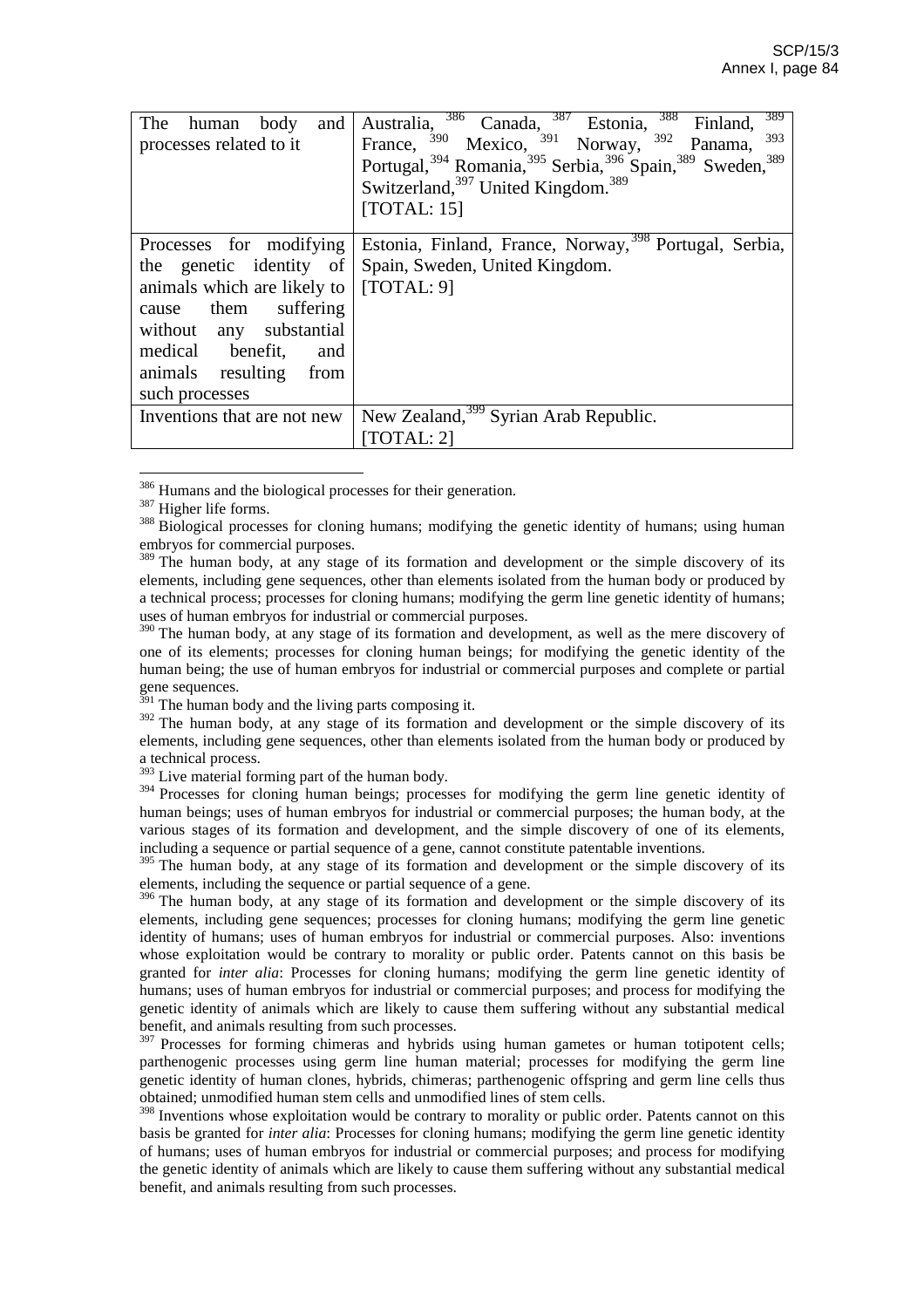| The title of the invention           | Syrian Arab Republic.                                                                                                 |
|--------------------------------------|-----------------------------------------------------------------------------------------------------------------------|
| submitted by the inventor            | [TOTAL: 1]                                                                                                            |
| intentionally demonstrates           |                                                                                                                       |
| something which is not the           |                                                                                                                       |
| invention itself                     |                                                                                                                       |
| invention's<br>The                   | Syrian Arab Republic.                                                                                                 |
| description,<br>drawings,            | [TOTAL: 1]                                                                                                            |
| specifications<br>and                |                                                                                                                       |
| computations<br>are<br>not           |                                                                                                                       |
| sufficient to<br>the<br>put          |                                                                                                                       |
| invention into use                   |                                                                                                                       |
| Nuclear substances and/or            | Albania, <sup>400</sup> Brazil, <sup>401</sup> China, <sup>402</sup> India, <sup>403</sup> Mozambique, <sup>404</sup> |
| processes                            | Portugal.                                                                                                             |
|                                      | [TOTAL: 6]                                                                                                            |
|                                      |                                                                                                                       |
| Inventions contrary to the           | India, 405 Poland. 406                                                                                                |
| laws of nature                       | [TOTAL: 2]                                                                                                            |
|                                      |                                                                                                                       |
| New uses                             | Bolivia, <sup>407</sup> Chile, <sup>408</sup> Colombia, <sup>407</sup> Ecuador, <sup>407</sup> Oman, <sup>409</sup>   |
|                                      | Peru. <sup>399</sup>                                                                                                  |
|                                      | [TOTAL: 6]                                                                                                            |
|                                      | 411<br>412                                                                                                            |
| Combinations<br><b>or</b>            | 410<br>413<br>Costa Rica,<br>Argentina,<br>Chile.<br>India,                                                           |
| of known<br>alterations              | Mexico, 412 Panama. 414                                                                                               |
| products which do not                | [TOTAL: 6]                                                                                                            |
| function separately<br><sub>or</sub> |                                                                                                                       |
| produce<br>non-obvious<br>a          |                                                                                                                       |
| result                               |                                                                                                                       |

<sup>&</sup>lt;sup>399</sup> Inventions which are not a 'manner of new manufacture'.<br>
<sup>400</sup> Nuclear substances for military purposes.<br>
<sup>401</sup> Nuclear processes and products.<br>
<sup>402</sup> Nuclear products.<br>
<sup>402</sup> Inventions relating to atomic energy.<br>

<sup>&</sup>lt;sup>411</sup> Changes of shape, dimensions, proportions or materials which do not involve an essential alteration or solve a technical problem.<br><sup>412</sup> Juxtaposition of known inventions or mixtures of known products, or alteration of the form, use,

dimensions or material thereof, except where in reality they are so combined or managed that they cannot function separately, or where their qualities or characteristic function have been so modified as to produce an industrial result not obvious to a person skilled in the art.

 $t_{13}$  Substance obtained by a mere admixture resulting only in the aggregation of the properties of the components thereof or a process for producing such substance; mere arrangement or re-arrangement or duplication of known devices each functioning independently in a known way.

duplication of the latterations of known inventions and products which do not function separately or produce a non-obvious industrial result.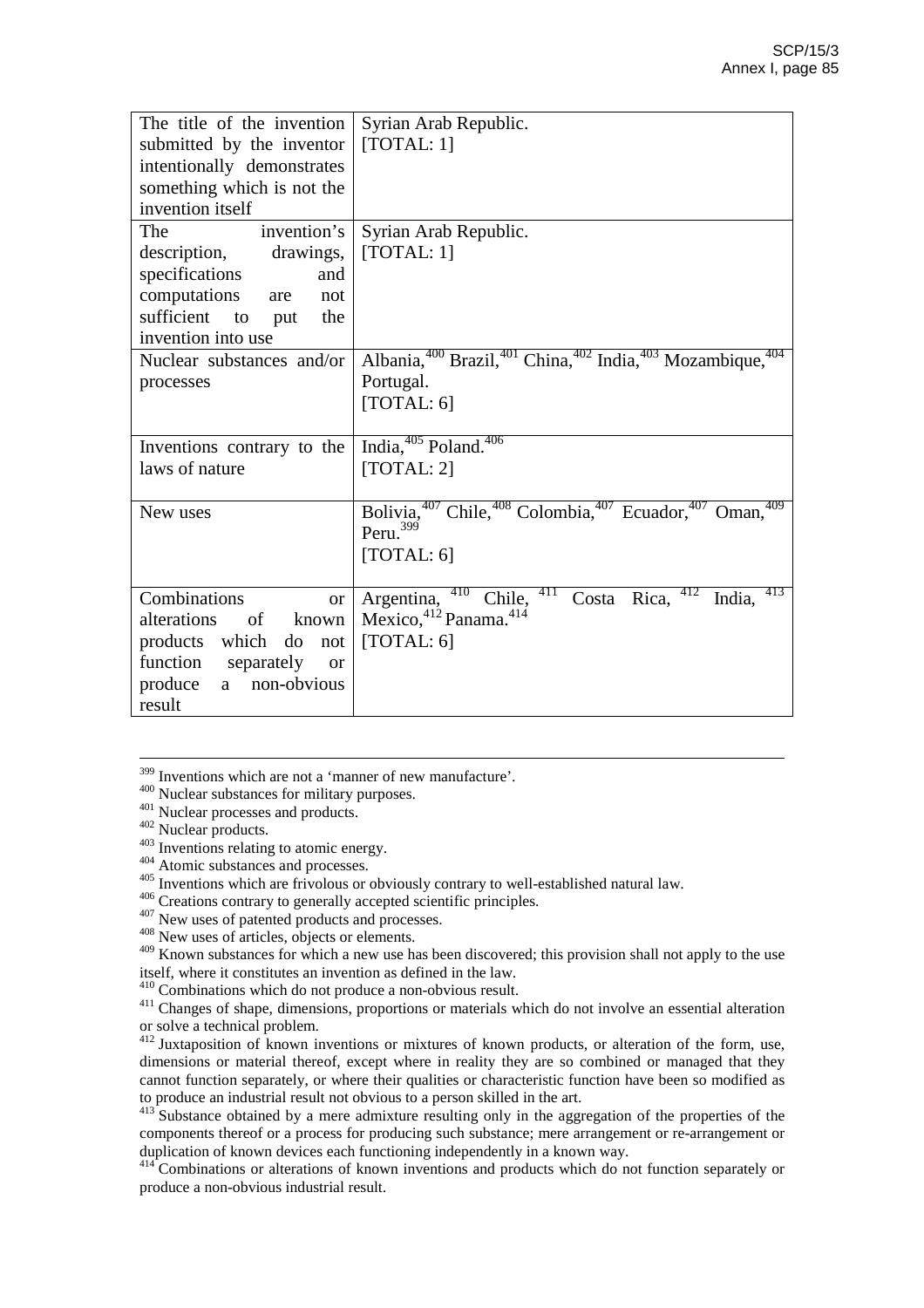| Inventions<br>for<br>the              | Jordan, <sup>415</sup> Kenya, <sup>416</sup> Moldova, Nicaragua. |
|---------------------------------------|------------------------------------------------------------------|
| protection<br>of<br>human,            | [TOTAL: 4]                                                       |
| animal or plant health or             |                                                                  |
| life or the preservation of           |                                                                  |
| the environment                       |                                                                  |
| Plant products                        | Morocco.                                                         |
|                                       | [TOTAL: 1]                                                       |
|                                       |                                                                  |
| Designs                               | Estonia, <sup>417</sup> Latvia, Lithuania. <sup>418</sup>        |
|                                       | [TOTAL: 3]                                                       |
|                                       |                                                                  |
| Invention which, in effect,           | India.                                                           |
| is traditional knowledge or           | [TOTAL: 1]                                                       |
| which is an aggregation or            |                                                                  |
| duplication<br>of<br>known            |                                                                  |
| properties or traditionally           |                                                                  |
| known component(s)                    |                                                                  |
| Agricultural<br>and                   | India.                                                           |
| horticultural methods                 | [TOTAL: 1]                                                       |
|                                       |                                                                  |
| Biotechnological                      | Estonia.                                                         |
| inventions which can be               | [TOTAL: 1]                                                       |
| used<br>solely for<br>one             |                                                                  |
| particular plant or animal            |                                                                  |
| variety                               |                                                                  |
| Patents for pharmaceutical            | Brazil.                                                          |
| products and processes                | [TOTAL: 1]                                                       |
| requiring the prior consent           |                                                                  |
| of the national agency                |                                                                  |
| Sharia                                | Qatar, Saudi Arabia                                              |
| of<br>incapable<br>Inventions         | Angola                                                           |
| realization<br>practical<br><b>or</b> |                                                                  |
| industrialization                     |                                                                  |

<sup>&</sup>lt;sup>415</sup> Inventions necessary to protect the life and health of humans, animals and plants or to avoid severe damage to the environment.<br><sup>416</sup> Designated methods for the prevention or treatment of serious health hazards and life threatening

diseases.<br><sup>417</sup> Design solutions.<br><sup>418</sup> Designs of products.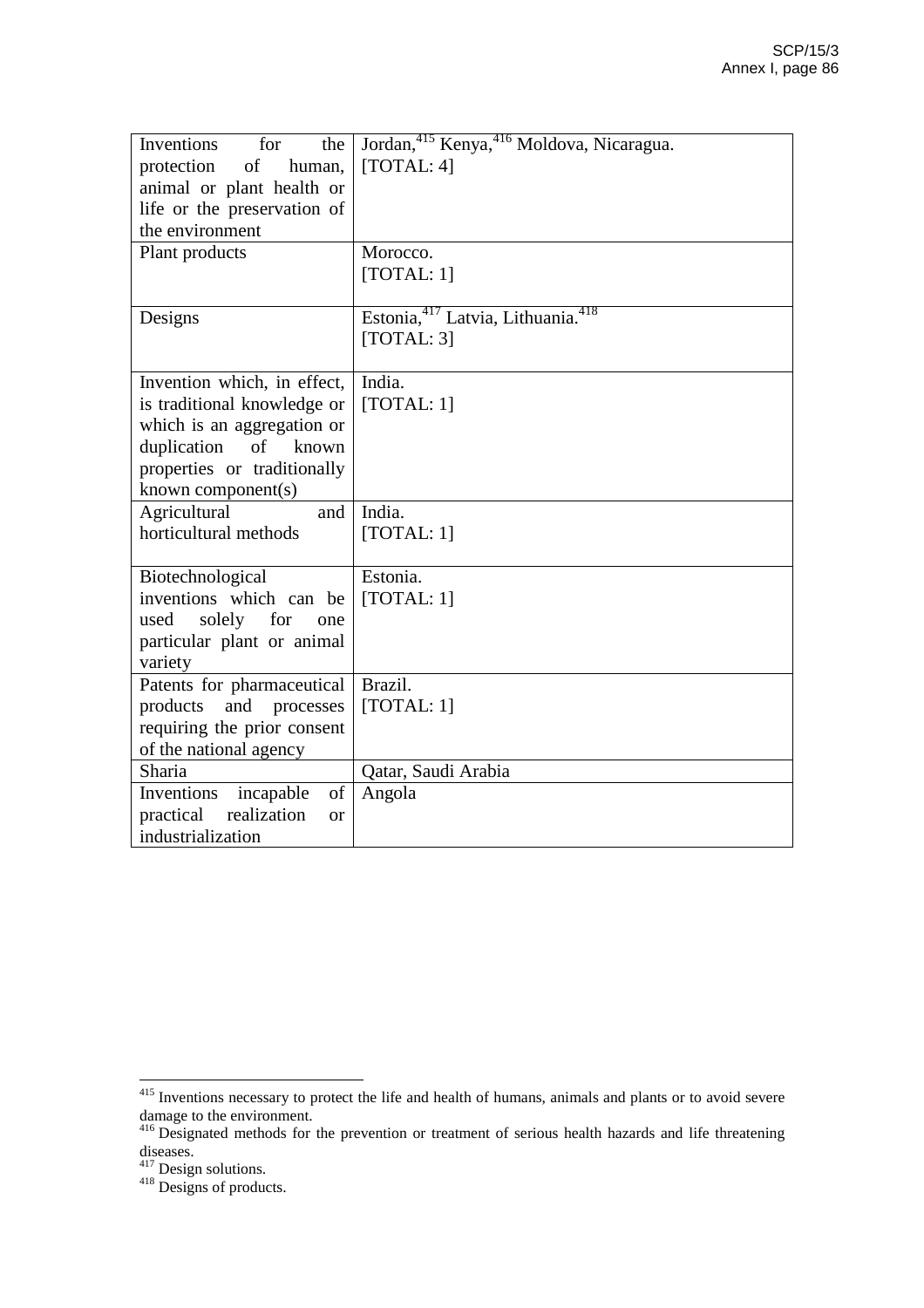## **Appendix B Exceptions and Limitations of the Rights**

|                                  | Albania, Algeria, <sup>419</sup> Andorra, Argentina,              |
|----------------------------------|-------------------------------------------------------------------|
| concerning products<br>Acts      |                                                                   |
| produced and/or put into the     | Armenia, Barbados, Belarus, <sup>420</sup> Belgium, Belize,       |
| market by or with the consent or | Bolivia, Bosnia & Herzegovina, Brazil, Bulgaria,                  |
| the patent owner                 | Chile, <sup>421</sup> China, Colombia, Costa Rica, <sup>422</sup> |
|                                  | Croatia, Cyprus, Czech Republic, Denmark,                         |
|                                  | Dominica, Ecuador, Egypt, El Salvador, <sup>423</sup>             |
|                                  | Estonia, Ethiopia, Finland, France, Georgia,                      |
|                                  | Ghana, Guatemala, Hungary, Iceland, India, <sup>424</sup>         |
|                                  | Ireland, <sup>425</sup> Kenya, Kyrgyz Republic, Latvia,           |
|                                  | Luxembourg, Malaysia, Malta, Mauritius,                           |
|                                  | Mexico, Mongolia, Morocco, Mozambique,                            |
|                                  | Netherlands, Nicaragua, Nigeria, <sup>426</sup> Norway,           |
|                                  | Oman, Pakistan, Panama, <sup>427</sup> Papua New Guinea,          |
|                                  | Peru, Philippines, Poland, Romania, Russian                       |
|                                  | Federation, Santa Lucia, Serbia, Singapore,                       |
|                                  | South Africa, <sup>428</sup> Spain, Sweden, Thailand,             |
|                                  | Trinidad & Tobago, Tunisia, Turkey, Uganda,                       |
|                                  | Ukraine, United Kingdom, <sup>429</sup> Uruguay,                  |
|                                  | Uzbekistan. <sup>430</sup>                                        |
|                                  | [TOTAL: 73]                                                       |
|                                  |                                                                   |
|                                  | African Intellectual Property<br>Organisation,                    |
|                                  | Eurasian Patent Organisation.                                     |

<sup>&</sup>lt;sup>419</sup> Acts concerning products licitly put into commerce.<br><sup>420</sup> Acts concerning products lawfully put on the market.<br><sup>421</sup> Commercial acts by third parties who adequately obtaining a product which was legitimately introduced in the market in any country by, or with consent of, the patent owner.<br><sup>422</sup> Acts of sale, offering for sale, use, usufruct, import or any way of commercialisation of a patent-

protected product or obtained by a patented process once it has been put on the market of any country with the patent holder's or the license holder's consent.<br>
<sup>423</sup> Marketing or use of products legally placed on the market in El Salvador.<br>
<sup>424</sup> Importation of patented products from a person who is duly authorised under

sell or distribute the product.<br>
<sup>425</sup> Acts which cannot be prevented by the patent owner under EC law.<br>
<sup>426</sup> Acts in relation to products lawfully sold in Nigeria, other than acts specially provided for in the<br>
<sup>427</sup> Ac

<sup>&</sup>lt;sup>427</sup> Acts concerning products lawfully put on the market.<br><sup>428</sup> Exhaustion.<br><sup>429</sup> Acts which cannot be prevented by the patent owner under the provisions of the Community Patent Convention relating to exhaustion of the rights.<br><sup>430</sup> Use of products lawfully introduced into civilian circulation.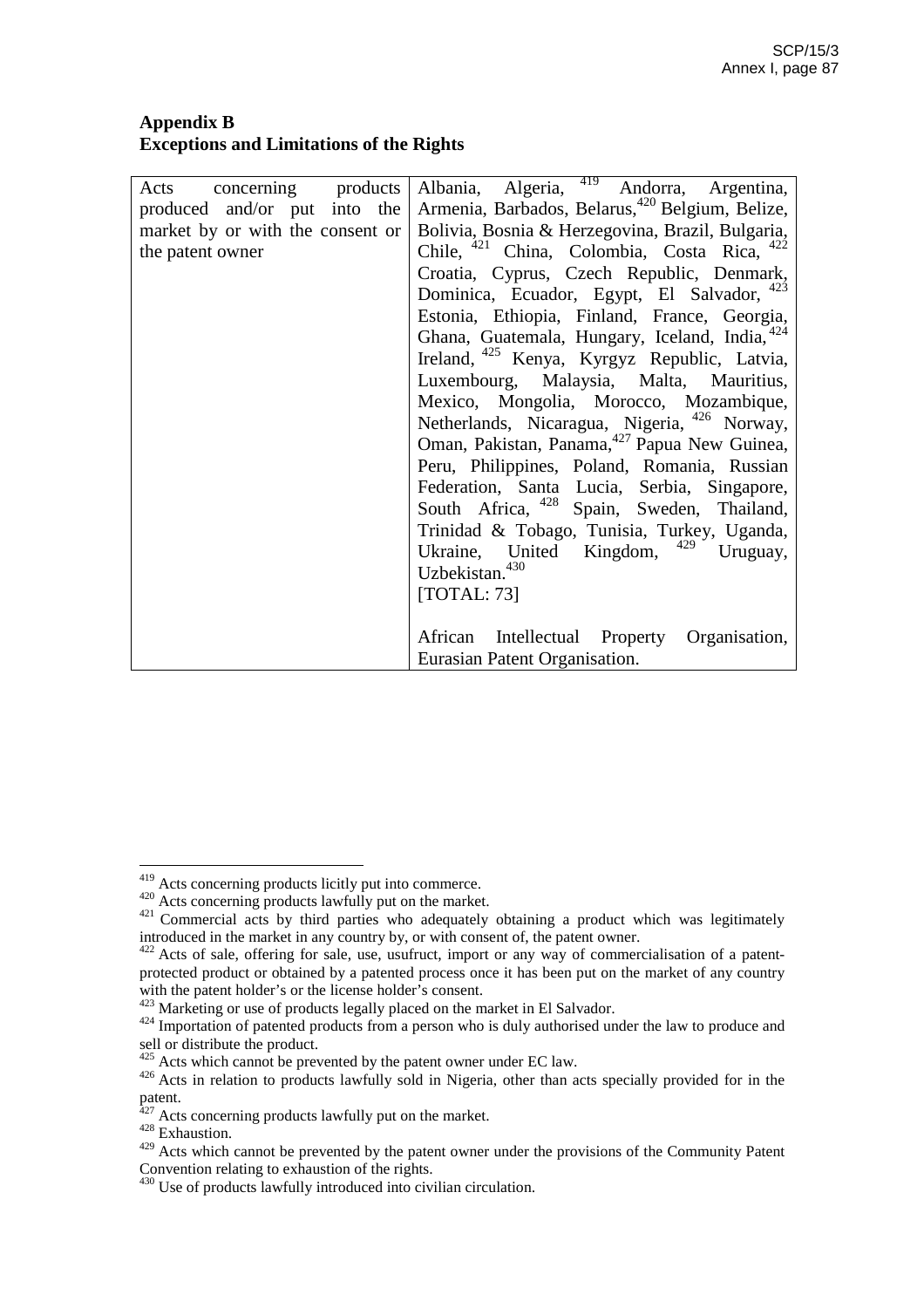| Acts for non-commercial/non- | Albania, <sup>431</sup> Algeria, Andorra, <sup>431</sup> Argentina, <sup>432</sup>                                                                     |
|------------------------------|--------------------------------------------------------------------------------------------------------------------------------------------------------|
| profit making purposes       | Armenia, 433 Bahrain, 434 Belarus, 431 Belgium, 431                                                                                                    |
|                              | Bolivia, <sup>431</sup> Bosnia & Herzegovina, <sup>431</sup> Brazil, <sup>435</sup>                                                                    |
|                              | Bulgaria, 435 Canada, 431 Colombia, 431 Costa                                                                                                          |
|                              | Rica, <sup>436</sup> Croatia, <sup>431</sup> Cyprus, <sup>435</sup> Czech Republic,                                                                    |
|                              | Denmark, Ecuador, <sup>431</sup> El Salvador, <sup>431</sup> Estonia, <sup>435</sup>                                                                   |
|                              | Ethiopia, Finland, France, $431$ Georgia, $431$                                                                                                        |
|                              | Germany, <sup>431</sup> Ghana, <sup>434</sup> Greece, <sup>437</sup> Guatemala, <sup>438</sup>                                                         |
|                              | Hungary, <sup>431</sup> Iceland, Ireland, <sup>431</sup> Israel, Italy, <sup>431</sup>                                                                 |
|                              | $^{439}$ Latvia, Lithuania, $^{435}$<br>Japan, Kenya,                                                                                                  |
|                              | Luxembourg, <sup>431</sup> Malaysia, <sup>439</sup> Malta, <sup>435</sup><br>Moldova, <sup>440</sup> Morocco, <sup>431</sup> Nicaragua, <sup>431</sup> |
|                              |                                                                                                                                                        |
|                              | Nigeria, <sup>439</sup> Norway, Oman, <sup>441</sup> Panama, <sup>431</sup> Peru, <sup>431</sup>                                                       |
|                              | Philippines, <sup>435</sup> Portugal, <sup>431</sup> Republic of Korea, <sup>439</sup>                                                                 |
|                              | Romania, <sup>431</sup> Russian Federation, <sup>442</sup> Santa                                                                                       |
|                              | Lucia, <sup>431</sup> Saudi Arabia, Serbia, <sup>443</sup> Singapore, <sup>431</sup>                                                                   |
|                              | Slovenia, $431$ Spain, $431$ Sri Lanka, $439$ Sweden,<br>Switzerland, <sup>431</sup> Syrian Arab Republic, <sup>444</sup> Former                       |
|                              |                                                                                                                                                        |
|                              | Yugoslav Republic of Macedonia, <sup>431</sup> Trinidad &<br>Tobago, <sup>431</sup> Tunisia, <sup>431</sup> Turkey, <sup>439</sup> Ukraine, United     |
|                              | Kingdom, <sup>431</sup> Uruguay, <sup>445</sup> Uzbekistan. <sup>446</sup>                                                                             |
|                              | [TOTAL: 71]                                                                                                                                            |
|                              |                                                                                                                                                        |
|                              | Eurasian Patent Organisation. <sup>447</sup>                                                                                                           |

<sup>&</sup>lt;sup>431</sup> Private acts/uses for non-commercial/non-profit making purposes.<br><sup>432</sup> Private or academic scientific or technological research for non-profit making experimental, testing<br> $\frac{433}{133}$  Personal use for non-profit m

<sup>&</sup>lt;sup>434</sup> Private use for non-industrial and non-commercial purposes.<br><sup>435</sup> Private acts/uses for non-commercial purposes not prejudicial to patent owner.<br><sup>436</sup> Legal acts of any nature done in a private environment and for no plant varieties.<br>
<sup>442</sup> Use for private, family, domestic or other non-business purposes not for profit.<br>
<sup>443</sup> Use for personal non-commercial purposes.<br>
<sup>444</sup> Acts that take place under special and non-commercial purpose

scientific research.<br>
<sup>445</sup> Private acts for non-industrial and non-commercial purposes not prejudicial to the patent owner.<br>
<sup>446</sup> Non-profit use for personal reasons.<br>
<sup>447</sup> Private use for non-profit making purposes.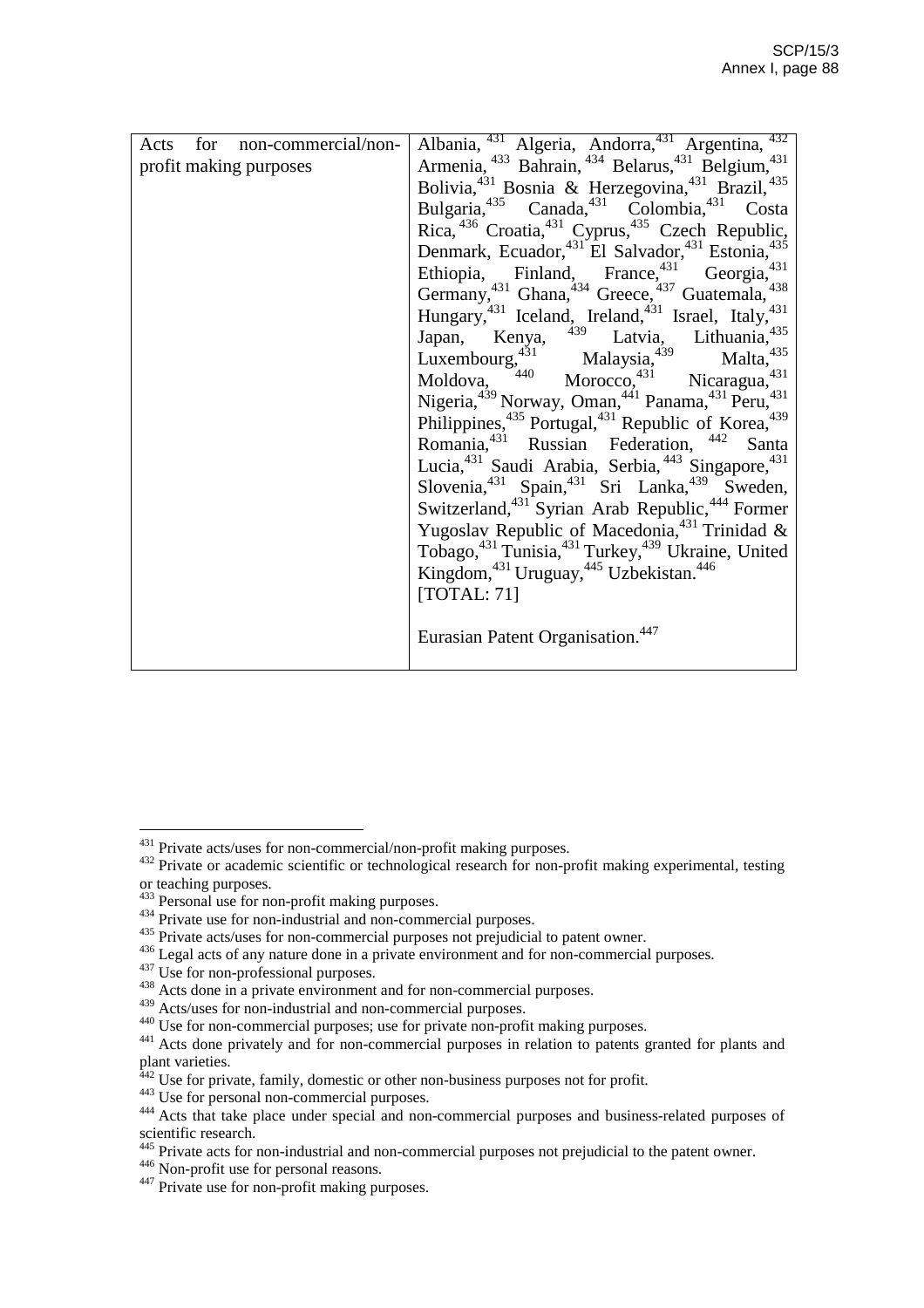| Acts/uses |        | for experimental, | Albania, Algeria, Andorra, Argentina, 448                                            |
|-----------|--------|-------------------|--------------------------------------------------------------------------------------|
| research  | and/or | educational       | Armenia, Bahrain, Barbados, Belarus, Belgium,                                        |
| purposes  |        |                   | Belize, Bolivia, <sup>449</sup> Bosnia & Herzegovina,                                |
|           |        |                   | Brazil, <sup>450</sup> Bulgaria, <sup>451</sup> Canada, China,                       |
|           |        |                   | Colombia, <sup>449</sup> Costa Rica, <sup>452</sup> Croatia, <sup>451</sup> Cyprus,  |
|           |        |                   | Czech Republic, <sup>453</sup> Denmark, Dominica,                                    |
|           |        |                   | Ecuador, <sup>449</sup> Egypt, El Salvador, <sup>449</sup> Estonia,                  |
|           |        |                   |                                                                                      |
|           |        |                   | Ethiopia, Finland, France, Germany, Ghana,                                           |
|           |        |                   | Greece, Guatemala, <sup>454</sup> Hungary, <sup>455</sup> Iceland,                   |
|           |        |                   | India, 456 Indonesia, 457 Ireland, Italy, 458 Japan,                                 |
|           |        |                   | Jordan, <sup>451</sup> Kenya, Kyrgyz Republic, <sup>459</sup> Latvia, <sup>460</sup> |
|           |        |                   | Lithuania, Luxembourg, Malaysia, Malta,                                              |
|           |        |                   | Mauritius, Mexico, <sup>461</sup> Moldova, Mongolia,                                 |
|           |        |                   | Morocco, Mozambique, Netherlands,                                                    |
|           |        |                   | Nicaragua, <sup>462</sup> Norway, Oman, Pakistan, Panama,                            |
|           |        |                   | Papua New Guinea, Peru, <sup>449</sup> Philippines,                                  |
|           |        |                   | Poland, <sup>463</sup> Portugal, <sup>464</sup> Republic of Korea,                   |
|           |        |                   | Romania, Russian Federation, Santa Lucia,                                            |
|           |        |                   | Serbia, <sup>465</sup> Singapore, Slovenia, Saudi Arabia,                            |
|           |        |                   | Spain, Sri Lanka, Sweden, Switzerland, 466 Syrian                                    |
|           |        |                   | Arab Republic, <sup>467</sup> Thailand, <sup>468</sup> Former Yugoslav               |
|           |        |                   | Republic of Macedonia, $451$ Trinidad & Tobago,                                      |
|           |        |                   | Tunisia, Turkey, Uganda, Ukraine, United                                             |
|           |        |                   | Kingdom, Uruguay, <sup>469</sup> Uzbekistan.                                         |
|           |        |                   | [TOTAL: 86]                                                                          |
|           |        |                   |                                                                                      |
|           |        |                   | African Intellectual Property Organisation,                                          |
|           |        |                   | Eurasian Patent Organisation.                                                        |
|           |        |                   |                                                                                      |

<sup>448</sup> Private or academic scientific or technological research for non-profit making experimental, testing or teaching purposes.<br>
<sup>449</sup> Acts for experimentation, teaching or scientific or academic research.<br>
<sup>450</sup> Experimental acts for scientific or technological study or research.<br>
<sup>451</sup> Acts/uses for research or development.<br>

done exclusively for the purpose of teaching or scientific or academic investigation with respect to the subject matter of the patented invention.<br><sup>453</sup> Acts relating to the subject matter of the invention done for experimental purposes including

experiments and tests necessary, pursuant to the special legal regulation, before placing a medicine on the market.<br><sup>454</sup> Acts done exclusively for the purpose of experiments relating to the subject matter of the patented

invention; acts done exclusively for the purpose of teaching or scientific or academic investigation, without commercial purposes, with respect to the subject matter of the patented invention.<br><sup>455</sup> Acts for experimental purposes, including experiments and tests necessary for the registration of

medicines.<br>
<sup>456</sup> Use for purposes merely of experiment of research, including the imparting of instructions to pupils.<br>
<sup>457</sup> Use for purposes of education, research, experiment or analysis not prejudicial to the patent o

testing of prototypes.<br>
460 Use for scientific experiments or research purposes, and testing the invention.<br>
461 The right conferred by a patent shall not have any effect against any third party who, in the private and academic sphere and for non-commercial purposes, engages in scientific or technological research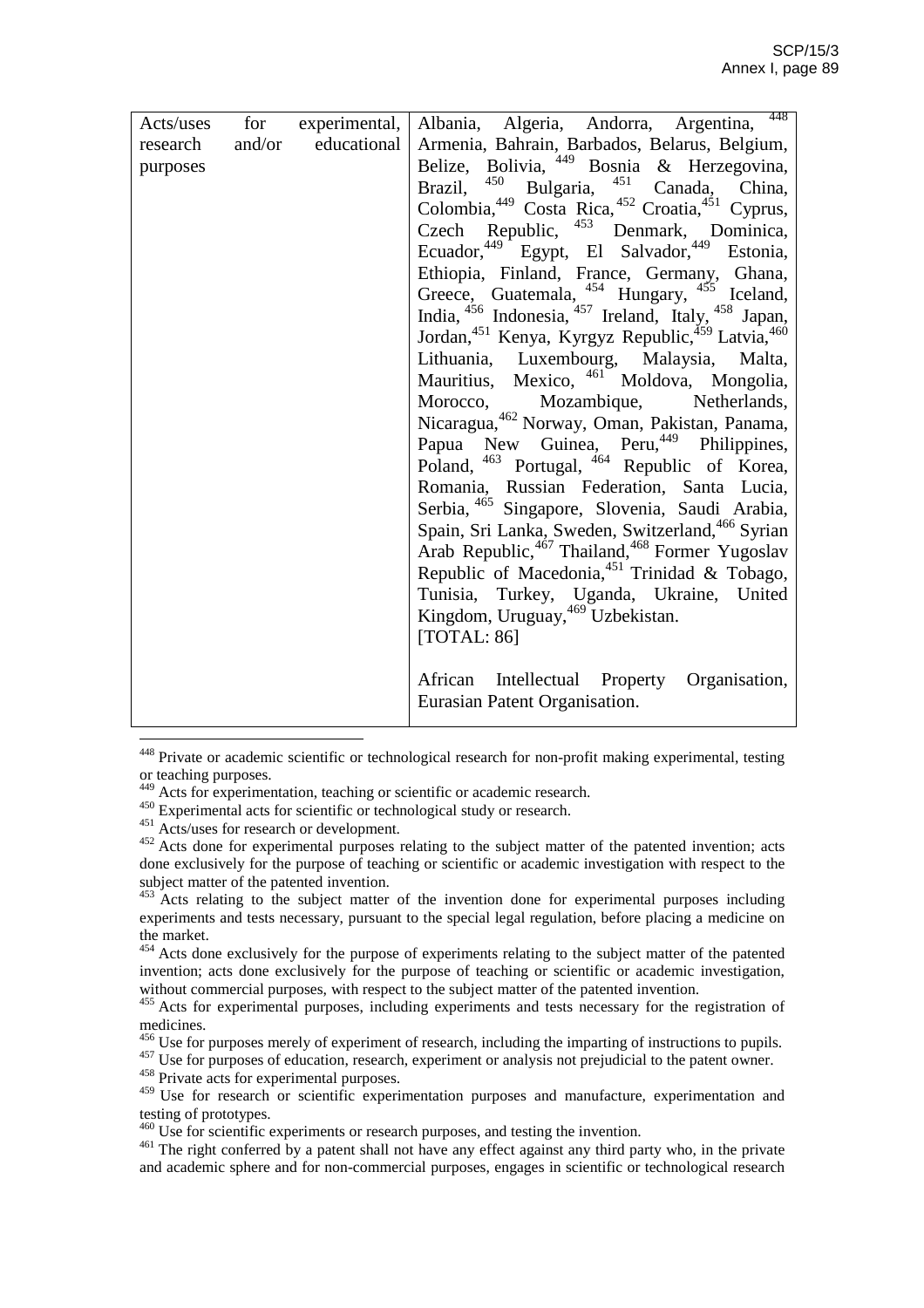| Preparation of prescribed drugs, | Albania, <sup>470</sup> Andorra, <sup>470</sup> Armenia, <sup>471</sup> Belarus, <sup>471</sup> |
|----------------------------------|-------------------------------------------------------------------------------------------------|
| and related acts                 | Belgium, $472$ Belgium, $472$ Bosnia<br>$\&$                                                    |
|                                  | Herzegovina, $472$ Brazil, $473$ Bulgaria, $471$ Croatia, $472$                                 |
|                                  | Cyprus, <sup>472</sup> Czech Republic, <sup>472</sup> Denmark, <sup>472</sup>                   |
|                                  | Dominica, $472$ Estonia, $472$ Finland, $472$ France, $472$                                     |
|                                  | Germany, <sup>472</sup> Greece, <sup>472</sup> Hungary, <sup>472</sup> Iceland, <sup>472</sup>  |
|                                  | India, $474$ Ireland, $472$ Italy, $472$ Japan, $475$ Latvia, $471$                             |
|                                  | Lithuania, <sup>472</sup> Luxembourg, <sup>472</sup> Malta, <sup>472</sup> Moldova,             |
|                                  | Morocco, $472$ Netherlands, $472$ Norway, $472$                                                 |
|                                  | Philippines, $470$ Poland, $476$ Portugal, $477$ Republic of                                    |
|                                  | Korea, $478$ Russian Federation, $471$ Santa Lucia, $470$                                       |
|                                  | Serbia, $479$ Singapore, $480$ Slovak Republic, $476$                                           |
|                                  | Slovenia, <sup>470</sup> Spain, <sup>481</sup> Sweden, <sup>472</sup> Syrian Arab               |
|                                  | Republic, $482$ Thailand, $470$ Former Yugoslav                                                 |
|                                  | Republic of Macedonia, $472$ Trinidad<br>$\&$                                                   |

activities for purely experimental, testing or teaching purposes, and to that end manufactures or uses a

and medicinal products. <sup>466</sup> Acts for experimental and research purposes to obtain knowledge about the subject of the invention

including its possible uses; in particular all scientific research concerning the object of the invention is

permitted; use of the invention for the purpose of teaching in educational establishments.<br>
<sup>467</sup> Acts that take place under special and non-commercial purposes and business-related purposes of<br>
scientific research.<br>
<sup>468</sup>

above archives of study, research, experimental purposes (including acts anticipating future commercial exploitation) carried

out within year before patent expiry; acts for teaching, scientific or academic research purposes.<br><sup>470</sup> Preparation of prescribed medicines in pharmacies or by medical professionals, and acts concerning those medicines.<br><sup></sup>

<sup>472</sup> Preparation of prescribed medicines in pharmacies, and acts concerning those medicines.<br><sup>473</sup> Preparation of prescribed medicines by a qualified person, and medicines so prepared.<br><sup>474</sup> Importation of medicines and

dispensaries, hospitals or other medical institutions maintained by, on behalf of or specified by the

Government.<br><sup>475</sup> Preparation of patented medicines by mixing two or more medicines in accordance with the

prescription of physicians and dentists, and medicines so prepared.<br><sup>476</sup> Preparation of prescribed medicines in pharmacies or by medical professionals.<br><sup>477</sup> Preparation in a pharmacy of a medicinal product according to a

<sup>478</sup> Manufacture of medicines in accordance with national law, and medicines so manufactured.<br><sup>479</sup> Preparation of prescribed drugs in pharmacies and placement of such drug on the market.<br><sup>480</sup> Preparation of prescribed prescription and acts related to the medicines thus prepared.<br><sup>482</sup> Preparation of medicine in pharmacy immediately and individually on the basis of medical

prescription and work on formulas this way.

product or process identical to the one patented.<br>
<sup>462</sup> Acts for experimentation; acts for teaching or scientific or academic research purposes in relation to<br>
the subject matter of the patented invention.

the subject matter of the purposes of research, experiment, evaluation, analysis or teaching.<br> $464$  Acts done for experimental purposes relating to the subject matter of the patented invention including those for the preparation of the necessary administrative procedures for approval by the competent authorities, without, however, the ability to start industrial or commercial exploitation before verification of patent expiration.<br><sup>465</sup> Acts related to research and development, including acts obtaining an authorisation to market drugs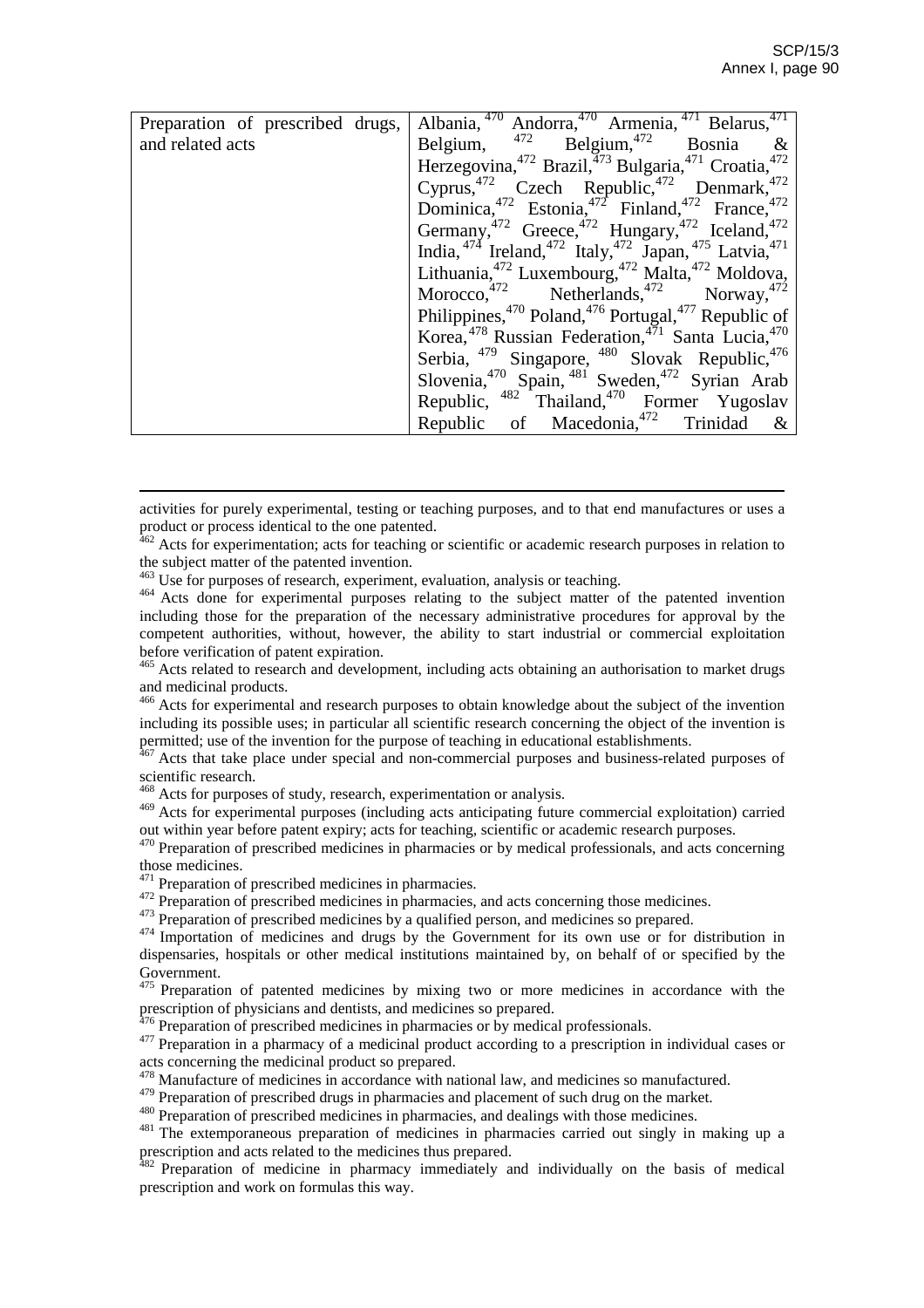|                                                                                                                                                                | Tobago, $472$ Tunisia, $472$<br>Turkey, $472$<br>United<br>Kingdom, <sup>472</sup> Uruguay, <sup>483</sup> Uzbekistan. <sup>471</sup><br>[TOTAL: 54]<br>Eurasian Patent Organisation. <sup>471</sup>                                                                                                                                                                                                                                                                                                                                                                                                                                                                                                                                                                                                                                                                                                                                                                                                                                                                                                                                                                                                                                                      |
|----------------------------------------------------------------------------------------------------------------------------------------------------------------|-----------------------------------------------------------------------------------------------------------------------------------------------------------------------------------------------------------------------------------------------------------------------------------------------------------------------------------------------------------------------------------------------------------------------------------------------------------------------------------------------------------------------------------------------------------------------------------------------------------------------------------------------------------------------------------------------------------------------------------------------------------------------------------------------------------------------------------------------------------------------------------------------------------------------------------------------------------------------------------------------------------------------------------------------------------------------------------------------------------------------------------------------------------------------------------------------------------------------------------------------------------|
| Continued prior use by person<br>using the invention [in good faith]<br>before the filing (priority) date, or<br>was making preparations for such<br>purposes. | <sup>484</sup> Algeria, Andorra, <sup>484</sup> Armenia,<br>Albania, $484$<br>Australia, Austria, Bahrain, <sup>485</sup> Barbados, Belarus,<br>486<br>Belgium,<br>Belize, Bolivia, Bosnia &<br>Herzegovina, <sup>487</sup> Brazil, <sup>488</sup> Bulgaria, Canada, <sup>489</sup><br>491<br>China, Colombia, Costa Rica, 490 Croatia,<br>484<br>Czech Republic, <sup>492</sup> Denmark, <sup>493</sup> Dominica,<br>494<br>Ecuador, Egypt, El Salvador, Estonia,<br>496<br>Ethiopia, Finland, <sup>493</sup> France, <sup>495</sup> Georgia,<br>Germany, <sup>496</sup> Greece, <sup>496</sup> Hungary, <sup>484</sup> Iceland, <sup>493</sup><br>499<br>Indonesia, <sup>497</sup> Ireland, <sup>484</sup> Israel, <sup>498</sup> Italy,<br>Japan, <sup>500</sup> Kenya, <sup>501</sup> Kyrgyz Republic, Latvia, <sup>501</sup><br>502<br>Liechtenstein, Lithuania, Luxembourg,<br>Malaysia, Malta, <sup>501</sup> Mauritius, Mexico,<br>Moldova, 498 Mongolia, Morocco, Mozambique,<br>Netherlands, $503^{\circ}$ Nicaragua, $501$ Nigeria, $501$<br>Norway, <sup>493</sup> Oman, Pakistan, Panama, Papua New<br>Guinea, <sup>498</sup> Peru, Philippines, <sup>501</sup> Poland, <sup>498</sup> Qatar,<br>Republic of Korea, 504 Romania, 505 Russian |

<sup>483</sup> Preparation of prescribed medicines under the supervision of authorised professionals.<br><sup>484</sup> Prior use for commercial purposes.<br><sup>485</sup> Prior use for industrial exploitation.<br><sup>486</sup> Prior use or possession; no referenc

<sup>491</sup> Prior exploitation or manufacturing for business purposes.<br><sup>492</sup> Continued prior use by a person who, before the filing date (priority date), had worked the invention

and the inventor of the inventor, or made preparation for that purpose.<br>
<sup>493</sup> Prior commercial exploitation.<br>
<sup>494</sup> Prior industrial use.<br>
<sup>495</sup> Continued prior use by a person who was, in good faith, in possession of the

<sup>497</sup> Prior exploitation, no reference to good faith or making preparations.<br><sup>498</sup> Prior exploitation.<br><sup>498</sup> Continued prior use by a person who used the invention in his business in the 12 months preceding<br>the filing dat

 $500$  Non-exclusive license available as of right in the case of prior use or working of the invention prior to the filing date (priority date).

<sup>501</sup> Prior use for business purposes.<br><sup>502</sup> Continued prior use by a person who, in good faith before the filing date (priority date), possessed in Luxembourg a justified right in the prior use of the invention, and acts

 $\frac{503}{504}$  Prior use for business purposes independently of the patent owner; no reference to good faith.<br> $\frac{504}{504}$  Non-exclusive license for continued prior use by a person who, in good faith at the filing date (priority date), was commercially working the invention in the Republic of Korea, or had made preparations for that purpose.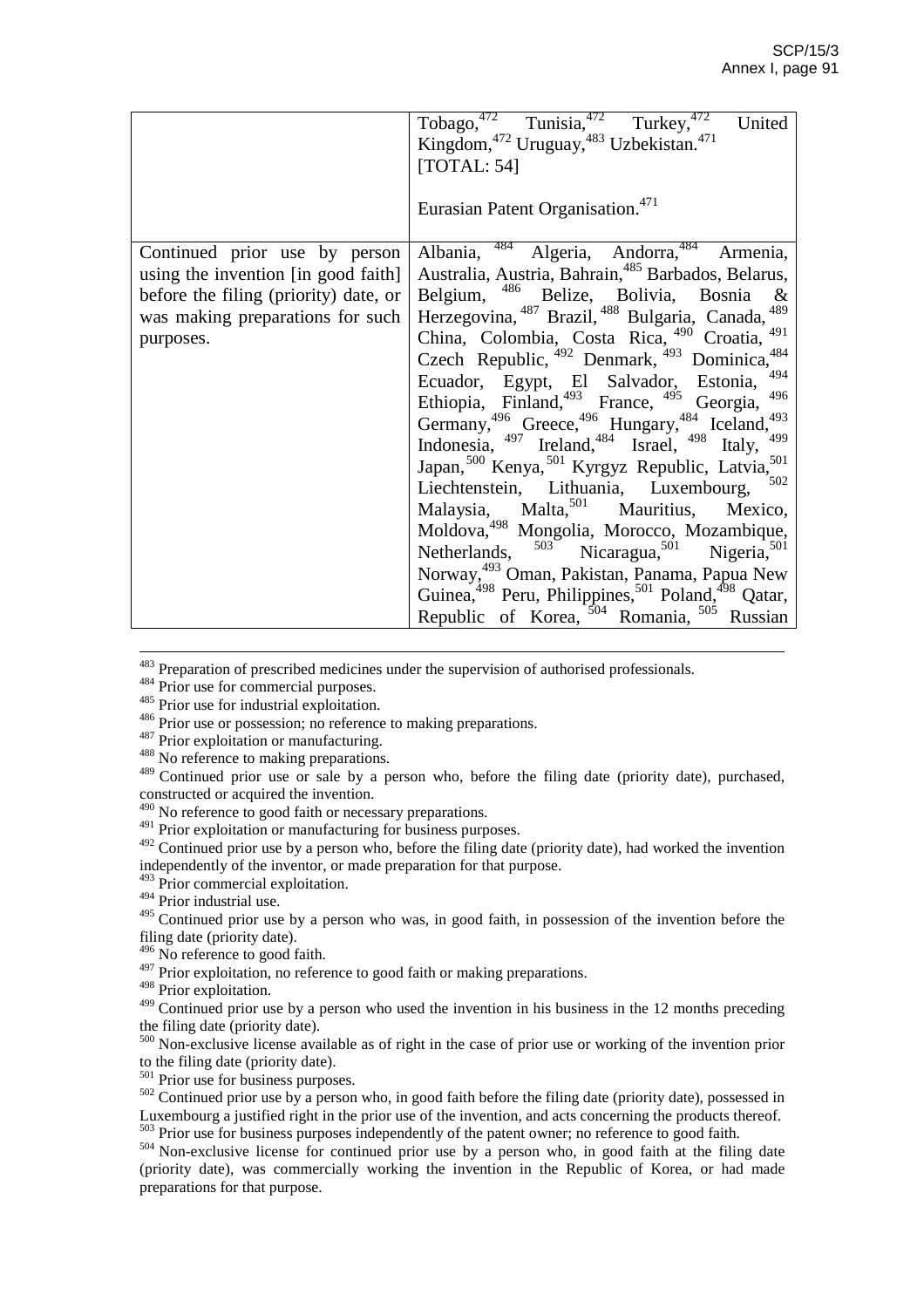|                                                                                                                               | 506<br>Santa Lucia, 498<br>Serbia, 498<br>Federation,<br>Singapore, <sup>498</sup> Slovak Republic, <sup>507</sup> Saudi Arabia,<br>$\overline{\text{Spin}}_{24}^{484}$<br>Sweden, 484<br>Lanka <sub>498</sub><br>Sri<br>509<br>508<br>Syrian Arab Republic,<br>Switzerland,<br>Thailand, <sup>510</sup> Former Yugoslav Republic of<br>Macedonia, <sup>511</sup> Tunisia, Turkey, <sup>512</sup> Uganda,<br>Ukraine, <sup>484</sup> United Kingdom, United States, <sup>513</sup><br>Uruguay, $498$ Uzbekistan. $514$<br>[TOTAL: 85]<br>African Intellectual Property Organisation. <sup>498</sup>                                                                                                                                                      |
|-------------------------------------------------------------------------------------------------------------------------------|----------------------------------------------------------------------------------------------------------------------------------------------------------------------------------------------------------------------------------------------------------------------------------------------------------------------------------------------------------------------------------------------------------------------------------------------------------------------------------------------------------------------------------------------------------------------------------------------------------------------------------------------------------------------------------------------------------------------------------------------------------|
| Acts on or concerning foreign<br>which<br>of<br>transport<br>means<br>temporarily or accidentally enter<br>national territory | Albania, Algeria, Andorra, Argentina, Armenia,<br>Australia, Austria, Bahrain, Barbados, Belarus,<br>Belgium, Belize, Bolivia, Bosnia & Herzegovina,<br>Bulgaria, Canada, China, Colombia, Croatia,<br>Czech Republic, Denmark, Dominica, Ecuador,<br>Egypt, Estonia, Ethiopia, Finland, Georgia,<br>Germany, Ghana, Greece, Guatemala, 515 Iceland,<br>Ireland, Japan, Kenya, Kyrgyz Republic, Latvia,<br>Liechtenstein, Lithuania, Malaysia, Mauritius,<br>Mexico, 516 Moldova, Mongolia, Morocco,<br>Mozambique, Netherlands, New Zealand,<br>Norway, Oman, Pakistan, Papua New Guinea,<br>Peru, Philippines, Poland, Portugal, <sup>517</sup> Republic<br>of Korea, Romania, Russian Federation, Santa<br>Lucia, Serbia, Singapore, Slovak Republic, |

- 
- 

<sup>&</sup>lt;sup>505</sup> Prior use independent of the patent owner.<br><sup>506</sup> Prior conception and use independently of the patent owner.<br><sup>507</sup> Prior independent working; no reference to good faith.<br><sup>508</sup> Prior professional use.<br><sup>509509</sup> A pers or arranging serious preparations for that purpose in Syria, in good faith, prior to the date of submission of a patent application from another person on the same product or method of manufacture may, despite the issuance of a patent right, continue to do so. The above benefit applies to continued use in its business, only in doing the same work without expansion, and the prior user may not waive the right to carry out these acts or may transfer this right only with other elements of the business.

<sup>&</sup>lt;sup>510</sup> Reference to 'acquired equipment' instead of 'making preparations'.<br><sup>511</sup> Prior non-public use.<br><sup>512</sup> Prior working of the invention.<br><sup>513</sup> As regards business method patents, continued use by a person who in good f invention into practice at least one year before the filing date (priority date) and commercially used it before that date.<br><sup>514</sup> Reference to prior independent use.

<sup>&</sup>lt;sup>515</sup> Acts referred to in Article 5*ter* of the Paris Convention.<br><sup>516</sup> The use of the patented invention in transportation vehicles of other countries when it forms part of such vehicles and when the vehicles are in transit on the national territory.<br><sup>517</sup> Use on board of vessels of other Union or WTO members of the patented invention in the vessel's

body, machinery, tackle and other accessories when it temporarily or accidentally enters this country provided that such invention is used exclusively for the needs of the vessel; use of the subject of the patent in the construction or operation of aircraft or land vehicles of other Union or WTO members, or of accessories of such aircraft or land vehicles, when those aircraft or land vehicles temporarily or accidentally enter national territory.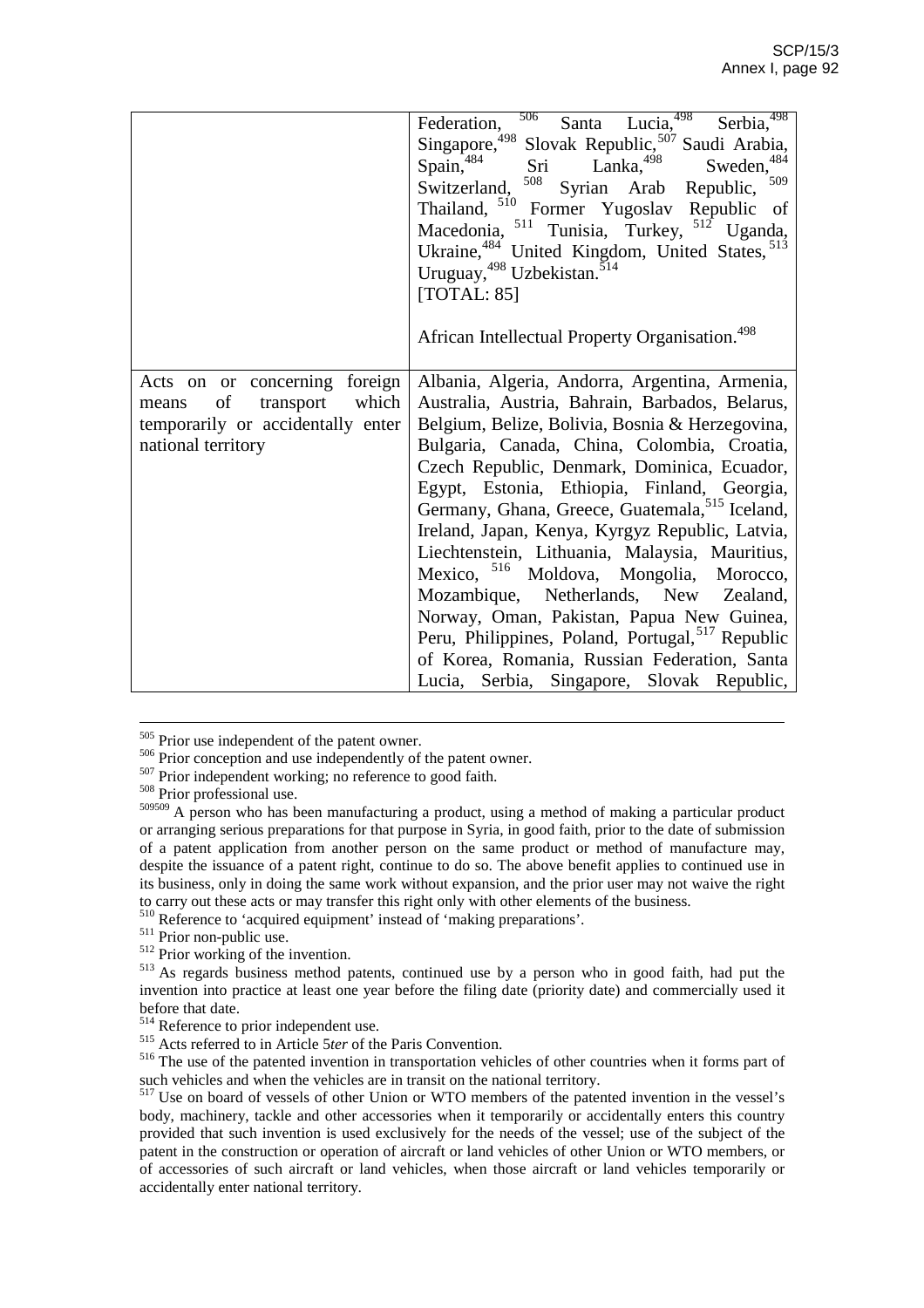|                     | Slovenia, South Africa, Spain, Sri Lanka,<br>518<br>Sweden, Switzerland,<br>Syrian<br>Arab<br><sup>519</sup> Thailand, Former Yugoslav<br>Republic,<br>Republic of Macedonia, Trinidad & Tobago,<br>Tunisia, Turkey, Uganda, Ukraine, United<br>Kingdom, United States, Uzbekistan.<br>[TOTAL: 79]<br>Intellectual Property Organisation,<br>African<br>Eurasian Patent Organisation.                                                                                                                                                                                                                                                                                                                                                                                                                                                                                                                                                                                                                                                                                                                                                                                                                                                                               |
|---------------------|---------------------------------------------------------------------------------------------------------------------------------------------------------------------------------------------------------------------------------------------------------------------------------------------------------------------------------------------------------------------------------------------------------------------------------------------------------------------------------------------------------------------------------------------------------------------------------------------------------------------------------------------------------------------------------------------------------------------------------------------------------------------------------------------------------------------------------------------------------------------------------------------------------------------------------------------------------------------------------------------------------------------------------------------------------------------------------------------------------------------------------------------------------------------------------------------------------------------------------------------------------------------|
| Compulsory licences | 520<br>Algeria, Andorra, Argentina,<br>Albania,<br>521<br>Austria, Bahrain,<br>Armenia, Australia,<br>Barbados, Belarus, Belgium, Belize, Bolivia,<br>Bosnia & Herzegovina, Brazil, Bulgaria, Canada,<br>Chile, China, Colombia, Costa Rica, Croatia,<br>Cyprus, Czech Republic, Denmark, Dominica,<br>Ecuador, Egypt, El Salvador, Estonia, Ethiopia,<br>Finland, France, Georgia, Germany, Ghana,<br>Greece, <sup>522</sup> Guatemala, Hungary, Iceland, India,<br>Indonesia, Ireland, Israel, Italy, Japan, Jordan,<br>Kenya, Kyrgyz Republic, Latvia, Lebanon,<br>Liechtenstein, Lithuania, Luxembourg, Malaysia,<br>Malta, Mauritius, Mexico, Moldova, Mongolia,<br>Morocco, Mozambique, New<br>Zealand,<br>Nicaragua, Nigeria, Norway, Oman, Pakistan,<br>Peru, Philippines, Poland, Qatar, Republic of<br>Korea, 523 Romania, Russian Federation, Saudi<br>Arabia, Santa Lucia, Serbia, Singapore, Slovak<br>Republic, Slovenia, South Africa,<br>Spain,<br>Sweden,<br>Switzerland,<br>Tanzania, Thailand,<br>Former Yugoslav Republic of Macedonia,<br>Trinidad & Tobago, Tunisia, Turkey, Uganda,<br>Ukraine, United Kingdom, Uruguay, Uzbekistan.<br>[TOTAL: 90]<br>Intellectual<br>Organisation,<br>African<br>Property<br>Eurasian Patent Organisation. |

 $518$  Vehicles temporarily in Switzerland and their equipment.<br> $519$  Use of the invention in the means of road, sea or air transport of a State or entity members of the convention of industrial property in force in Syria or of a State under reciprocity, if any of these means temporarily or accidentally entered in Syria.<br>520 Exploitation by a third party allowed by the Office without authority of patent owner, subject to

remuneration.<br><sup>521</sup> Compulsory licences where necessary to meet reasonable requirements of the public or to remedy other anti-competitive practices, subject to remuneration.<br><sup>522</sup> Non-contractual licences.<br><sup>523</sup> Non-exclusive licences in the public interest.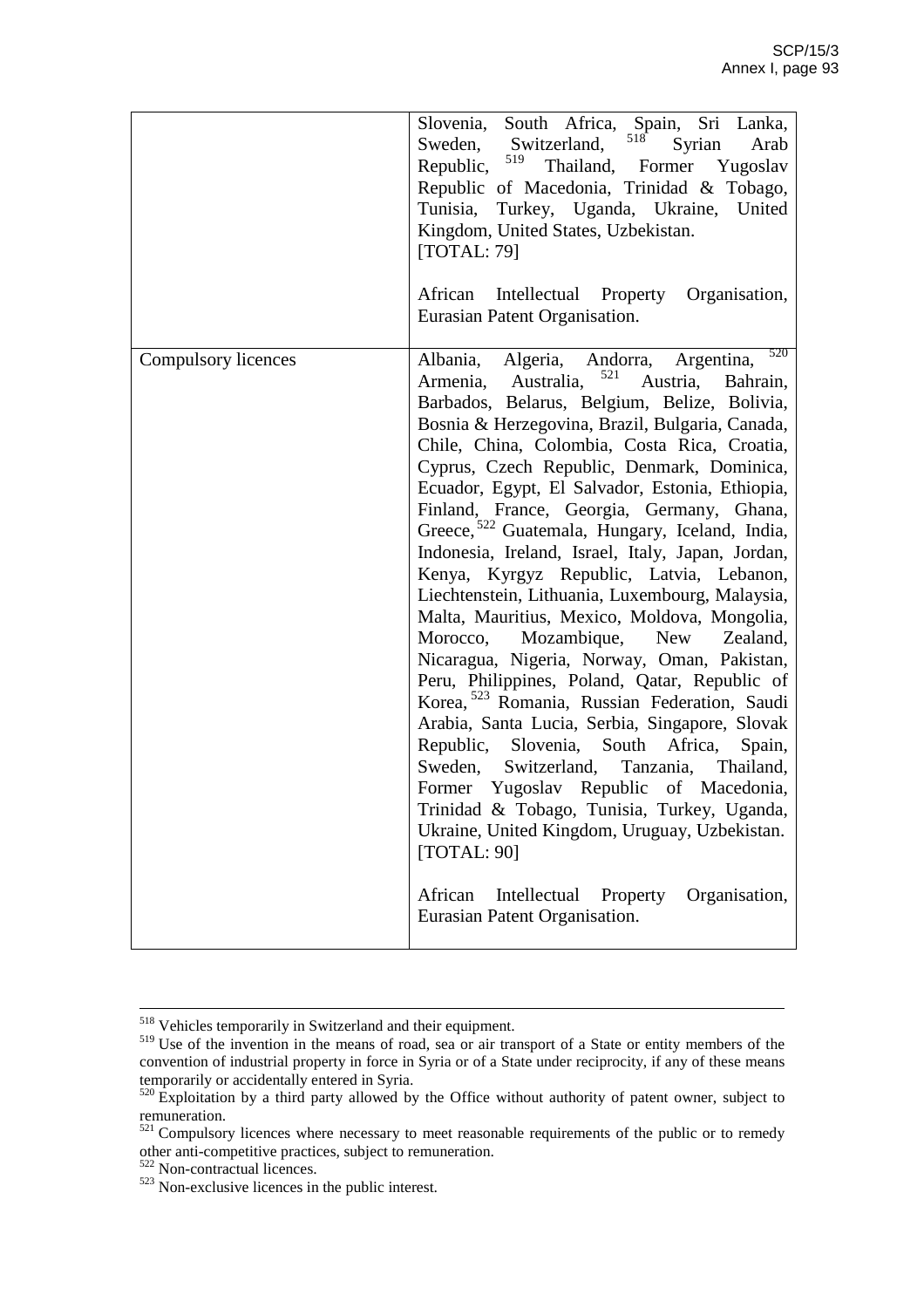|    | Exploitation and/or expropriation Albania, <sup>524</sup> Argentina, <sup>525</sup> Australia, <sup>526</sup> Austria, <sup>527</sup> |
|----|---------------------------------------------------------------------------------------------------------------------------------------|
| by | or authorised by the Barbados, $^{528}$ Belize, $^{529}$ Dominica, $^{530}$ Egypt, $^{531}$                                           |
|    | government for national purposes   Ethiopia, Germany, <sup>532</sup> Ghana, <sup>533</sup> Hungary, <sup>534</sup>                    |
|    | India, $535$ Indonesia, $536$ Ireland, $537$ Israel, $538$                                                                            |
|    | Italy, $539$ Kenya, $540$ Lebanon, Liechtenstein, $541$                                                                               |
|    | - 544<br>Lithuania, $542$ Luxembourg, $543$ Malaysia,                                                                                 |
|    | 547<br>546<br>545<br>Mauritius,<br>Morocco,<br>Malta,                                                                                 |

 $524$  Exploitation authorised by the Minister for the purposes of national security or public safety, subject to remuneration.

 $527$  Expropriation by federal administrative authorities for the purposes of the armed forces, public welfare or other compelling federal interest, subject to payment of remuneration.

 $p^{30}$  Exploitation authorised by the Minister in the public interest, in particular for national security, nutrition, health or development of vital sectors of the national economy.<br>
<sup>531</sup> Expropriation approved by ministerial committee for the purposes of national defense or in cases of

emergency.<br>
<sup>532</sup> Exploitation in the interest of public welfare or security ordered by the Federal Government or by,

or on the instruction of, a supreme federal authority, subject to remuneration.<br>
<sup>533</sup> Exploitation by, or on behalf of a government agency, in the public interest, in particular, national<br>
security, health or development

 $534$  Exploitation by the State or other party directed by the Minister, in event of an emergency due to national disaster, war or imminent risk of war, subject to remuneration.

 $\frac{535 \text{ Im} + \frac{1}{256 \text{ Im}}}{535 \text{ Im} + \frac{1}{256 \text{ Im}}}$  or  $\frac{1}{256 \text{ Im} + \frac{1}{256 \text{ Im}}}$  importation or manufacture of articles and uses of processes by, or on behalf of the Government for

its own use.<br><sup>536</sup> Exploitation by the Government by Presidential Decree for the purposes of the defense and security<br>of the State or urgent public interest.

<sup>537</sup> Assignment by a Minister on behalf of the State, subject to remuneration.<br><sup>538</sup> Exploitation, authorised by the Minister, by a Government department or State contractor in the<br>interests of national security or mainte

 $\frac{539}{2}$  Exploitation, by Presidential decree, by the State, for national military defense or other public interest reasons, subject to remuneration.<br>
<sup>540</sup> Exploitation, ordered or authorized by the Minister, by a Government Ministry, Department, agency

or other person, in the public interest (in particular, national security, nutrition, health, environmental conservation, or development of other vital sector of the national economy), not subject to remuneration.<br><sup>541</sup> Exploitation by order of the Federal Council in the public interest.<br><sup>542</sup> Exploitation, authorisation by Government resolution, by a central or local government institution,

natural or legal person or enterprise without legal personality for the purposes of public need, national security, public health protection or development of an economically important sector, subject to remuneration.

 $543$  Exploitation, licensed by Grand Ducal Order, in the public interest, subject to remuneration.<br> $544$  Exploitation by Federal or State Government, Ministry or Government department or any person authorised thereby, su

 $545$  Exploitation, authorised by the Minister, by a Government agency or designated person for national security or public safety, subject to remuneration.

 $\frac{546}{546}$  Exploitation, authorised by the competent authority, by a Government agency or third person in the public interest (including, national security, nutrition, health or the development of other vital sectors of the national economy) subject to remuneration.

 $525$  Exploitation ordered by the National Executive for purposes of health emergency or national

security.<br> $526$  Exploitation or acquisition by the Commonwealth where necessary for the proper provision of services or in the interest of national security, subject to remuneration.

 $528$  Exploitation authorised by the Minister in the interests of national security, national health, national nutrition, development of an essential sector of the national economy, or other public interest, subject

 $\frac{529}{229}$  Exploitation authorised by the Minister in the public interest, in particular national security, nutrition, health, national nutrition and development of vital sectors of the national economy, subject to payment of remuneration.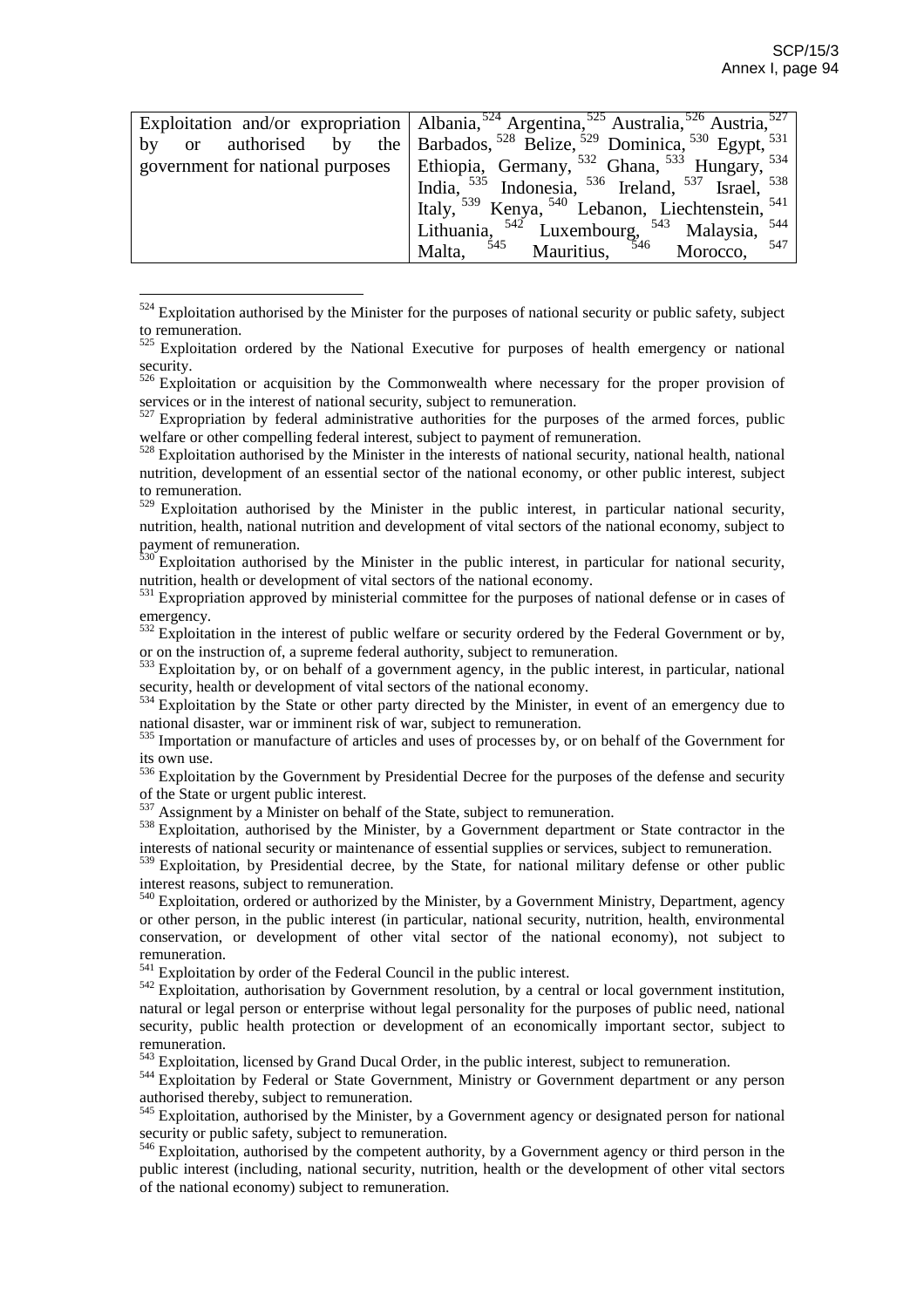| 550<br>Netherlands, <sup>548</sup> New Zealand, <sup>549</sup> Nigeria,<br>Norway, <sup>551</sup> Pakistan, <sup>552</sup> Papua New Guinea, <sup>552</sup><br>Philippines, $552$ Poland, $553$ Republic of Korea, $554$<br>Santa Lucia, 555 Singapore, 556 South Africa, 557<br>Sweden, <sup>558</sup> Switzerland, <sup>559</sup> Thailand, <sup>560</sup> Trinidad<br>& Tobago, <sup>561</sup> Tunisia, <sup>562</sup> Uganda, Ukraine, <sup>563</sup><br>United Kingdom, 564 Uruguay. 565<br>[TOTAL: 44] |
|--------------------------------------------------------------------------------------------------------------------------------------------------------------------------------------------------------------------------------------------------------------------------------------------------------------------------------------------------------------------------------------------------------------------------------------------------------------------------------------------------------------|
| African Intellectual Property Organisation. <sup>566</sup>                                                                                                                                                                                                                                                                                                                                                                                                                                                   |

s57 Compulsory assignment to the Minister of Defence of inventions relating to armaments.<br>
<sup>557</sup> Compulsory assignment to the Minister of Defence of inventions relating to armaments.<br>
<sup>558</sup> Surrender of patent right, by Go

 $^{559}$  Expropriation of the patent by the Federal Council in the public interest.<br> $^{560}$  Expropriation by the Prime Minister with the approval of the Cabinet, for the purposes of national defense or security, subject to

particular, the national economy, safeguarding the environment or public health).<br><sup>563</sup> Use, by a person authorised by the Cabinet of Ministers, to protect the health of population,<br>ecological safety or other public intere

<sup>564</sup> Exploitation, by a government department or other person authorised by the Secretary of State, in particular for the purposes of defence, medicines, atomic energy, war or other emergency.<br><sup>565</sup> Expropriation by the State in accordance with prescribed rules, in particular for the needs of the

State; exploitation, by persons authorised by a special resolution of the Executive, in special situations (in particular, the general interest, defence or national security, the economic, social and technological development of strategic sectors, strategic, urgent health reasons or other public interest reasons), subject to remuneration.<br><sup>566</sup> Exploitation, by an administration or organisation authorised by the Minister of the Member State

concerned, for the purposes of vital economic interest, public health, defence or the country's needs, subject to remuneration.

 $547$  Exploitation, authorised by the competent authority, for the purposes of public health or the national economy; expropriation by order of the President of the Statutory Tribunal.

 $548$  Exploitation, authorised by Royal Decree, for national defense.<br> $549$  Use for services of the Crown by, or authorised by, a Government Department, in particular for the purposes of national defense, security or emergency, subject to regulation.<br>
<sup>550</sup> Exploitation, authorised by the Minister, for the service of a government agency, in particular in a

period of emergency.<br><sup>551</sup> Assignment of the patent by the King to the Government or other designated party because of war or

danger of war and crisis situations connected therewith, subject to remuneration.<br><sup>552</sup> Exploitation, authorised by the Minister, by a Government agency or other person in the public

interest (in particular national security, nutrition, health, or development of vital sectors of the national

<sup>&</sup>lt;sup>553</sup> Exploitation for national purposes to prevent or eliminate a state of emergency relating to vital State interests (in particular security or public order), subject to remuneration.

 $554$  Exploitation by, or authorised by, the Government for national defense or other emergency, subject to remuneration.

to remuneration. 555 Exploitation by, or authorised, by a Government department, in particular for the purposes of public health, defense or atomic energy.

health, defense or atomic energy.<br>
556 Exploitation authorised by a Government department, in particular in respect of national security,<br>
defence or civil defence emergency, subject to remuneration.

 $\frac{661}{100}$  Exploitation, by a State agency or other person authorised by the Minister, for the services of the State in a national emergency or other circumstance of extreme urgency, subject to remuneration.<br><sup>562</sup> Exploitation, by third parties authorised or ordered by the Minister, in the public interest (in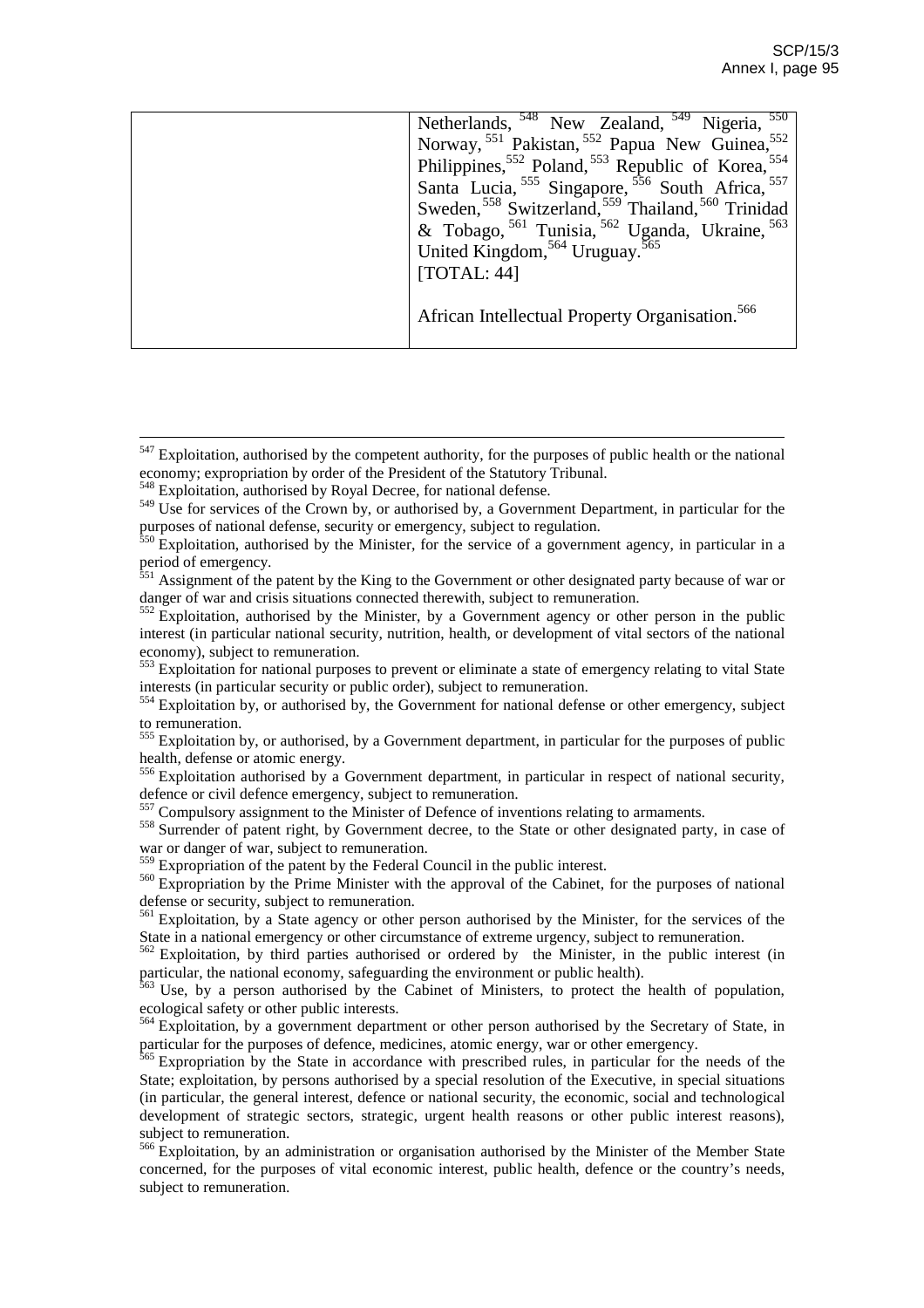| Exploitation authorised to counter<br>anti-competitive practices     | Argentina, <sup>567</sup> Australia, <sup>568</sup> Barbados, <sup>569</sup> Belize, <sup>569</sup><br>Chile, Dominica, <sup>570</sup> Pakistan, <sup>569</sup> Papua New<br>Guinea, $569$ Philippines, $569$ Trinidad & Tobago. $569$<br>[TOTAL: 9]                                                                                                                                                                                       |
|----------------------------------------------------------------------|--------------------------------------------------------------------------------------------------------------------------------------------------------------------------------------------------------------------------------------------------------------------------------------------------------------------------------------------------------------------------------------------------------------------------------------------|
| Other<br>limited<br>exceptions<br>introduced at the reasoned request | Argentina.<br>[TOTAL: 1]                                                                                                                                                                                                                                                                                                                                                                                                                   |
| of a competent authority                                             |                                                                                                                                                                                                                                                                                                                                                                                                                                            |
| Acts for obtaining regulatory<br>approval                            | Australia, <sup>571</sup> Bahrain, <sup>572</sup> Canada,<br>573<br>Costa<br>Rica, <sup>574</sup> Croatia, <sup>575</sup> Czech Republic, <sup>576</sup> Egypt, <sup>577</sup><br>France, <sup>578</sup> Germany, <sup>579</sup> Hungary, <sup>580</sup> India, <sup>581</sup><br>Israel, <sup>582</sup> Jordan, <sup>583</sup> Kenya, <sup>584</sup> Malaysia, <sup>585</sup> New<br>Zealand, 586 Oman, 587 Poland, 588 Serbia, 589 South |

<sup>&</sup>lt;sup>567</sup> Exploitation by a third party to counter anti-competitive practices.<br><sup>568</sup> Compulsory licences where necessary to meet reasonable requirements of the public or to remedy<br>other anti-competitive practices, subject to r

<sup>&</sup>lt;sup>569</sup> Exploitation authorised by the Minister to counter anti-competitive exploitation, subject to remuneration.

<sup>&</sup>lt;sup>570</sup> Exploitation authorised by the Minister to counter anti-competitive exploitation.<br><sup>571</sup> Acts for obtaining regulatory approval for pharmaceuticals.<br><sup>572</sup> Acts for obtaining a license to market pharmaceutical product

product under Canadian or foreign law.<br><sup>574</sup> The necessary use for investigation, processing or any other requirement for obtaining sanitary<br>approval with a view to commercialise the product following patent expiration.

 $575^{\circ}$  Acts for obtaining registration of the medical, veterinary and plant protection products.<br><sup>576</sup> Acts relating to the subject matter of the invention done for experimental purposes including experiments and tests necessary, pursuant to the special legal regulation, before placing a medicine on the market.<br><sup>577</sup> Acts for obtaining a license to market a product after patent expiration.<br><sup>578</sup> Studies and papers required to obtain authorisation for placing the medicinal product on the market,

as well as the actions that are necessary to carry them out and to obtain authorisation.<br>  $579$  Studies and trials necessary for obtaining pharmaceutical marketing authorisation.<br>  $580$  Acts for experimental purposes, inc

medicines.<br><sup>581</sup> Act of making, constructing, using, selling or importing a patented invention solely for uses reasonably related to the development or submission of information required under any law that regulates the manufacture, construction, use, sale or importation of any product.

<sup>&</sup>lt;sup>582</sup> Experimental acts for obtaining a marketing license after patent expiration.<br><sup>583</sup> Use for obtaining marketing permits.<br><sup>584</sup> Acts necessary to obtain approval or registration for commercialising products after expi

related to the development and submission of information required under any law of Oman or a country other than Oman that regulates the manufacture, construction, use or sale of any product.

 $588$  Use for registration or marketing authorisation, in particular for pharmaceutical products.<br> $589$  Acts related to research and development, including acts obtaining an authorisation to market drugs and medicinal products.<br><sup>590</sup> Acts solely for the purpose reasonably related to the obtention, development and submission of

information required under any law that regulates the manufacture, production, distribution, use or sale of any product. <sup>591</sup> Acts for obtaining <sup>a</sup> marketing authorisation for pharmaceutical products.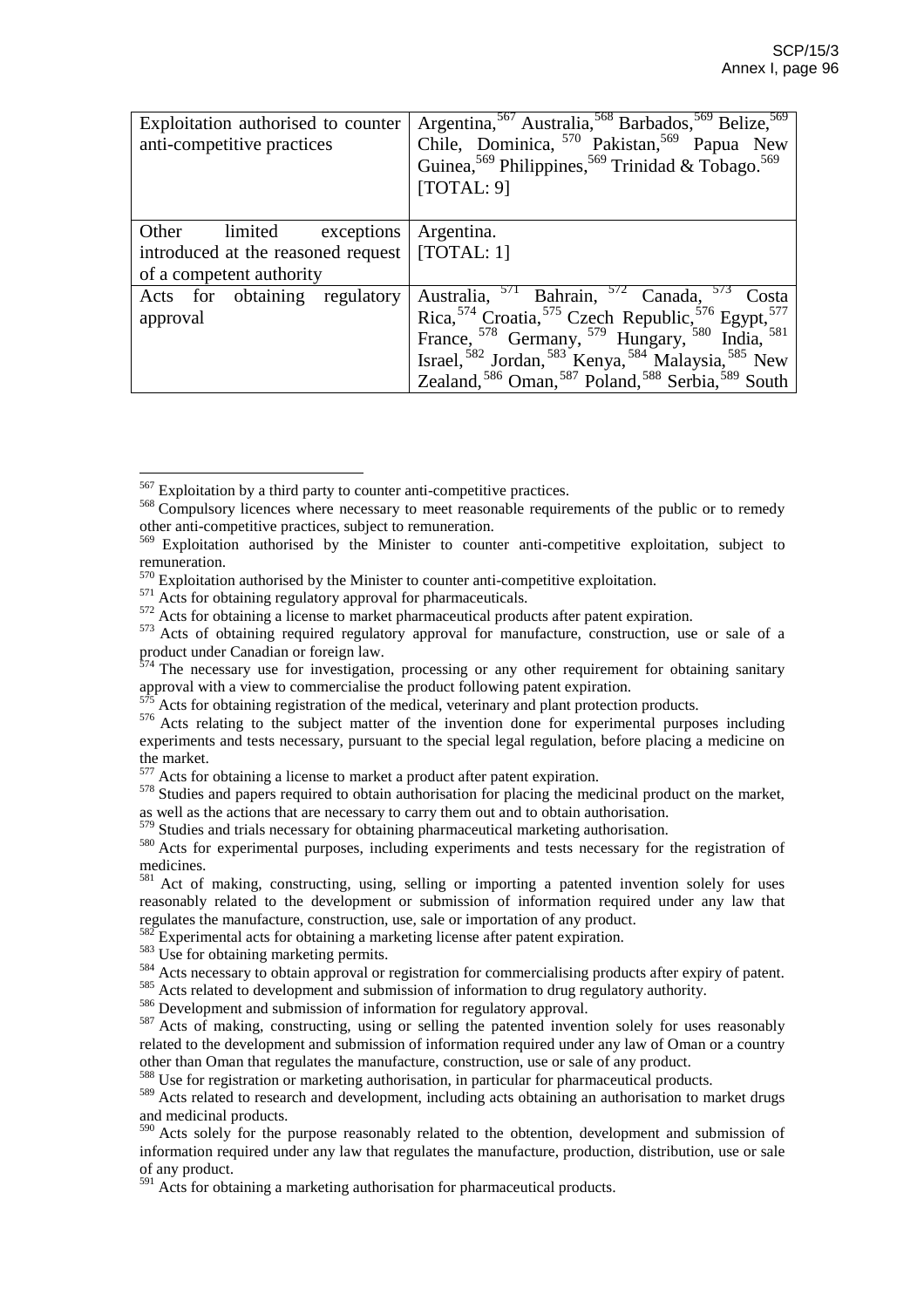|                                    | Africa, $590$<br>Switzerland, <sup>591</sup> Syrian Arab<br>Republic, <sup>592</sup> Thailand, <sup>593</sup> Former Yugoslav<br>Republic of Macedonia, Tunisia, 594 Turkey, 595<br>United States. <sup>596</sup><br>[TOTAL: 27] |
|------------------------------------|----------------------------------------------------------------------------------------------------------------------------------------------------------------------------------------------------------------------------------|
| Use in exceptional circumstances   | 598<br>Belarus, Kyrgyz Republic, <sup>597</sup> Moldova,                                                                                                                                                                         |
| or force majeure                   | Russian Federation, <sup>599</sup> Ukraine, <sup>600</sup> Uzbekistan. <sup>601</sup>                                                                                                                                            |
|                                    | [TOTAL: 6]                                                                                                                                                                                                                       |
| Use of an essential element of the | Belgium, Dominica, Finland, Papua<br><b>New</b>                                                                                                                                                                                  |
| invention by a person unaware      | Guinea. <sup>602</sup>                                                                                                                                                                                                           |
| that it was for that purpose       | [TOTAL: 4]                                                                                                                                                                                                                       |
| Non-repeated use of biological     | Bolivia, $\frac{603}{ }$ Colombia, $\frac{603}{ }$<br>Ecuador, $603$ Mexico,                                                                                                                                                     |
| material to obtain viable new      | Nicaragua, Peru. <sup>603</sup>                                                                                                                                                                                                  |
| material                           | [TOTAL: $6$ ]                                                                                                                                                                                                                    |
| Biological material put on the     | Bolivia, <sup>604</sup> Brazil, <sup>605</sup> Colombia, <sup>604</sup> Denmark, <sup>604</sup>                                                                                                                                  |

expiration.<br><sup>595</sup> Acts for obtaining a license to market medicines after patent expiration.<br><sup>596</sup> Solely for uses reasonably related to the development and submission of information under the

Federal law which regulates the manufacture, use or sale of drugs and veterinary biological products, other than those products primarily manufactured using certain genetic manipulation techniques.

 $\frac{1}{297}$  Use in exceptional circumstances (natural disasters, catastrophes, serious accidents), subject to payment of remuneration.<br><sup>598</sup> Use in extraordinary cases, such as natural disasters, catastrophes and epidemics or other

circumstances of extreme urgency.<br><sup>599</sup> Use in emergency situations (natural calamities, catastrophes, accidents), subject to payment of<br>remuneration.

<sup>600</sup> Use in emergency conditions (natural disaster, accident, epidemic etc).<br><sup>601</sup> Use in cases of natural calamities, disasters, epidemics and other exceptional circumstances.<br><sup>602</sup> Acts performed by any person who prov

 $\frac{605}{605}$  Acts in respect of living material put on the market by the patent holder or licensee, other than for commercial multiplication or propagation of that living material.<br><sup>606</sup> Propagation or multiplication of biological material put on the market by, or with the consent of, the

patent owner for that purpose, other than for other multiplication or propagation purposes, and biological material derived therefrom.

 $\frac{607}{2}$  Propagation or multiplication of biological material put on the market in the EEA by, or with consent of, the patent owner for that purpose, other than for other multiplication or propagation purposes.<br><sup>608</sup> Biological material obtained by multiplication or propagation of the patented biological material put

on the market of any country with the patent holder's or the license holder's consent with a condition that the multiplication or propagation necessarily results from the application for which the material was introduced to the commerce and that the material derived from such application is not used for the purpose of multiplication and propagation.

<sup>&</sup>lt;sup>592</sup> To manufacture, install, use or sell a product during the term of protection in order to obtain a license to market the product in Syria after the expiry of patent protection.<br><sup>593</sup> Acts for registering pharmaceutical products for production, distribution or importation after patent

expiration.<br><sup>594</sup> Acts relating to the manufacture of generic drugs for commercial exploitation after patent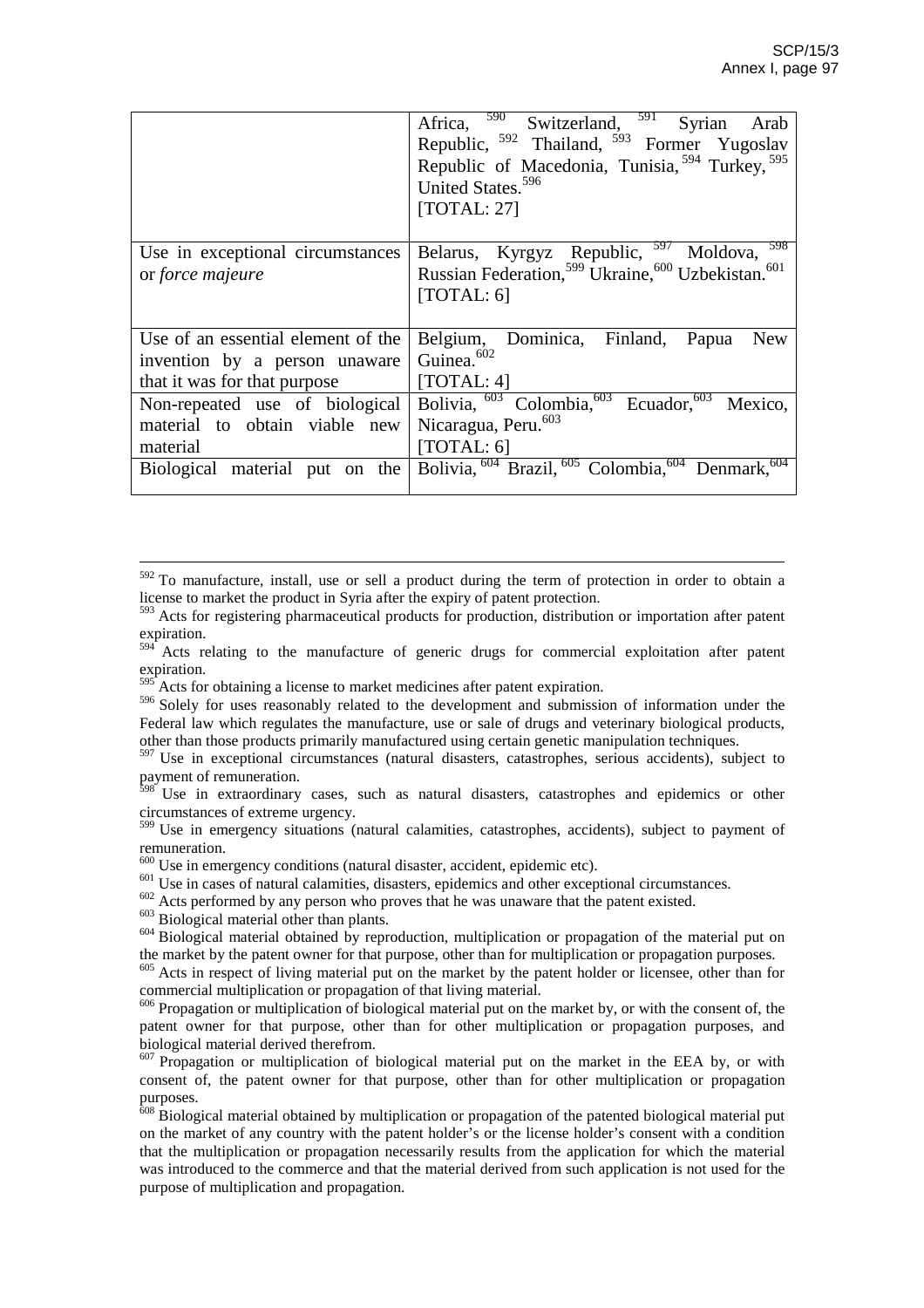| market by the patent holder, other<br>than for propagation purposes | Ecuador, <sup>604</sup> Estonia, <sup>606</sup> Finland, <sup>607</sup> Guatemala, <sup>608</sup><br>Mexico, <sup>609</sup> Nicaragua, <sup>610</sup> Norway, <sup>611</sup> Peru, <sup>604</sup><br>Serbia, <sup>612</sup> Sweden. <sup>613</sup><br>[TOTAL: 14] |
|---------------------------------------------------------------------|-------------------------------------------------------------------------------------------------------------------------------------------------------------------------------------------------------------------------------------------------------------------|
| Non-commercial use of living                                        | Brazil.                                                                                                                                                                                                                                                           |
| material as an initial source of                                    | [TOTAL: 1]                                                                                                                                                                                                                                                        |
| variation or propagation                                            |                                                                                                                                                                                                                                                                   |
| Use by farmers of reproductive                                      | Denmark, <sup>614</sup> Finland, <sup>614</sup> France, <sup>614</sup> Nicaragua, <sup>615</sup>                                                                                                                                                                  |
| material for own agricultural                                       | Norway, <sup>616</sup> Oman, <sup>617</sup> Sweden, <sup>616</sup> Switzerland, <sup>618</sup>                                                                                                                                                                    |
| activity                                                            | United Kingdom. <sup>616</sup>                                                                                                                                                                                                                                    |
|                                                                     | [TOTAL: 9]                                                                                                                                                                                                                                                        |
|                                                                     |                                                                                                                                                                                                                                                                   |
| A person who, after the lapse of a                                  | Bulgaria.                                                                                                                                                                                                                                                         |
| patent, has used the invention, or                                  | [TOTAL: 1]                                                                                                                                                                                                                                                        |
| made<br>the<br>has<br>necessary                                     |                                                                                                                                                                                                                                                                   |
| preparation for such use, may                                       | Eurasian Patent Organisation. <sup>619</sup>                                                                                                                                                                                                                      |
| continue to use the invention in                                    |                                                                                                                                                                                                                                                                   |
| the same volume after the renewal                                   |                                                                                                                                                                                                                                                                   |
| of the patent                                                       |                                                                                                                                                                                                                                                                   |

 $609$  The right conferred by a patent shall not have any effect against a third party who, in the case of patents relating to products consisting of live material, uses, brings into circulation or markets the patented products for purposes other than multiplication or propagation, after the said products have been properly placed on the market by the owner of the patent or by a licensee.

 $610$  Biological material obtained by multiplication or propagation of the material put on the market by the patent owner for that purpose, but not used for multiplication or propagation purposes.

 $t<sup>611</sup>$  Biological material obtained by multiplication or propagation of the material put on the market in the EEA by the patent owner for that purpose, other than for multiplication or propagation purposes.

<sup>612</sup> Biological material obtained by reproduction, multiplication or propagation of the material put on the market by the patent owner for that purpose, but not used for multiplication or propagation purposes without authorisation.<br><sup>613</sup> Multiplication or propagation of biological material put on the market by the patent owner for that

purpose, other than for further multiplication or propagation; biological material obtained by multiplication or propagation of the material put on the market in the EEA by the patent owner for that purpose, other than for multiplication or propagation purposes.<br><sup>614</sup> Use by farmers of breeding stock or other animal reproductive material for own agricultural activity,

but not sale for commercial reproduction; use by farmers of harvested plant propagating material for multiplication or propagation on own farm.<br><sup>615</sup> Reproduction or propagation by farmers on their farms of products obtained from reproductive or

vegetative propagating material, and marketing of these products for agricultural use or human consumption.<br><sup>616</sup> Use by farmers of harvested plant propagating material for multiplication or propagation on own

farm; use by farmers of breeding stock or other animal reproductive material for agricultural purposes

 $617$  Within reasonable limits and safeguarding of the legitimate interests of the patent owner, any acts practised by farmers to use for propagating purposes, on their own holdings, the product of the harvest which they have obtained by planting, on their own holdings, the patented variety or an essentially derived variety.<br><sup>618</sup> Farmers who acquired plant propagated material placed on the market by the patentee or with his

consent may propagate on own farm the harvested product obtained from such material; farmers who acquired animals or animal productive material placed on the market by the patentee or with his consent may reproduce on own farm the animal raised from such acquired animals or material.

 $\frac{619}{2}$  Continued use by a person who in good faith has used or made necessary preparations for using an invention which is the subject of a published Eurasian patent application or Eurasian patent in the course of the period between the loss of rights to that application or patent and the publication of the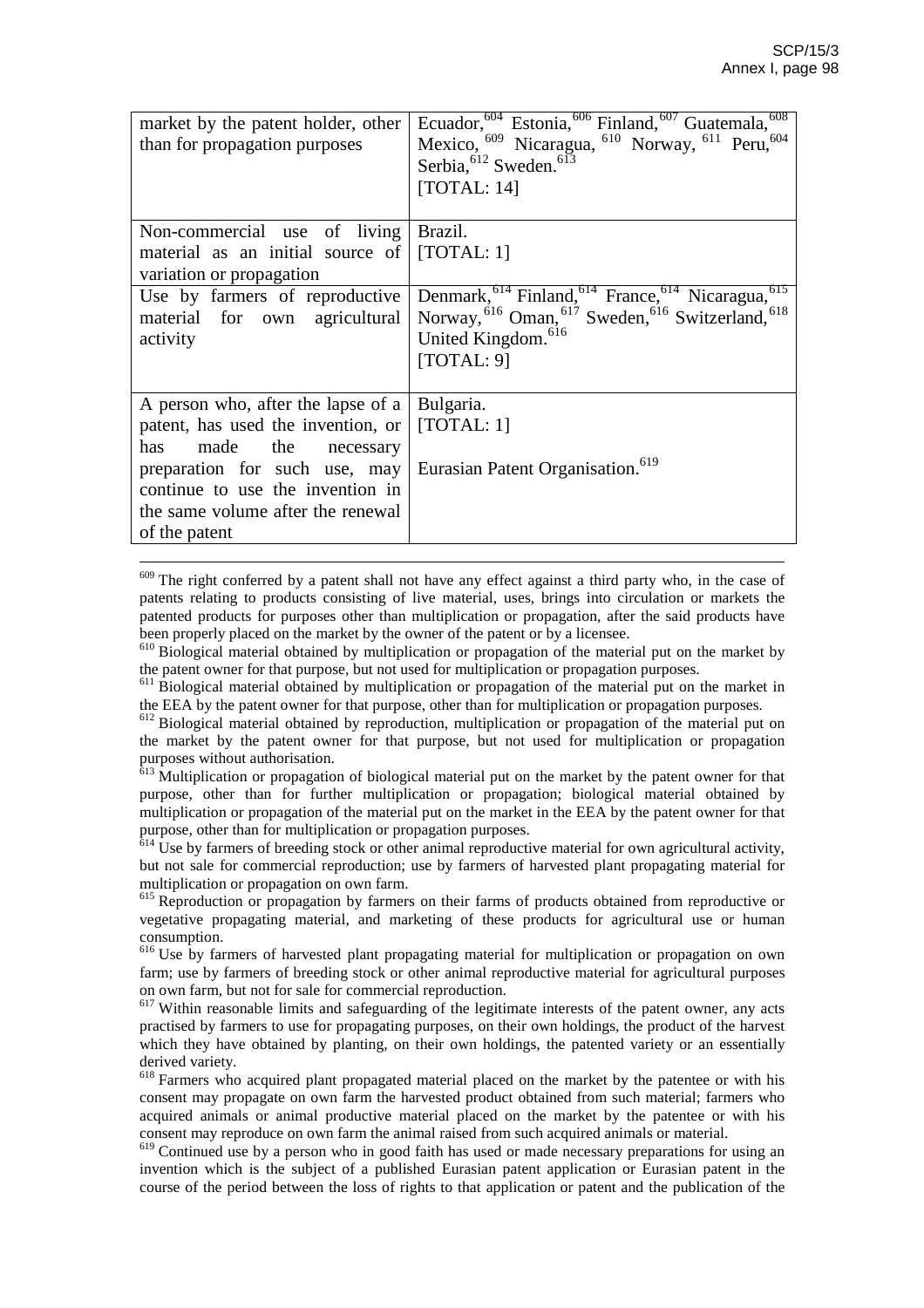| Use or sale of products obtained<br>from a legitimate source but made<br>and sold without authorisation of<br>patent owner                                                                            | China.<br>[TOTAL: 1]                                                                   |
|-------------------------------------------------------------------------------------------------------------------------------------------------------------------------------------------------------|----------------------------------------------------------------------------------------|
| of<br>production<br>Indirect<br>uses<br>processes to obtain other products                                                                                                                            | Egypt, Syrian Arab Republic.<br>[TOTAL: 2]                                             |
| Acts not prejudicial to normal<br>exploitation of the patent, or the<br>interests of patent owner and third<br>parties                                                                                | Egypt, Syrian Arab Republic.<br>[TOTAL: 2]                                             |
| goods in<br>and<br>transit<br>Objects<br>through national territory                                                                                                                                   | El Salvador, $620$ Hungary, $621$ Poland.<br>[TOTAL: 3]                                |
| Objects to be launched into space<br>from French national territory                                                                                                                                   | France.<br>[TOTAL: 1]                                                                  |
| Use of biological material for the<br>purpose of breeding new varieties                                                                                                                               | Germany, <sup>622</sup> Oman, <sup>623</sup> Switzerland. <sup>624</sup><br>[TOTAL: 3] |
| Products existing in the country<br>before the filing date (priority<br>date).                                                                                                                        | Japan, Netherlands, <sup>625</sup> Korea.<br>[TOTAL: 3]                                |
| Acts committed before<br>patent<br>grant unless the application was<br>already published, or the person<br>concerned knew, or had been<br>informed in writing, that the<br>application had been filed | Thailand.<br>[TOTAL: 1]                                                                |
| Variants or mutants of living<br>forms or replicable living matter<br>which are distinctively different<br>from the patented original and<br>deserve a separate patent                                | Kenya.<br>[TOTAL: 1]                                                                   |
| Acts in good faith by public<br>authorities related to enforcement<br>of intellectual property laws                                                                                                   | Moldova.<br>[TOTAL: 1]                                                                 |

mention of re-establishment of those rights. The right of subsequent use is applied only on the territory of a Contracting State where the subsequent use has taken place and the legislation of which provides

for such a right.<br><sup>620</sup> Objects and goods in transit through national territory, but not put on the market there.<br><sup>621</sup> Certain uses concerning means of communication and transport in transit in national territory, and<br>fo

 $\frac{622}{100}$  Use of biological material for the purpose of breeding, discovery and development of new variety of plants.<br><sup>623</sup> Acts done for the purpose of breeding other varieties, including essentially derived varieties, in

relation to patents granted for plants and plant varieties.<br><sup>624</sup> Use of biological material for the purposes of production, discovery or development of a plant

variety.<br><sup>625</sup> Continued use of products manufactured before grant of the patent.